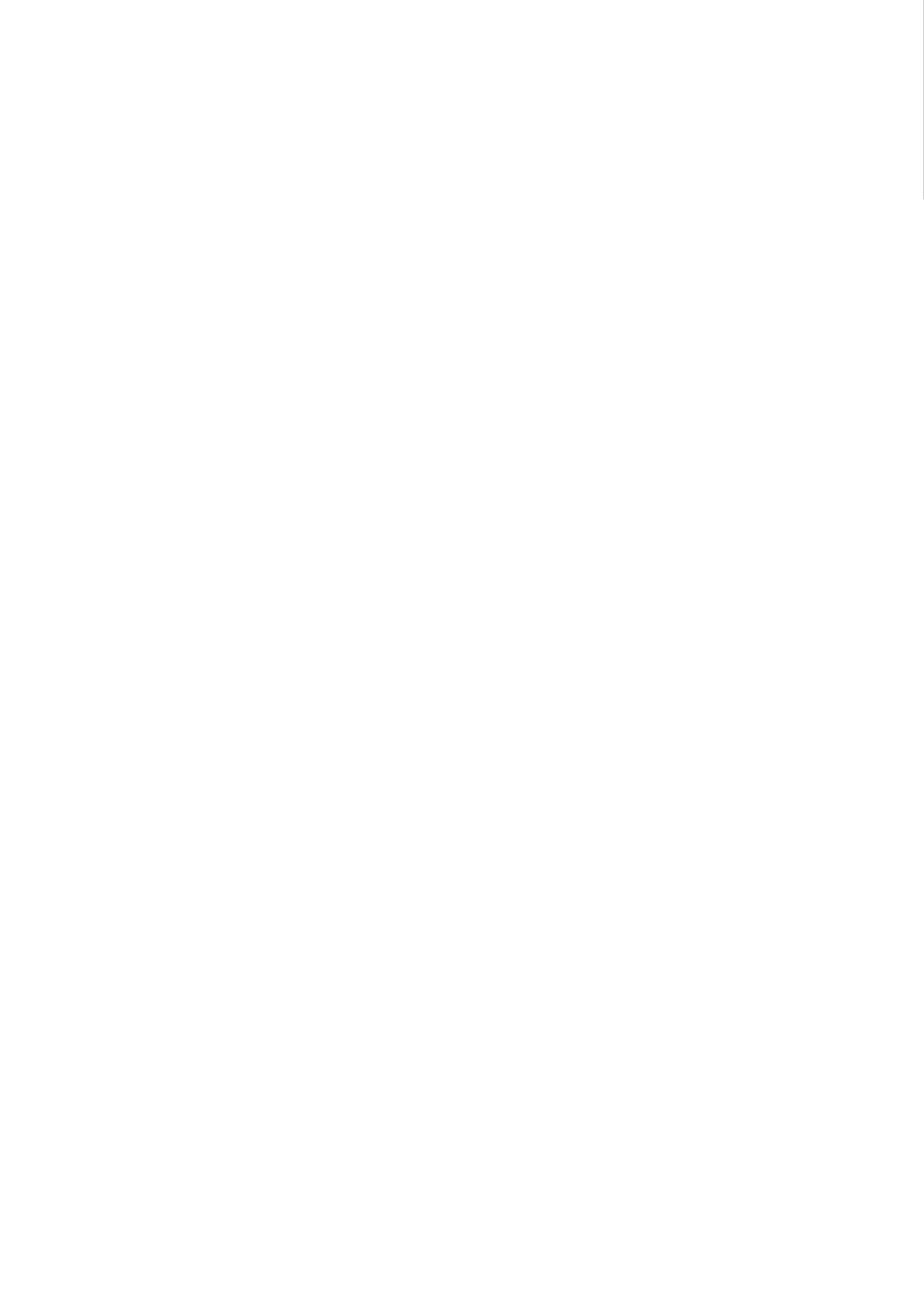#### **FAO FISHERIES AND AQUACULTURE PROCEEDINGS**

# **Towards the implementation of the SSF Guidelines in the Near East and North Africa Region**

**Proceedings of the Near East and North Africa Regional Consultation Towards the implementation of the Voluntary Guidelines for Securing Sustainable Small-Scale Fisheries in the Context of Food Security and Poverty Eradication**

**7–10 December 2015 Muscat, The Sultanate of Oman**

**Prepared by:**

**Centre for Marketing Information and Advisory Services for Fishery Products in the Arab Region (INFOSAMAK)**

**and**

**Food and Agriculture Organization of the United Nations (FAO)**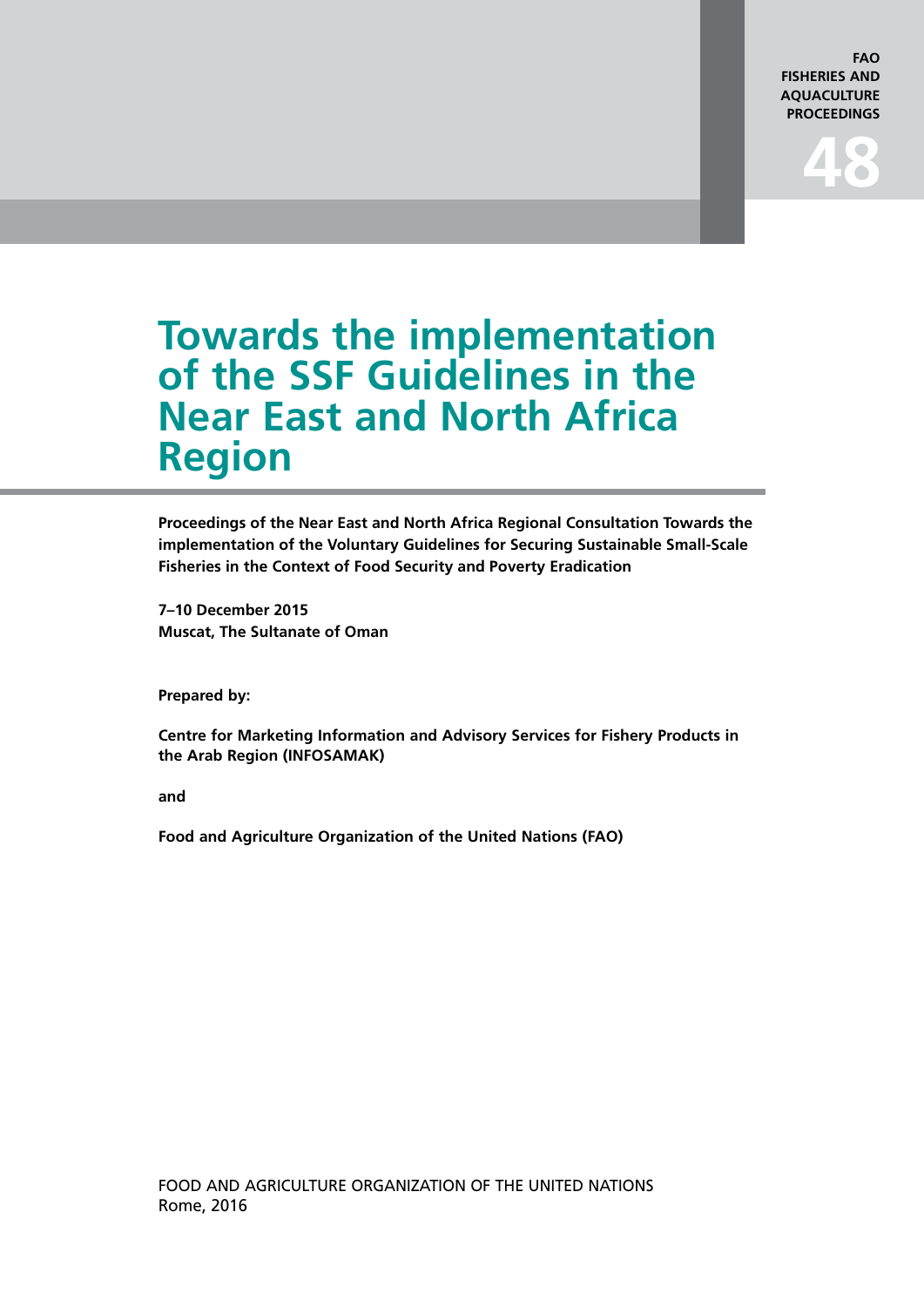The designations employed and the presentation of material in this information product do not imply the expression of any opinion whatsoever on the part of the Food and Agriculture Organization of the United Nations (FAO) concerning the legal or development status of any country, territory, city or area or of its authorities, or concerning the delimitation of its frontiers or boundaries. The mention of specific companies or products of manufacturers, whether or not these have been patented, does not imply that these have been endorsed or recommended by FAO in preference to others of a similar nature that are not mentioned.

The views expressed in this information product are those of the author(s) and do not necessarily reflect the views or policies of FAO.

ISBN 978-92-5-109407-5

© FAO, 2016

FAO encourages the use, reproduction and dissemination of material in this information product. Except where otherwise indicated, material may be copied, downloaded and printed for private study, research and teaching purposes, or for use in non-commercial products or services, provided that appropriate acknowledgement of FAO as the source and copyright holder is given and that FAO's endorsement of users' views, products or services is not implied in any way.

All requests for translation and adaptation rights, and for resale and other commercial use rights should be made via www.fao.org/contact-us/licence-request or addressed to copyright@fao.org.

FAO information products are available on the FAO website (www.fao.org/publications) and can be purchased through publications-sales@fao.org.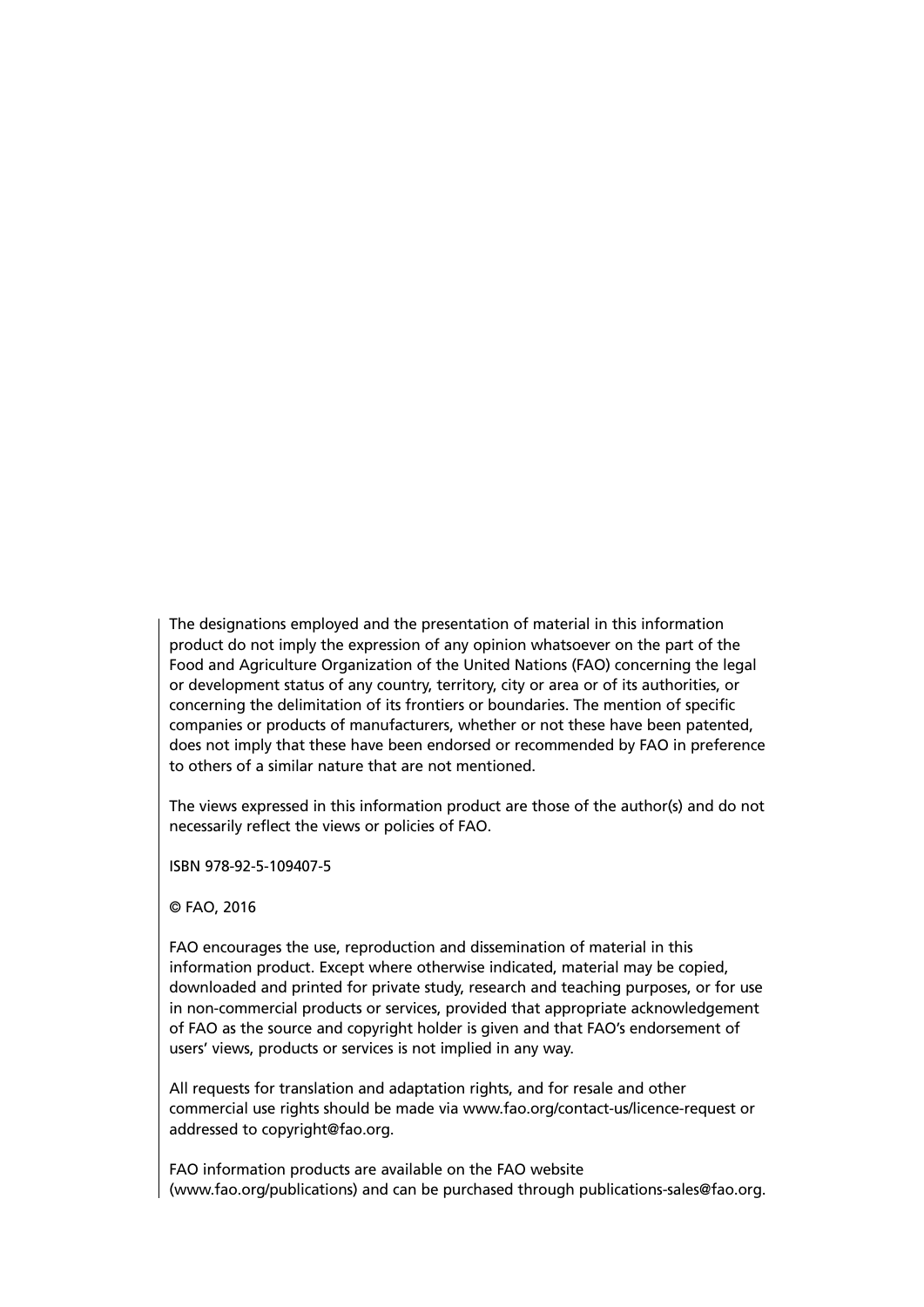# **Preparation of this document**

This document provides a summary of the presentations, discussions, conclusions and recommendations of the Near East and North Africa Regional Consultation Workshop on the Implementation of the Voluntary Guidelines for Securing Sustainable Small-Scale Fisheries in the Context of Food Security and Poverty Eradication, held in Muscat, The Sultanate of Oman, on 7–10 December 2015.

The report was prepared by the Centre for Marketing Information and Advisory Services for Fishery Products in the Arab Region (INFOSAMAK) with important contributions by Nicole Franz, Lena Westlund, Cherif Toueilib and workshop presenters and participants.

The workshop was co-hosted by the Ministry of Agriculture and Fisheries, Sultanate of Oman, and the Food and Agriculture Organization of the United Nations (FAO) with the collaboration of the General Fisheries Commission for the Mediterranean (GFCM).

The presentations given by the speakers are reproduced as submitted, as is the material included in the annexes.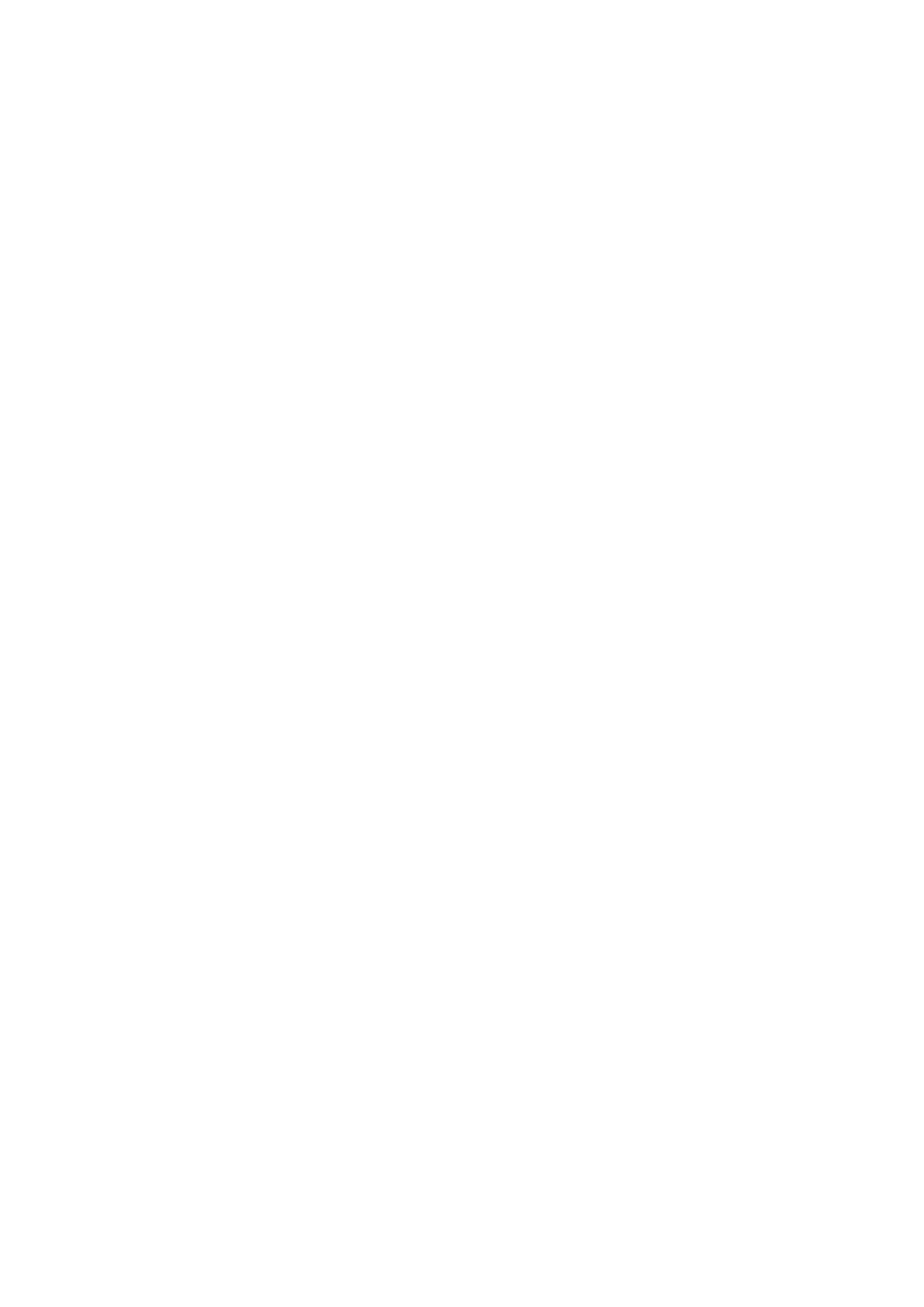## **Abstract**

Following the endorsement of the Voluntary Guidelines for Securing Sustainable Small-Scale Fisheries in the Context of Food Security and Poverty Eradication (SSF Guidelines) by the FAO Committee on Fisheries (COFI) in June 2014 and in line with paragraph 13.6 of the document itself calling for the development of regional plans of action for their implementation, a regional workshop was held in Muscat, Oman to discuss the implementation of the SSF Guidelines in the Near East and North Africa region.

The consultation was co-organized by the Ministry of Agriculture and Fisheries (MAF) of the Sultanate of Oman and FAO in collaboration with the General Fisheries Commission for the Mediterranean (GFCM). INFOSAMAK Centre provided additional assistance. It was attended by 40 participants representing governments, academia, non-governmental Organizations (NGOs), regional and international organizations and civil society organizations (CSOs), coming from 13 countries in the Near East and North Africa region.

The consultation confirmed the importance of small-scale fisheries in the Near East and North Africa region as a contributor to poverty alleviation, food security and nutrition, and economic development. It also confirmed the importance of the SSF Guidelines as a tool for supporting securing sustainable small-scale fisheries governance and development. Small-scale fisheries often represent traditional values and a way of life in the region. Achieving sustainable governance and development of the sector will require concerted efforts, including organizational development and strengthening of capacities at all levels.

The consultation provided the opportunity to share information and experiences in support of small-scale fisheries in the region. Priority areas for action in the region as well as opportunities for implementation were identified by participants. FAO will continue to support these processes in collaboration with its partners with a view to securing sustainable small-scale fisheries and enhancing the sector's contribution to food security and nutrition, poverty alleviation and natural resources management.

**FAO**. 2016. *Towards the implementation of the SSF Guidelines in the Near East and North Africa Region. Proceedings of the Near East and North Africa Regional Consultation Towards the implementation of the Voluntary Guidelines for Securing Sustainable Small-Scale Fisheries in the Context of Food Security and Poverty Eradication, Muscat, The Sultanate of Oman, 7-10 December 2015*. FAO Fisheries and Aquaculture Proceedings No. 48. Rome, Italy.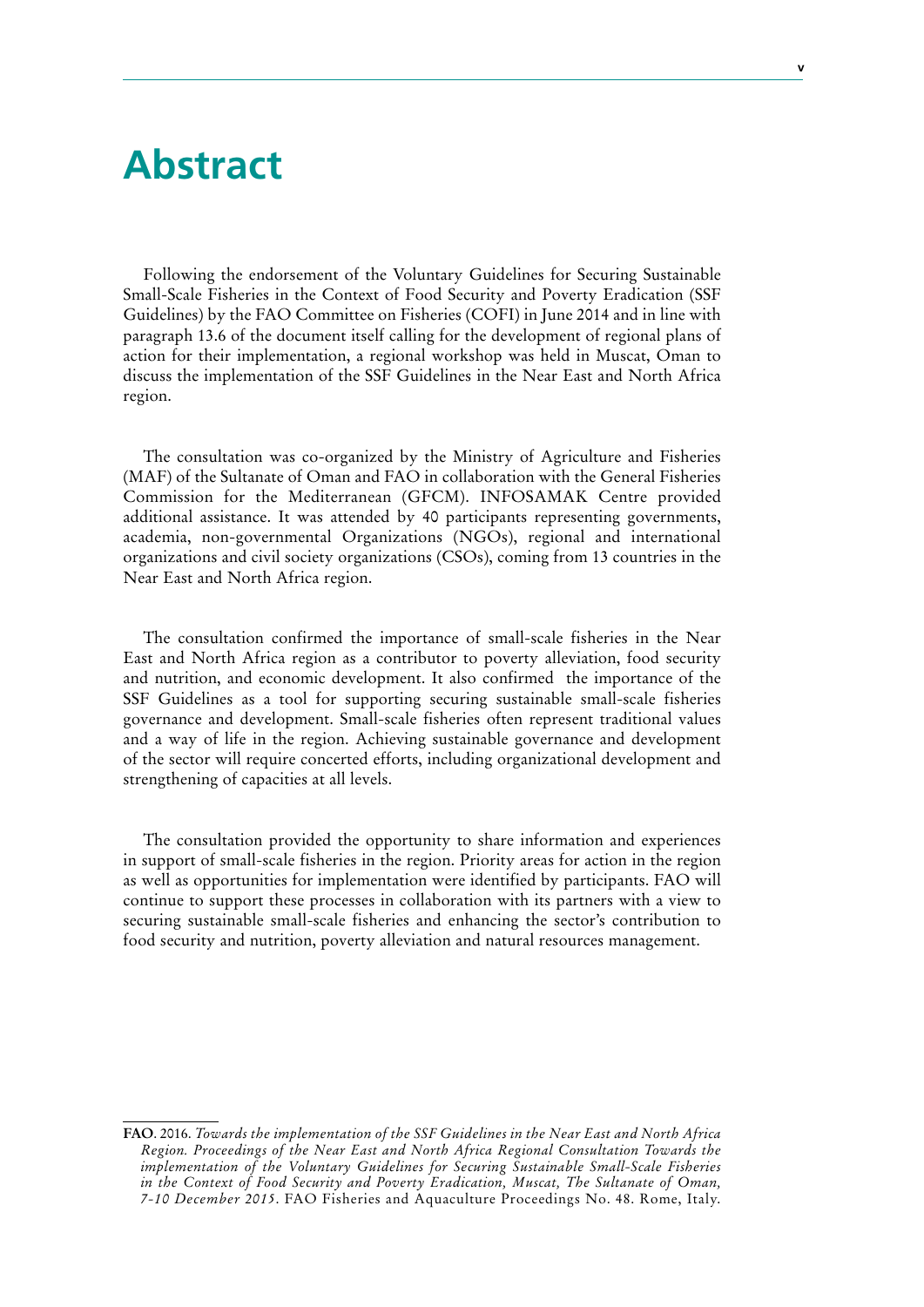# **Contents**

| Preparation of this document                                                                 | 111              |
|----------------------------------------------------------------------------------------------|------------------|
| Abstract                                                                                     | $\mathbf v$      |
| Acknowledgements<br>Abbreviations and acronyms                                               | viii<br>$1\rm X$ |
| Executive summary                                                                            | X1               |
| <b>BACKGROUND</b>                                                                            | 1                |
| <b>OPENING SESSION</b>                                                                       | 3                |
| <b>INTRODUCTORY PRESENTATIONS AND DISCUSSIONS</b>                                            | 5                |
| Introduction to the SSF Guidelines                                                           | 5                |
| Overview of workshop objectives and expected outputs and modus<br>operandi                   | 6                |
| Regional overview of SSF in the Near East Region                                             | 6                |
| Regional overview of SSF in the North Africa Region                                          | $\overline{7}$   |
| Small-scale fisheries in Oman                                                                | $\overline{7}$   |
| <b>THEMATIC PRESENTATIONS</b>                                                                | 9                |
| GFCM's regional programme on small-scale fisheries                                           | 9                |
| A CSO perspective on the SSF Guidelines implementation                                       | 9                |
| <b>THEMATIC PRESENTATIONS</b>                                                                | 11               |
| Gender issues in small-scale fisheries                                                       | 11               |
| Introduction to the Voluntary Guidelines for the Responsible                                 |                  |
| Governance of Land, Fisheries and Forests in the Context of National<br><b>Food Security</b> | 11               |
| Introduction to the Blue Growth Initiative (BGI) – the case of Oman                          | 12               |
| The Moroccan "Halieutis" Strategy                                                            | 12               |
| <b>SUMMARY OF DISCUSSION</b>                                                                 | 13               |
| <b>WORKING GROUP SESSIONS</b>                                                                | 15               |
| Working group arrangements                                                                   | 15               |
| Session 1: Agreeing on issues and priorities                                                 | 15               |
| Session 2: Review of best practice and action planning                                       | 16               |
| Session 3: Action planning                                                                   | 16               |
| Reporting back from working groups                                                           | 16               |
| Summary outputs of working Group 1                                                           | 16               |
| Summary outputs of working Group 2                                                           | 17               |
| Summary outputs of working Group 3<br><b>Plenary discussions</b>                             | 18<br>18         |

<u> 1989 - Johann Barbara, martxa alemaniar a</u>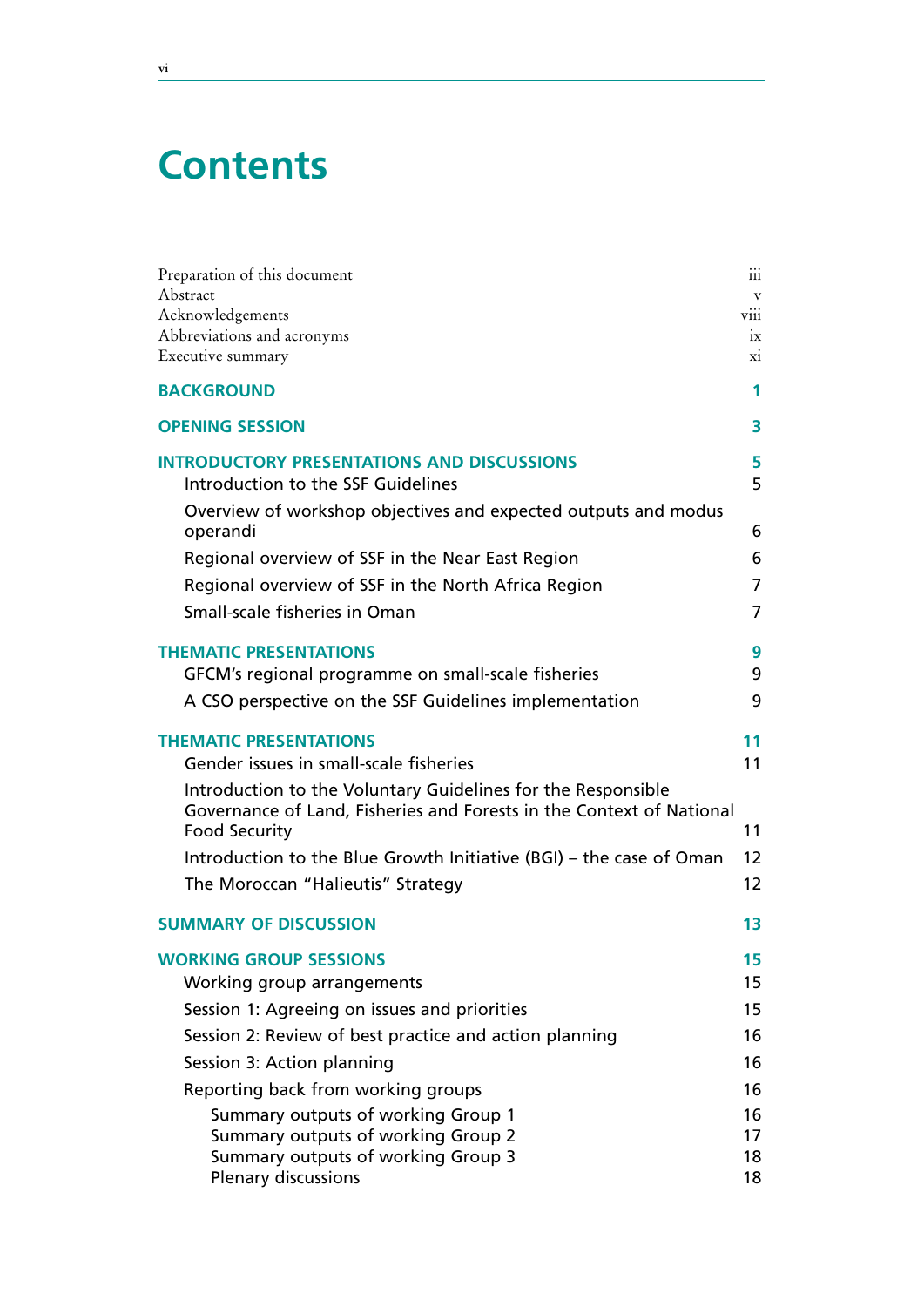| <b>CONCLUSIONS, RECOMMANDATIONS AND THE WAY FORWARD</b>                                                     |    |  |
|-------------------------------------------------------------------------------------------------------------|----|--|
| Governance of tenure in small-scale fisheries and resources<br>management (chapter 5 of the SSF quidelines) | 21 |  |
| Social development, employment and decent work and gender                                                   |    |  |
| equality (chapters 6+8 of the SSF quidelines)                                                               | 21 |  |
| Value chains, post-harvest and trade (chapter 7 of the SSF quidelines) 22                                   |    |  |
| Climate change and disaster risks                                                                           | 23 |  |
| Next steps                                                                                                  | 24 |  |
| <b>CLOSURE OF THE WORKSHOP</b>                                                                              | 27 |  |
| <b>Annex 1 List of participants</b>                                                                         | 29 |  |
| <b>Annex 2 Opening statements</b>                                                                           | 35 |  |
| <b>Annex 3 Working group members</b>                                                                        | 41 |  |
| <b>Annex 4 Working group outputs</b>                                                                        | 42 |  |
| <b>Annex 5 Workshop agenda</b>                                                                              | 52 |  |
| Annex 6 Regional overview of SSF in the Near East Region                                                    | 56 |  |
| Annex 7 Regional overview of SSF in the North Africa Region<br>89                                           |    |  |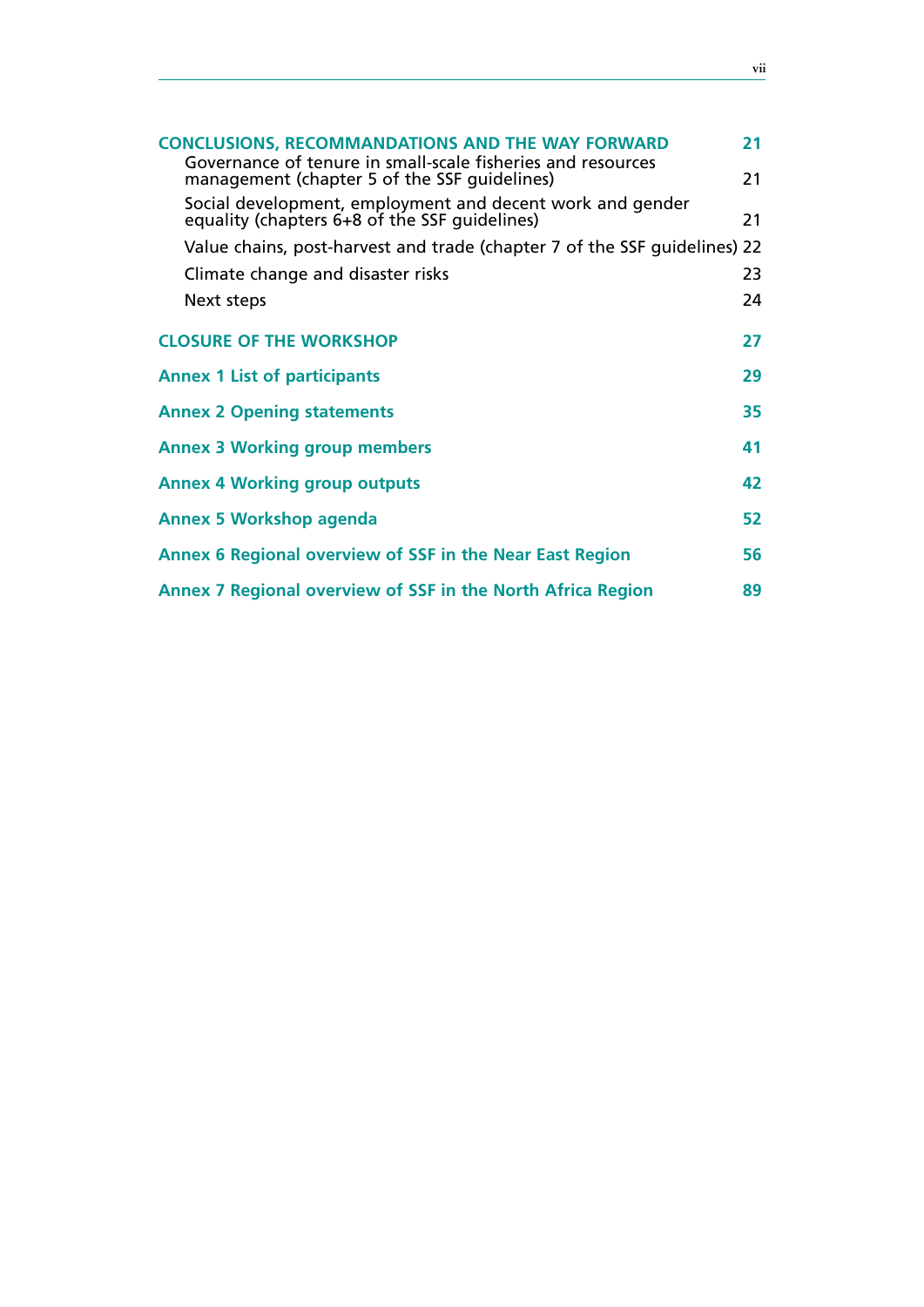# **Acknowledgements**

Numerous individuals contributed to the successful organization and implementation of the Near East and North Africa Regional Consultation Workshop on the Implementation of the Voluntary Guidelines for Securing Sustainable Small-Scale Fisheries in the Context of Food Security and Poverty Eradication.

All of them are gratefully acknowledged for their efforts and contributions during the preparatory phase and at the workshop itself.

Sincere thanks are due to the Ministry of Agriculture and Fisheries of the Sultanate of Oman, which provided generous financial support, and to its staff for technical contributions and invaluable logistical support before and during the entire event.

The precious collaboration of the General Fisheries Commission for the Mediterranean (GFCM) is also gratefully acknowledged.

Special thanks are also due to the chairpersons of the workshop sessions and to all contributors and participants for their valuable inputs at the workshop, as well as to the NOAA of the United States of America for providing financial support.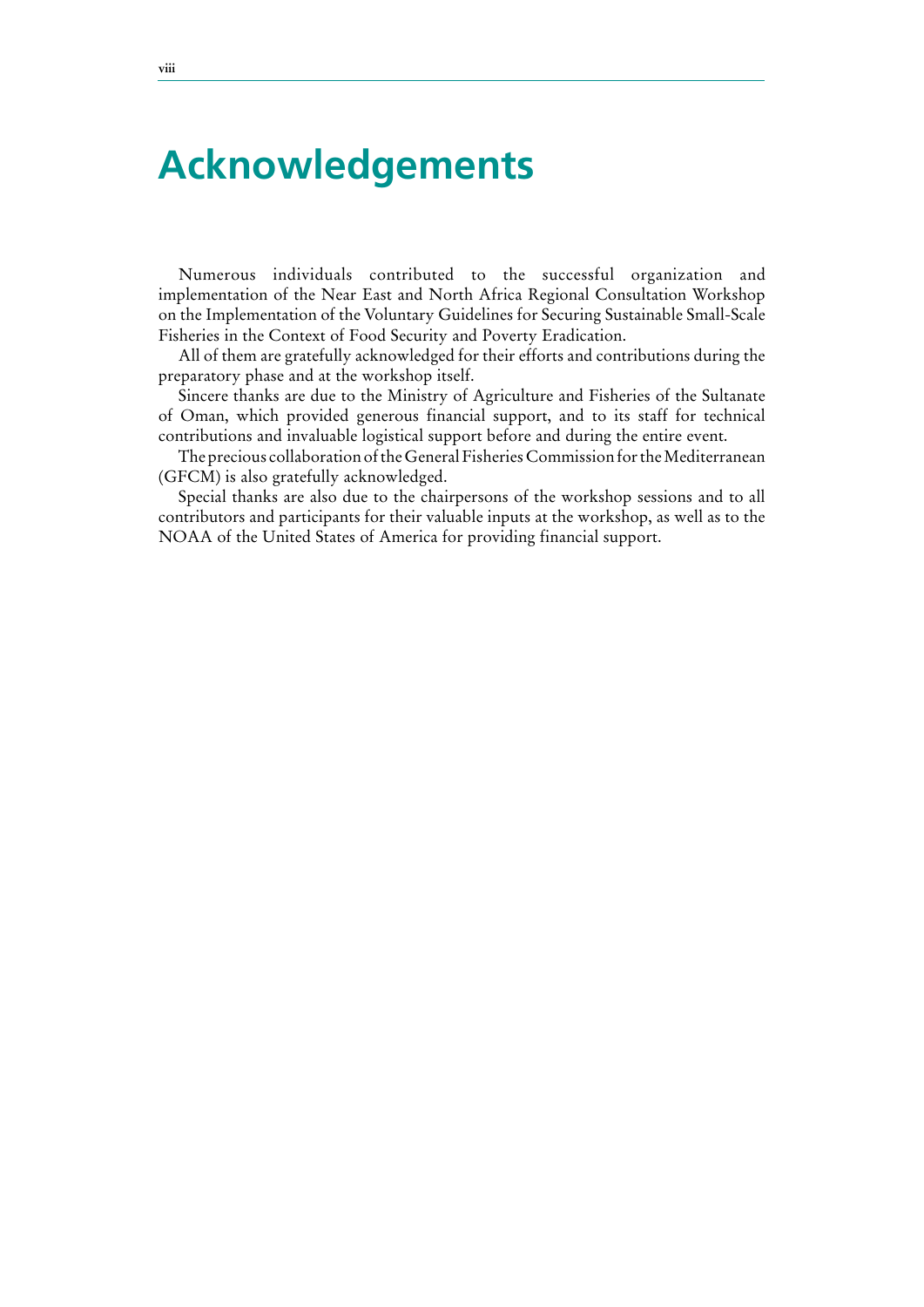# **Abbreviations and acronyms**

| <b>BGI</b>         | <b>Blue Growth Initiative</b>                              |
|--------------------|------------------------------------------------------------|
| <b>CCA</b>         | Climate Change Adaptation                                  |
| <b>CCRF</b>        | Code of Conduct for Responsible Fisheries                  |
| <b>CIHEAM</b>      | International Centre for Advanced Mediterranean Agronomic  |
|                    | Studies                                                    |
| COFI               | Committee on Fisheries (FAO)                               |
| <b>CSO</b>         | Civil Society Organization                                 |
| <b>DRM</b>         | Disaster Risk Management                                   |
| <b>FAO</b>         | Food and Agriculture Organization of the United Nations    |
| <b>GAFD</b>        | General Authority for Fish Resources Development           |
| <b>GFCM</b>        | General Fisheries Commission for the Mediterranean         |
| GAFD               | General Authority for Fish Resources Development           |
| <b>GFCM</b>        | General Fisheries Commission for the Mediterranean         |
| <b>ICSF</b>        | International Collective in Support of Fish workers        |
| <b>ILO</b>         | International Labor Organization                           |
| <b>INFOSAMAK</b>   | Centre for Marketing Information and Advisory Services for |
|                    | Fishery Products in the Arab Region                        |
| <b>IPC</b>         | International Planning Committee for Food Sovereignty      |
| <b>IUU</b> fishing | Illegal, unreported and unregulated fishing                |
| <b>MPAs</b>        | Marine Protected Areas                                     |
| <b>NENA</b>        | Near East and North Africa                                 |
| <b>NGOs</b>        | Non-Governmental Organizations                             |
| <b>NOAA</b>        | ecosystem approach to fisheries                            |
| <b>NENA</b>        | ecosystem approach to fisheries management                 |
| <b>NGOs</b>        | <b>Environmental Defense Fund</b>                          |
| <b>NOAA</b>        | National Oceanic and Atmospheric Administration            |
| <b>RECOFI</b>      | Regional Commission for Fisheries                          |
| <b>RFMOs</b>       | Regional Fisheries Management Organizations                |
| <b>RNE</b>         | Regional Office for Near East and North Africa (FAO)       |
| <b>RPOAs</b>       | Regional Plan of Action                                    |
| SAP                | Strategic Action Plan                                      |
| <b>SNE</b>         | Sub-regional Office for North Africa (FAO)                 |
| SSF                | Small-scale fisheries                                      |
| <b>TARGET</b>      | Targeted Actions to Reduce Poverty and Generate Economic   |
|                    | Transformation                                             |
| UN                 | <b>United Nations</b>                                      |
| WFF                | World Forum of Fish Harvesters and Fish workers            |
| WFFP               | World Forum of Fisher Peoples                              |
| WWF                | World Wildlife Fund                                        |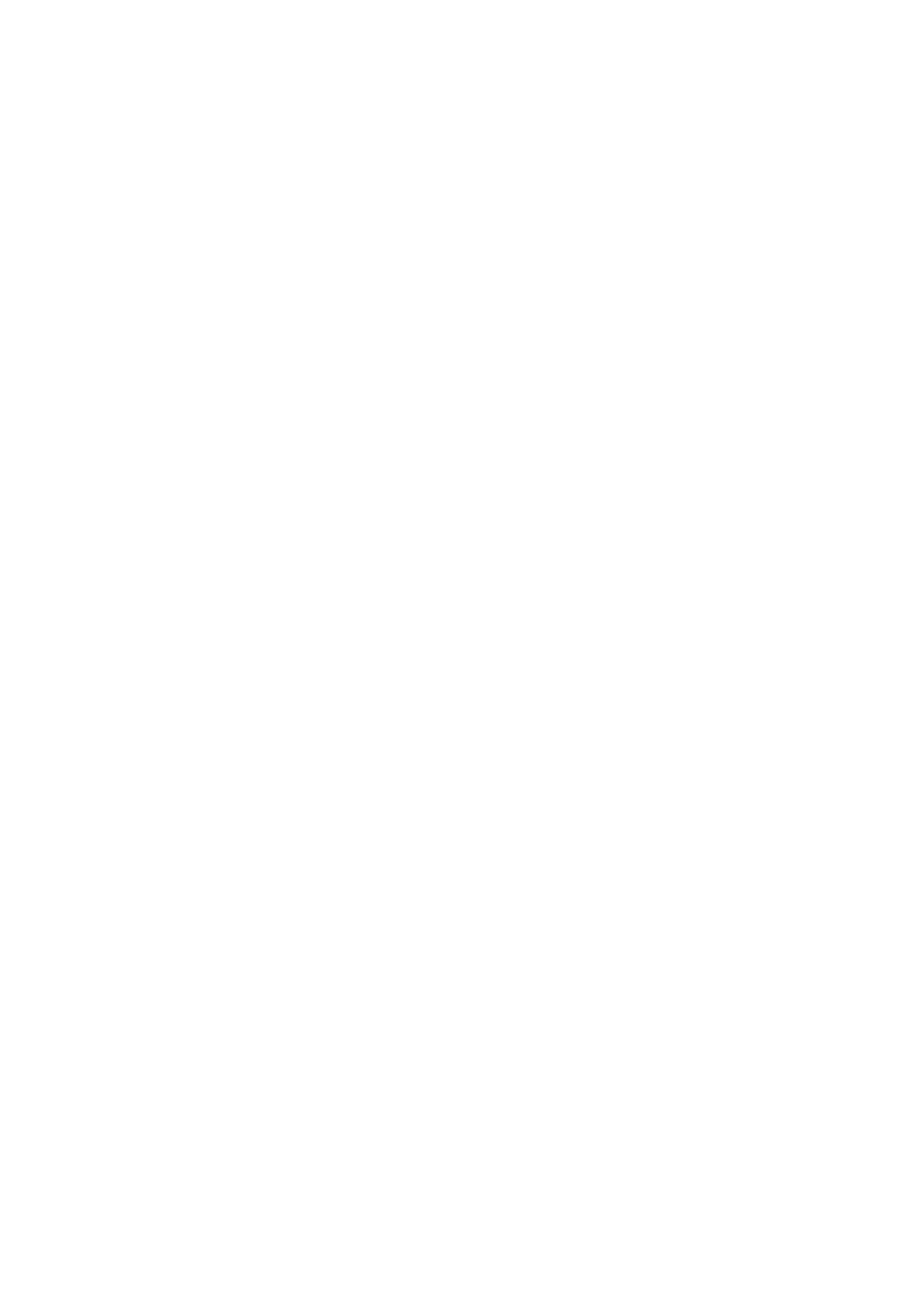### **Executive summary**

#### **INTRODUCTION**

The Near East and North Africa Regional Consultation Workshop: Towards the implementation of the Voluntary Guidelines for Securing Sustainable Small-Scale Fisheries in the context of Food Security and Poverty Eradication was held in Muscat, the Sultanate of Oman, from 7 to 10 December 2015 and was jointly organized by the Ministry of Agriculture and Fisheries of the Sultanate of Oman, the Food and Agriculture Organization of the United Nations (FAO) and the General Fisheries Commission for the Mediterranean (GFCM). The workshop was attended by 40 participants from countries in the Near East and North Africa region – Algeria, Egypt, Iran, Iraq, Jordan, Lebanon, Libya, Mauritania, Morocco, Oman, Saudi Arabia, Sudan and Tunisia – including representatives of governments, fisher-folk organizations, civil society organization (CSOs), academia as well as representatives of regional and international organizations, NGOs and other relevant actors.

The overall objective of the consultation was to raise awareness and support the implementation of the Voluntary Guidelines for Securing Sustainable Small-Scale Fisheries in the Context of Food Security and Poverty Eradication (SSF Guidelines) in the region. During 3.5 days, participants reviewed the situation and current status of small-scale fisheries in the region, shared experiences through regional and topical presentations and discussions, and made suggestions with regard to the implementation of the SSF Guidelines in the region, including identification of priorities and recommendations for actions.

The workshop noted the socio-economic and cultural importance of small-scale fisheries in the region. Small-scale fisheries contribute to livelihoods, food security, and local and national economies. Fish is very important for nutrition, especially for population groups with limited purchasing power, and small-scale fisheries are a main contributor to local fish supplies.

It is of great importance that the implementation of the SSF Guidelines will be anchored within a framework of food security and poverty eradication and take local needs into consideration. It was noted that small-scale fisheries dependent livelihoods go beyond fishing, and encompass social, economic and cultural values as well. The comprehensiveness of the SSF Guidelines in this respect was acknowledged and the need to take a holistic approach to small-scale fisheries governance and development was recognized.

Women make significant contributions to small-scale fisheries in the region, mainly in postharvest processing and trading but also in other down- and upstream activities, although the rate of women's participation varies from one country to another. Women also play an important role at the community and household level. However, women's work is often invisible and hence not sufficiently recognized.

There are encouraging developments in the region with regard to reviews of policies and strategies, recognition of the socioeconomic dimensions of small-scale fisheries, and there is an increasing emphasis on participation of small-scale fisheries actors in decision-making on resource management and development. However, challenges persist, including – with some differences between countries – insufficient or weak organizational structures of small-scale fisheries actors, poor infrastructure facilities and services, heavily exploited fishery resources and a strong influence of demand on production, especially in the context of exports, and increasing risks from climate change and disaster impacts.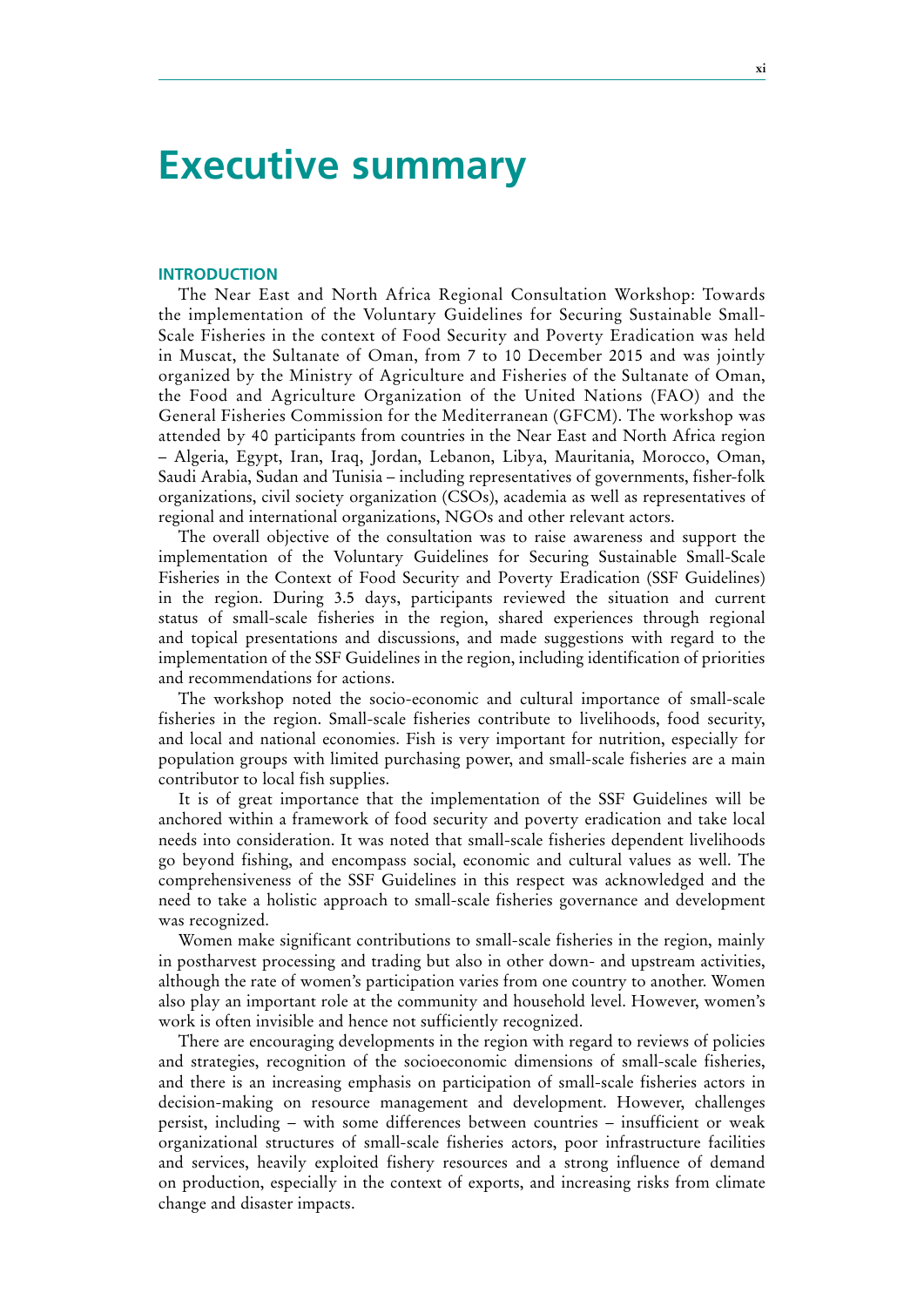The workshop recognized that the implementation of the SSF Guidelines and the outcomes of the regional consultation need to be linked and integrated with other on-going initiatives in the region and at national level, for example with the FAO Blue Growth Initiative and the ecosystem approach to fisheries. There is also an important potential for countries in the region to share experiences with each other.

#### **OUTCOMES OF WORKING GROUP DISCUSSIONS**

Key priority areas of actions to be considered further in national and regional implementation planning processes proposed by the workshop included:

### **GOVERNANCE OF TENURE IN SMALL-SCALE FISHERIES AND RESOURCES MANAGEMENT (CHAPTER 5 OF THE SSF GUIDELINES)**

- The small-scale fisheries sector is constrained by the lack of specific small-scale *fisheries areas and the regulatory framework does not grant preferential access rights*. Countries should develop or improve legislation, policies, strategies, plans and institutional structures to grant fair access and user rights for sustainable small-scale fisheries, both to men and women. At the regional level, experiences with small-scale fisheries support infrastructure (e.g. processing/ landing sites, fishing villages) should be shared in collaboration with all actors in this field.
- *Existing institutional frameworks do not always enable the participation of all relevant small-scale fisheries actors to achieve sustainable management.* At the regional level, producer organization platforms and other appropriate mechanisms/organizations are needed to contribute to participatory decisionmaking. These organizations need training and capacity development in relation to sustainable use and management of resources. At the national level, these organizations can play an important role in supporting the development and strengthening of fishers and fish workers, including women, and their associations. National regulatory frameworks should be reviewed as necessary to ensure the participation of organizations in sustainable management of smallscale fisheries.
- Data and information necessary to support sustainable management of small*scale fisheries are often lacking or insufficient*. The awareness of all stakeholders about the importance of data and information needs to be raised and the capacities to process and use data should be developed, including at local levels, so that small-scale fisheries actors can participate in data collection. Modern technologies should be used in the collection, processing and analysis of data and results need to be documented and disseminated to all relevant stakeholders. One institution at national level should be in charge of providing official information on small-scale fisheries.

### **GOVERNANCE OF TENURE IN SMALL-SCALE FISHERIES AND RESOURCES MANAGEMENT (CHAPTER 5 OF THE SSF GUIDELINES)**

- *Small-scale fisheries actors in the region, particularly deprived categories, women* and migrants, are not always sufficiently organized to actively participate in *fisheries management and policies*. It is expected that increased participation could also contribute to create additional employment possibilities. Valuable existing national experiences of organizational development should be shared in the region to inform organizational strengthening. In addition, regulatory frameworks and their implementation need to be assessed in relation to their supportive functions for organizations.
- *Small-scale fishers and fish workers, in particular women and deprived groups, often lack access to social security protection.* Better organization of small-scale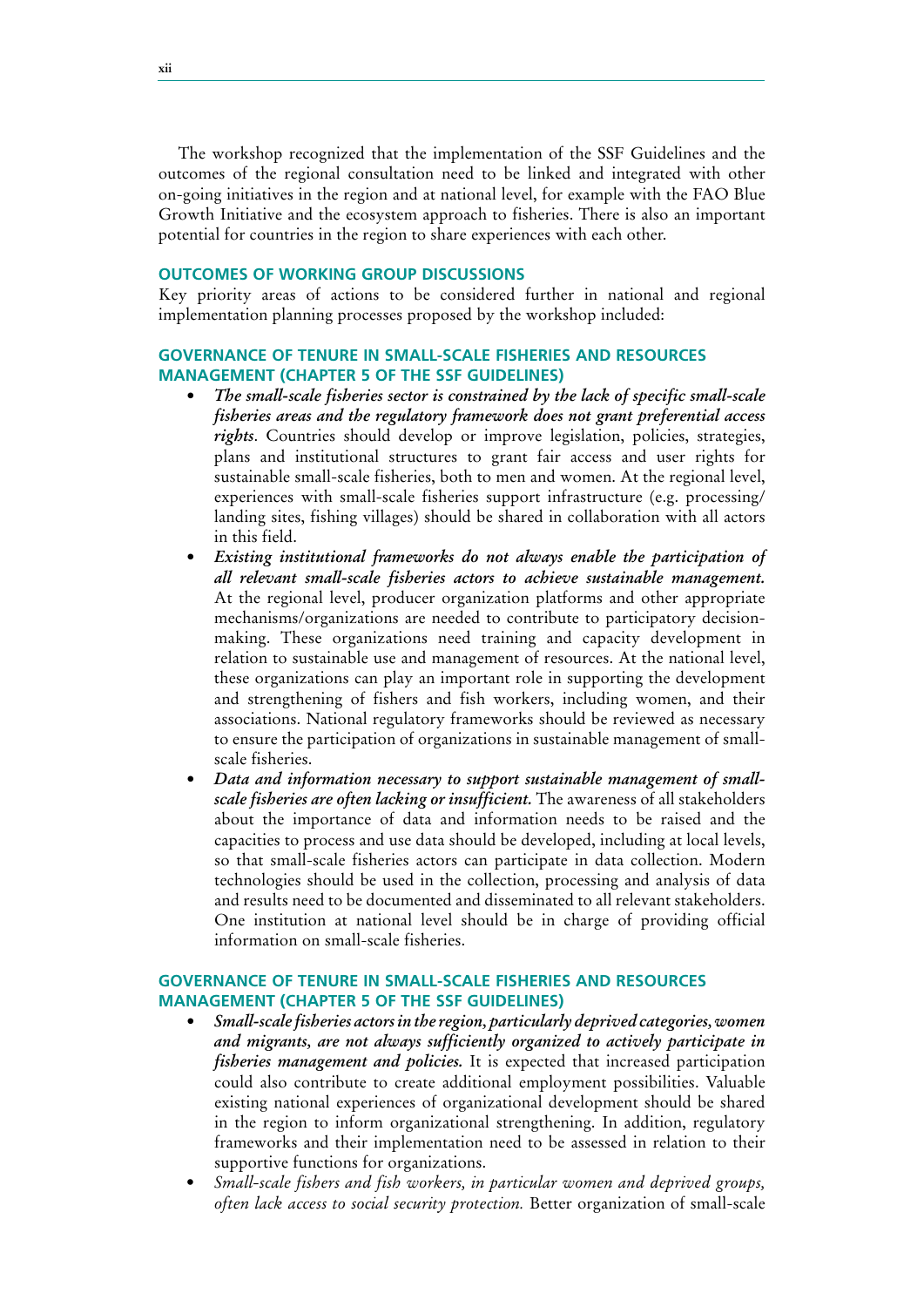fisheries actors and the provision of awareness raising and training on the benefits of social protection and on how to access these schemes should be provided. In addition, various funding mechanisms for social protection need to be explored across the region and beyond, taking into account the specificities of the sector.

- *Safety* at sea and other decent working conditions, including for women, *are currently insufficient in small-scale fisheries*. A regional workshop on decent working conditions (including safety at sea and occupational safety and health) should be organized with relevant partners. In this context, the impact of climate change on working conditions in fisheries should also be considered. Appropriate legislation should be developed and enacted at national level and small-scale fishers and fish workers should benefit from training on safe technologies for better working conditions. The use of information and communication technology to improve working conditions should be promoted and cost-efficient safety equipment solutions should be developed with the involvement of fishers.
- *In* order to enable small-scale fisheries to be a driver for development, integrated *approaches* that reconcile environmental, social and economic development are *needed.* All countries in the region should use the SSF Guidelines as a reference framework when developing policies and strategies. Research, in particular on socio-economic aspects, should contribute to improved conditions for smallscale fisheries. Importantly, monitoring capacities of all stakeholders to assess progress need to be developed. At the regional level, coordinated management and research agendas in relation to shared stocks should be encouraged and regulations should be harmonized.
- In general, the small-scale fisheries sector is often characterized by limited *access to education and professional development opportunities, in particular for children/women.* The implementation of International Labour Organization (ILO) guidance on decent work should be promoted to support better professional development in the sector. Moreover, functional basic literacy needs to be ensured.

### **VALUE CHAINS, POST-HARVEST AND TRADE (CHAPTER 7 OF THE SSF GUIDELINES)**

- *Small-scale fishers actors need to be empowered to ripe more of the benefits of and income from the sales of their produce.* Their marginalisation should be eliminated and their self-esteem improved. At the national level, fisheries departments need to provide support, e.g. through establishing better marketing facilities following successful experiences of 'model fishing villages'. The negotiating power of smallscale fisheries actors vis-à-vis middlemen needs to be strengthened, in particular in the context of exports. At the regional level, better coordination among governments is needed to negotiate trade agreements with importing countries taking small-scale fisheries into consideration. Member countries should be more proactive and promote changes in mandates/functionality of regional organizations, as required, to be become more effective.
- *The links between trade (demand) and production need to be better understood and considered.* Adverse impacts of international trade on resource utilization and local food security should be avoided by creating awareness among middlemen and consumers on resource implications of demand. Diversification of small-scale fisheries products should be promoted and the access of small-scale fisheries actors to knowledge on new markets and products should be facilitated. The current dependence of small-scale fishers and fish workers on middlemen for financing and provision of inputs need to be reduced by providing them with the necessary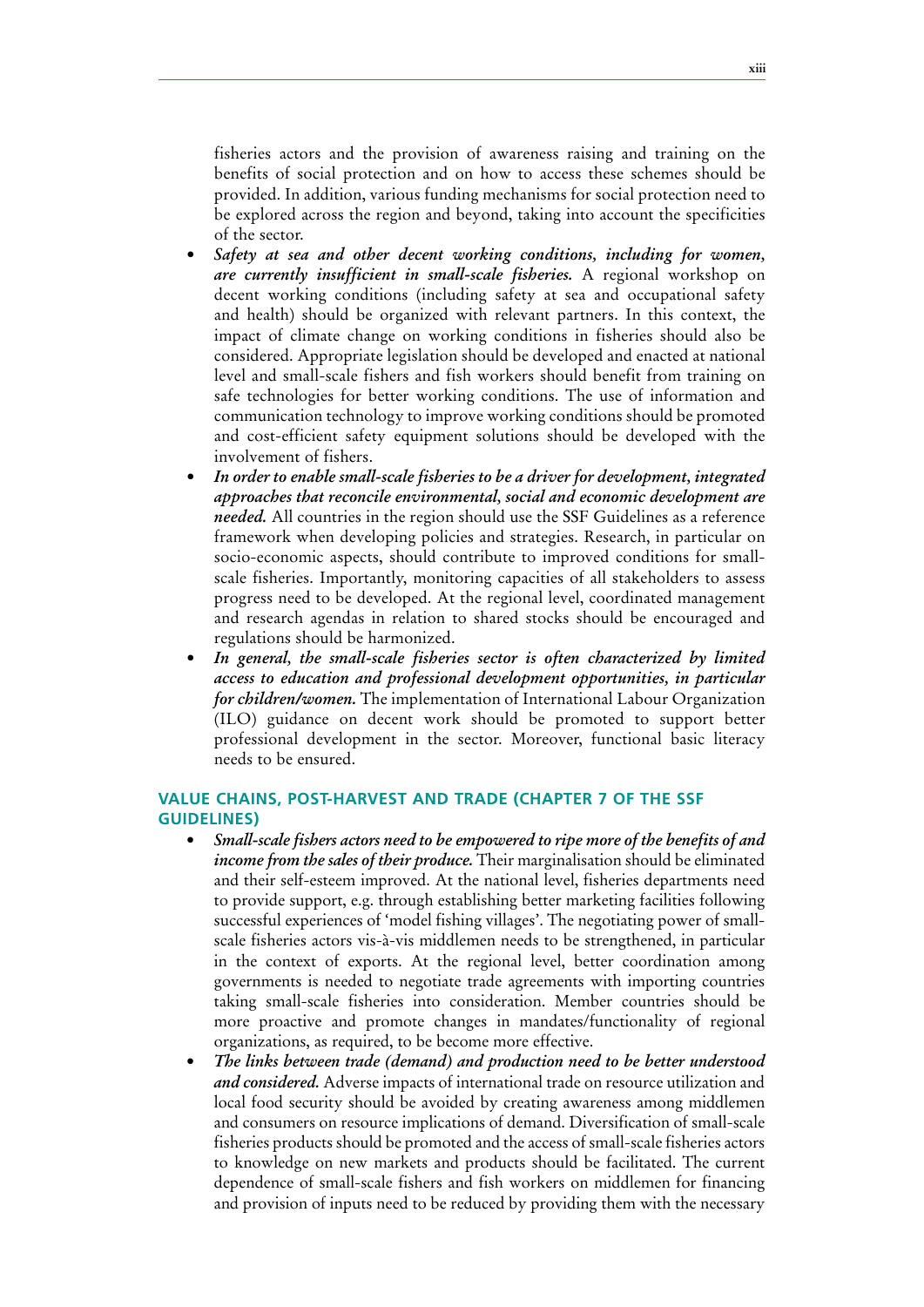support and services to become more independent, e.g. through cooperatives, improved regulations, fair competition and transparency with regard to the role of middlemen.

- *• The organizational structures of small-scale fisheries actors need to be strengthened along the value chain to enhance their negotiating power* with other segments of the market and allow them to get better returns from their production activities. Strong organizations are also needed to enable effective participation of small-scale fisheries stakeholders in policy and decision making processes. Governments should ensure that small-scale fisheries effectively participate at all levels of decision-making, and small-scale fisheries actors need to ensure that their organizations have clear statutes, promote compliance and are representative.
- *• The availability of trade related information facilitating the access to domestic, regional and international markets needs to be improved.* Appropriate links and networks for sharing and exchanging information should be strengthened making use of relevant regional organizations and structures. Trade related information systems should be developed that can provide real time information on prices in different markets to small-scale fisheries actors. These need to be based on a suitable platform and make use of appropriate technologies.
- *• There is a lack of adequate conditions and controls to ensure the quality and prices of fishery products*. Small-scale fisheries actors need capacity development to improve their handling and marketing opportunities based on international good practices to increase the value of their products. Requirements and specifications of the products to ensure quality should be determined at national level, based on international norms.
- *Investments are needed* for small-scale fisheries in appropriate infrastructures and equipment, marketing facilities, financial support, as well as in the development of technical and human capacities for value addition and reduction of postharvest losses. Small-scale fisheries actors should be supported with regard to the improvement of product quality and value addition. There is also a need to increase their awareness of product quality and safety requirements.
- *• The context of food security and poverty eradication is essential* and priority should be given to improved value added to the benefit of small-scale fishing communities and the improvement of their well-being, but also remembering the needs of consumers. Macroeconomic objectives, including exports, need to be accompanied with mechanisms to ensure that small-scale fishing community development needs are satisfied.

### **CLIMATE CHANGE AND DISASTER RISKS**

*Climate change and disasters negatively affect small-scale fisheries in the region* (e.g. through sea level rise, changes in water temperature and salinity, damages to infrastructure by storms, red tides and human-induced pollution, such as chemical). Studies to better understand the impact of climate change and disasters at the regional level are needed and the small-scale fisheries sector needs to be included in national climate change adaptation strategies. In addition, forecasting, prevention and preparedness capacities of all stakeholders to deal with disasters needs to be enhanced.

#### **NEXT STEPS**

The workshop identified the following next steps to actively promote the SSF Guidelines implementation at the national and regional level:

All participants should encourage the use of the outcomes of the workshop to provide a road map for national action planning in relation to small-scale fisheries, using the SSF Guidelines as a general reference framework.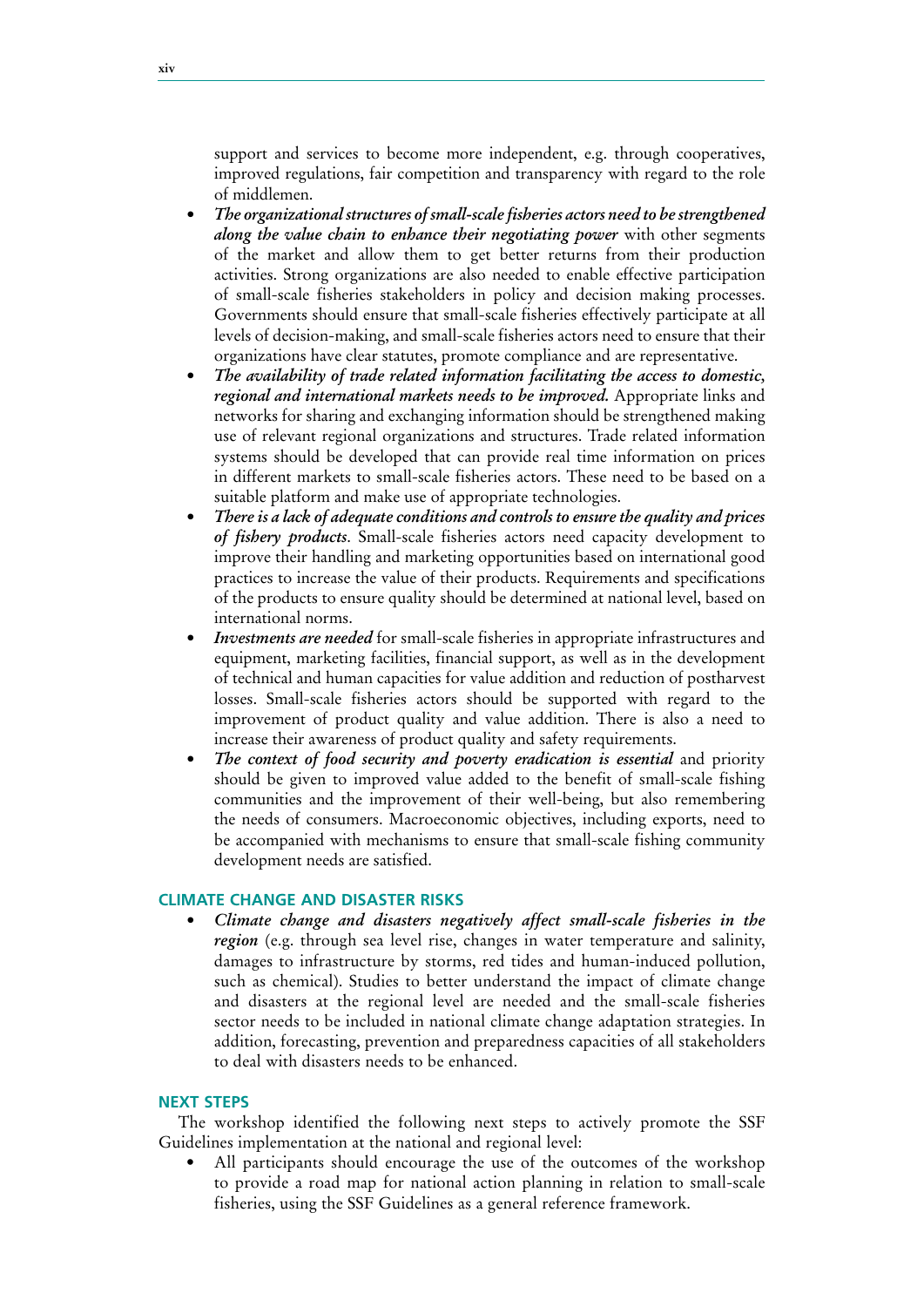- All participants should raise awareness about the SSF Guidelines and the workshop outcomes, including through:
	- 0 Distribution of the SSF Guidelines to all relevant stakeholders;
	- 0 Preparation and dissemination of simplified and other national and local language versions and multi-media communication products;
	- 0 Organization of information meetings with different stakeholder groups, including ministries/government agencies, CSOs, fishing cooperatives, federations, unions etc., to agree on actions and distribute tasks; and
	- 0 Dissemination through electronic networks and websites as well as local and national media (e.g., newspapers).
- **Regional bodies and organizations** should be more involved in the implementation of the SSF Guidelines, e.g. through:
	- The regional network for fisheries research institutes in the Maghreb countries;
	- 0 Including SSF Guidelines implementation in the work programme of, for example, the Regional Commission on Fisheries (RECOFI); and
	- 0 The use and strengthening of the Maghreb Platform for SSF and MEDARTNET and other similar organizations.
- **• The Ministry of Agriculture and Fisheries of Oman** should include information on the SSF Guidelines and the outcomes of the workshop in the Senate Al Bahar forum.
- The need to identify and secure funding and synergies by all stakeholders was acknowledged. This should include reviewing possibilities to include SSF Guidelines implementation in on-going and planned projects and programs. Proposals for new projects focusing on SSF Guidelines implementation could be prepared for consideration by development partners, bilateral donors and embassies at country level, and NGOs. Fisheries administrations should also strive to include SSF Guidelines implementation in their regular budgets.
- The Ministry of Agriculture and Fisheries of Oman should include information on the SSF Guidelines and the outcomes of the workshop in the Senate Al Bahar forum.

The need to identify and secure funding and synergies by all stakeholders was acknowledged. This should include reviewing possibilities to include SSF Guidelines implementation in on-going and planned projects and programs. Proposals for new projects focusing on SSF Guidelines implementation could be prepared for consideration by development partners, bilateral donors and embassies at country level, and NGOs. Fisheries administrations should also strive to include SSF Guidelines implementation in their regular budgets.

The establishment and access to national funds, like the Agriculture and Fisheries Development Fund in Oman, should be encouraged. Also, taxes and levies generated by the sector itself should be reinvested in its development.

Interactions with relevant non-fisheries ministries and departments at all levels and clarification of responsibilities for the mainstreaming of the SSF Guidelines in relevant policies, strategies and plans as well as public-private partnerships in support of the SSF Guidelines should be encouraged. Possibilities to receive support from large private sector companies, e.g. through corporate social responsibility schemes or polluter pay principle application, should be explored. Similarly, access to climate change adaption funds and the establishment of disaster risk funds should be promoted.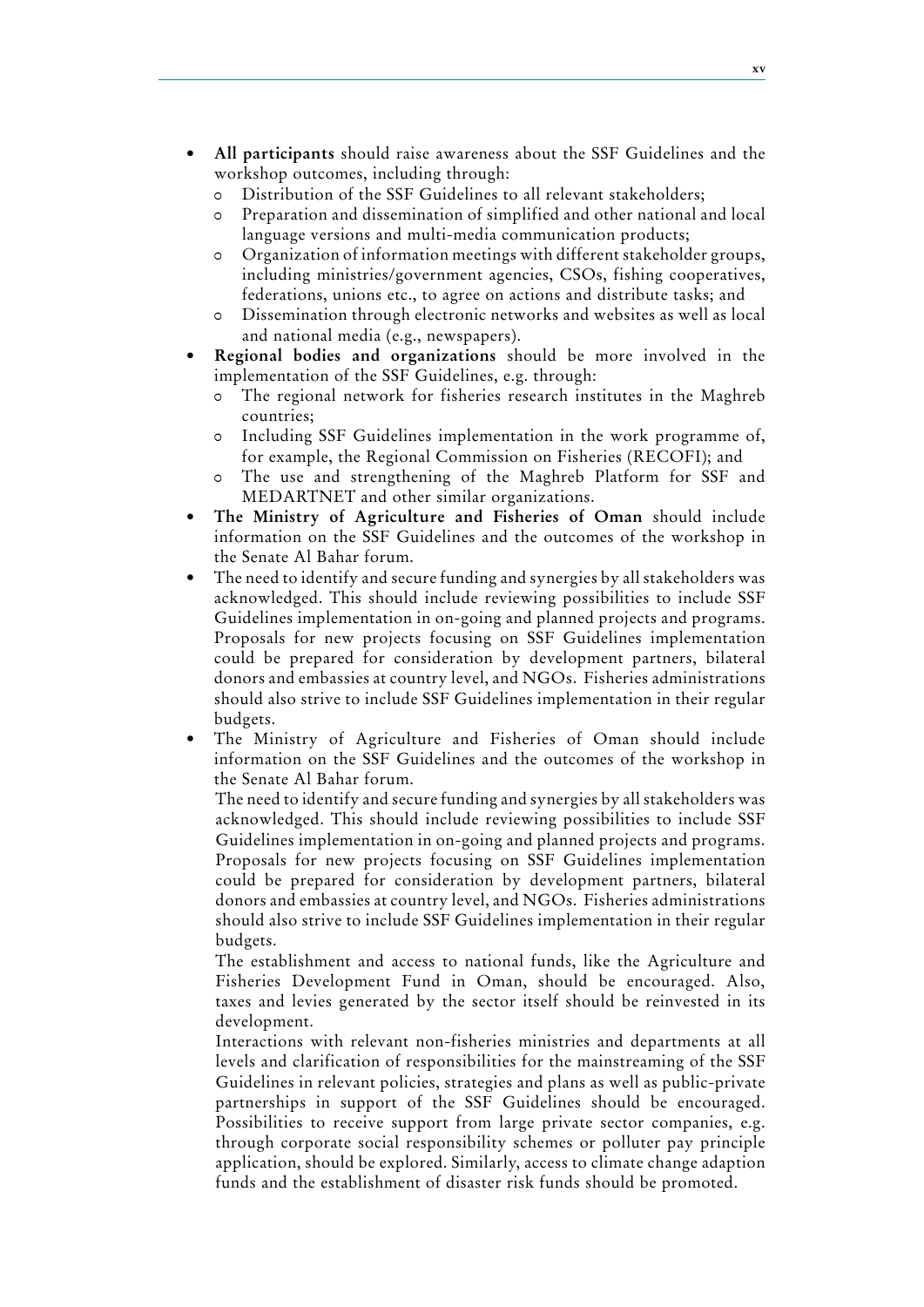**The workshop called on:**

- • Countries from the region to participate in the GFCM Regional Conference on Small-Scale Fisheries to be held in Algeria in 2016.
- • FAO to improve awareness of national FAO Representations on SSF Guidelines implementation needs.

Participants thanked the Ministry of Agriculture and Fisheries of the Sultanate of Oman, FAO and GFCM for hosting and organizing the workshop.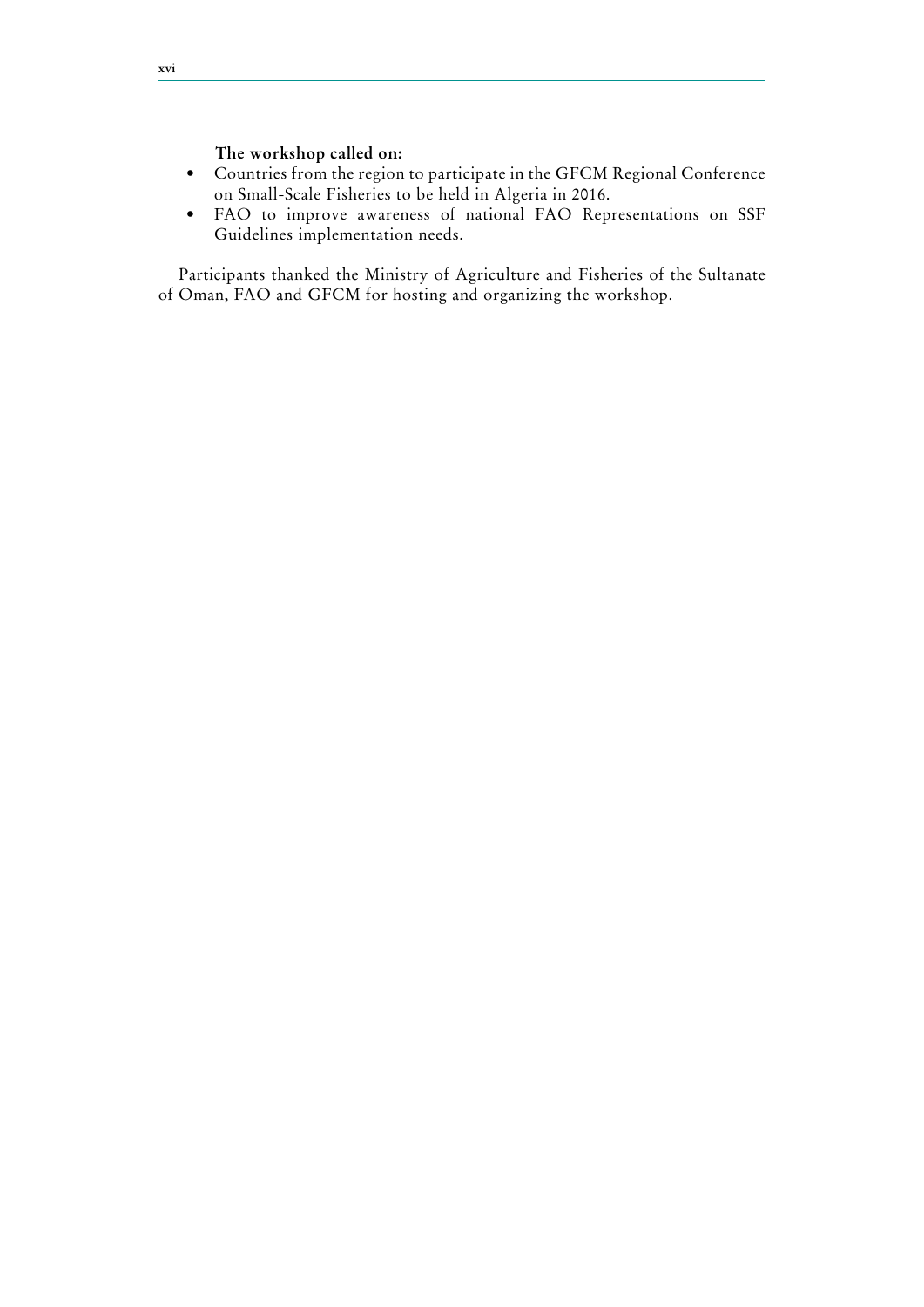# **Background**

Small-scale fisheries play an important role in poverty alleviation and food security in the Near East and North Africa region; they are also a link in a long chain of social, cultural and economic activities that contribute to the well-being of local communities and wider society, for which fishing constitutes not only an economic activity, but forms also part of the culture, identity and way of life of fishing communities. Recent estimates indicate that small-scale fisheries contribute to more than 46% of global marine and inland fish catches, and approximately 90% of the 140 million people engaged in capture fisheries globally work in the small-scale fisheries sector. Women's contribution in sustaining the socio-economic livelihoods of their families makes no exception in the small-scale fisheries sector, but is often still neglected or taken for granted.

Promoting responsible and sustainable fisheries and aquaculture is central to FAO's mission. To achieve this and in order to provide wider ecosystem stewardship and improved governance of the sector, FAO is advancing the Blue Growth Initiative as a coherent framework for the sustainable use and management of our aquatic resources.

The Blue Growth Initiative is anchored in the principles set out in the Code of Conduct for Responsible Fisheries of 1995. In line with FAO's Strategic Framework, the initiative focuses on promoting the sustainable use and conservation of aquatic renewable resources in an economically, socially and environmentally responsible manner. It aims at reconciling and balancing priorities between growth and conservation, and between industrial and artisanal fisheries and aquaculture, ensuring equitable benefits for communities and the wider society.

The Voluntary Guidelines for Securing Sustainable Small-Scale Fisheries in the Context of Food Security and Poverty Eradication endorsed by the FAO Committee on Fisheries (COFI) in 2014 is consistent with this vision. These guidelines represent the first ever international instrument specifically dedicated to small-scale fisheries.

The SSF Guidelines were developed through a global participatory process that included consultations with over 4 000 stakeholders from over 120 countries. As part of this global process and as follow up to the Near East and North Africa Regional Consultative Meeting on Securing Sustainable Small-Scale Fisheries: Bringing Together Responsible Fishing and Social Development held in Oman on 26–28 March 2012 , the "Near East and North Africa Regional Consultation: Towards the Implementation of the Voluntary Guidelines for Securing Sustainable Small-Scale Fisheries in the Context of Food Security and Poverty Eradication" was organized.

The consultation meeting was jointly organized by the Ministry of Agriculture and Fisheries of the Sultanate of Oman, the Food and Agriculture Organization of the United Nations (FAO) and the General Fisheries Commission for the Mediterranean (GFCM) in Oman Muscat on 7-10 December 2015. It was attended by 40 participants representing governments, academia, Non-Governmental Organizations (NGOs), regional and international organizations, civil society organization (CSOs), coming from 13 countries in the Near East and North Africa region, namely: Algeria, Egypt, Iran, Iraq, Jordan, Lebanon, Libya, Mauritania, Morocco, Oman, Saudi Arabia, Sudan and Tunisia (see list of participants in Annex 1).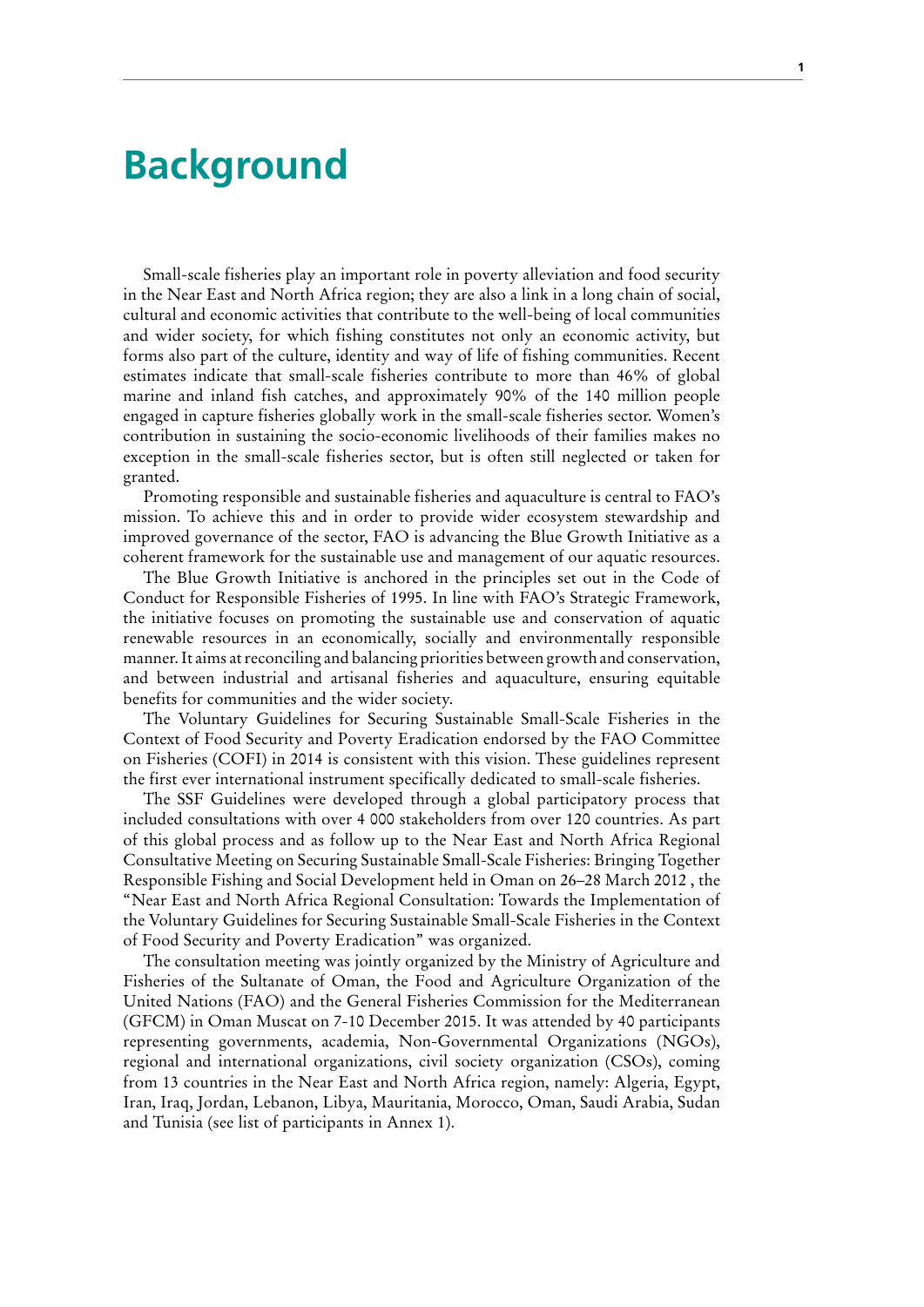The workshop sessions were chaired as follows:

- Day1: Mr Ahmed Mohammed Al-Mazroui, Acting Director General, Fisheries Resource Development Department, Ministry of Agriculture and Fisheries, Sultanate of Oman
- Day 2: Mr Izzat Feidi, Fisheries Development Consultant
- Day 3: Mr Malouli Idrissi Mohamed, Consultant and Head of Department of Fisheries Resources, the National Institute of Fisheries Research (NIFR)
- Day 4: Nicole Franz and Lena Westlund, Food and Agriculture Organization of the United Nations (FAO).

The Near East and North Africa Regional Consultation was an opportunity for participants to share experiences regarding their respective small-scale fisheries with the aim of discussing and finding solutions to the challenges facing small-scale fisheries in the region, considering the SSF Guidelines as a tool to support change. The objective of the consultation meeting was to facilitate the understanding of the principles of the SSF Guidelines and their application in order to support sustainable small-scale fisheries development and governance in the region. In particular, the meeting participants were asked to identify priorities and to explore opportunities for action at the national and regional level, ensuring that the SSF Guidelines are applied in the national and local context, where direct action must ultimately take place.

The workshop was also an opportunity to encourage the sharing of policies and practices in support of small-scale fisheries in the region.

Two background reports providing an overview of the small-scale fisheries sector in the Near East and the North Africa region respectively informed the discussion.

The overview focused on existing conditions of small-scale fisheries and proposed opportunities for the SSF Guidelines implementation in the different countries and the region as a whole. The two overview reports are available in Annex 6 and 7.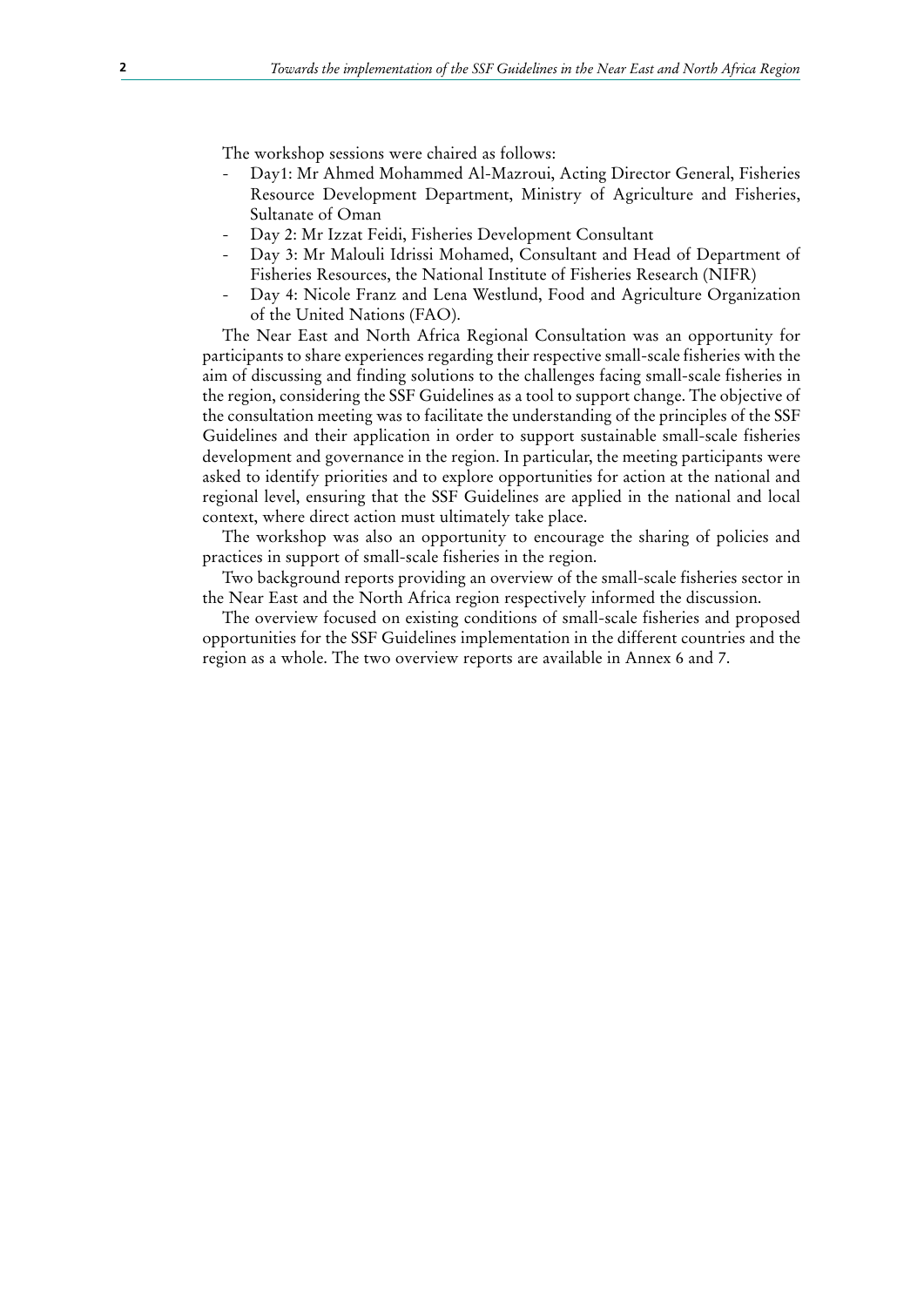# **Opening session**

The regional consultation was officially opened by Mr Ahmed Mohammed Al-Mazroui, Acting Director General, Fisheries Resource Development Department, Ministry of Agriculture and Fisheries, Sultanate of Oman, on behalf of His Excellency Dr Fuad bin Jaafar al Sajwani, Minister of Agriculture and Fisheries, by Mr El Zein M El Muzamil, The Food and Agriculture Organization of the United Nations (FAO) in the Sultanate of Oman; and by Mr Abdellah Srour, Executive Secretary of the General Fisheries Commission for the Mediterranean (GFCM). (The full opening remarks are available in Annex 2).

Mr Ahmed Mohammed Al-Mazroui welcomed all workshop participants in his address and thanked the Minister of Agriculture and Fisheries for holding the meeting under his patronage, as well as the ambassadors and deputy ministers attending the opening ceremony. Mr Al-Mazroui also expressed his gratitude to the FAO Office in Oman, the FAO and the GFCM for the excellent organization of the workshop. Mr Al-Mazroui stressed the importance of the fisheries sector, including small-scale fisheries, as being one of the most important non-oil economic sectors in the Sultanate. In addition it is one of the driving sectors of Oman's economy that is clearly evident in the attention given by the Government of Oman. Mr Al-Mazroui concluded by wishing that the SSF Guidelines can be effectively implemented and the workshop will be crowned with success.

Mr El Zein M El Muzamil, FAO Representative in Oman, also welcomed all participants and expressed his gratitude to the Sultanate of Oman for hosting the workshop and to the GFCM as co-organizer. He also acknowledged the support provided by INFOSAMAK. Mr El Muzamil pointed out that the task entrusted to the participants is to discuss small-scale fisheries in the Near East and North Africa region, and to develop practical recommendations for the implementation of the SSF Guidelines, both at the regional and national level. In the conclusion, Mr El Muzamil wished the participants a fruitful workshop that will help ensure that the SSF Guidelines do not only remain an encouraging piece of paper, but actually have an impact at the community level, particularly for the most vulnerable and marginalized groups who are also among the poorest and most food insecure communities.

Mr Abdellah Srour, Executive Secretary of GFCM, welcomed the participants and thanked the Omani authorities, the Ministry of Agriculture and Fisheries, and the FAO Representation in Oman for their warm reception and kindness for hosting and organizing the Near East and North Africa Regional Consultation, noting the involvement of the General Fisheries Commission for the Mediterranean (GFCM) in the organization of the workshop. Mr Srour stressed the importance of the SSF Guidelines in encouraging the sustainable development of small-scale fisheries, also in the context of the Blue Growth Initiative (BGI) and food security objectives, recalling that the GFCM is in the front row to facilitate the practical implementation of the SSF Guidelines in its area of competence. In this spirit, the GFCM responded to the call of the FAO Department of Fisheries and Aquaculture to participate in the organization of this important event.

Mr Srour insisted on the socio-economic role that small-scale fisheries play in the Mediterranean and the Black Sea region. The sector accounts for more than 80 % of the fishing fleet and employs at least 60 per cent of workers directly involved in fishing activities. Still, this sector should be granted the consideration it deserves. Mr Srour also recalled the first regional symposium on sustainable small-scale fisheries in the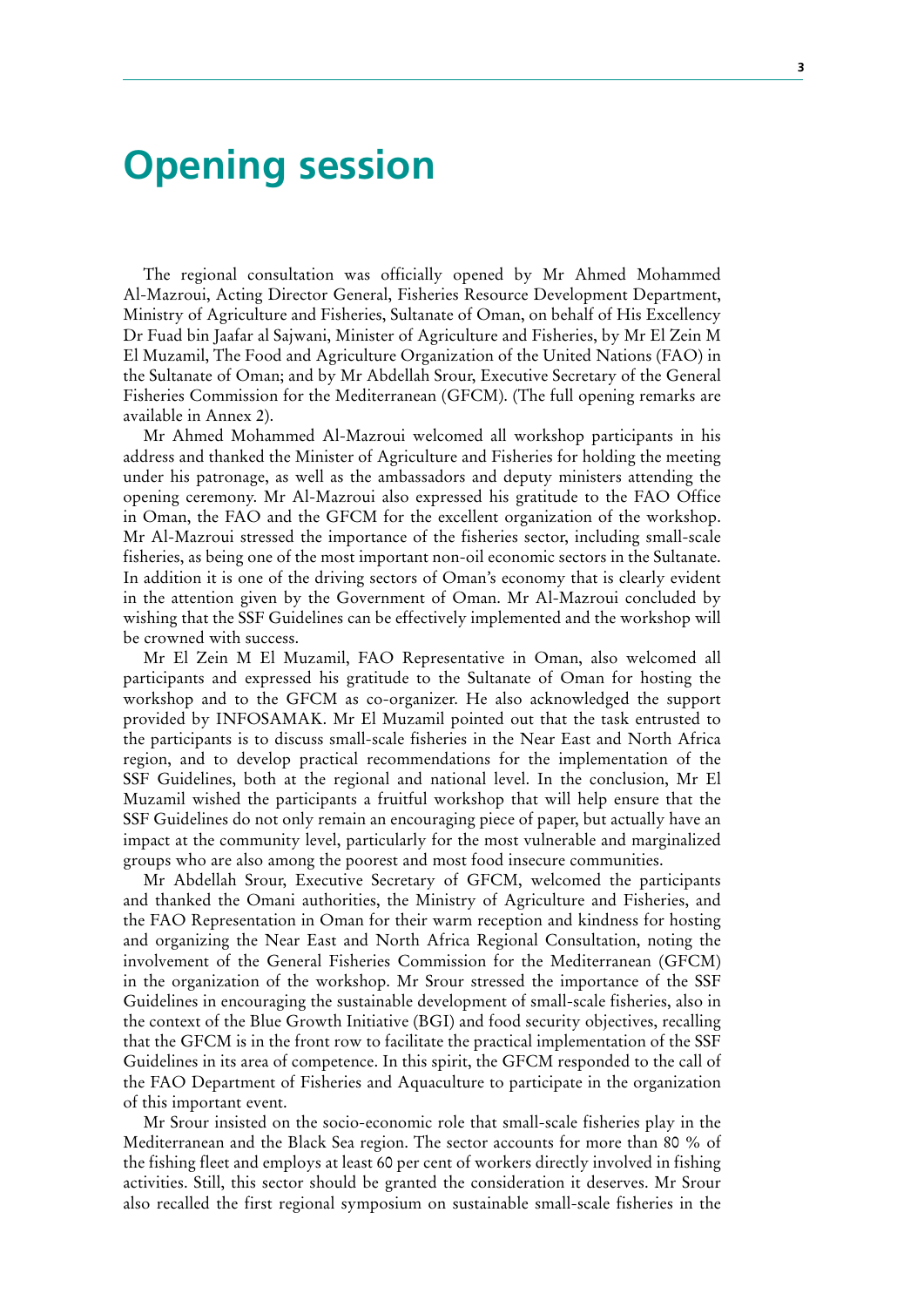Mediterranean and the Black Sea, which was held in Malta in 2013. On that occasion, the organizers agreed on the need to continue to work and intensify concerted efforts in order to develop joint strategies to adopt the SSF Guidelines in the Mediterranean and Black Sea region. Mr Srour announced a regional conference on small-scale fisheries to be held in Algeria in March 2016 organized by the GFCM in collaboration with FAO, WWF, CIHEAM and MEDPAN. In conclusion, Mr Srour stated that he is confident that the workshop will reach its objectives and outcomes wishing all the participants a fruitful meeting.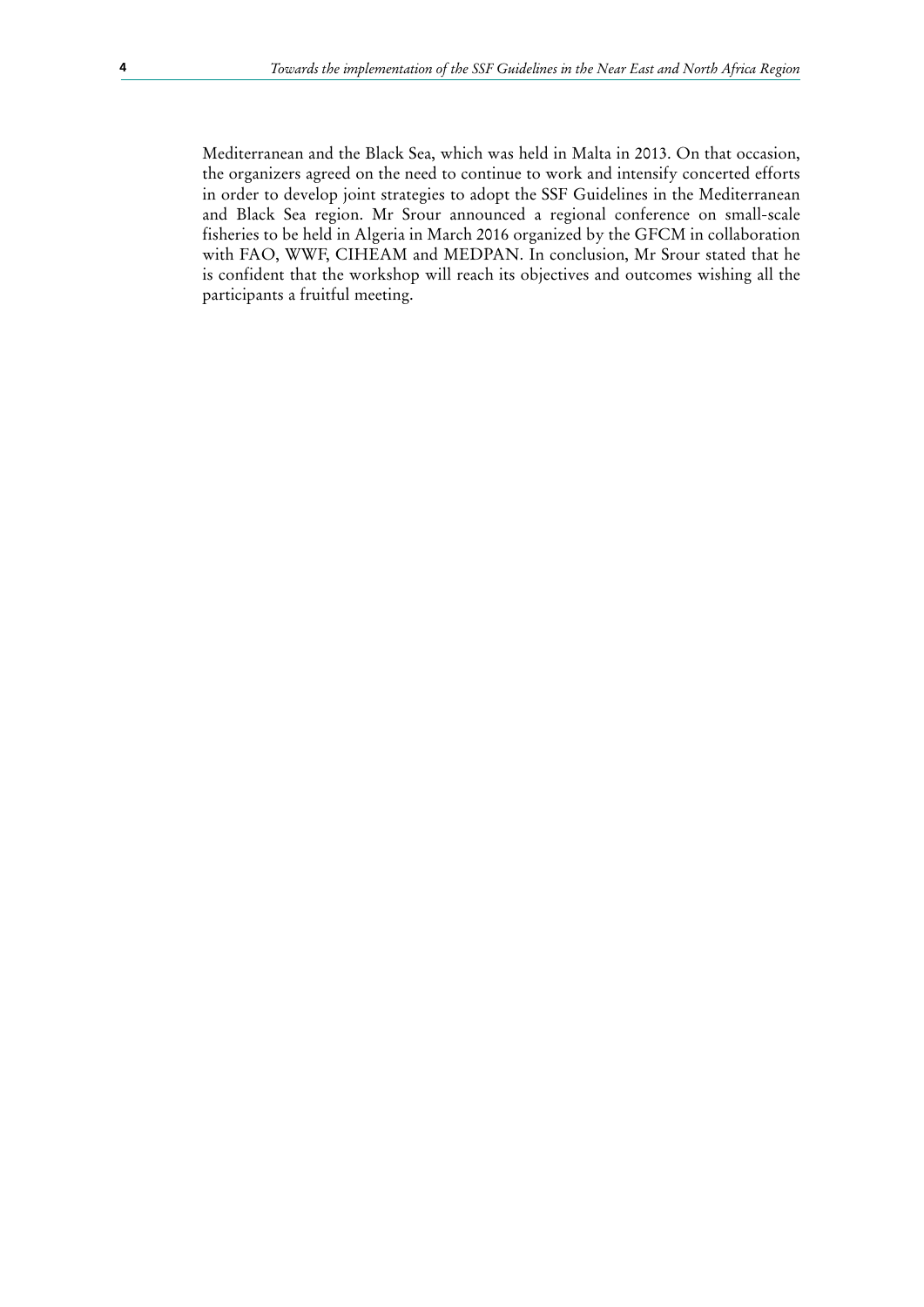# **Introductory presentations and discussions**

The first day of the workshop consisted of background and introductory presentations which paved the way for objective-oriented discussions. The main points of the presentations and discussions are summarized in the following section. Mr Ahmed El Mazrouai, Acting Director General of Fisheries Resource Development, Sultanate of Oman, chaired the session.

#### **INTRODUCTION TO THE SSF GUIDELINES**

*Ms Nicole Franz (FAO)*

Ms. Nicole Franz, FAO, gave a global overview on the SSF Guidelines. She pointed out that the SSF Guidelines are the first ever negotiated international instrument entirely dedicated to small-scale fisheries. They represent a global consensus on principles and guidance for small-scale fisheries governance and development.

Ms Franz highlighted the objectives of the SSF Guidelines in relation to food security and nutrition, equitable development and poverty eradication, responsible management of fisheries resources, economic, social and environmental sustainability, ecosystem friendly and participatory policies and public awareness and advancement of knowledge. The achievement of these objectives is promoted by applying a human rights-based approach, including by empowering small-scale fishing communities, both men and women, to participate in decision-making processes, and to assume responsibilities for sustainable use of fishery resources, and by placing emphasis on the needs of developing countries and vulnerable and marginalized groups.

Then she moved on to point out that the SSF Guidelines are divided into three main parts:

**Part 1**: the introduction sets out the objectives, nature and scope, the guiding principles and the relationship with other international instruments. The guiding principles of the SSF Guidelines include non-discrimination, respect of cultures, social and economic viability, gender equality and equity, equity and equality, transparency, rule of law, consultation and participation, accountability, economic, social and environ-mental sustainability, holistic and integrated approaches and social responsibility and feasibility.

Part 2: This part, entitled responsible fisheries and sustainable development, represents the thematic heart of the SSF Guidelines. It contains a number of chapters dealing with:

-Sustainable resource utilization/stewardship and secure rights to fishery resources and land and the ability to benefit from them for small-scale fisheries communities

-Social development dimension of small-scale fisheries livelihoods (e.g. access to social services, need for equality and equity), employment and incomes, and fair and decent working conditions

-The postharvest sector and trade and consideration of the whole value chain

-Importance of gender and the need to promote equality and equity

-Vulnerabilities of small-scale fishing communities in the context of disaster risks and climate change

**Part 3**: This part focuses on ensuring an enabling environment and supporting implementation as the small-scale fisheries sector cannot be looked at in isolation.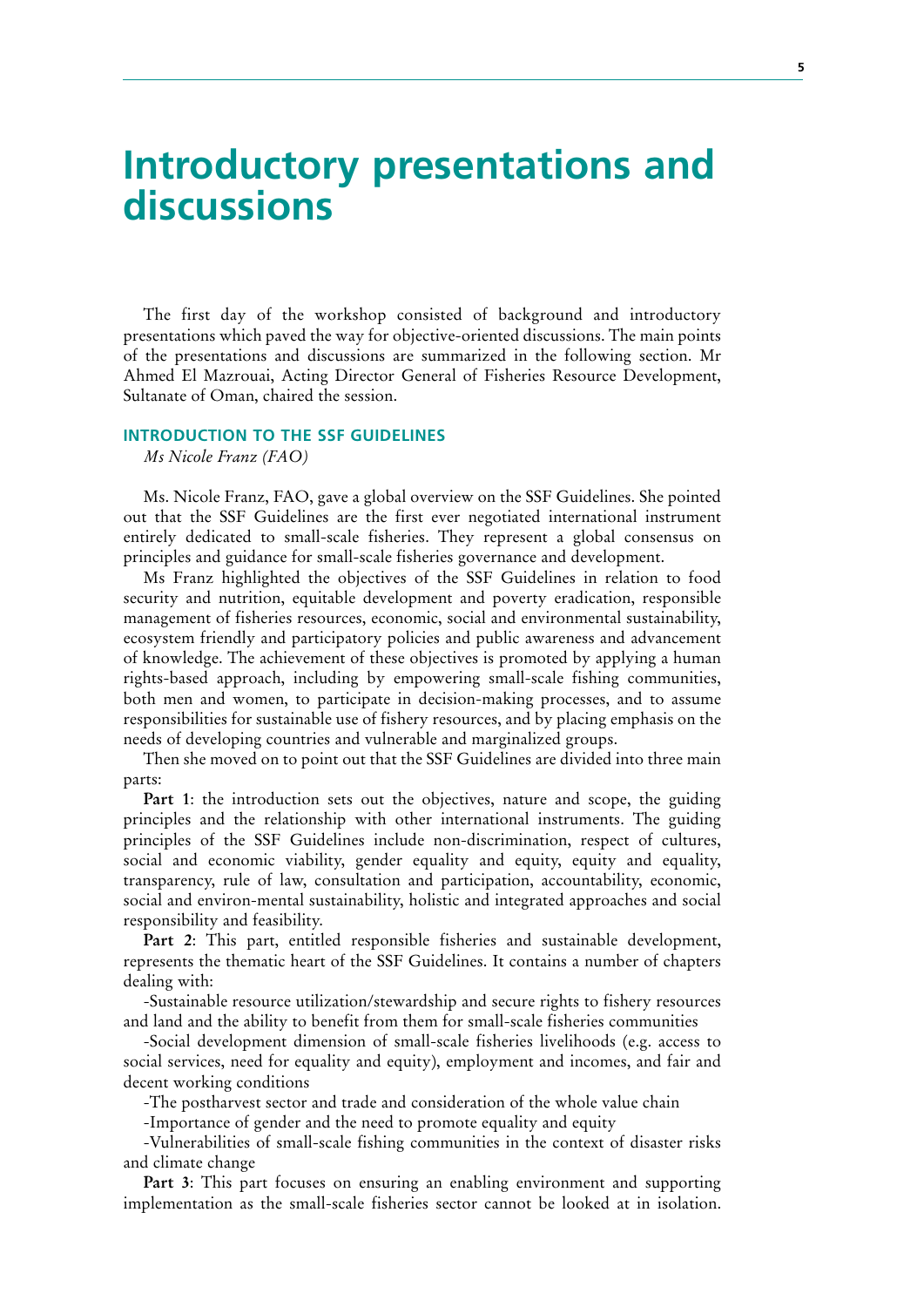It is embedded in a wider policy and institutional context. The SSF Guidelines therefore call for a better integration of the sector into broader development processes, policies, strategies and plans. This requires improved institutional coordination and collaboration at various levels to ensure policy coherence. In this context, fisher and fish workers organizations are also encouraged to collaborate among themselves to facilitate their involvement in policy- and decision making processes. The section also addresses information, data and research; capacity development and monitoring.

The presentation was concluded by pointing out the next steps for the implementation of the SSF Guidelines in the Near East and North Africa region, which will be informed by the outcomes of the regional consultation and complemented by other activities at international level, including progress reporting at COFI.

#### **OVERVIEW OF WORKSHOP OBJECTIVES AND EXPECTED OUTPUTS AND MODUS OPERANDI**

*Ms Lena Westlund (FAO)*

The second presentation was given by Ms Lena Westlund, FAO. She started by providing an outline of the aim and the overall objectives of the workshop which were to raise awareness and to facilitate the understanding and the applications of the principles of the SSF Guidelines in the region, including in the context of ongoing regional processes. It was stressed that the implementation of the SSF Guidelines should be anchored at the local and national level, with strong links to regional and international policies and strategies.

 Then, Ms Westlund explained the format of the regional workshop, consisting in a combination of plenary presentations and discussions and parallel group work. She explained the arrangements and expected outputs of the working groups' sessions, which aimed at a sequenced discussion to identify priorities and opportunities for the SSF Guidelines implementation in the region.

The composition of the working groups remained the same throughout the three sessions in order to ensure continuity throughout the discussions. The tasks and outcomes of the working group discussions are summarized in the following sections.

### **REGIONAL OVERVIEW OF SSF IN THE NEAR EAST REGION**

*Mr Izzat Feidi (Consultant)*

Mr Izzat Feidi, Fisheries Development Consultant, presented the general situation of small-scale fisheries in the Near East region, covering 16 countries, namely Bahrain, Egypt, Eritrea, Iran (Islamic Republic of), Iraq, Jordan, Kuwait, Lebanon, Oman, Palestine, Qatar, Saudi Arabia, Sudan, Syria, United Arab Emirates and Yemen. (The full paper from which the presentation was drawn is available in Annex 6).

In his presentation, Mr Feidi highlighted the role of fisheries in food security and poverty eradication and provided a brief review of small-scale fisheries in each country as well as suggestions and recommendations for the implementation of the SSF Guidelines. The presentation pointed out that fisheries and aquaculture in the Near East region are mainly small-scale, artisanal and have high growth potential, but are facing several constraints. Small-scale fisheries represent traditional values and a way of life for large sections of the Near East populations. However, the main problem of most small-scale fisheries families and communities is their low standard of living and frequent poverty despite decades of overall fisheries development and national income growth. It was also pointed out that women are heavily involved in post-harvest activities and many depend on small-scale fisheries for their families' livelihood, even though their contribution is often not very well recognized. One of the major challenges facing small-scale fisheries in the region is rising sea levels which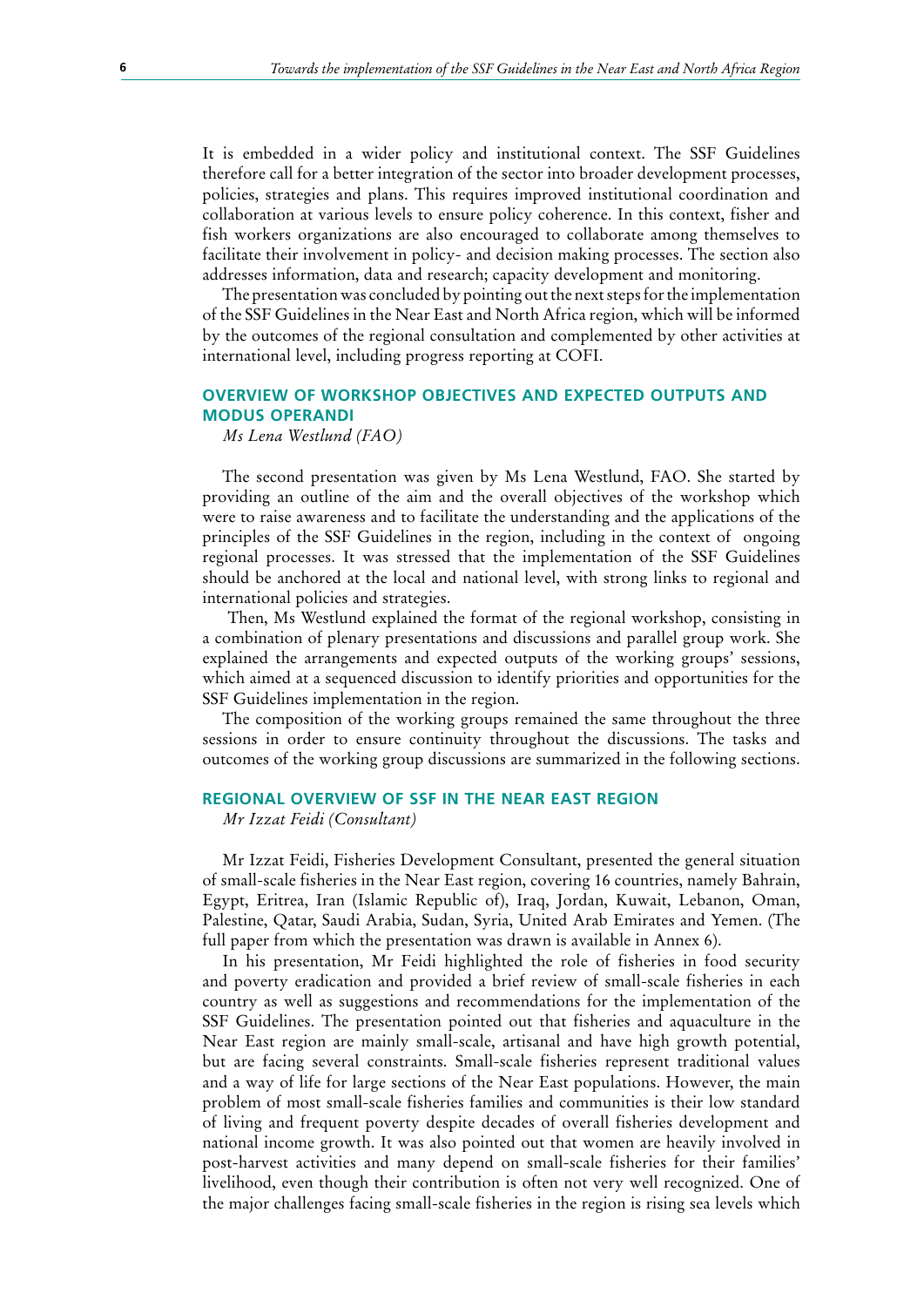are threatening coastal lands along the Arabian Peninsula and the Nile Delta where most small-scale fishing exist in the region.

It was also pointed out that the Near East countries are primarily food importers, including for seafood commodities, and that the development of small-scale fisheries will help in reducing the food imports to feed growing populations.

Mr Feidi concluded by pointing out that the sector should be given the consideration it deserves, and that stability, security and a peaceful atmosphere are pre-conditions for small-scale fisheries development in the region.

#### **REGIONAL OVERVIEW OF SSF IN THE NORTH AFRICA REGION**

*Mr Malouli Idrissi Mohamed (Consultant)*

Mr Malouli Idrissi Mohamed, Head of Department of Fisheries Resources, National Fisheries Research Institute (INRH), Morocco, introduced an overview of small-scale fisheries in the countries of North Africa, namely Algeria, Libya, Mauritania, Morocco and Tunisia in relation to the implementation of the SSF Guidelines.

Mr Malouli underlined the socio-economic contribution of these fisheries that are gaining more and more importance. He stated that fishers are increasingly more organized, particularly in the form of associations and cooperatives. Moreover, it should be noted that the level of integration of these organizations in the process of decision-making becomes increasingly important.

In his address, Mr Malouli explained that most Maghreb countries have adopted the development of the fisheries sector through the implementation of medium-term development strategies. These strategies involve infrastructure development, capacity development, development of fishery products, and the modernization of boats. He added that the participation of women in the sector is rather limited and that attempts to improve their integration into the production process and post-harvest are under implementation. By the end of his presentation Mr Mallouli recognized the importance of the SSF Guidelines in securing a sustainable future for this sector; noting that these guidelines are a unique opportunity to intensify efforts to secure strategies for sustainable small-scale fisheries in North Africa. (The full report which informed this presentation is available in Annex 7).

#### **SMALL-SCALE FISHERIES IN OMAN**

*Mr Ahmed Al Mazrouai (MAF)*

Mr Ahmed Al Mazrouai, Acting Director General, Fisheries Resource Development Department, Sultanate of Oman, presented the current situation of small-scale fisheries in Oman. He underlined the importance of this activity as an essential part of the fisheries sector that contributes largely to domestic fish production. Small-scale fisheries contributes significantly to the supply of the local market, and consequently to national food security. He described the characteristics of small-scale fisheries in regard to their structures and components, highlighting that fisheries management and resource sustainability are one of the major axes of the 8<sup>th</sup> Five Year Plan (2011-2015) and the 9<sup>th</sup> Five Year Plan (2015-2020) currently under Implementation.

Mr Al Mazrouai stressed the importance of the SSF Guidelines in Oman in terms of their strengths and opportunities. The Ministry of Agriculture and Fisheries is implementing various programs and projects to develop the capacities of small-scale fishers in the Sultanate of Oman in order to raise the efficiency of their work to increase productivity and to encourage a future for this traditional profession in Oman.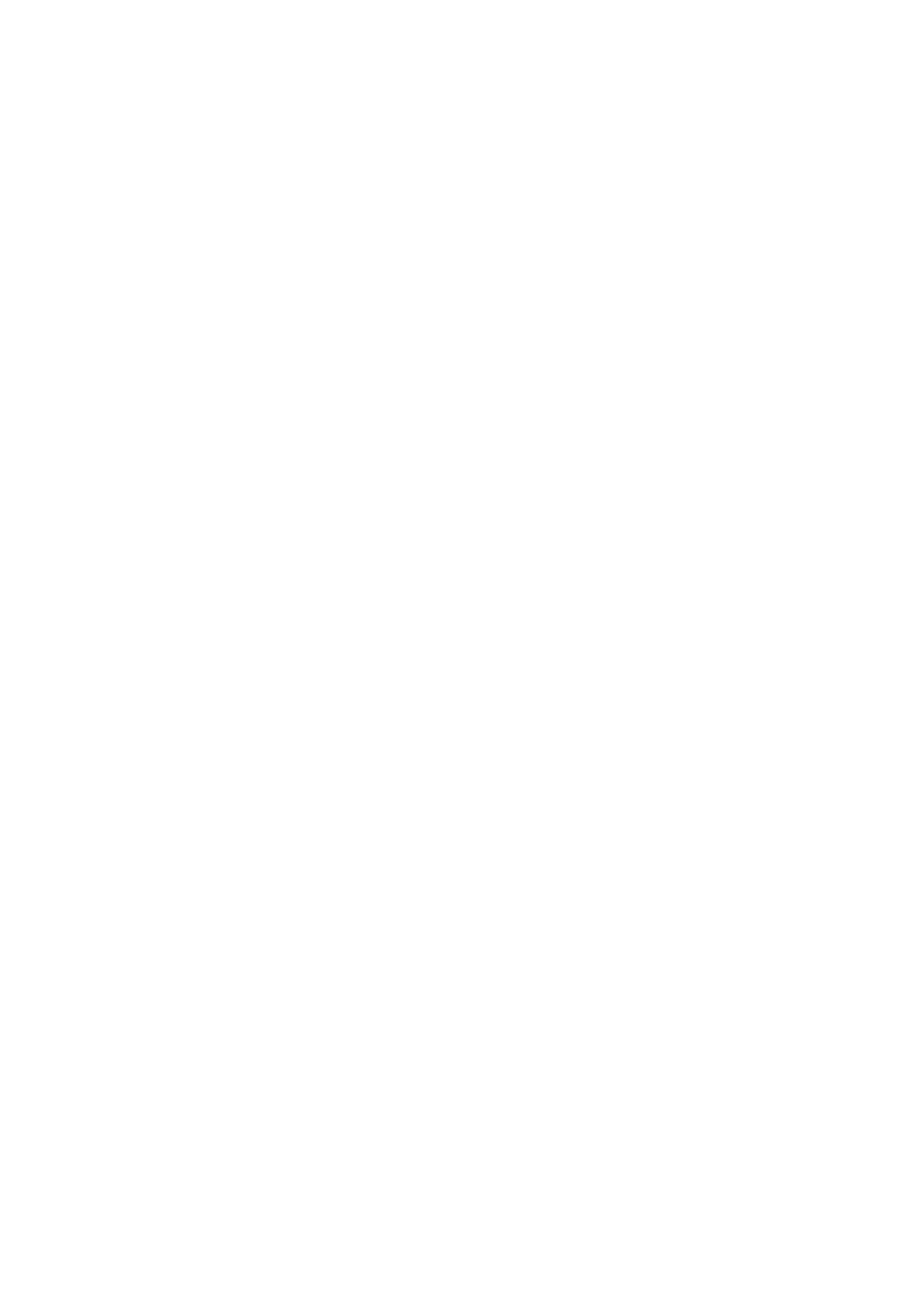# **Thematic presentations**

The plenary and working group discussions were informed by a number of plenary presentations on specific issues. These presentations are summarized in the following sections.

### **GFCM'S REGIONAL PROGRAMME ON SMALL-SCALE FISHERIES**

*Mr Abdellah Srour (GFCM)*

Mr Abdellah Srour, GFCM Executive Secretary, introduced the First Regional Program on Small-Scale Fisheries for the Mediterranean and the Black Sea that has recently been adopted in the  $38<sup>th</sup>$  Session. The regional program was designed to uphold and develop small-scale fisheries in the Mediterranean and the Black Sea and it contributes to support the implementation of the SSF Guidelines within the framework of the Blue Growth Initiative (BGI).

Mr Srour reaffirmed the socio-economic importance of small-scale fisheries in the region and the urgent need to ensure their sustainable development through a regional program. He then provided an overview on the legal and institutional framework of the GFCM with regard to the conservation and development of aquatic resources. In this respect, Mr Srour stressed the major role that the GFCM could play in the region through its pragmatic solutions and achievements envisaging increased visibility of small-scale fisheries actors and acknowledging the significant importance of small-scale fisheries. The program's objectives and strategies are directed towards the development of governance and management approaches, in particular co-management, and information and data exchange that could foster sustainable small-scale fisheries.

It was underlined that the development of small-scale fisheries needs strong commitment by the interested stakeholders to promote cooperation at all levels through effective participation in the implementation of the program in relation to the SSF Guidelines. The progress and the expected output cannot be realized without the effective collaboration and participation of all parties involved in this sector in the planned activities.

#### **A CSO PERSPECTIVE ON THE SSF GUIDELINES IMPLEMENTATION**

*Mr Yassine Skandrani (Maghreb Platform for Small-Scale Fisheries)*

The presentation was given by Mr Yassine Skandrani, General Secretary of the Maghreb Platform for Small-Scale Fisheries, on the perspectives of civil society organizations on the implementation of the SSF Guidelines to ensure sustainable smallscale fisheries in the context of food security and eradication of poverty.

Mr Skandrani shed light on the effective participation of organizations of civil society by sharing concerns, opinions and needs in relation to sustainable small-scale fisheries' development in the region. Mr Skandrani underlined that the World Forum of Fish Harvesters and Fishworkers (WFF), the World Forum of Fisher Peoples (WFFP), the International Planning Committee for Food Sovereignty (IPC) and the International Collective in Support of Fish workers (ICSF) coordinates the participation and involvement of civil society organizations in the SSF Guidelines development and implementation process. He stressed the example of the Maghreb Platform for Small-Scale Fisheries which is actively associated with this group and playing an important role in the North African region to support sustainable small-scale fisheries development.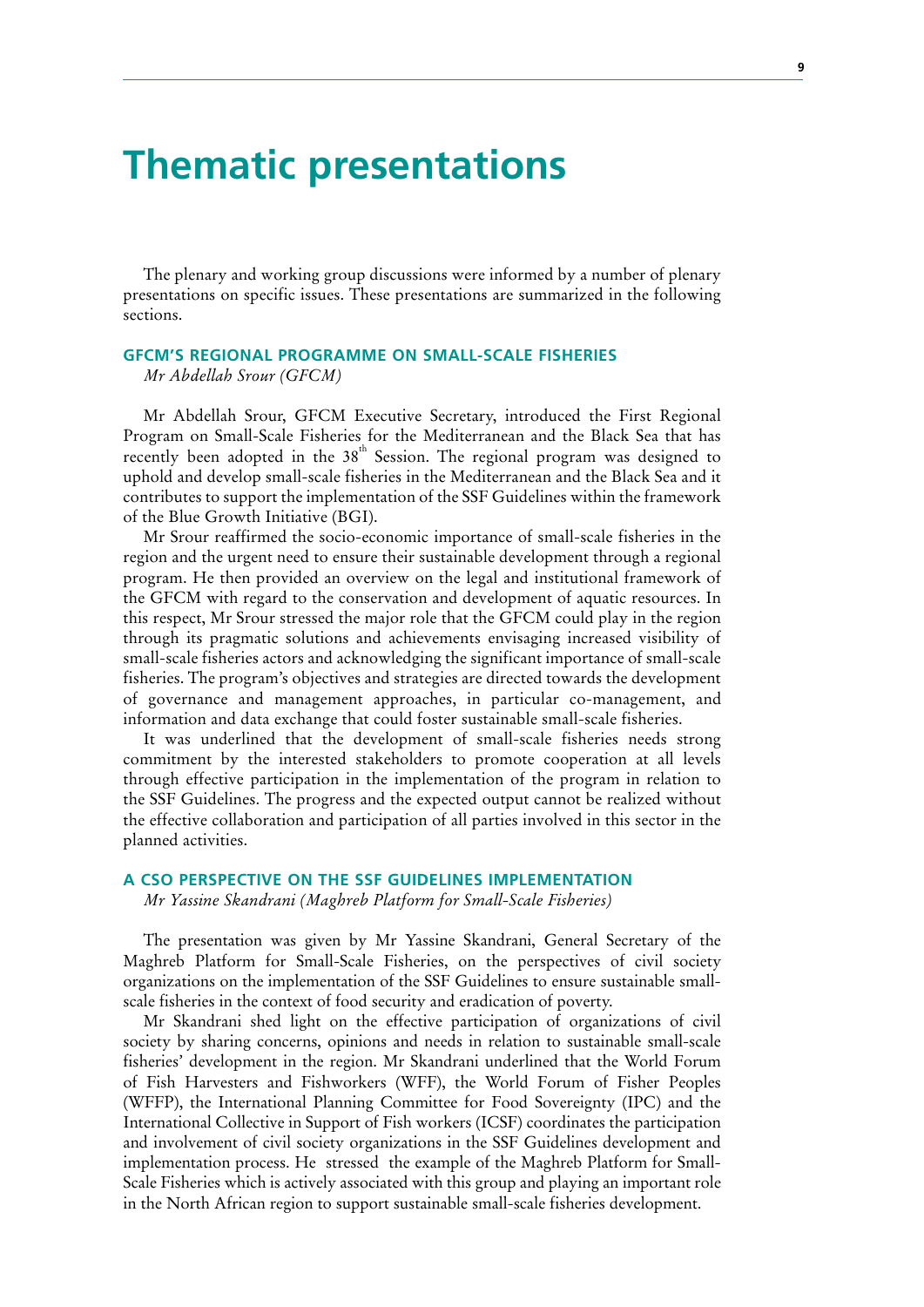The coordination between the different civil society organizations helped significantly in raising awareness about the importance of the SSF Guidelines development process, and enabled fishing communities to actively take part in shaping the content of the SSF Guidelines and in establishing and strengthening dialogue among the different stakeholders. This contributed to a number of actions that promote the application of the SSF Guidelines, including the inclusion of the SSF Guidelines in policies, laws, regulations and agreements at appropriate levels (local, national, regional); the engagement of CSOs and NGOs in monitoring the implementation of the SSF Guidelines and the development of national action plans for small-scale fisheries on the basis of the SSF Guidelines with a dedicated budget line.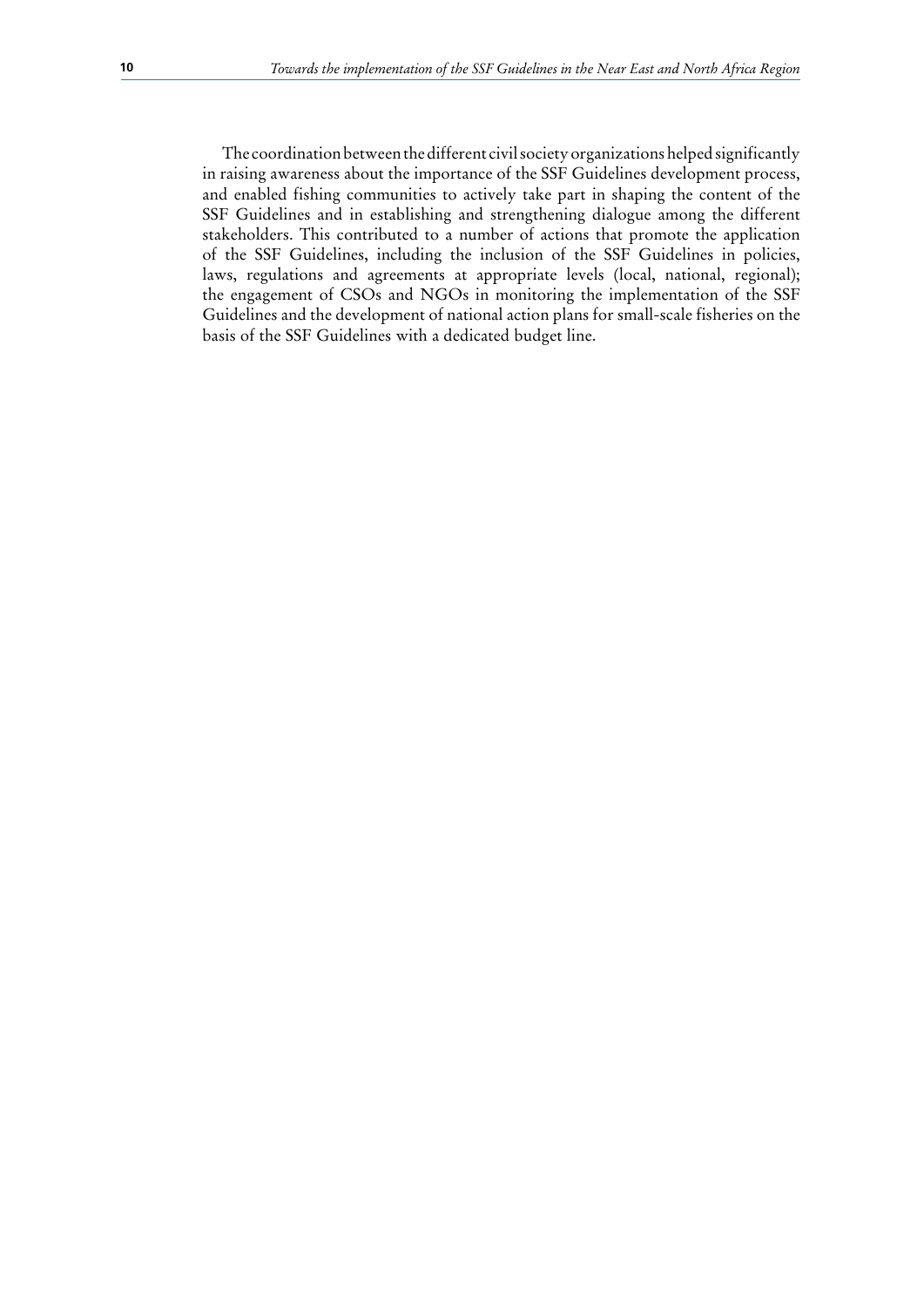# **Thematic presentations**

#### **GENDER ISSUES IN SMALL-SCALE FISHERIES**

*Ms Nedwa Nech (Mauritania 2000)*

Ms Nedwa Nech, Mauritania 2000, made a presentation on gender issues in small-scale fisheries. She presented the situation of women and their role in the whole fisheries supply chain, from pre-harvest to processing and marketing.

Although fishing is generally regarded as men's work, women play a vital, but often hidden role. They represent a large percentage of the workforce in upstream "secondary activities", such as buying and selling, processing, and related marketing activities, referred to as the "post- harvest sector". At the same time, and particularly given that men are often away fishing, women remain responsible for sustaining and maintaining the fishing household as well as the social and cultural fabric of their communities. Women's work, however, tends to be either poorly remunerated or non-remunerated.

Women engaged in small-scale fisheries are known to suffer from lack of even basic facilities in markets and landing centres. Their access to credit to sustain their livelihoods in the face of rising competition is poor, at best. They are exposed to health issues, for example from fish smoking processes, the sun, overloading, just to name a few. Women engaged in fisheries are often not recognized as workers; they lack social protection and access to social security.

They are often poorly represented in organizations, in decision-making processes within the family, in the community and in fisheries governance. Their communities lack access to basic services such as those related to education, healthcare, water, and sanitation.

By the end of her presentation, Ms Nech listed some solutions to improve gender equality and equity in the fisheries value chain, enabling the participation of women in decision-making processes and improving their visibility through networking at the national, regional and international levels:

- Improving the visibility of women's work throughout networking at the national regional and international level
- Create platforms for the exchange of experience and learning
- Advocacy capacity building
- Capacity building at the organizational, financial and technical level

### **INTRODUCTION TO THE VOLUNTARY GUIDELINES FOR THE RESPONSIBLE GOVERNANCE OF LAND, FISHERIES AND FORESTS IN THE CONTEXT OF NATIONAL FOOD SECURITY**

*Ms Nicole Franz (FAO)*

Ms Nicole Franz, FAO, introduced the "Voluntary Guidelines for the Responsible Governance of Land, Fisheries and Forests in the Context of National Food Security" "(Tenure Guidelines). The Tenure Guidelines promote secure tenure rights and equitable access to land, fisheries and forests as a means of eradicating hunger and poverty, supporting sustainable development and enhancing the environment. They were officially endorsed by the Committee on World Food Security in 2012. She spoke about the goals of the guidelines, explaining the human rights-based approach and the guiding principles on which the guidelines are founded.

Chapter 5 of the SSF Guidelines builds heavily on the Tenure Guidelines and these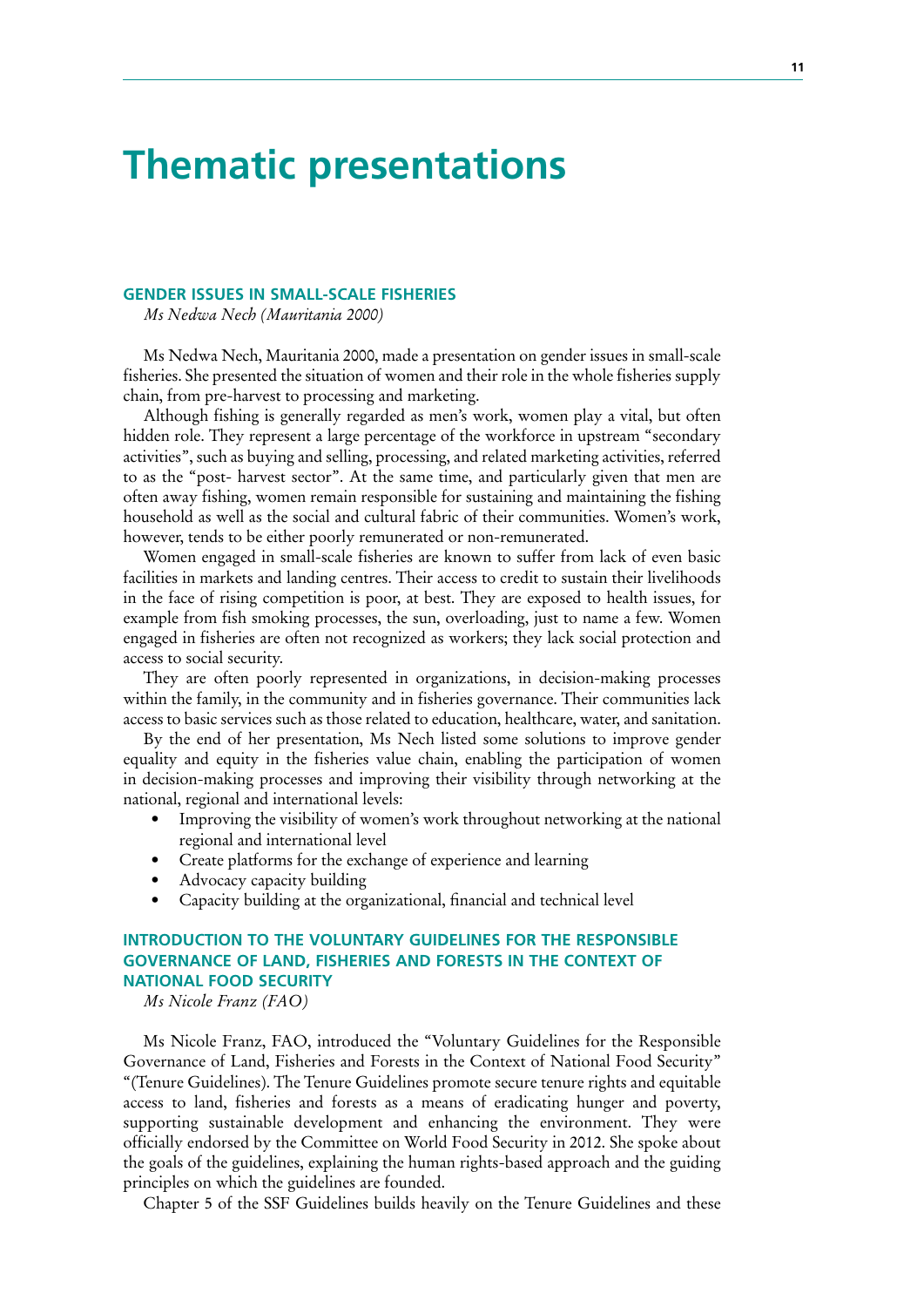complementary instruments promote a holistic human rights based approach to smallscale fisheries governance and management in the context of livelihood and food security.

Ms Franz pointed out that the SSF Guidelines do not only concern fishers but also fish workers and all members of fishing communities, both in marine and inland fisheries. She concluded her presentation stressing the important role of small-scale fish workers organizing themselves, holding governments accountable and the necessity of multistakeholder platforms to ensure that instruments like the Tenure and the SSF Guidelines are implemented.

### **INTRODUCTION TO THE BLUE GROWTH INITIATIVE (BGI) – THE CASE OF OMAN**

*Mr Abdessalam Fahfouhi (Fisheries Development, Oman)*

A presentation on the Blue Growth Initiative in Oman was introduced by Mr Abdessalam Fahfouhi, Fisheries Development and Management Expert, Directorate General, Fisheries Development, Sultanate of Oman. Mr Fahfouhi gave an overview of the origins of the BGI which is a global initiative launched by the FAO in 2012. This initiative is designed to preserve oceans and water bodies from growing threats, such as pollution, overfishing, illegal fishing and climate change impacts, and committed to promote the sustainable development and the rational exploitation of resources.

Mr Fahfouhi highlighted the significant role that the Blue Growth Initiative (BGI) plays in the sustainability of marine resources and preservation of biodiversity and protection of marine environment. The presentation focused on the case of Oman but other eight countries in the region are also pioneering Blue Growth, namely: Algeria, Mauritania, Morocco, Egypt, Kuwait, United Arab Emirates and Iran.

In this context, Mr Fahfouhi stressed the role of the small-fisheries sector in providing many job opportunities for Omanis and food security as well as contributing to the gross domestic product and stimulating exports. Moreover, it was indicated that within the context of the Blue Growth Initiative (BGI) economic performance of smallscale fisheries in the Sultanate Oman is receiving increasing attention and resource sustainability is gaining importance.

#### **THE MOROCCAN "HALIEUTIS" STRATEGY**

*Mr Saubry Mohamed (DMPA, Morocco)*

Mr Saubry Mohamed, DMPA, Morocco, underlined the importance and goals of the "Halieutis" strategy in the Kingdom of Morocco aiming at upgrading and modernizing the various sectors of the fishing industry and improving its competitiveness and performance. Mr Saubry emphasized that the "Halieutis" strategy attaches great importance to the development of small-scale fisheries and the socio-professional promotion of the workers of the sector.

A part of the overall strategy concerns implementing actions to improve the living and working conditions of all segments of the sector, including small-scale fisheries, by modernizing the means of catching, storing and marketing fish.

This will improve the quality of the catch, develop the value chain, increase fishers' access to both local and export markets and ultimately improve incomes.

Mr Saubry explained that the development of small-scale fisheries under this strategy includes the provision of appropriate facilities such as fishing villages and equipped landing points, social security benefits, strengthening organization of fishers, the integration of the women and literacy programs.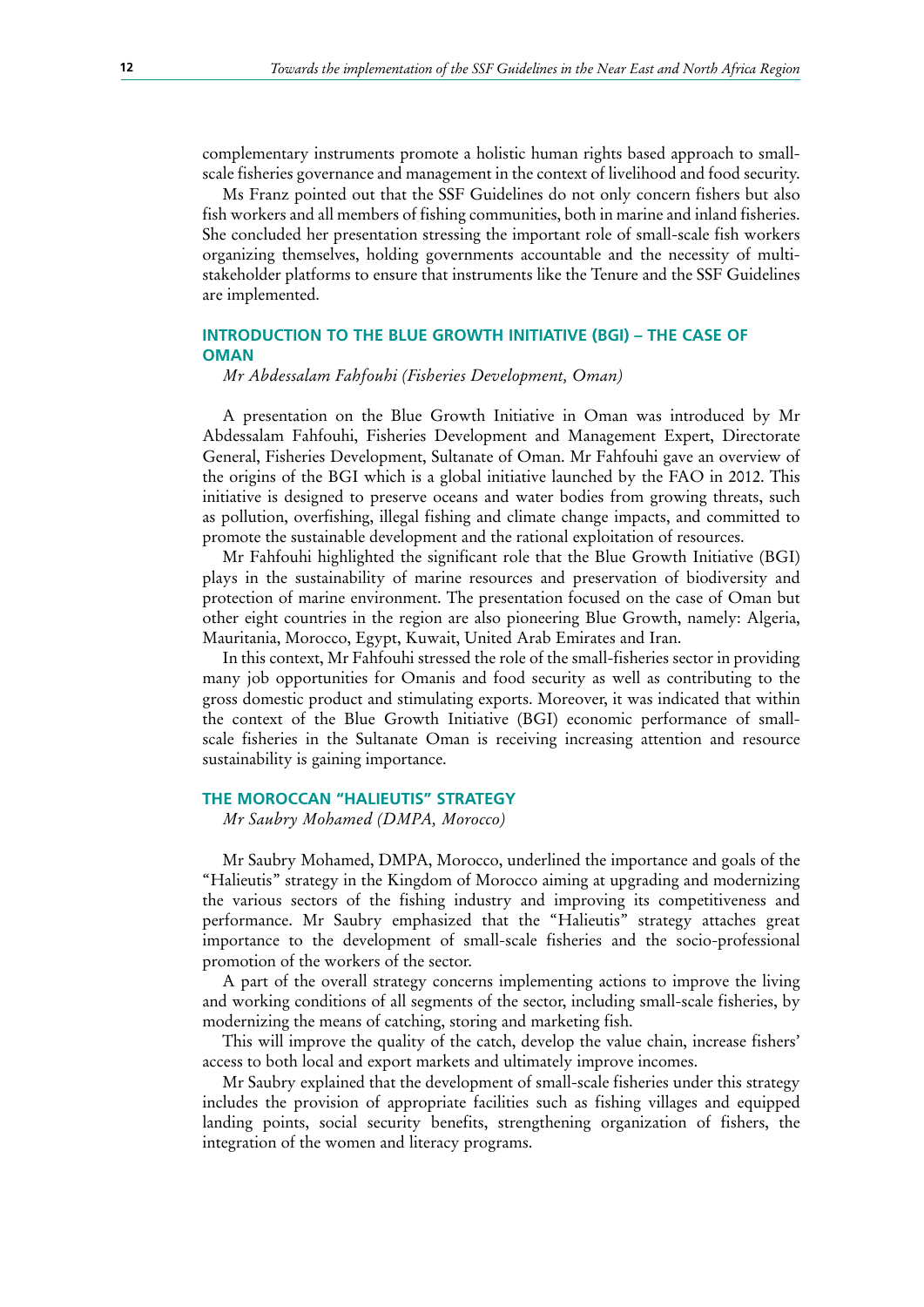# **Summary of discussions**

Following the presentations, participants commented and shared their views. Main points of this discussion are summarized in this section.

Although there are concerted efforts by governments, FAO and other development partners, small-scale fisheries in the Near East and North Africa still face a number of interlinked challenges and obstacles that the region has in common. During the discussions, it was highlighted that there are many steps that should be followed to push the small-scale fisheries sector in North Africa and the Near East towards being an efficient and effective sector able to fully make its contribution to food security and improving reliable income sources for the people in the sector. Accordingly, the discussions touched on the issues and challenges facing the sector and looked at the sector's potentials and opportunities for growth and sustainability.

There was a consent that small-scale fisheries in the Near East and North Africa region contribute significantly to world capture production and that the region is in a period of transition. A range of social and economic issues and constraints leading to poverty, marginalization and social exclusion of the vast majority of small-scale fishers and their community were identified:

- Reliable, accurate and timely information about the various dimensions of the small-scale fisheries sector, being a vital component to develop and implement developmental policies;
- Legislations and governance arrangements;
- Basic infrastructure and capacity development;
- Empowerment and gender equality

 The discussion tackled the above mentioned constraints and called for an immediate and urgent need for addressing these issues, emphasizing that poverty alleviation, employment, food security and income generation are the key elements for sustainability and efficiency of small-scale fisheries. The discussion also stressed that collective participatory action should take place, taking into consideration the important role that the local governments and organizations of civil society, and the Blue Growth Initiative (BGI) could play in the development and advancement of the institutional framework for sustainable development through ensuring a valued and recognized contribution of fishers and stakeholders, and amending the sector legislations and giving it the visibility it deserves.

The participants confirmed that reform should not take place without enhancing efforts in terms of upgrading shore facilities; empowerment of women and consideration of gender concerns in development policy and planning; developing processing, preservation and marketing techniques and improved gear and equipment; enforcement of more suitably trained fishers and fish workers, especially in effective marketing techniques to stop the exploitation of small producers by traders, in addition to the involvement of fishers in decision-making processes in line with the principles of the SSF Guidelines.

With respect to the socio-economic and cultural aspects, participants highlighted the importance of small-scale fisheries in the region. They contribute to livelihoods, food security, and local and national economies. Fish is very important for nutrition, especially for population groups with limited purchasing power, and small-scale fisheries are a main contributor to local fish supplies.

The comprehensiveness of the SSF Guidelines was acknowledged and the need to take a holistic approach to small-scale fisheries governance and development was recognized.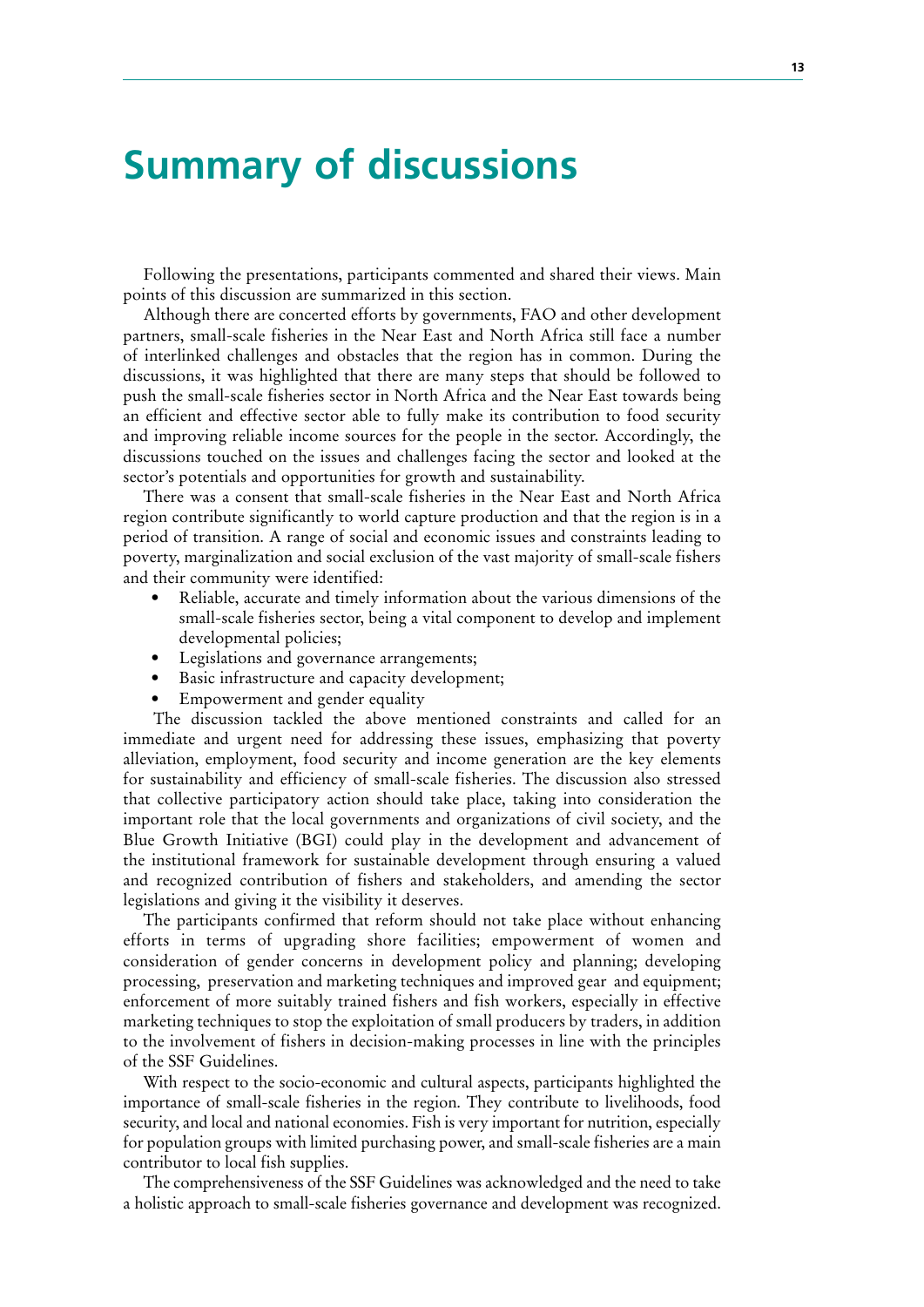The important contributions of women were also highlighted by the participants, mainly in postharvest processing and trading but also in other down- and upstream activities, although the rate of women's participation varies from one country to another. Women also play an important role at the community and household level. However, women's work is often invisible and hence not sufficiently recognized.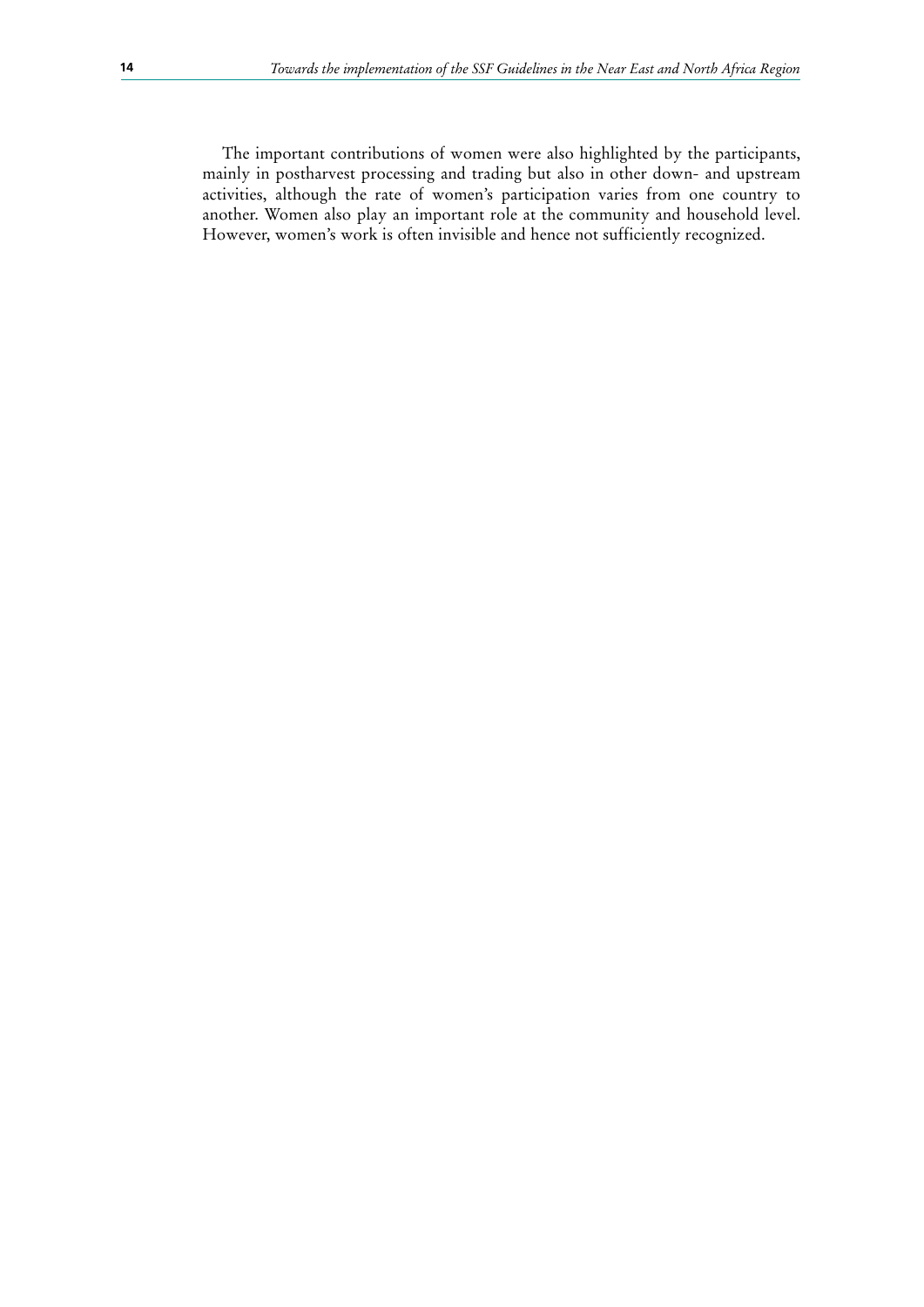# **Working group sessions**

#### **WORKING GROUP ARRANGEMENTS**

Ms Lena Westlund, FAO, explained the terms of reference for the working groups. The overall purpose of the working groups was to compile experiences of good policies and practices in the region in support of small-scale fisheries, and provide other comments and suggestions and to identify opportunities for implementation of the SSF Guidelines in the region.

Three working group sessions were held to discuss a sequence of topics contributing towards developing elements for national and regional plans of action for the SSF Guidelines implementation. The composition of the working groups remained the same throughout the three sessions in order to ensure continuity throughout the discussions.

Participants were split up into language groups (English, Arabic) to facilitate easy communication, each dealing with different thematic areas of Part 2 of the SSF Guidelines, in order to discuss specific issues in each of their local contexts and to deliberate on possibilities for the provisions of the SSF Guidelines to be directly applied and relevant to bringing about change on the ground.

Group 1: Governance of tenure in small-scale fisheries and resources management (chapter 5 of the SSF Guidelines)

Group 2: Social development, employment and decent work and gender equality (chapters 6 and 8 of the SSF Guidelines)

Group 3: Value chains, post-harvest and trade (chapter 7 of the SSF Guidelines)

It was emphasized that climate change and disaster risks (chapter 9 of the SSF Guidelines) and gender should be considered throughout the discussions as crosscutting issues.

Each group was led by a facilitator while a rapporteur ensured that the discussions were documented. The groups were given a brief introduction to the topic by the facilitator at the beginning of the sessions. After each session, the working groups reported back to plenary and time was allocated after each presentation for comments and discussions.

The summaries of working group outcomes presented below also take account of comments and additional information made available in these plenary discussions.

Participants were allocated to the working groups beforehand by the organizers (see table in Annex 3).

#### **SESSION 1: AGREEING ON ISSUES AND PRIORITIES**

The objective of the first working group session was to familiarize the group with the relevant chapters of the SSF Guidelines, discuss priority issues for the region and define visions and/or objectives for the future. To facilitate this discussion, the working groups were provided with the following guiding questions:

- Which of the issues included in the relevant chapters of the SSF Guidelines are particularly relevant to the region? Identify a maximum of 5 issues.
- Where do you want to be in the future? Define a vision or objective for each of the identified issues.
- What are the key constraints to achieve the identified visions/objectives?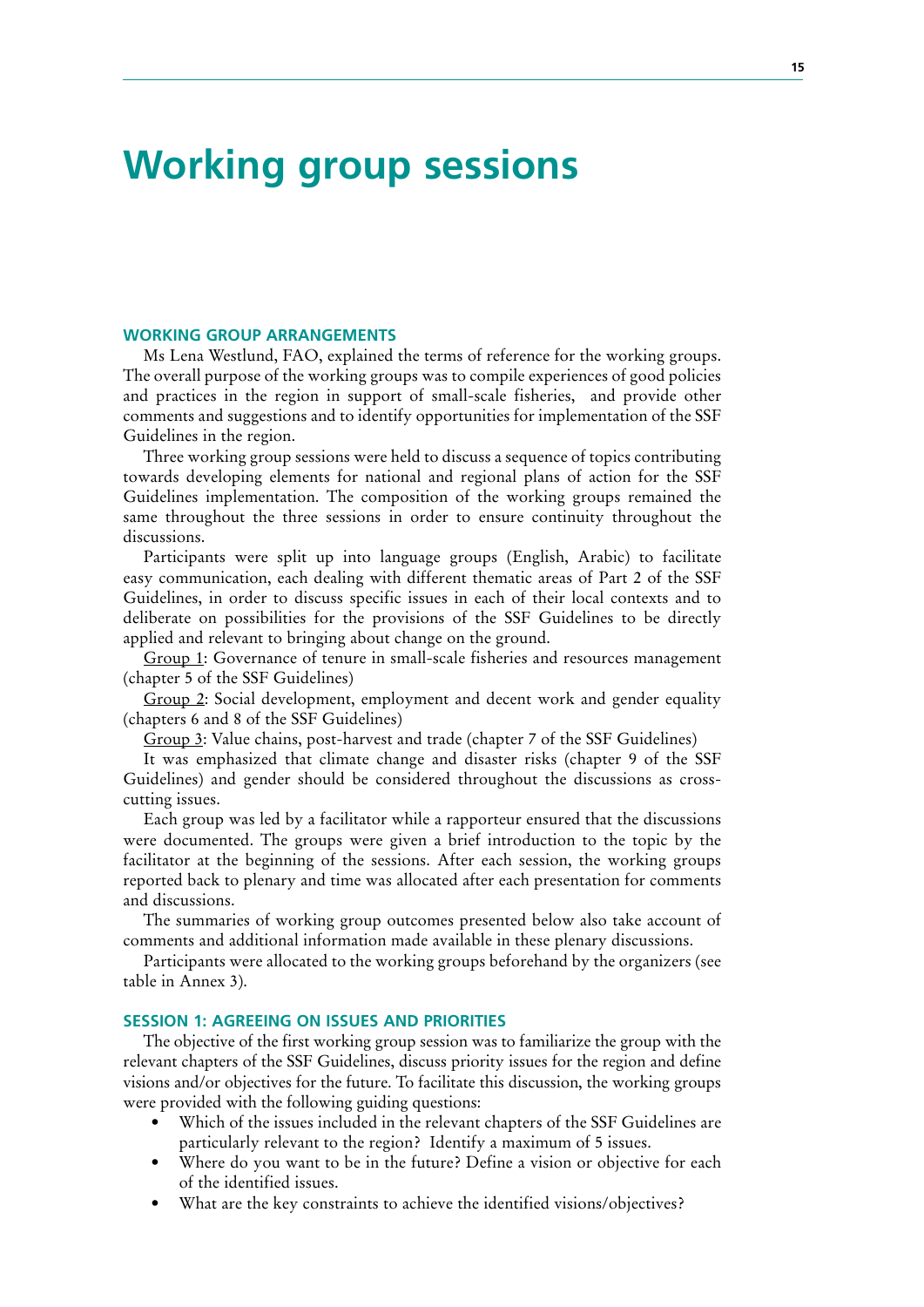### **SESSION 2: REVIEW OF BEST PRACTICE AND ACTION PLANNING**

The objective of the second working group session was to review existing good practices, which could inform action at regional or national action. Accordingly, the working groups were tasked to answer the following guiding question:

*• What good practices exist in relation to the identified priorities and visions/ objectives?"*

In the reply, the working groups were invited to also consider the sections of Part 3 of the SSF Guidelines (Policy coherence; Institutional coordination and collaboration; Information, research and communication and; Capacity development; Implementation support and monitoring).

#### **SESSION 3: ACTION PLANNING**

The objective of this working group session was to provide elements for regional and national implementation planning. The working groups were asked to:

- Identify key actions at regional and national levels, including responsibilities, based on the outcomes of the previous sessions.
- Formulate recommendations for follow-up to the regional workshop, based on the guiding question:
	- -What are the key next steps for moving towards an RPOA?
- Discuss opportunities for funding based on the guiding questions: -What are possible mechanisms for funding?
	- -What are possible sources of funding or support for the region?

#### **REPORTING BACK FROM WORKING GROUPS**

After the conclusion of each working group session, the groups reported back to plenary for discussion.

The detailed outputs of the working group were summarized after the third and last session. The main consolidated conclusions of each working group were as follows:

### **SUMMARY OUTPUTS OF WORKING GROUP 1**

The first group, whose thematic area was the Governance of tenure in SSF and resources management, identified five priorities for the region which are as follows:

- Integrated and comprehensive policies to ensure the continuity of smallscale fisheries: Involved actors in the SSF community are invited to apply management of fisheries, through the appropriate framework of policies, laws and institutions, and take measures for the conservation of fisheries resources in the long-term. Moreover, the empowerment of SSF communities to participate with Government is encouraged for the development and implementation of management plans based on inspiring good practices from successful experiences in the field with the assistance of updated (improved) policies, plans and guidelines.
- **Improve production quality and raise the level of income:** A greater emphasis was placed on the development of production quality and the need for strengthening national capacities in the areas of marine products valorization on the basis of an international reference. The emphasis was placed also on the needs of vulnerable groups to enhance the contribution of dependent fishing communities, through achieving poverty eradication, equitable development and sustainable resources. These factors will enable them to have improved incomes and livelihood security.
- **Develop** laws and legislation that guarantees the continuity of the sustainable **exploitation of SSF in a participatory framework**: The development laws enabling fishing communities to have secure, equitable, and socially and culturally appropriate tenure rights to fishery resources are a crucial need. Accordingly,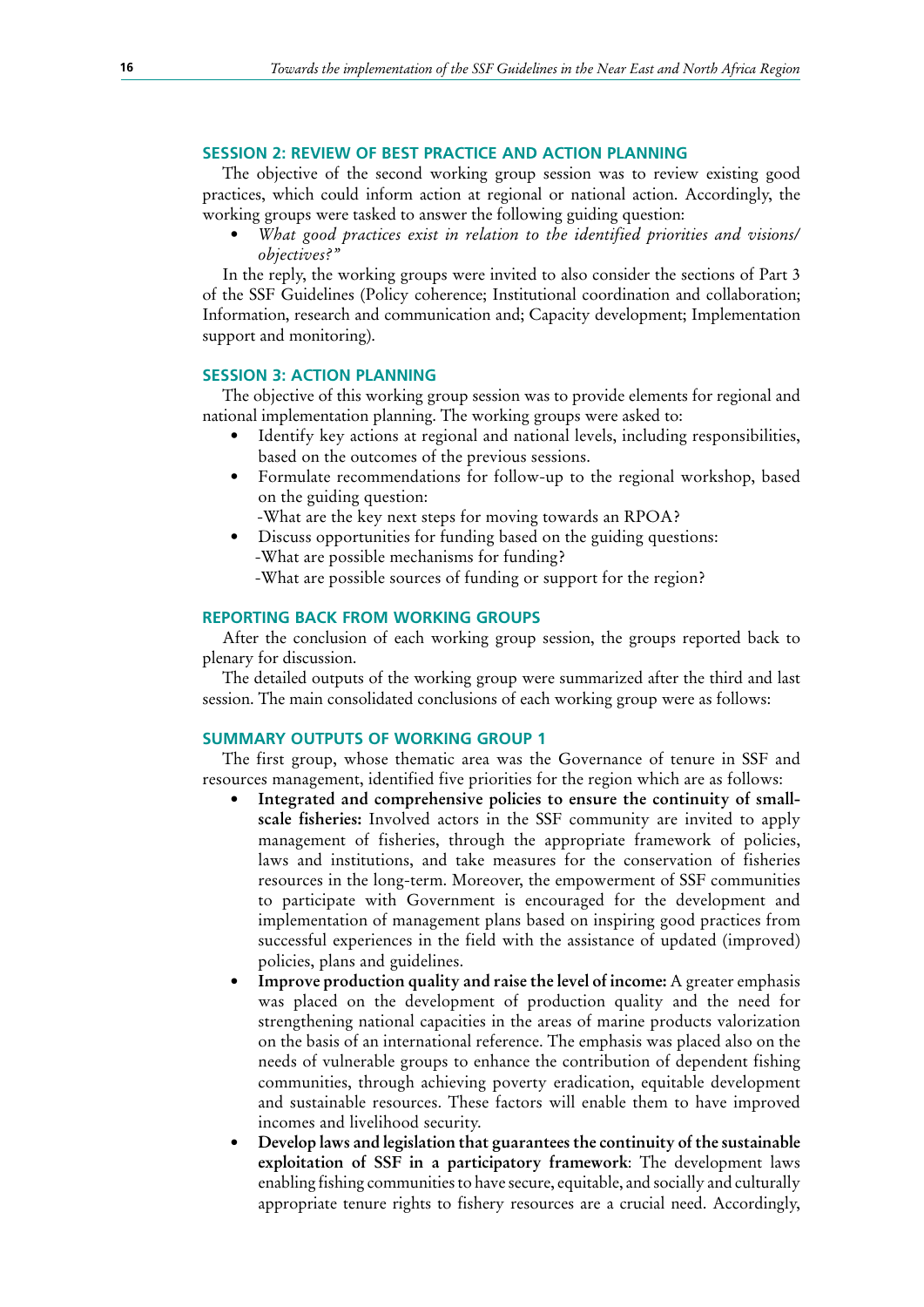legislations and laws should also involve wise resource management focusing on putting an end to destructive fishing methods.

- **• Ensuring and improving the level of decision-making and policies for sustainable management:** Participatory management systems such as co-management should be promoted in accordance with national law. Smallscale fishing communities should be empowered to participate in decisionmaking processes including all concerned parties and stakeholders and assume responsibility for sustainable use of fishery resources. Data collection Systems for decision making on sustainable management of SSF are needed. Effective decision making requires communication and information.
- **• Protection of potential climate impacts that affect fisheries and their environmental:** All parties should recognize the need to consider current and future climate change consequences in management arrangements and practices. Effective and adaptive management mechanisms and measures should be strengthened to be part of small-scale fisheries co-management plans and implementation. Practices which do least harm to the environment and the associated species should be applied.

The detailed results of working group 1 are available in Annex 4.

### **SUMMARY OUTPUTS OF WORKING GROUP 2**

Working group 2 addressing Social development, employment and decent work and gender equality identified six possible priority areas for action in relation to this theme, which also considered the issue of climate change and disaster risk and gender:

- *• Professional/organizational development opportunities:* The need to better organize profession and increase involvement of fishers and fish workers (including women/migrant workers) in fisheries management and policies to create additional employment opportunities is emphasized. This should be based on sharing of experiences regarding the organizational strengthening at regional/ sub-regional level and encouraging cooperation between countries in the region on SSF development.
- *• Improve living, working conditions and social protection in SSF to contribute to ensuring decent work in the region:* Explore funding mechanisms for social protection will be needed, taking into account the specificities of SSF (fluctuations in income) and secure all fishers and fish workers, including women, benefit from efficiently designed and implemented social protection schemes. The sharing of experiences in relation to national social protection schemes in this context could support change in the region.
- **Safety** at sea of small scale fishers: should be integrated into the general management of fisheries. Ratified and applied International labor standards, at national level also in SSF; and minimum tools (e.g. safe vessels, safety equipment, etc...) should be provided to fishers in order to carry out their profession in safe conditions.
- *• Empower SSF communities through an integrated ecosystem / holistic approach for SSF development:* The establishments of national platforms representing all related stakeholders to support the SSF Guidelines implementation are key in this context. This process could be supported by coordination between governments on management and research agendas to ensure proper understanding of the socio-economic and environmental conditions of SSF, inter-institutional mechanisms and regulatory frameworks.
- *• Enable access to schools and education for all to achieve informed and educated coastal communities:* Promote implementation of ILO guidance on decent work to support harmonization also at the regional level, the participatory development of curricula in order to increase the functional basic literacy, and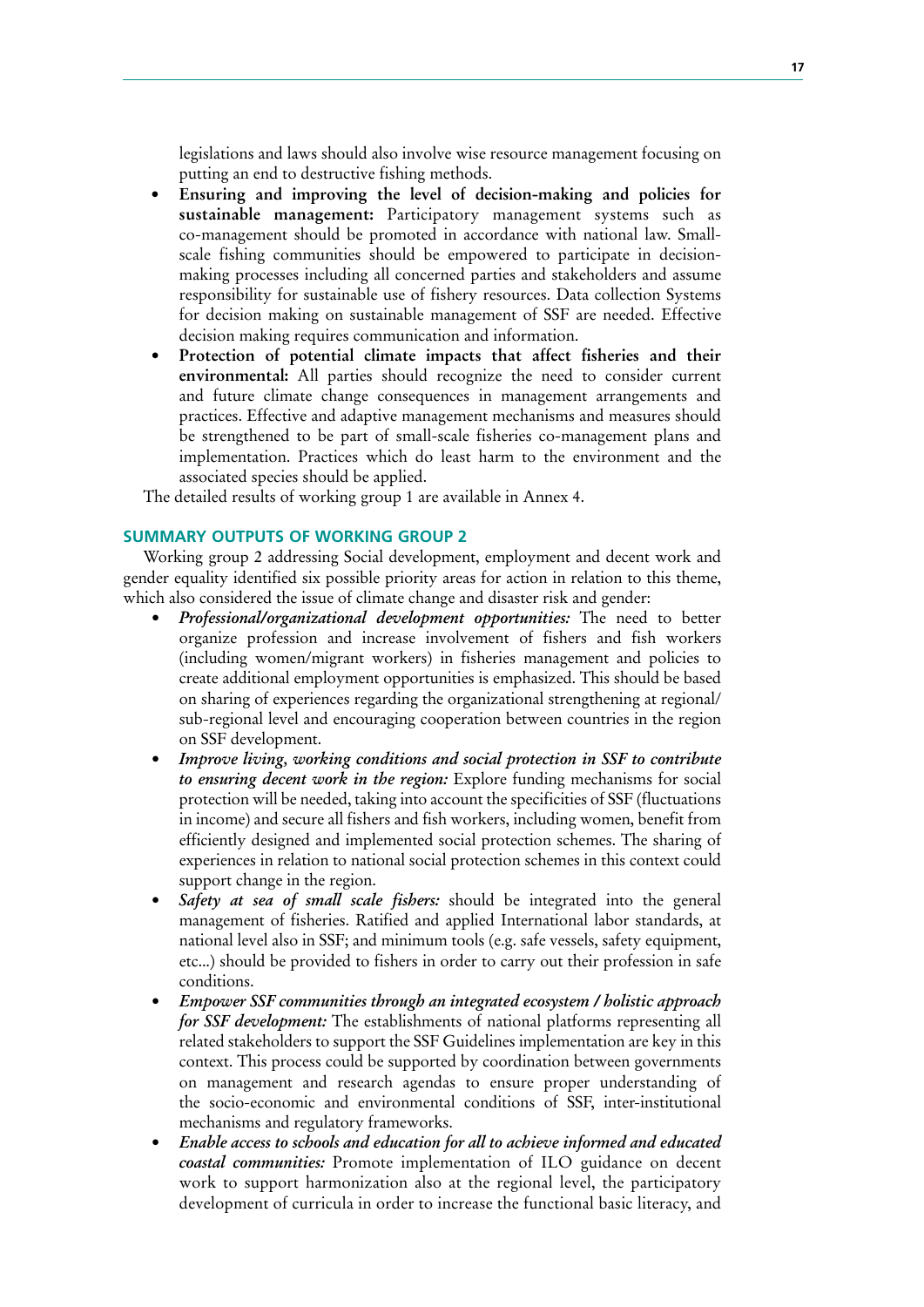the exploration of new technology for education could be supportive in this context.

#### **SUMMARY OUTPUTS OF WORKING GROUP 3**

Working group 3, whose thematic areas was Value chains, post-harvest and trade, identified the following five priorities:

- *• Benefits of trading, including International and domestic trade, should be considered through the value chain:* At the national level, fisheries departments need to provide support, e.g. through establishing better marketing facilities following successful experiences of 'model fishing villages'. At the regional level, better coordination among governments is needed to negotiate trade agreements with importing countries taking SSF into consideration. Countries should be more proactive and promote changes in mandates/ functionality of regional organizations, as required, to be more effective.
- *• Links between fisheries resource management and trade related information:* Establish transparent market information systems for local and international market and trade facilitate networking between small-scale fisheries and end-users, and promote better access to information. Consultation with concerned stakeholders should be part of these policies and procedures to facilitate access to international markets and participate in events to promote products.
- *• Organizational structure to enable effective participation of SSF stakeholders in policy and decision making:* This will also help them get better return from production activities, facilitate their evolution and strengthening to encourage fair and inclusive environment, establish functional organizations for the SSF actors and ensure continuous and effective participation in the decision making process.
- *• The availability of trade related information facilitating the access to domestic, regional and international markets needs to be improved:* Appropriate links and networks for sharing and exchanging information should be strengthened making use of relevant regional organizations and structures. Trade related information systems should be developed that can provide real time information on prices in different markets to SSF actors. In the debates and proposals to be included in the action matrix to be undertaken, the participants in this group highlighted the role to be played by regional organizations such as Infosamak Centre that has a rich experience in the development of market information, promoting small scale fisheries and also in terms of providing support to cooperatives in the region (Training, development, upgrading, Eco-labelling ...) to access international markets.
- *• Develop a conducive policy and business environment to encourage investment in infrastructure and equipment appropriate to small-scale fisheries as well as develop technical and human capacity for value addition and reduction of postharvest losses:* To promote decent working conditions and enhance the diversification of products. SSF actors should be supported with regard to the improvement of product quality and value addition. There is also a need to increase their awareness of product quality and safety requirements.

#### **PLENARY DISCUSSIONS**

The reporting back from the working group sessions paved the way to an enriching debate. Key points and issues that were brought up in the discussions that followed the groups' presentations include:

With respect to women in fishing communities, participants highlighted that women are also engaged through marketing of the catch but they usually lower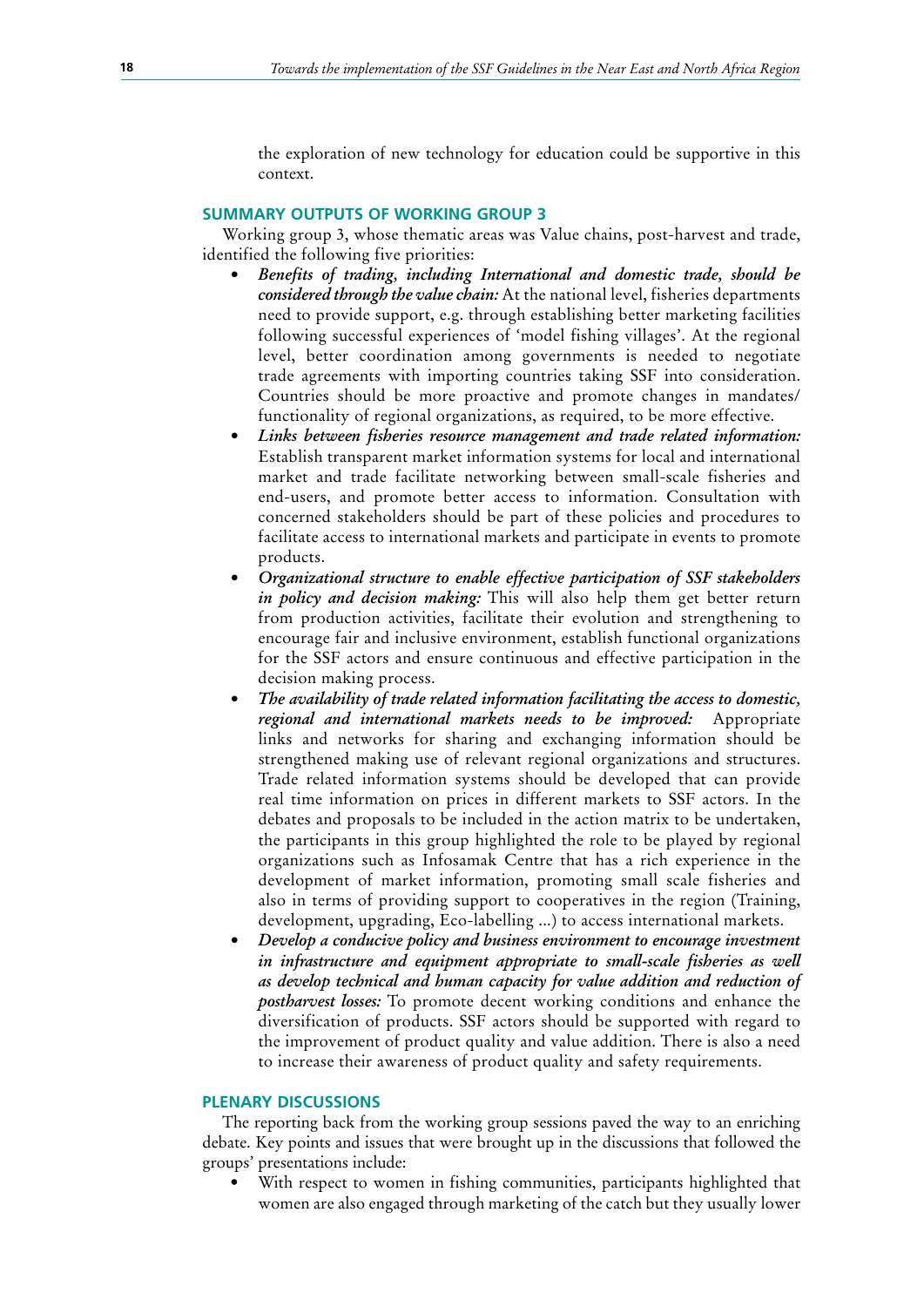pay compared with men. They face various problems within fisheries and within the family and community.

- Informal labour in small-scale fisheries, in particular of women: this poses particular challenges in terms of social development, decent work and employment;
- The participants highlighted the need for Arabic translation for national adaptation in the region to ensure proper understanding of the often complex concepts by all stakeholders;
- The implementation of the SSF Guidelines requires the countries' collaboration with various related agencies operating in the region.
- With respect to markets and trade it was noticed that there is often a lack of infrastructure and market access opportunities coupled with difficulties in meeting export requirements. Small-scale fishers and fishworkers tend not to have direct relations with buyers and are in a weak negotiation position respect to more powerful middlemen who may hence obtain proportionally higher profit margins. Establishing and strengthening structures and organizations for marketing and trade may be one opportunity to improve this situation.
- Climate change and disaster risk threatens the stability of fisheries. There is a need for adequate budget allocations for enhancing the resilience of SSF communities;
- The role of governments in the implementation of the SSF Guidelines as well as regional and local fisheries organizations, communities and private sector, to ensure ownership of the SSF Guidelines was noted, and
- The participants also recommended that the SSF Guidelines should address the need for protection of coastal areas and integrated coastal zone management to avoid inter-sectoral conflicts and allow preferential access to small-scale fisheries communities.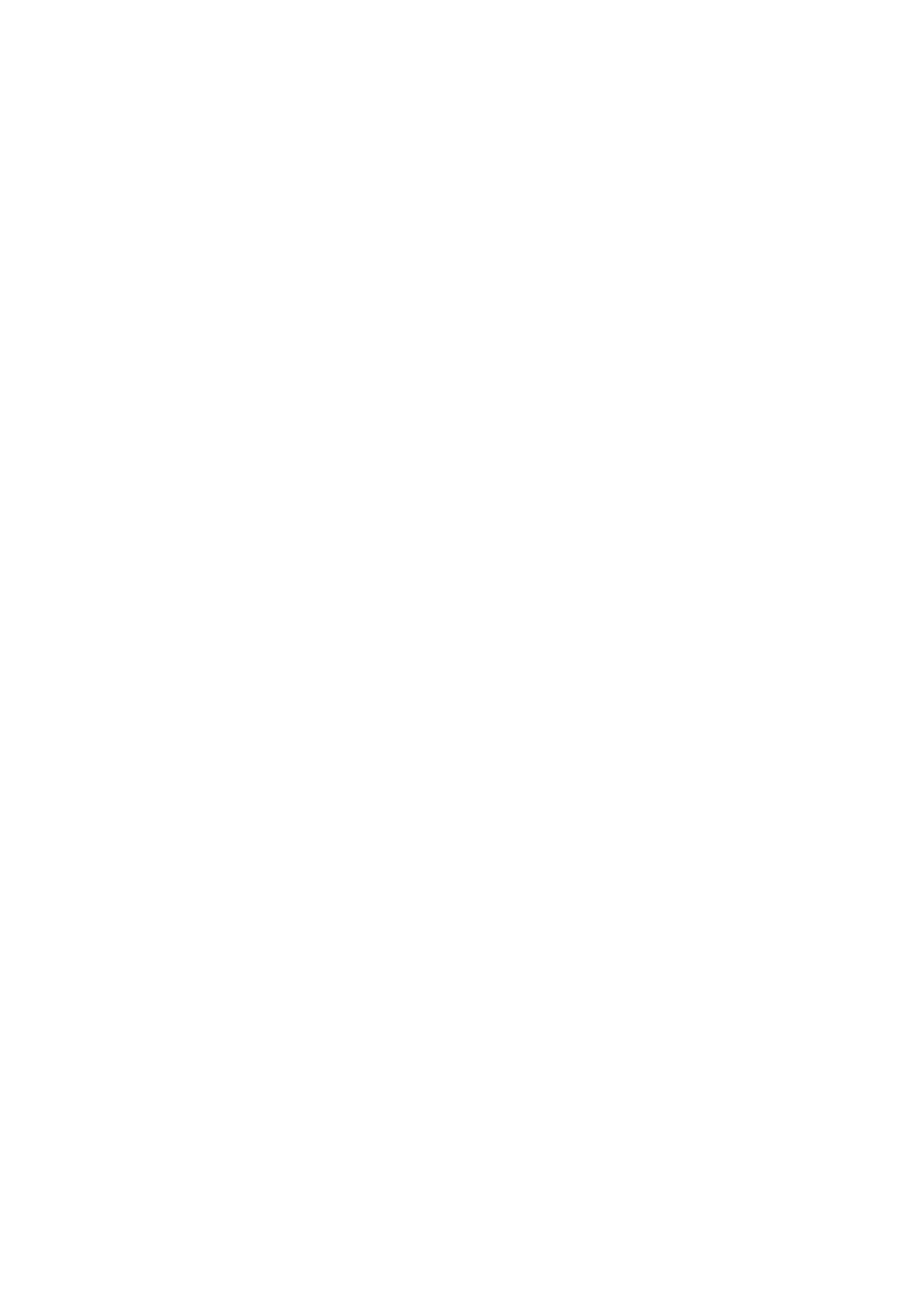# **Conclusions, recommandations and the way forward**

The workshop consolidated summary conclusions and recommendations on issues, challenges and opportunities in relation to the implementation of SSF Guidelines in the Near East and North Africa region in a final plenary session.

In addition to the summaries of each working group, the workshop agreed on a vision for the region for the SSF Guidelines implementation, the need for political support and on broad objectives and principles of a Regional Plan of Action and related next steps, as indicated here:

## **GOVERNANCE OF TENURE IN SMALL-SCALE FISHERIES AND RESOURCES MANAGEMENT (CHAPTER 5 OF THE SSF GUIDELINES)**

- The small-scale fisheries sector is constrained by the lack of specific small-scale fisheries areas and the regulatory framework does not grant preferential access rights. Countries should develop or improve legislation, policies, strategies, plans and institutional structures to grant fair access and user rights for sustainable small-scale fisheries, both to men and women. At the regional level, experiences with small-scale fisheries support infrastructure (e.g. processing/ landing sites, fishing villages) should be shared.
- Existing institutional frameworks do not always enable the participation of all relevant small-scale fisheries actors to achieve sustainable management. At the regional level, producer organization platforms and other appropriate mechanisms/organizations are needed to contribute to participatory decisionmaking. These organizations need training and capacity development in relation to sustainable use and management of resources. At the national level, these organizations can play an important role in supporting the development and strengthening of fishers and fish workers, including women, and their associations. National regulatory frameworks should be reviewed as necessary to ensure the participation of organizations in sustainable management of small-scale fisheries.
- Data and information necessary to support sustainable management of small-scale fisheries are often lacking or insufficient. The awareness of all stakeholders about the importance of data and information needs to be raised and the capacities to process and use data should be developed, including at local levels, so that small-scale fisheries actors can participate in data collection. Modern technologies should be used in the collection, processing and analysis of data and results need to be documented and disseminated to all relevant stakeholders. One institution at national level should be in charge of providing official information on small-scale fisheries.

## **SOCIAL DEVELOPMENT, EMPLOYMENT AND DECENT WORK AND GENDER EQUALITY (CHAPTERS 6+8 OF THE SSF GUIDELINES)**

Small-scale fisheries actors in the region, particularly deprived categories, women and migrants, are not always sufficiently organized to actively participate in fisheries management and policies. It is expected that increased participation could also contribute to create additional employment possibilities. Valuable existing national experiences of organizational development should be shared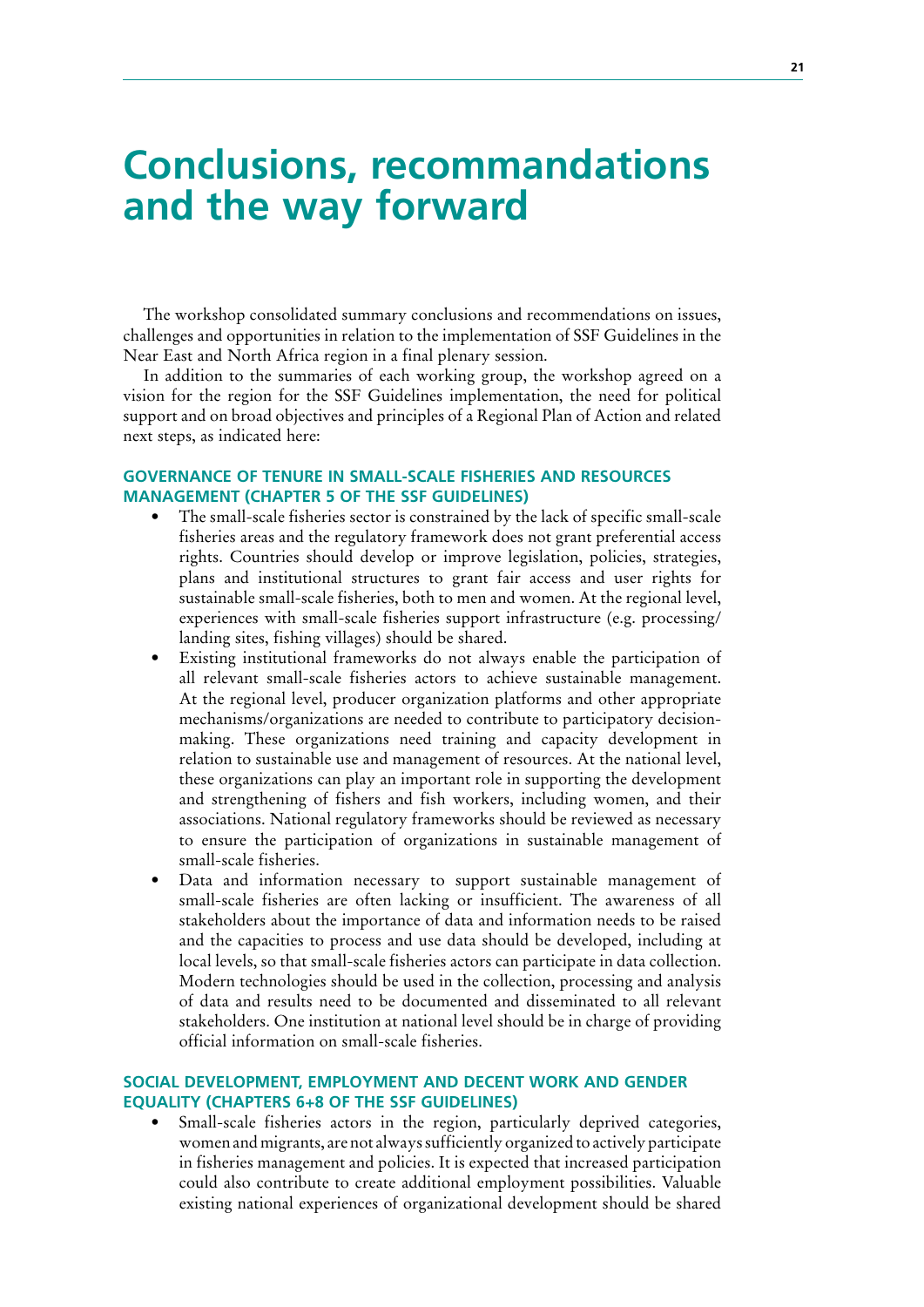in the region to inform organizational strengthening. In addition, regulatory frameworks and their implementation need to be assessed in relation to their supportive functions for organizations.

- Small-scale fishers and fish workers, in particular women and deprived groups, often lack access to social security protection. Better organization of smallscale fisheries actors and the provision of awareness raising and training on the benefits of social protection and on how to access these schemes should be provided. In addition, various funding mechanisms for social protection need to be explored across the region and beyond, taking into account the specificities of the sector.
- Safety at sea and other decent working conditions, including for women, are currently insufficient in small-scale fisheries. A regional workshop on decent working conditions (including safety at sea and occupational safety and health) should be organized with relevant partners. In this context, the impact of climate change on working conditions in fisheries should also be considered. Appropriate legislation should be developed and enacted at national level and small-scale fishers and fish workers should benefit from training on safe technologies for better working conditions. The use of information and communication technology to improve working conditions should be promoted and cost-efficient safety equipment solutions should be developed with the involvement of fishers.
- In order to enable small-scale fisheries to be a driver for development, integrated approaches that reconcile environmental, social and economic development are needed. All countries in the region should use the SSF Guidelines as a reference framework when developing policies and strategies. Research, in particular on socio-economic aspects, should contribute to improved conditions for smallscale fisheries. Importantly, monitoring capacities of all stakeholders to assess progress need to be developed. At the regional level, coordinated management and research agendas in relation to shared stocks should be encouraged and regulations should be harmonized.
- In general, the small-scale fisheries sector is often characterized by limited access to education and professional development opportunities, in particular for children/women. The implementation of International Labour Organization (ILO) guidance on decent work should be promoted to support better professional development in the sector. Moreover, functional basic literacy needs to be ensured.

# **VALUE CHAINS, POST-HARVEST AND TRADE (CHAPTER 7 OF THE SSF GUIDELINES)**

- Small-scale fishers actors need to be empowered to ripe more of the benefits of and income from the sales of their produce. Their marginalization should be eliminated and their self-esteem improved. At the national level, fisheries departments need to provide support, e.g. through establishing better marketing facilities following successful experiences of 'model fishing villages'.
- The negotiating power of small-scale fisheries actors vis-à-vis middlemen needs to be strengthened, in particular in the context of exports. At the regional level, better coordination among governments is needed to negotiate trade agreements with importing countries taking small-scale fisheries into consideration. Member countries should be more proactive and promote changes in mandates/ functionality of regional organiszations, as required, to be become more effective.
- The links between trade (demand) and production need to be better understood and considered. Adverse impacts of international trade on resource utilization and local food security should be avoided by creating awareness among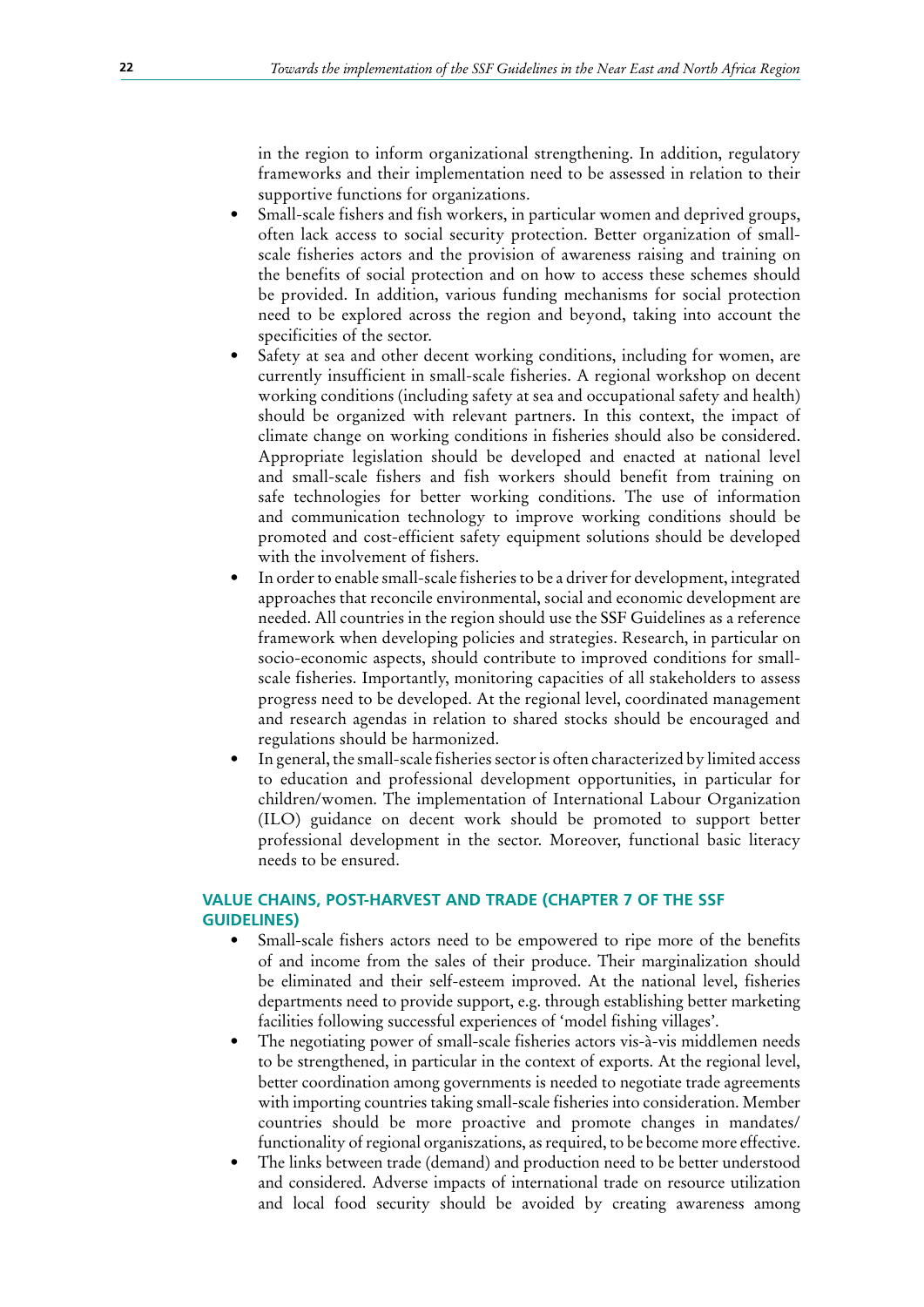middlemen and consumers on resource implications of demand. Diversification of small-scale fisheries products should be promoted and the access of small-scale fisheries actors to knowledge on new markets and products should be facilitated. The current dependence of small-scale fishers and fish workers on middlemen for financing and provision of inputs need to be reduced by providing them with the necessary support and services to become more independent, e.g. through cooperatives, improved regulations, fair competition and transparency with regard to the role of middlemen.

- The organizational structures of small-scale fisheries actors need to be strengthened along the value chain to enhance their negotiating power with other segments of the market and allow them to get better returns from their production activities. Strong organizations are also needed to enable effective participation of small-scale fisheries stakeholders in policy and decision making processes. Governments should ensure that small-scale fisheries effectively participate at all levels of decision-making, and small-scale fisheries actors need to ensure that their organizations have clear statutes, promote compliance and are representative.
- The availability of trade related information facilitating the access to domestic, regional and international markets needs to be improved. Appropriate links and networks for sharing and exchanging information should be strengthened making use of relevant regional organizations and structures. Trade related information systems should be developed that can provide real time information on prices in different markets to small-scale fisheries actors. These need to be based on a suitable platform and make use of appropriate technologies.
- There is a lack of adequate conditions and controls to ensure the quality and prices of fishery products. Small-scale fisheries actors need capacity development to improve their handling and marketing opportunities based on international good practices to increase the value of their products. Requirements and specifications of the products to ensure quality should be determined at national level, based on international norms.
- Investments are needed for small-scale fisheries in appropriate infrastructures and equipment, marketing facilities, financial support, as well as in the development of technical and human capacities for value addition and reduction of postharvest losses. Small-scale fisheries actors should be supported with regard to the improvement of product quality and value addition. There is also a need to increase their awareness of product quality and safety requirements.
- The context of food security and poverty eradication is essential and priority should be given to improved value added to the benefit of small-scale fishing communities and the improvement of their well-being, but also remembering the needs of consumers. Macroeconomic objectives, including exports, need to be accompanied with mechanisms to ensure that small-scale fishing community development needs are satisfied.

# **CLIMATE CHANGE AND DISASTER RISKS**

Climate change and disasters negatively affect small-scale fisheries in the region (e.g. through sea level rise, changes in water temperature and salinity, damages to infrastructure by storms, red tides and human-induced pollution, such as chemical). Studies to better understand the impact of climate change and disasters at the regional level are needed and the small-scale fisheries sector needs to be included in national climate change adaptation strategies. In addition, forecasting, prevention and preparedness capacities of all stakeholders to deal with disasters needs to be enhanced.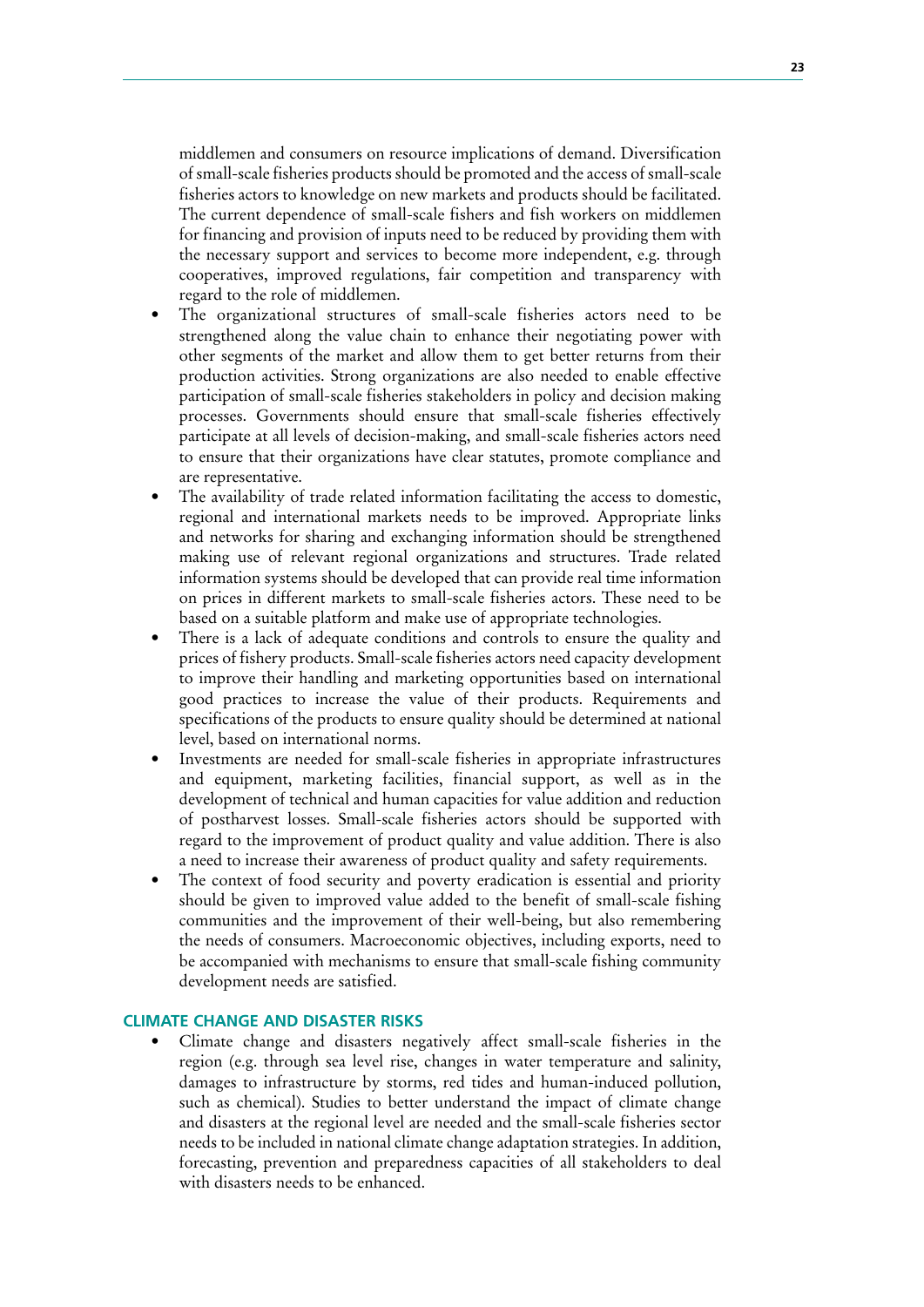#### **NEXT STEPS**

The workshop identified the following next steps to actively promote the SSF Guidelines implementation at the national and regional level:

- All participants should encourage the use of the outcomes of the workshop to provide a road map for national action planning in relation to small-scale fisheries, using the SSF Guidelines as a general reference framework.
- All participants should raise awareness about the SSF Guidelines and the workshop outcomes, including through:
	- 0 Distribution of the SSF Guidelines to all relevant stakeholders;
	- 0 Preparation and dissemination of simplified and other national and local language versions and multi-media communication products;
	- 0 Organization of information meetings with different stakeholder groups, including ministries/government agencies, CSOs, fishing cooperatives, federations, unions etc., to agree on actions and distribute tasks; and
	- 0 Dissemination through electronic networks and websites as well as local and national media (e.g., newspapers).
- Regional bodies and organizations should be more involved in the implementation of the SSF Guidelines, e.g. through:
	- 0 The regional network for fisheries research institutes in the Maghreb countries;
	- 0 Including SSF Guidelines implementation in the work programme of, for example, the Regional Commission on Fisheries (RECOFI); and
	- 0 The use and strengthening of the Maghreb Platform for SSF and MEDARTNET and other similar organizations.
- The Ministry of Agriculture and Fisheries of Oman should include information on the SSF Guidelines and the outcomes of the workshop in the Senate Al Bahar forum.

The need to identify and secure funding and synergies by all stakeholders was acknowledged. This should include reviewing possibilities to include SSF Guidelines implementation in on-going and planned projects and programs. Proposals for new projects focusing on SSF Guidelines implementation could be prepared for consideration by development partners, bilateral donors and embassies at country level, and NGOs. Fisheries administrations should also strive to include SSF Guidelines implementation in their regular budgets.

The establishment and access to national funds, like the Agriculture and Fisheries Development Fund in Oman, should be encouraged. Also, taxes and levies generated by the sector itself should be reinvested in its development.

Interactions with relevant non-fisheries ministries and departments at all levels and clarification of responsibilities for the mainstreaming of the SSF Guidelines in relevant policies, strategies and plans as well as public-private partnerships in support of the SSF Guidelines should be encouraged. Possibilities to receive support from large private sector companies, e.g. through corporate social responsibility schemes or polluter pay principle application, should be explored. Similarly, access to climate change adaption funds and the establishment of disaster risk funds should be promoted.

## *Based on the priorities previously mentioned in the discussions, it was agreed that:*

- The workshop confirmed the importance of small-scale fisheries in the region as a contributor to poverty alleviation, food and nutrition security, and socioeconomic development, and that the SSF Guidelines will be an important tool for securing sustainable small-scale fisheries governance and development.
- The SSF Guidelines in the Near East and North Africa region are interlinked with the Right to Food guidelines and the Tenure guidelines. With regard to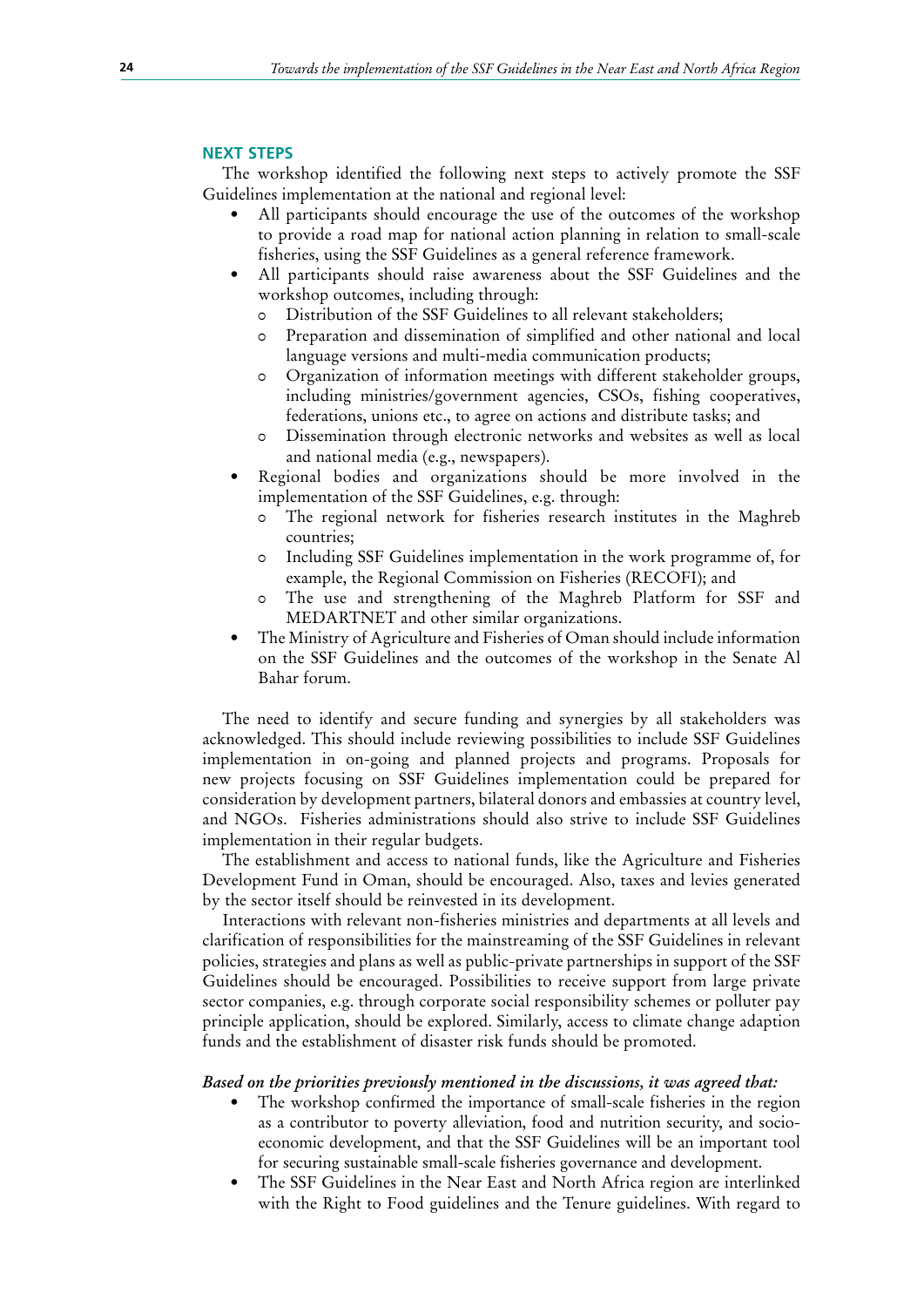their implementation considerable variation between countries in terms of institutional contexts and policy agendas exist. Countries do not have the same capacity to act. Therefore, capacities need to be developed at all levels to help implement the SSF Guidelines.

- Although the governance principles that are stated in the SSF Guidelines remain, the concrete policies and actions that follow from them will change according to how these fisheries are developing and what lessons are learned in the process implementing them.
- States should understand the climate change related threats for capture fisheries and how this might affect capture fisheries and aquaculture. Efforts should be made to increase the awareness among small-scale fisheries communities about climate change and their abilities to adapt, including how to improve safety at sea. Appropriate tools and media should be used conveying messages and in training. Capacity building and awareness rising is also required at the ministerial level, among CSOs and other actors involved in the fisheries sector.
- At the local level, states should provide and enable investments in appropriate infrastructure to support the small-scale fisheries post-harvest work. In addition, they should provide capacity development to produce good quality and safe fish and fishery products for both the domestic market and export. Local existing organizations should be supported to manage local production and add value. At regional level, the state should introduce trade regulations that support regional trade in products from small-scale fisheries.
- States should also develop effective fisheries management systems to prevent over exploitation driven by markets, threatening the sustainability of fisheries resources, food security and nutrition. For a gendered perspective on fishery sector sustainable development, states should promote and safeguard spaces of women in fisheries.
- Fisheries need to be looked at through a gender lens. Gender deals with roles and relationships between men and women and these are determined by social, political, cultural and economic contexts. In this regard, Investments would be needed to address gender inequality and plans must be backed up by budget allocated to specific measures to promote and ensure gender equality and equity.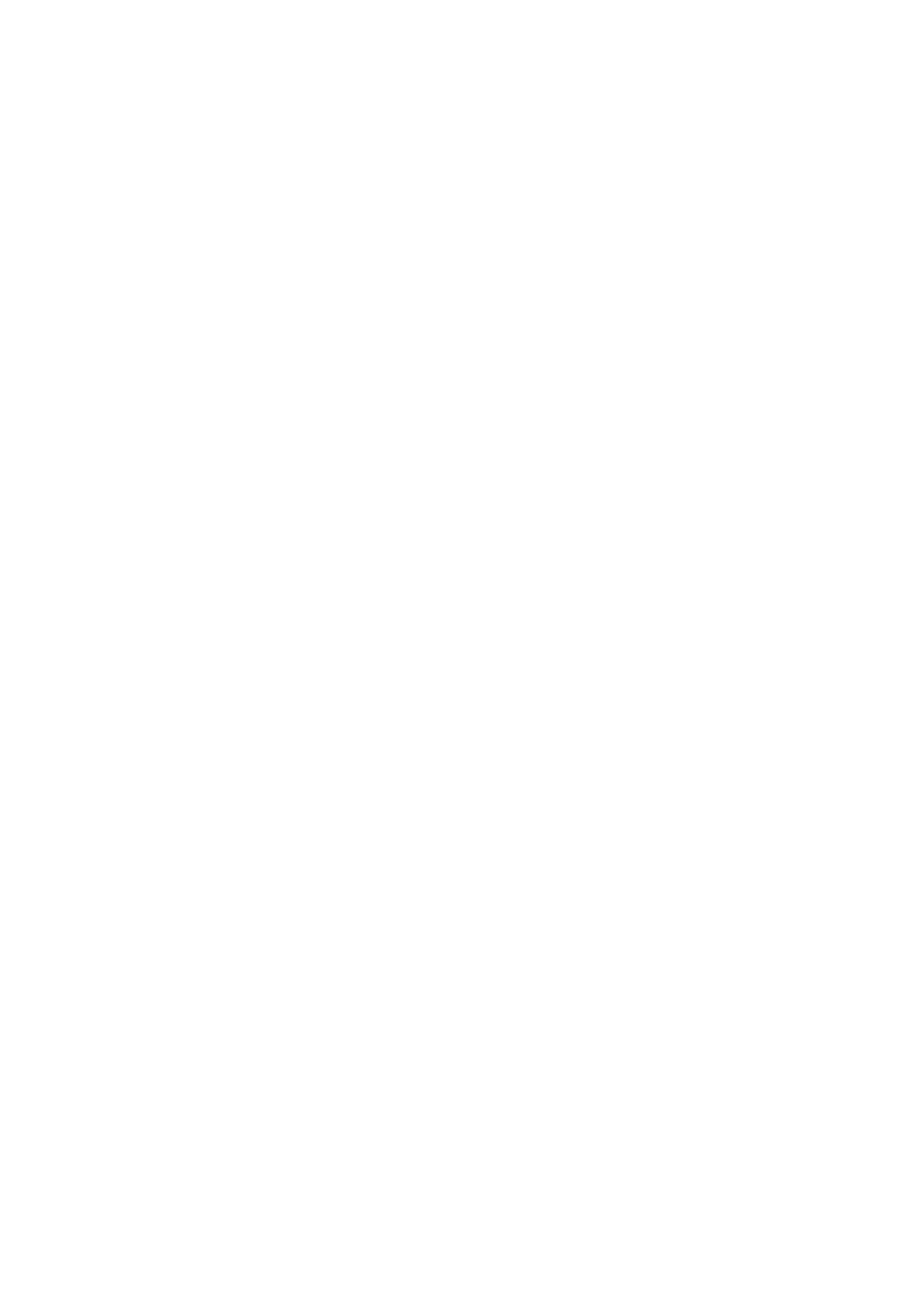# **Closure of the workshop**

In the official closing ceremony, Mr El Zein M El Muzamil, FAO, Dr Hussain Al-Muscati, Ministry of Agriculture and Fisheries, Sultanate of Oman and Ms Nicole Franz, FAO, thanked participants for their constructive participation. They all agreed that the workshop had resulted in a fruitful debate between participants, contributing to a roadmap for the region for the implementation of the SSF Guidelines.

Mr El Zein reiterated his thanks to the Omani Government for hosting the event and the FAO Secretariat, GFCM and the Centre for Marketing Information and Advisory Services for Fishery Products in the Arab Region (INFOSAMAK) for their support in the organization of the meeting.

Mr Muscati praised the quality of the workshop findings thanks to the active and engaging presentations and discussion. He added that the Sultanate of Oman has a special interest in the implementation of the SSF Guidelines, which requires more coordination at the regional and national level. He said that recommendations that arouse from the 3,5 day workshop were fully taken into consideration in the Executive Summary, which was approved on the last day of the workshop.

The workshop was closed by Ms Franz who thanked the workshop participants for their efforts. She congratulated participants on their hard work and the productive outcomes of the workshop. She also thanked the Ministry of Agriculture and Fisheries of the Sultanate of Oman, GFCM and INFOSAMAK for the excellent arrangements and collaboration and looked forward to continued collaboration with partners and stakeholders.

It was felt that the workshop had constituted an important opportunity to discuss the issue of small-scale fisheries among both governments and CSOs. This was much appreciated and it was hoped that this participatory and collaborative process will be continued.

Workshop participants thanked the Sultanate of Oman for its warm welcome and excellent organization of the event.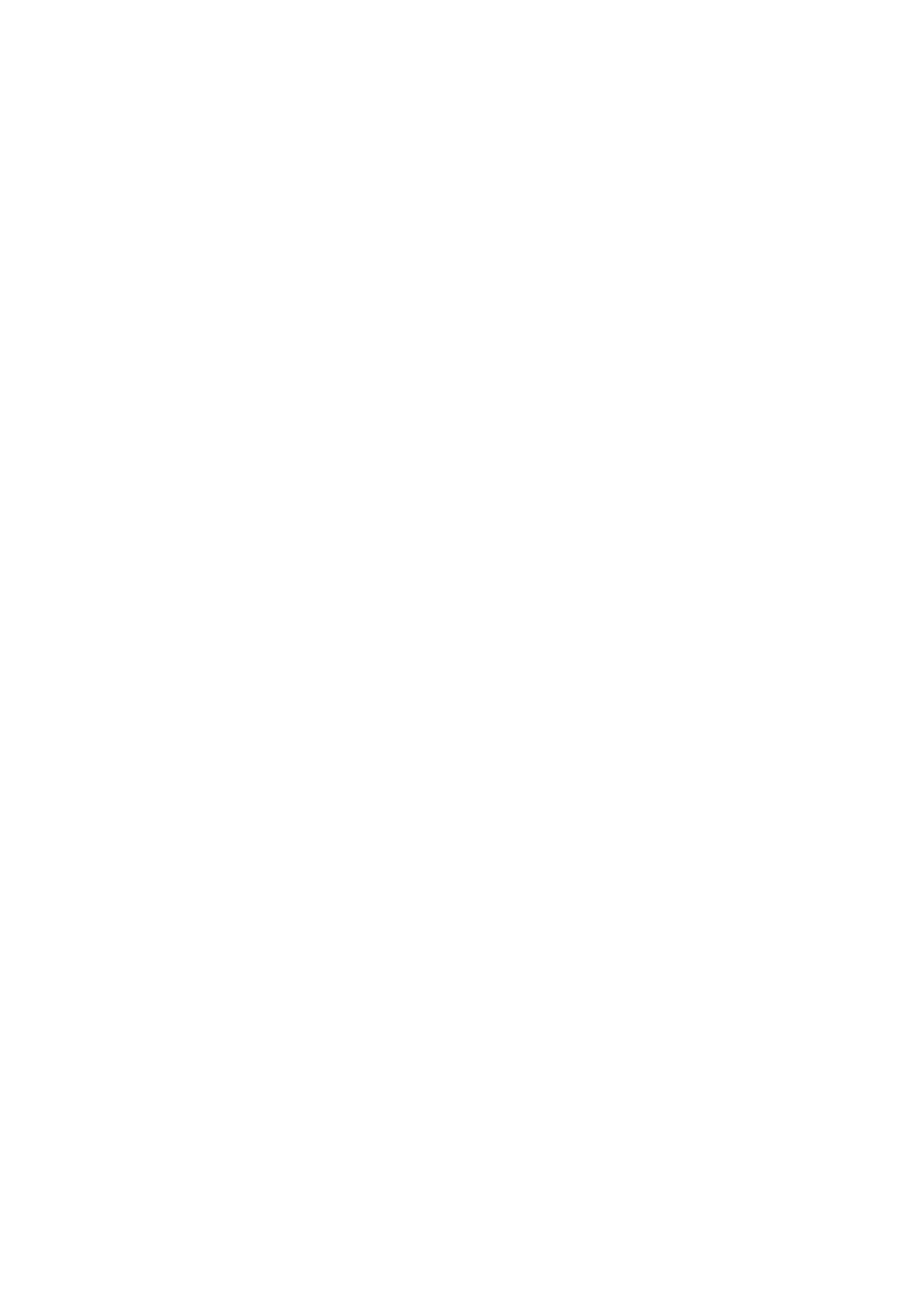# Annex 1 – **List of participants**

## **ALGERIA**

**Mr Said Chaoki Chakour** Enseignant Chercheur Government of Algeria Jijel University E-mail: chachakour@gmail.com

#### **EGYPT**

**Mr Abdelrazek Badr** Fisheries specialist General Authority for Fish Resources Development (GAFRD) E-mail: abdelrazek.mohamed001@gmail.com

#### **IRAN**

**Mr Ghazanfar Azadi** Director General of Fisheries Affairs Iran Fisheries Organization No. 236 West Fatemi Ave. Tehran, IR. Iran E-mail: azadi2222@gmail.com

## **IRAQ**

**Mr Khalil Al-Tameemi** Agriculture engineer E-mail: khalil65178@gmail.com

# **JORDAN**

**Mr Iyad Saleh** Agriculture engineer MOA E-mail : iyadsaleh@yahoo.com

#### **LEBANON**

**Mr Dahej Mokdad** Phd. Agriculture E-mail: dmokdad@agriculture.gov.lb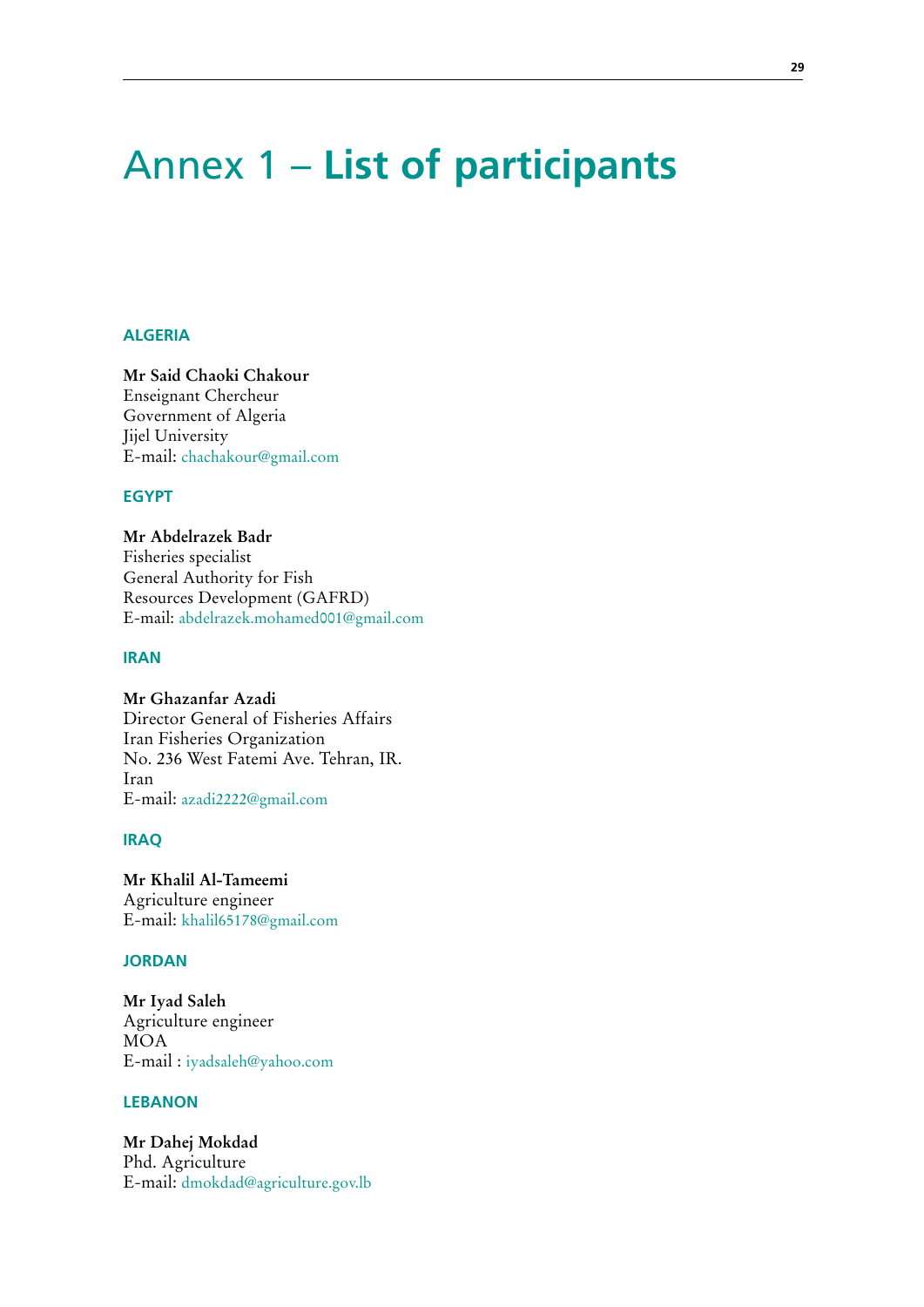#### **LEBANON**

**Mr Dahej Mokdad** Phd. Agriculture E-mail: dmokdad@agriculture.gov.lb

#### **LIBYA**

**Mr Ramadan Ali** Manager of International Cooperation Administration Ministry of Agriculture, Animal & Marine Resources Email: vmsdatalibya@gmail.com ramadannajwan\_ali@yahoo.com

## **MOROCCO**

**Mr Mohammed Malouli Idrissi** Fisheries Resources Department Head Institut National de Recherche Halieutique (INRH) 2 Ain Diab, 20100 Casablanca, Maroc Email: malouliinrh@yahoo.fr

#### **Mr Saubry Mohamed**

Direction des Pêches Maritimes et de l'Aquaculture/ Département des Ressources Humaines 476 Agdal Rabat, Maroc Tel: 0634 562616 Email : saubry@mpm.gov.ma

## **SAUDI ARABIA**

#### **Mr Hussain Hejji Al Nazry**

G.M Marine Fisheries Ministry of Agriculture Al Hassa, PO Box 12329 31982, Saudi Arabia Email: alnazry@hotmail.com

### **SUDAN**

#### **Mr Haj Ahmed Elgarrai**

Veterinarian Ministry of Livestock, Fisheries and Rangelands PO Box 293, Zip Code 00249 Khartoum, Soudan E-mail: ministry\_animal@yahoo.com

## **TUNISIA**

## **Mr Scander Bensalem**

Assistant researcher National institute of sea science & technologies Email: scander.bensalem@gmail.com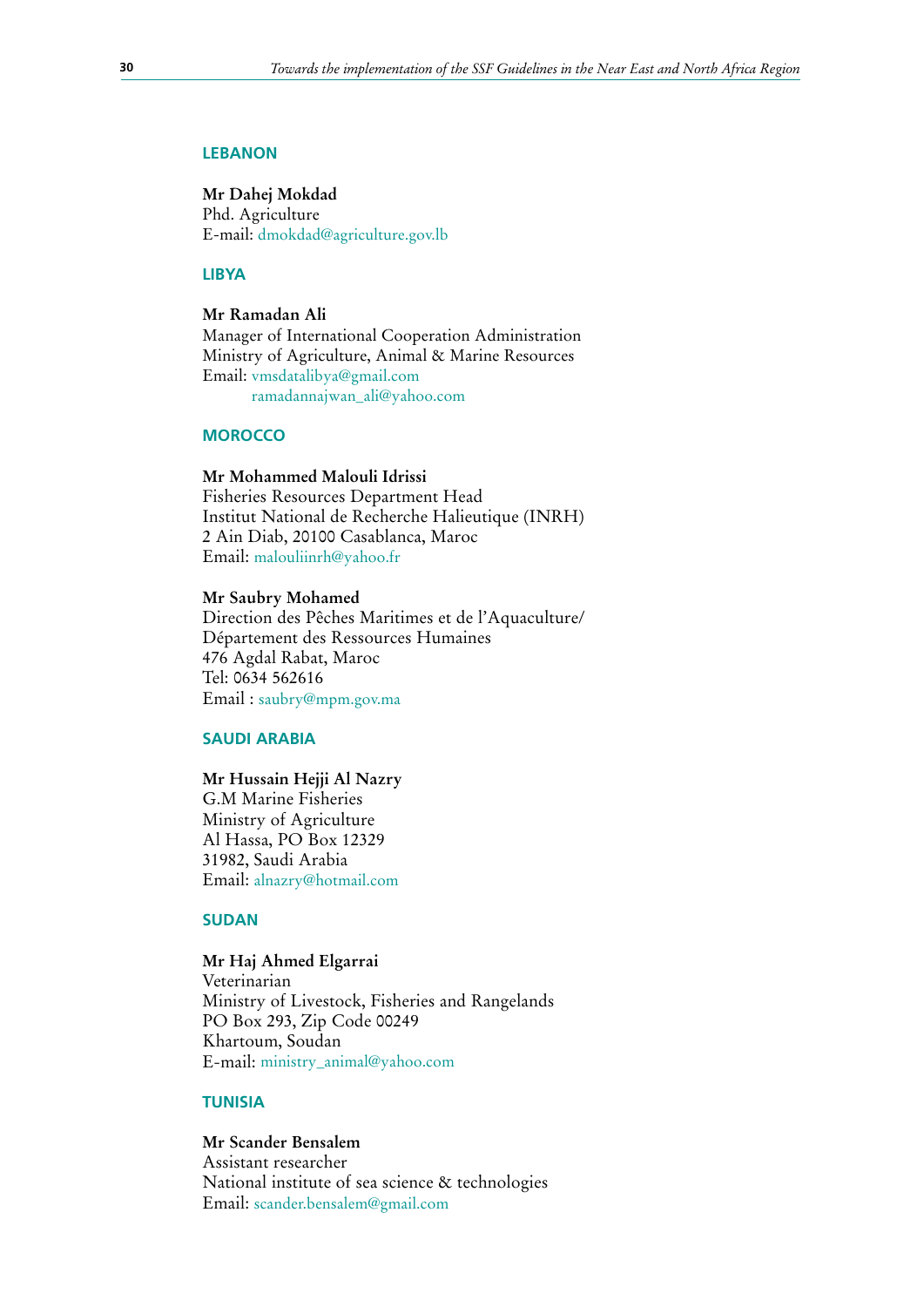## **OMAN (THE SULTANATE OF)**

## **Mr Ibrahim Al Qartobi**

Manager of fisheries extension & communities Ministry of Agriculture and Fisheries MAF P.O. Box 427 Postal Code 100, Muscat, Sultanate of Oman Email: ibrooo@gmail.com

## **Mr Hussain Al Muscatti**

Director of Fisheries resources development & management Email: hmuscati@yahoo.com

# **Mr Hussain Al Masroori**

Assist. Professor Sultan Qaboos University P.O. Box 34 Al Khoud 123 Email: masroori@squ.edu.com

# **Mr Shekar Bose**

Associate Professor Sultan Qaboos University P.O. Box 34 Al Khoud 123 Email: sbose@squ.edu.com

#### **Mr Abdessalam Fahfouhi**

Fisheries development & management Expert Ministry of Agriculture and Fisheries MAF P.O. Box 427 Postal Code 100, Muscat, Sultanate of Oman Email: abdesslamfahfouhi@yahoo.fr

#### **Mr Salman Al Subhi**

Director of fisheries licensing & surveillance Dpt. MOAF Email: skomani@hotmail.com

### **Mr Tariq Marhoun Salim Al-Mamari**

Head of Fleet development section Ministry of Agriculture and Fisheries MAF P.O. Box 427 Postal Code 100, Muscat, Sultanate of Oman Email: tariq\_almamari@yahoo.com

# **Mr Ahmed Mohammed Al-Mazrouai**

DG of fisheries resources and development Ministry of Agriculture and Fisheries MAF P.O. Box 427 Postal Code 100, Muscat, Sultanate of Oman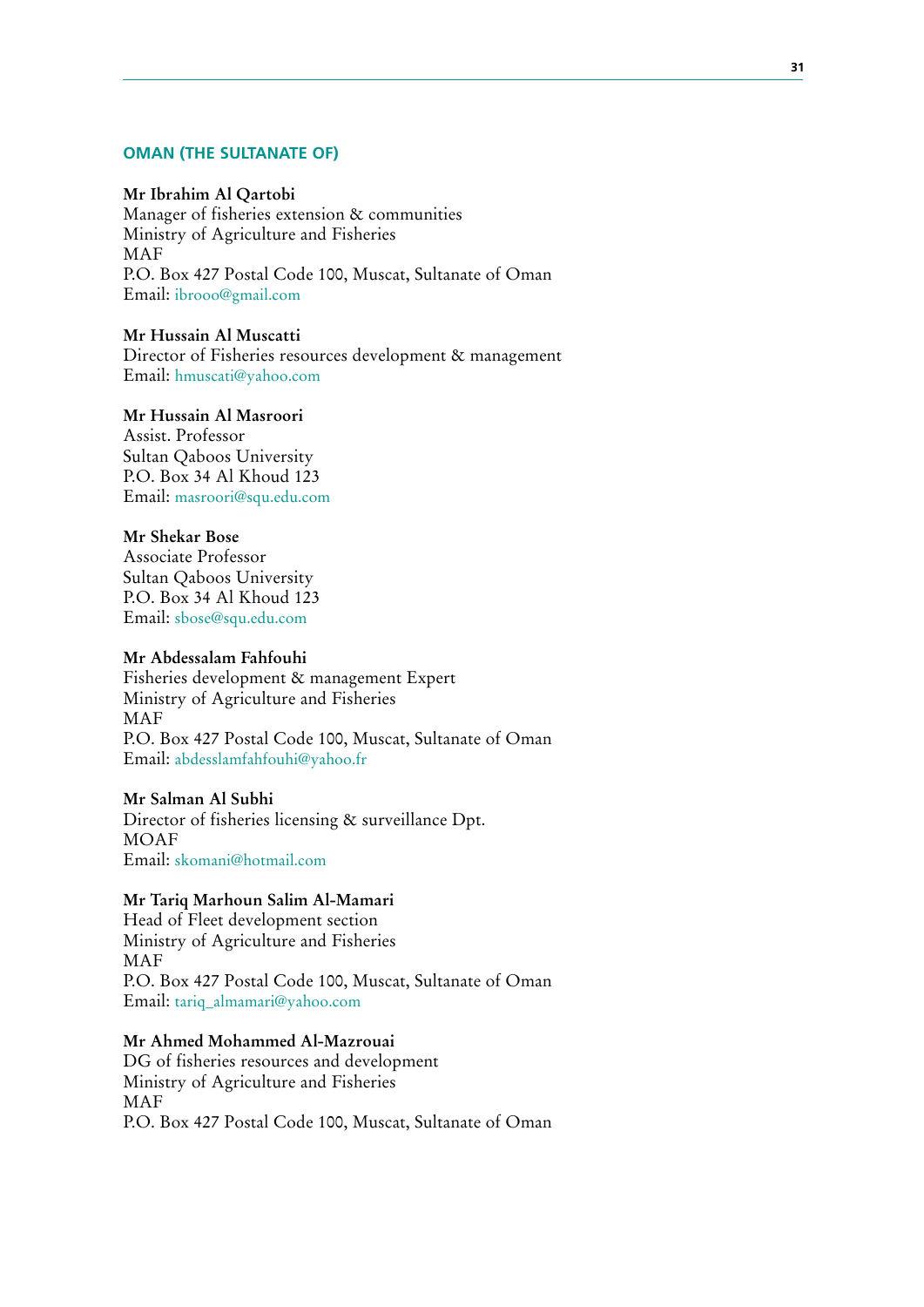## **CSO**

#### **ALGERIA**

**Mr Hacene Hamdani**

President of Algerian network of artisanal fisheries organization Association Pêche Artisanale Email: hacene2012@gmail.com

#### **MAURITANIA**

**Mr Sid'Ahmed Abeid** President FNP CSO PRESIDENT FNP Session pêche artisanale/Président CAOPA V. President PMPA/Member CC WFFP Email: abeid11957@hotmail.fr

### **MOROCCO**

**Mr Bachir Chabou** Secretary General Maghreb Platform for Small-Scale Fisheries Email: cooperative.medi@gmail.com

**Mr Abdellah El Blihi** President National small scale fisheries federation Confédération Nationale Pêche Artisanale au Maroc (CNPAM) B.P. 29. 80750 Aourir Agadir

Email: conf-pechart-maroc@hotmail.fr

## **TUNISIA**

**Mr Yassine Skandrani** S.G PMPA Email: skandraniyassine@yahoo.fr

#### **OTHERS**

# **Ms Nedwa Moctar Nechi**

Manager Mauritania 2000 Email: nedwa.nech@gmail.com

# **Ms Benedetta Merlo**

Crocevia/IPC Italy Email: b.merlo@croceviarerra.it

## **Mr Feidi Izzat**

Fisheries development consultant 5 Abu El-Feda St. Zamalek,Cairo 11211 Egypt Email: ifeidi@thewayout.net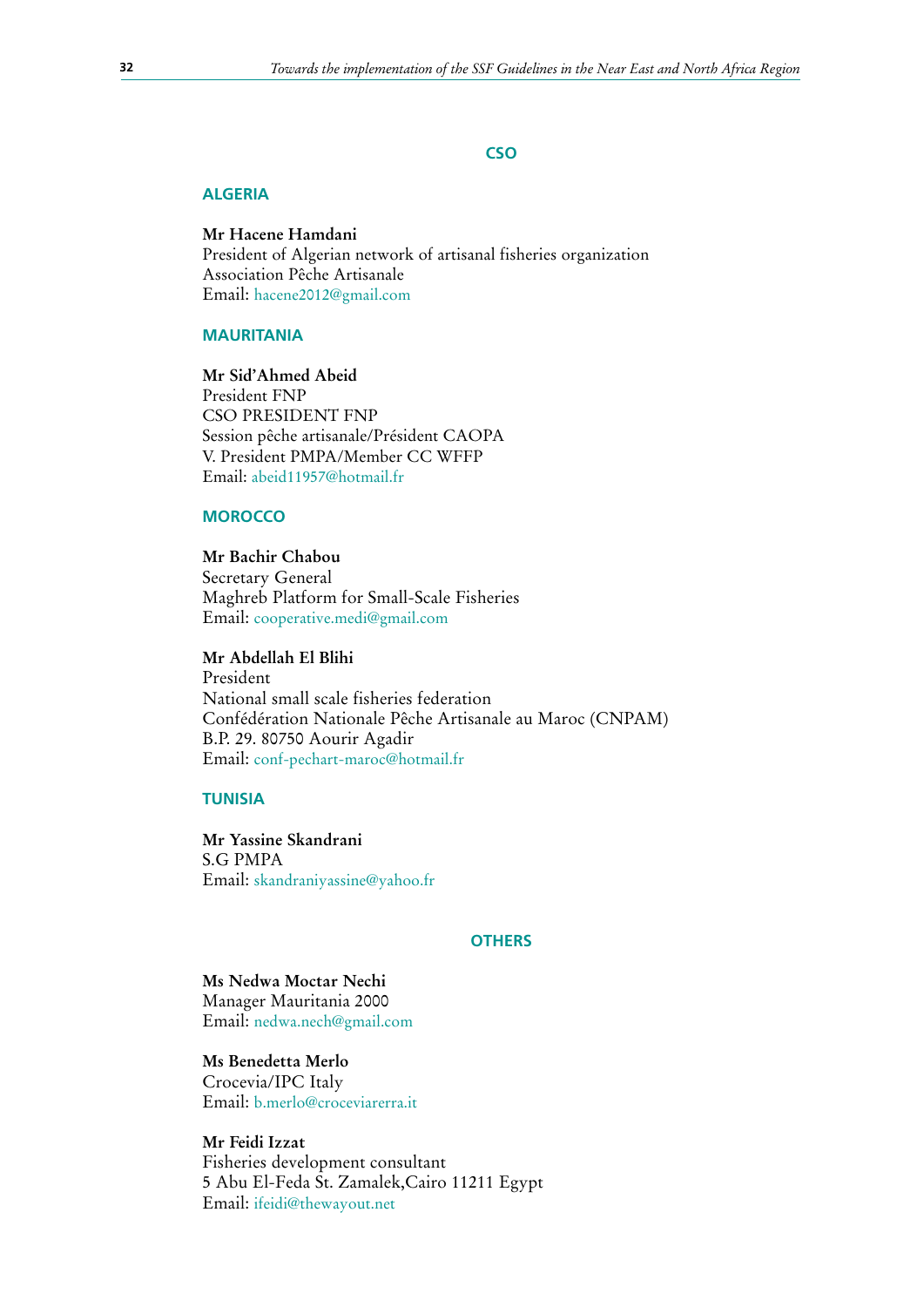**Mr Almamy Samboly Ba** Coordinateur Nationale Programme PRAO PASP Mauritania

#### **Ms Mahmoud Souad**

Member ICWMW World March of Women Résidence Casablanca IMM54 A&T32, Cité R Romana CNRRS, Tunis, Tunisia Email: souadmahmood@yahoo.fr mantopoulou@ewswaf.ae

**Mr Sami Dhouib** Marine Program Officer WWF Med - North Africa Office Tunisia Email : sdhouib@wwfna.org

**Mr Alaa Eldin El Haweet** Dean of fisheries technology and aquaculture faculty Research P.O. Box 1029 Alexandria, Egypt Email: el\_haweet@yahoo.com

**Ms Marina Antonopoulou** Marine Programme Manager Emirates Wildlife Society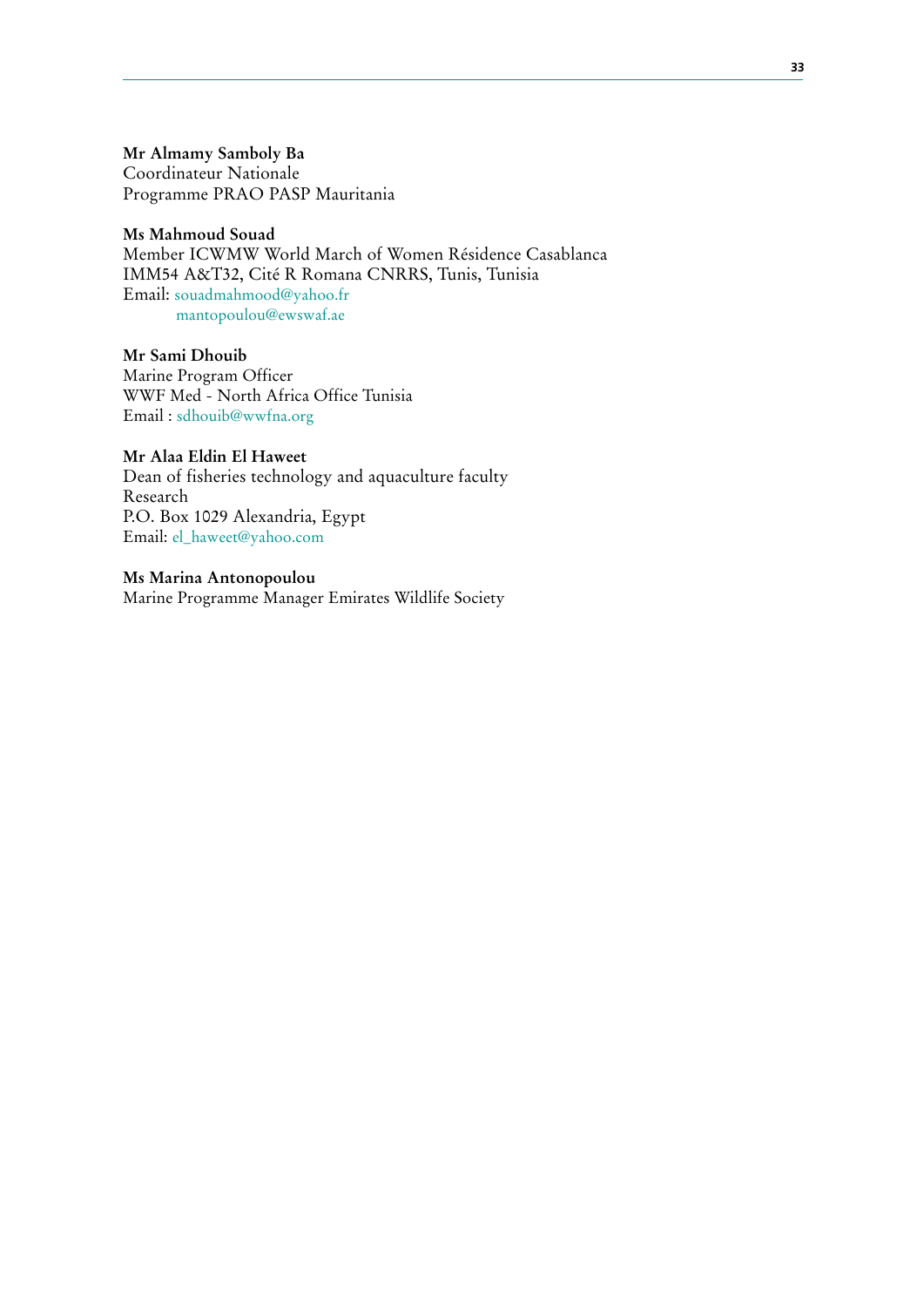#### **FOOD AND AGRICULTURE ORGANIZATION OF THE UNITED NATIONS (FAO)**

#### **Ms** Nicole Franz

Fishery planning analyst FAO HQ Rome, Italy Email: nicole.franz@fao.org

# **Mr Abdellah Srour**

GFCM executive secretary Palazzo Blumenstihl, Via vittoria Colonna 1 00193 Rome,IT Email: abdellah.srour@fao.org

## **Mr Cherif Toueilib**

FAO Sub-regional office Tunisia Email: cherif.toueilib@fao.org

## **Ms Lena Westlund**

Fisheries consultant FAO Consultant Sweden Email: lena.westlund@fao.org

#### **Ms Hasana Mohammed Alharthy**

Assistant FAO FAO Sub-regional office Oman PO Box 712, P.C. 133 Alkhuwair, Sultanate of Oman Email: hasana.alharthy@fao.org

## **INFOSAMAK CENTRE**

#### **Mr Abdellatif Belkouch**

Managing Director INFOSAMAK Centre 71, Bd Rahal El Meskini, 20.000 Casablanca- Morocco Phone : +212 22 54 08 56 / 44 03 86 Fax : +212 22 54 08 55 Email: abdellatif.belkouch@infosamak.org Website: www.infosamak.org

## **Ms Olaya Mahtate**

Processing and Marketing Specialist Email: olaya.mahtate@infosamak.org

## **Ms Aziza El Amghari** In Charge of Publication and Translation Email: a.amghari@infosamak.org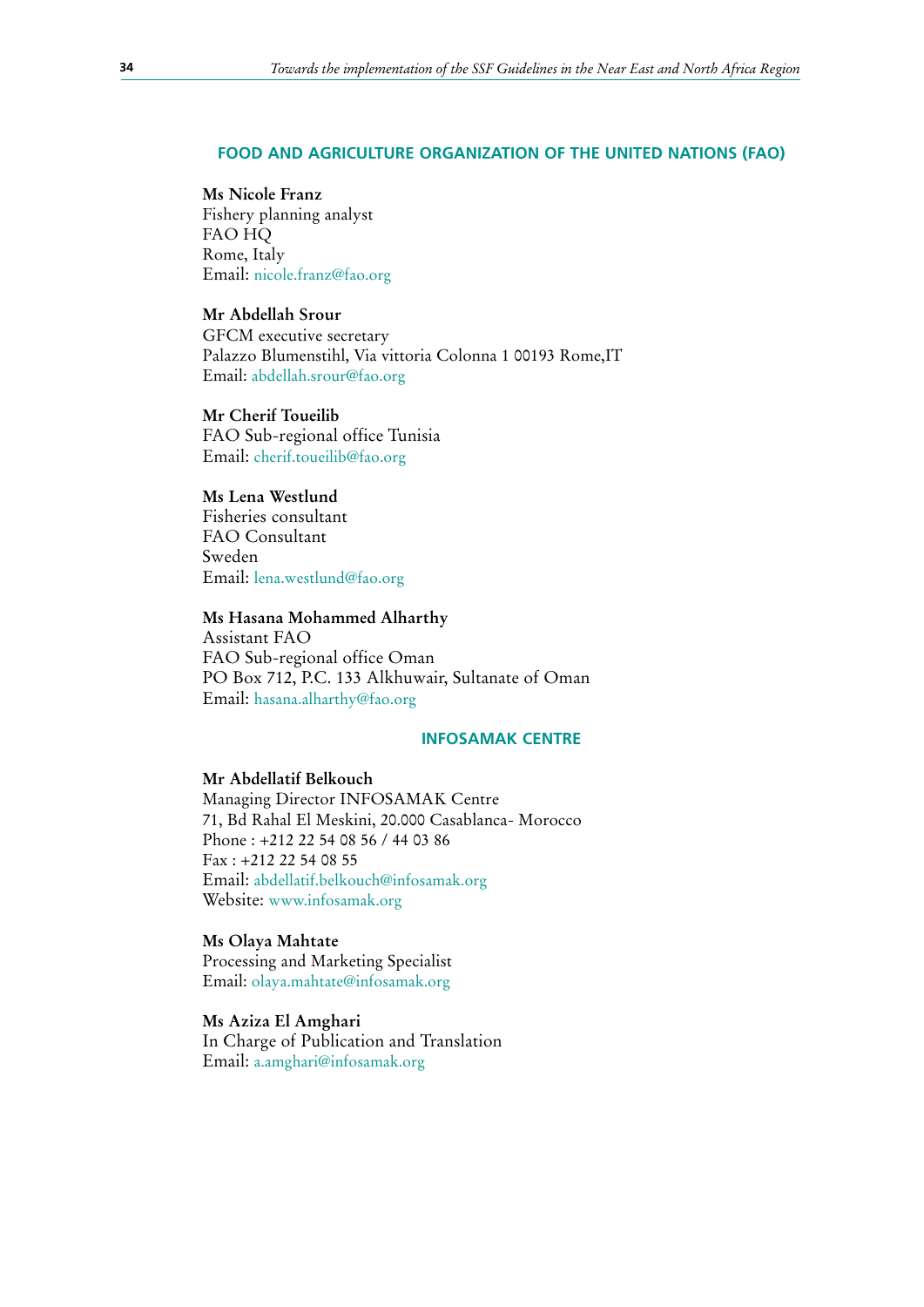# Annex 2 – **Opening statements**

# **WELCOME ADDRESS BY MR AHMED MOHAMMED AL-MAZROUI, ACTING DIRECTOR GENERAL, FISHERIES RESOURCE DEVELOPMENT DEPARTMENT, THE MINISTRY OF AGRICULTURE AND SEA FISHERIES OF SULTANATE OMAN**

بسم الله الرحمن الرحيم

والصلاة والسلام على خير المرسلين محمد بن عبدالله وعلى آلة وصحبه أجمعين ... معالي الدكتور فؤاد بن جعفر الساجواني وزير الزراعة والثروة السمكية الموقر أصحاب السعادة السفراء / أصحاب السعادة وكلاء الوزارات الفاضل ممثل منظمة الفاو في سلطنة عمان / الأفاضل ممثلي المنظمة الدولية من روما الضيوف الأعزاء ممثلي الدول المشاركة من منطقة الشرق الادنى وشمال افريقيا حضورنا الكريم السلام عليكم ورحمة الله تعالى وبركاته

بادئ ذي بدء يسعدني ان أرحب بكم في افتتاح ورشة العمل الإقليمية للشرق الأدنى وشمال أفريقيا بشأن تنفيذ الخطوط التوجيهية الطوعية لتأمين المصايد الصغيرة المستدامة في سياق الأمن الغذائي والقضاء على الفقر والتي تستمر لغاية العاشر من ديسمبر 2015م

كما يسرني الترحيب بضيوفنا الكرام المشاركين في هذه الورشة في السلطنة، وأتمنى لهم طيب الإقامة، وأن تكون اجتماعاتنا مثمرة وتصب في خدمة الأهداف الموضوعة لهذا الاجتماع.

أيها الحضور الكريم

تتميز السلطنة بطول سواحلها التي تصل إلى حوالي 3165 كيلومتر، وتمتاز بوفرة وتنوع مواردها السمكية التي تعتبر ركيزة أساسية من ركائز التنمية الاقتصادية، فبالإضافة إلى البعد الحضاري والثقافي الذي تمثله مهنة صيد الأسماك فان قطاع الثـروة السمكيـة يعتبر من أهم القطاعات الاقتصادية الغير نفطية بالسلطنة، إضافة لكونه من القطاعات المحركـة لعدة قطاعات اقتصادية، وتبرز أهميته الاقتصادية باعتباره مصدر طبيعي متجدد ومولـد للدخل، وينال هذا القطاع اهتمام حكومة السلطنة ويتضح ذلك جليا في حجم الاستثمارات والدعم الذي توليه الحكومة لهذا القطاع. أما أهميته الاستراتيجية فتتمحور في مساهمته في الأمن الغذائــــي من خـلال تأمين توفــــــــر أغذية بحرية عالية الجودة، حيث يبلغ متوسط استهلاك الفرد في السلطنة من لحوم الأسماك اكثر من 24 كيلو جراما وهو يتجاوز المتوسط العالمي للفرد الواحد. أما أهميتـه من الناحية الاجتماعية فتبرز في كونه مصدر هام لتوفير فرص عمل واستيعاب أعدادا كبيـرة من القوى العاملة الوطنية.

وقد بلغ الإنتاج السمكي في السلطنة في العام 2014 م من المصايد الطبيعية حوالي 112 الف طن في تزايد ملحوظ مقارنة ب 206 الفا طن في العام 2013 م، ويلعب الصيد الحرفي باعتباره من المصايد الصغيرة دورا هاما في الإنتاج حيث مثل ما نسبته 98% من الإنتاج في عام 2014 م بكمية إنتاج تقارب 207 الف طن من الأسماك، ويعتبر قطاع الصيد الحرفي العمود الفقري للقطاع السمكي بالسلطنة فبالإضافة الى مساهمته الكبيرة في الانتاج فانه ايضا يشكل الشريحة الأكبر من حيث عدد العاملين به البالغ عددهم 45635 صياداً حسب إحصاءات عام 2014 م وبلغ عدد القوارب وسفن الصيد الحرفية المرخصة في عام 2014 حوالي 22307 قوارب وسفينة صيد حرفي، كما يوفر القطاع أكثر من 6000 فرصة عمل مرتبطة بالقطاع.

وسعيا نحو الاستغلال الأمثل الذي يحقق التنمية ولضمان استدامة الموارد تواصل وزارة الزراعة والثروة السمكية بذل الجهود باتجاه تحقيق الأهداف والتطلعات المنوطه بقطاع الثروة السمكية والهادفة إلى تطوير قطاع الصيد وتطوير أنظمة الإنتاج والمحافظة على هذه الموارد السمكية ، علاوة على الاهتمام بجودة المنتجات السمكية بهدف زيادة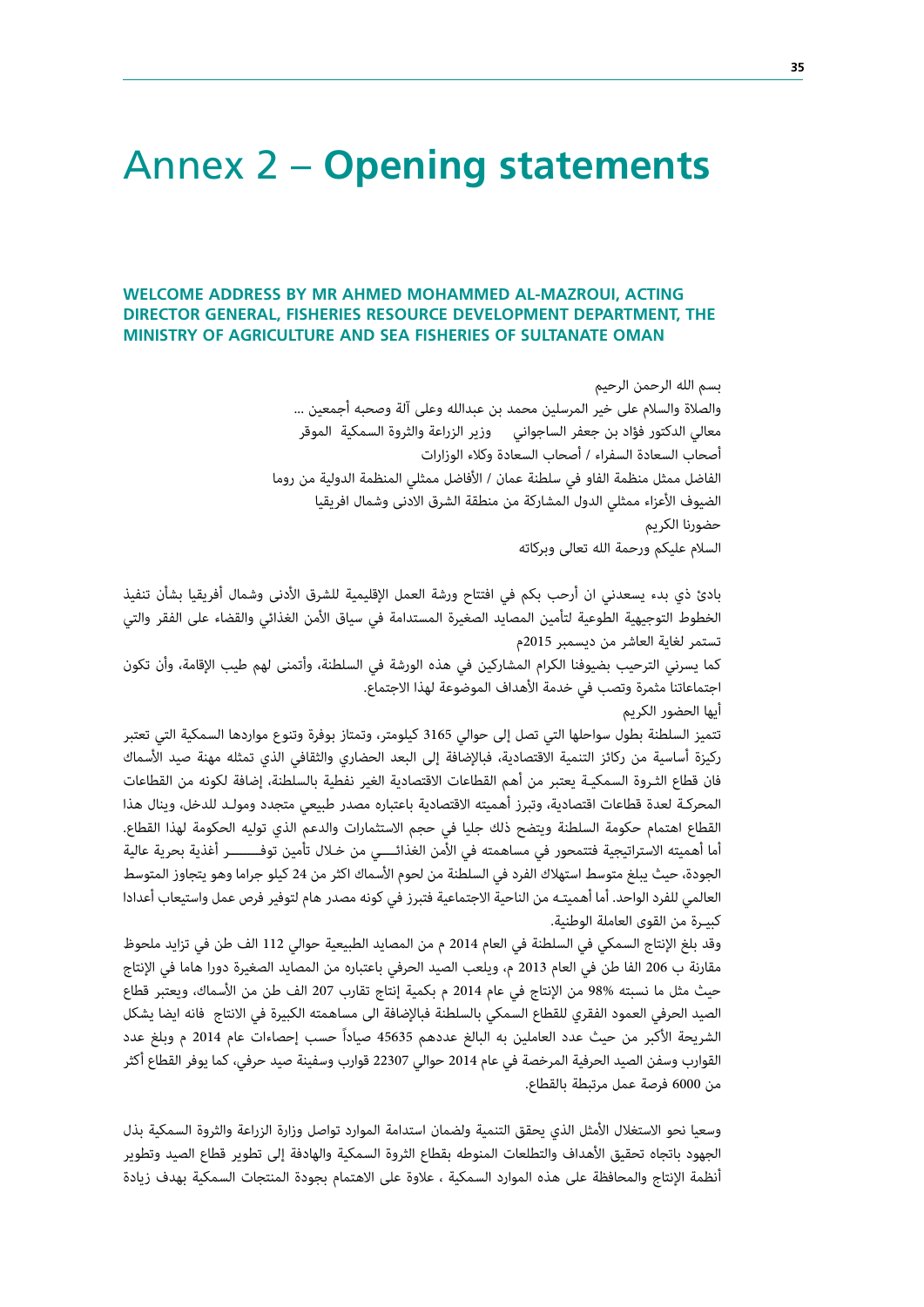العائد الاقتصادي من الصناعات والصادرات السمكية وبما يتفق مع أسس استدامة الموارد السمكية. معالي راعي المناسبة / أيها الحضور الكريم

أن الدور المتعاظم الذي تلعبه المصايد الصغيرة في تخفيف وطأة الفقر وتحقيق الأمن الغذائي، وفي رفاه مجتمعات الصيد الريفية، فآخر التقديرات تشير إلى أنه رغم أن المصايد الكبيرة تقدم لنا كميات كبيرة من الأسماك في مجموعها، فإن المصايد الصغيرة تنتج كميات أكبر لاستهلاك البشر في منازلهم، ويعمل في هذه المصايد ما يقدر بأكثر من 90% من مجموع صيادي العالم.

وبناءا على العديد من التوصيات الدولية والإقليمية ومن ضمنها توصيات الدورتين التاسعة والعشرين والثلاثين للجنة مصايد الأسماك في منظمة الأغذية والزراعة للأمم المتحدة فقد تم وضع الخطوط التوجيهية للمصائد الصغيرة بالتشاور مع أكثر من 4000 من أصحاب المصلحة المعنيين في المصايد من أكثر من 120 دولة حول العالم ، ويعتبر الاجتماع الذي تم عقده في مارس 2012 م في مسقط إحدى هذه الاجتماعات. وتعتبر الخطوط التوجيهية الطوعية استكمالا لمدونة السلوك بشأن الصيد الرشيد الصادرة عن المنظمة الدولية العام 1995 م وهي أول صك متفق عليه دوليا مخصص بالكامل لقطاع مصايد الأسماك صغيرة النطاق ، وقد تم إقرارها من قبل الدورة الحادية والثلاثين للجنة مصايد الأسماك في شهر يونيو 2014 م في انجاز هام يسعى لبناء مصايد اسماك صغيرة النطاق مستدامة وآمنة.

ويأتي عقد هذا الاجتماع سعيا من منظمة الأغذية والزراعة الدولية (الفاو) وضع هذه الخطوط التوجيهية الطوعية موضع التطبيق.

وحيث أن سلطنة عمان من الدول التي يقوم فيها قطاع الصيد على ذات المصايد الصغيرة (الصيد الحرفي) فان المناقشات التي تجري على الصعيد الدولي سوف تنعكس بشكل ايجابي على الدور الذي تقوم به السلطنة في تنظيم وتطوير قطاع الصيد الحرفي على المستوى المحلي ومساهمتها على المستويين الإقليمي والدولي.

وفي الختام اسمحوا لي باسمكم جميعا ان اتقدم بالشكر الجزيل الى معالي الدكتور / فؤاد بن جعفر الساجواني لرعايته حفلنا هذا كما اشكر كافة الجهات والأفراد المشاركين في الإعداد والتنظيم لهذا الاجتماع، سائلين الله عز وجل أن يسدد خطاهم لما فيه الخير والسداد ، مع التمنيات إن يكلل هذا الاجتماع بالتوفيق والنجاح ولجميع الضيوف طيبة الإقامة.

والسلام عليكم ورحمة الله تعالى وبركاته.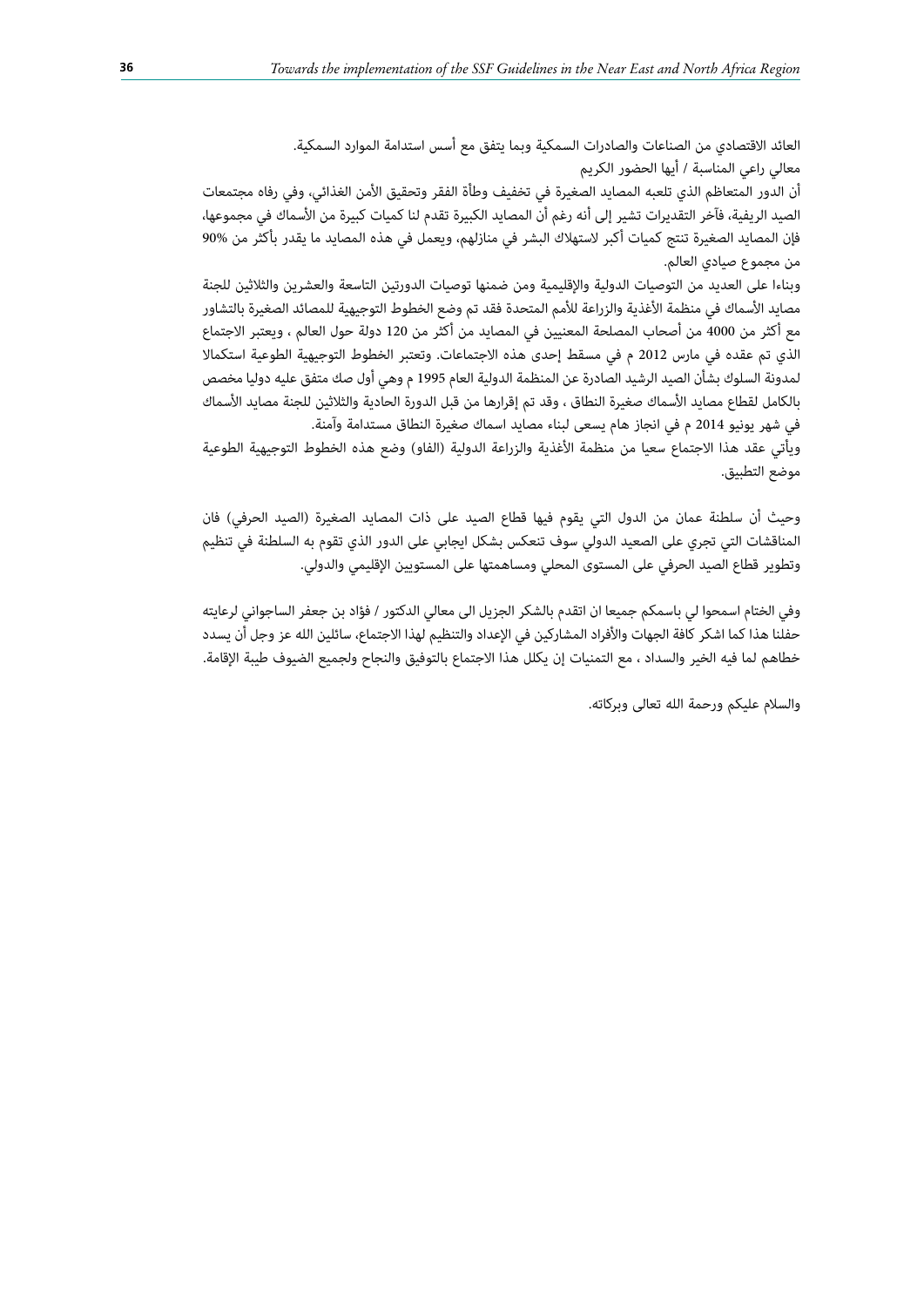## **OPENING REMARKS ON BEHALF OF MR EL ZEIN M EL MUZAMIL, REPRESENTATIVE OF THE FOOD AND AGRICULTURE ORGANIZATION OF THE UNITED NATIONS (FAO) IN SULTANATE OMAN**

Honorable Mr Dr Fuad bin Jaafar al Sajwani, Minister of Agriculture and **Fisheries**,

Participants from the Near East and North Africa Region, including country delegations, and representatives from Civil Society, NGOs and research

Members of Regional Organizsations

Development partners

FAO Colleagues from Rome and the Sub-Regional Office in Tunisia

Colleagues, Ladies and Gentlemen,

First of all, a warm welcome to Oman.

It is a great pleasure to address you all today and welcome you on behalf of the Food and Agriculture Organization of the United Nations (FAO) to this Near East and North Africa Regional Consultation Workshop.

Before I start, I would also like to take the opportunity to express my gratitude to the Sultanate of Oman for hosting this workshop and to the General Fisheries Commission for the Mediterranean for partnering in it. The support provided by INFOSAMAK is also acknowledged.

This workshop is the continuation of an event held here, in Oman, in 2012. In fact, in March 2012, and as part of this global process, the Sultanate of Oman hosted a Near East and North Africa Regional Consultative Meeting on Securing Sustainable Small-Scale Fisheries. The meeting provided important inputs for the drafting of the Voluntary Guidelines for Securing Sustainable Small-Scale Fisheries in the Context of Food Security and Poverty Eradication (SSF Guidelines). These SSF Guidelines were approved by the FAO Committee on Fisheries in June last year.

Our task here is to discuss small-scale fisheries in the Near East and North Africa region and to develop practical recommendations for the implementation of the SSF Guidelines, both at regional and national level.

The SSF Guidelines are the first international instrument that deals specifically with small-scale fisheries. Furthermore, the SSF Guidelines are also the first negotiated instrument that fully explores the social and economic aspects of fisheries governance. They represent a global consensus on the need for more holistic and integrated approaches to improve the livelihoods of more than 500 million people, including those living in the Near East and North Africa region.

While the final text of the SSF Guidelines was negotiated by countries at the international level, it is important to recognize that the development process of the SSF Guidelines was a tremendous achievement, made possible thanks to the efforts and collaboration of more than 4,000 stakeholders, from fishers to ministers, including from this region. This three-year wide-ranging consultation process is evidence that fishers, fish workers, their communities and their representatives have effectively influenced and had direct impact on the final content of the Guidelines.

In a sense, the SSF Guidelines were developed following the same principles that they advocate – participation, collaboration and empowerment. I expect that some of those involved in this long process are present in this room today, and I congratulate you and your colleagues on a job well done. Thank you!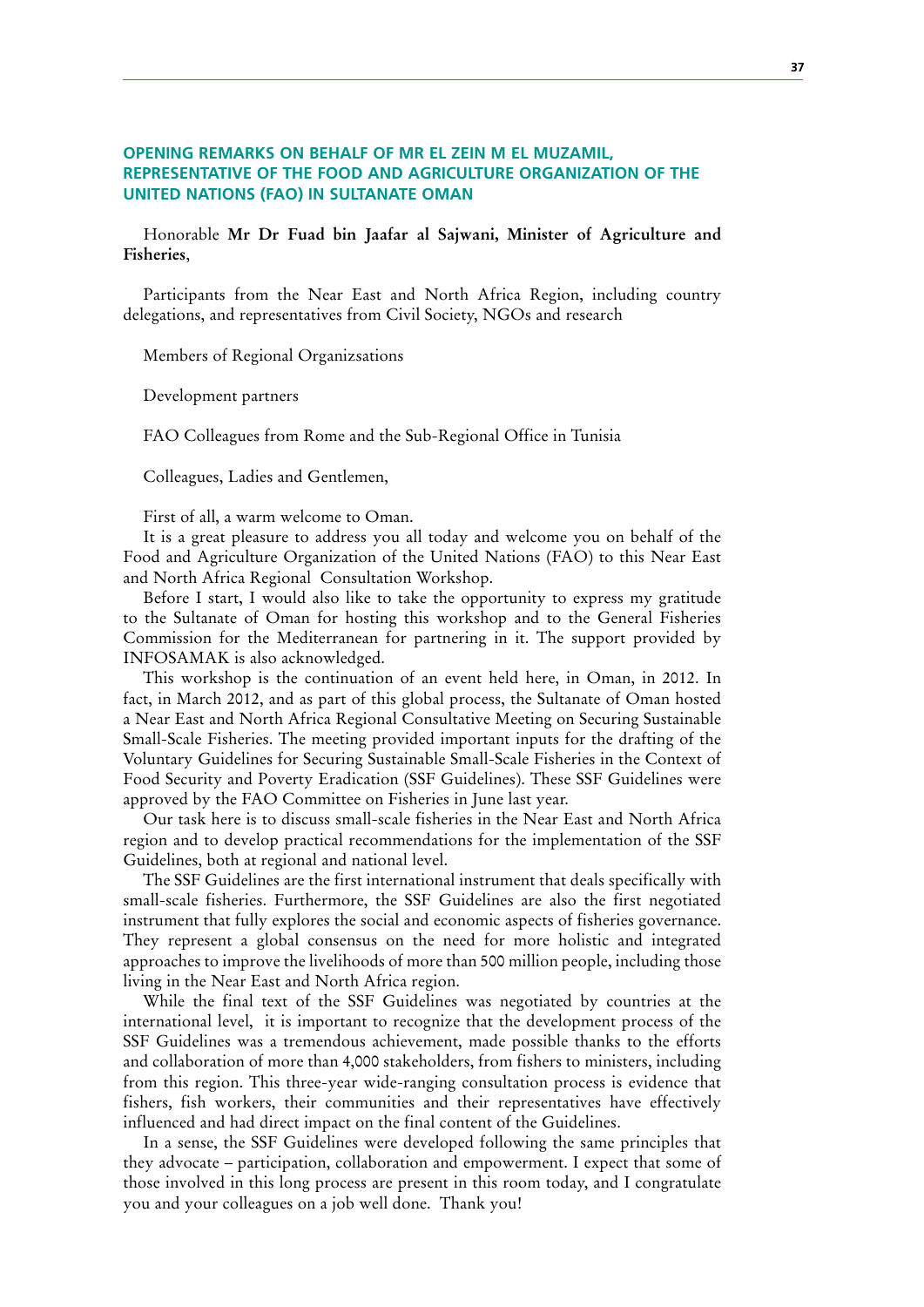Still, more important work remains to be done, as we will now look into what it takes for the SSF Guidelines to be successfully implemented and have their desired impact; that is to enhance the contribution of small-scale fisheries to food security and nutrition and to support the progressive realization of the right to food.

#### Dear colleagues,

What is being advocated in the SSF Guidelines is not trivial and to achieve the impact and change they envisage is a major task, and we will not be able to achieve major changes needed overnight.

We will have to keep on furthering our collaboration, and it is the responsibility of all actors, all of us to ensure that the SSF Guidelines are implemented on the ground at community and household levels, and that whatever we do, secures or unlocks the benefits that sustainable small-scale fisheries have the potential to provide – for both small-scale fisheries communities, as well as society at large, in achieving the eradication of both food insecurity and poverty.

It is important that we all recognize that ownership of the SSF Guidelines is essential for their effective implementation at both country and regional levels. These SSF Guidelines do not "belong" to FAO, they belong to those who seek to work in partnership among all essential actors to ensure the small-scale fisheries sector's long term social, economic and environmental development; that is: along the three pillars of sustainability.

If the ultimate responsibility to implement the SSF Guidelines lies with the State, the Government at all levels, the support and collaboration of fishers' and fish workers' organizations along with civil society organizations, NGO's, academics and researchers, regional organizations, international organizations and other fisheries actors remain of critical importance.

Successful and effective level of implementation will be only achieved when non-state actors continue to play a pivotal role in promoting the SSF Guidelines implementation at all levels, ideally with strong policy support from national and local government.

For its part, FAO is strongly committed to provide technical support and expertise to make the SFF guidelines objectives become reality and will pursue its engagement in

I am sure that all of you will be working hard during these 3.5 days to deliver the elements of a comprehensive, ambitious and tangible plan of action by the end of this workshop, to get us mobilized ourselves for the implementation of the SSF Guidelines.

Let me close these opening remarks in wishing you all a fruitful workshop that will help ensuring that the SSF Guidelines do not only remain an encouraging piece of paper, but actually have an impact at the community level, particularly for the most vulnerable and marginalized, who are also among the poorest and most food insecure populations.

Thank you all for your attention – I wish you a successful workshop!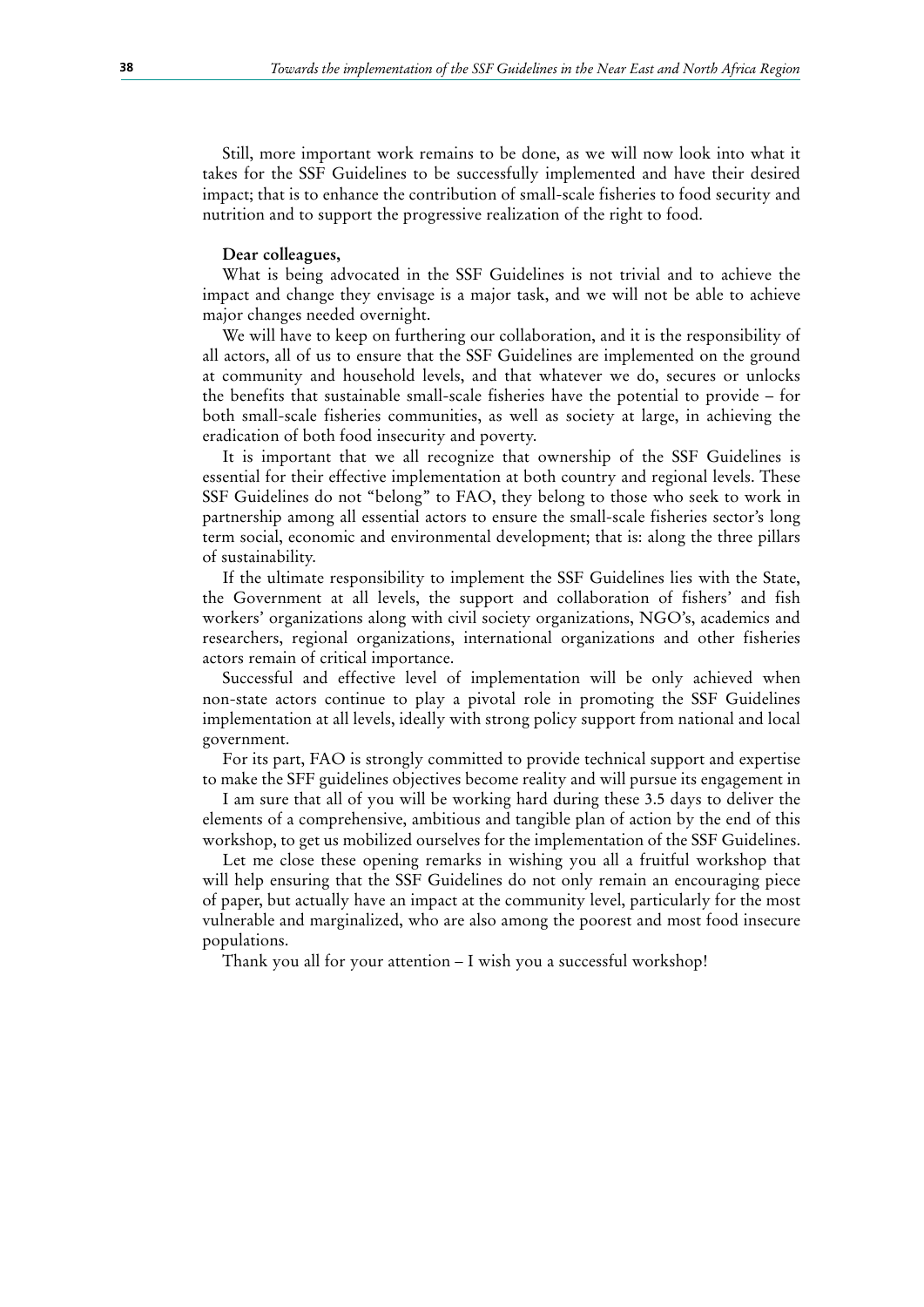## **OPENING REMARKS ON BEHALF OF MR SROUR, EXECUTIVE SECRETARY, FAO GENERAL FISHERIES COMMISSION FOR THE MEDITERRANEAN (GFCM)**

سعادة مدير عام إدارة التنمية في وزارة الزراعة والثروة السمكية في سلطنة عُمان، سعادة السيد ممثل منظمة الأغذية والزراعة في سلطنة عُمان، الزملاء الأعزاء، حضرات السيدات والسادة،

يسرّني للغاية أن أخاطبكم اليوم بمناسبة افتتاح حلقة العمل هذه في إطار المشاورة الإقليمية المخصصة لتطبيق الخطوط التوجيهية الطوعية لضمان استدامة مصايد الأسماك الصغيرة الحجم في سياق الأمن الغذائي والقضاء على الفقر.

وأخصّ بالشكر السلطات المعنية في سلطنة عُمان على حفاوة استقبالها، كما وأني أتوجه بالشكر إلى زملائي في إدارة الثروة السمكية وتربية الأحياء المائية في الفاو على هذا التنظيم الممتاز لحلقة العمل، علماً أنّ الهيئة العامة لمصايد أسماك البحر الأبيض المتوسط قد شاركت في تنظيمها.

لقد أتت هذه المبادرة في التوقيت المناسب بعدما اعتمدت لجنة مصايد الأسماك في الفاو السنة الماضية الخطوط التوجيهية الطوعية لضمان استدامة مصايد الأسماك الصغيرة الحجم في سياق الأمن الغذائي والقضاء على الفقر (الخطوط التوجيهية) وعشية المباشرة بتطبيقها فعلياً في مختلف الأقاليم.

ولا حاجة بعد اليوم إلى إبراز أهمية الخطوط التوجيهية لتشجيع التنمية المستدامة لمصايد الصيد الحرفي وبالتالي تكريس أهداف النمو الأزرق والأمن الغذائي. وإنّ الهيئة، باعتبارها منظمة إقليمية معنية بإدارة مصايد الأسماك في البحر الأبيض المتوسط والبحر الأسود، والتي أنشئت بموجب المادة الرابعة عشرة من دستور المنظمة، هي في الصفوف الأولى لتسهيل تنفيذها العملي في منطقة اختصاصها. ومن هذا المنطلق، لبينا باندفاع دعوة إدارة مصايد الأسماك وتربية الأحياء المائية في الفاو للمشاركة في تنظيم هذا الحدث الهام.

وهذه المشاورة الإقليمية تعني عدداً من البلدان الأعضاء في الهيئة. ويسرّني بالفعل أن ألاحظ بين هذا الجمع الغفير وجود العديد من الوجوه المألوفة.

ومما لا شك فيه أنّ الصيد الحرفي يؤدي دوراً اقتصاديا واجتماعيا هاماً في البحر الأبيض المتوسط والبحر الأسود حيث أنه يستحوذ على أكثر من 80 في المائة من أسطول الصيد ويعمل فيه ما لا يقلّ عن 60 في المائة من العاملين المعنيين مباشرة بأنشطة الصيد ويساهم بنسبة 25 في المائة تقريباً من القيمة الإجمالية لعمليات تفريغ المصيد من المصايد الطبيعية. ولعلّ الصيد الحرفي أيضاً أبلغ مثال على الاستخدام المستدام للموارد بما يتيح الحد قدر المستطاع من تدهور البيئة بموازاة تعظيم الفوائد الاقتصادية والاجتماعية. لكن لا بد من تضافر الجهود لكي تصبح أفضل الممارسات هي الأكثر شيوعا.ً

ومن هذا المنطلق، تعتزم الهيئة العامة لمصايد أسماك البحر الأبيض المتوسط وإدارة مصايد الأسماك وتربية الأحياء المائية في الفاو، بما فيها المشاريع الإقليمية التي تنفذها في البحر الأبيض المتوسط، تنظيم مؤتمر إقليمي في شهر مارس/آذار 2016 بعنوان "بناء مستقبل لمصايد الصيد الحرفي المستدام في منطقة البحر الأبيض المتوسط والبحر الأسود". وسوف تستضيف الحكومة الجزائرية هذا المؤتمر وهي ستكون ثمرة شراكة مع المركز الدولي للدراسات الزراعية المتقدمة في البحر الأبيض المتوسط / معهد باري الزراعي في منطقة البحر الأبيض المتوسط وشبكة القيمين على إدارة المناطق المحمية البحرية في منطقة البحر الأبيض المتوسط والصندوق العالمي لحماية الطبيعة.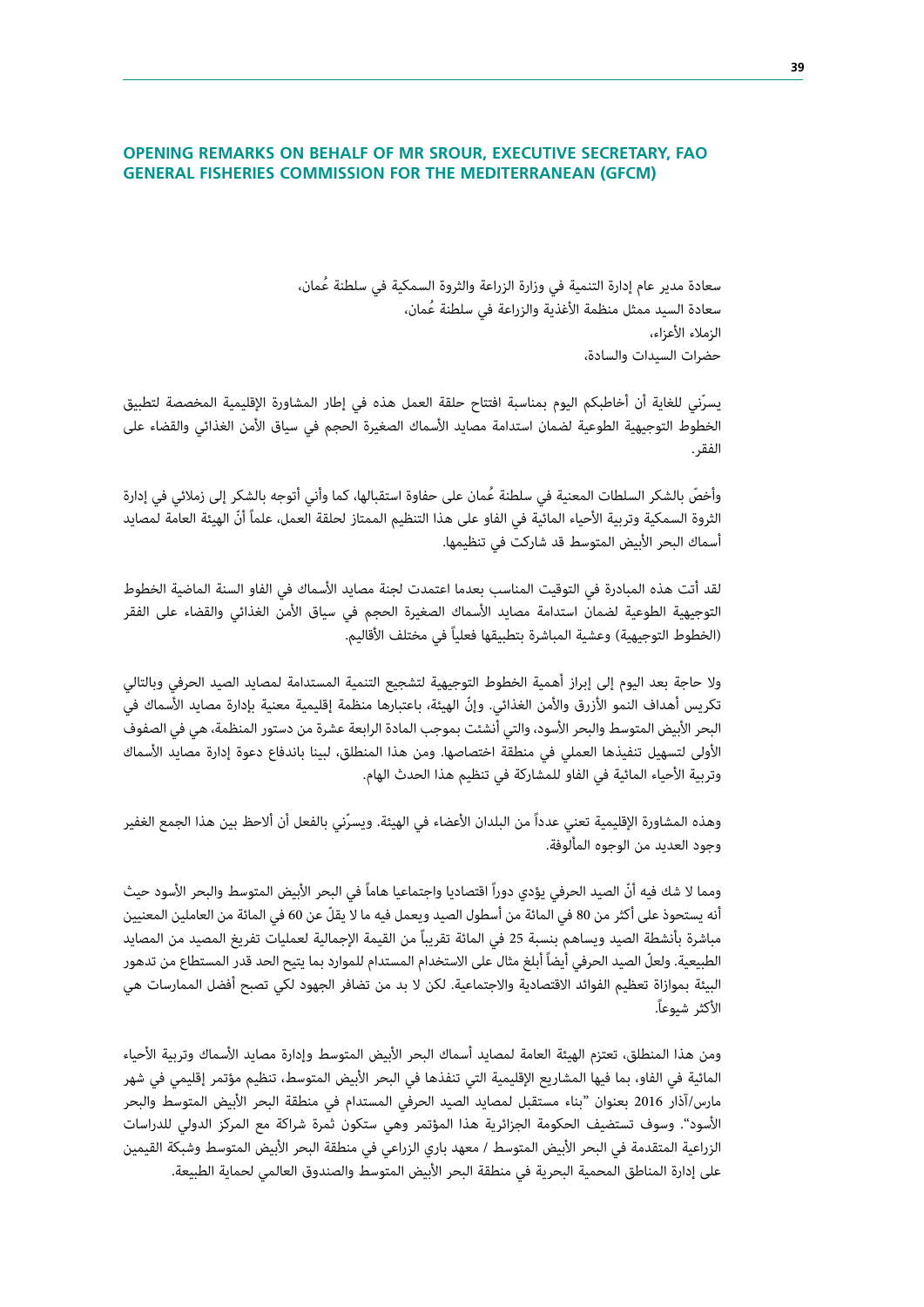واستكمالاً للندوة الإقليمية الأولى عن مصايد الصيد الحرفي المستدام في منطقة البحر الأبيض المتوسط والبحر الأسود، التي عُقدت في مالطة في عام 2013، اتفق الشركاء المنظمون على ضرورة مواصلة العمل وتكثيف الجهود المنسقة بغية التوصل إلى وضع استراتيجيات مشتركة لتكييف الخطوط التوجيهية مع خصائص منطقة البحر الأبيض المتوسط والبحر الأسود والمساهمة بالتالي في تعزيز مصايد الصيد الحرفي المستدام في المنطقة.

وسوف يستعين هذا المؤتمر الإقليمي بالمقاربة التشاركية التي اعتمدتها الفاو لدى إعداد الخطوط التوجيهية وسوف يتمحور حول الحوار والتعاون. ونأمل أن يؤدي ذلك إلى خلق منتدى تفاعلي يمكن من خلاله لجميع أصحاب المصلحة المعنيين دراسة الأولويات والحلول الممكنة في هذا القطاع وإننا نعتزم أيضاً تشجيع الالتزام السياسي إزاء الاستراتيجيات الملائمة لمنطقة البحر الأبيض المتوسط والبحر الأسود. وأودّ أن أنتهز هذه الفرصة لدعوة جميع المعنيين للمشاركة في هذه العملية. كما وأني أشجّ عكم على الاتصال بأمانتنا التي هي على أتمّ الاستعداد لتزويدكم بأي معلومات إضافية قد تحتاجون إليها.

وإني واثق من أن المناقشات التي ستتخلل هذه المشاورة الإقليمية ستعطينا العديد من العناصر الهامة لكي تتعمّ ق الهيئة في دراستها، لا سيما في إطار برنامجها الإقليمي المخصص للصيد الحرفي والذي سأعرضه عليكم بالتفصيل بعد ظهر اليوم.

وفي الختام، أتمنى لكم اجتماعاً مثمراً وأشكركم جزيل الشكر على حسن إصغائكم.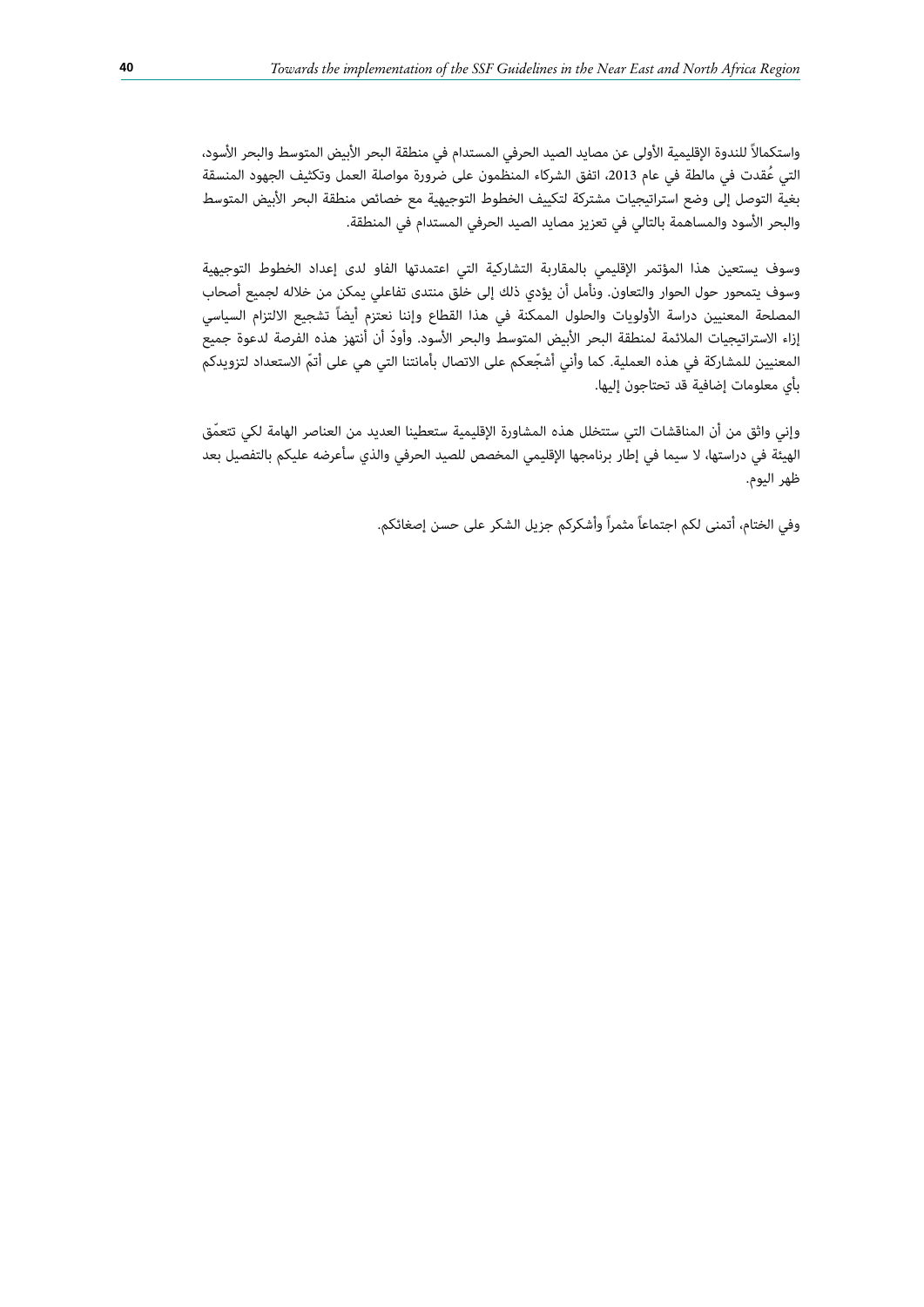# Annex 3 – **Working group members**

| <b>GROUP 1: GOVERNANCE OF</b><br><b>TENURE IN SSF AND RESOURCE</b><br><b>MANAGEMENT</b> | <b>GROUP 2: SOCIAL DEVELOPMENT,</b><br><b>EMPLOYMENT, DECENT WORK,</b><br><b>AND GENDER EQUALITY</b> | <b>GROUP 3: VALUE CHAINS, POST-</b><br><b>HARVEST, AND TRADE</b> |
|-----------------------------------------------------------------------------------------|------------------------------------------------------------------------------------------------------|------------------------------------------------------------------|
| <b>FACILITATORS:</b>                                                                    | <b>FACILITATORS:</b>                                                                                 | <b>FACILITATOR:</b>                                              |
| <b>MR CHERIF TOUEILIB</b>                                                               | <b>MS NICOLE FRANZ (FAO)</b>                                                                         | MS LENA WESTLUND (FAO)                                           |
| <b>ARABIC</b>                                                                           | <b>ENGLISH/ARABIC</b><br>(Interpretation)                                                            | <b>ENGLISH</b>                                                   |
|                                                                                         |                                                                                                      |                                                                  |
| 1. Badr, Abdekrazek                                                                     | 1. Chakour, Said-chaoki                                                                              | 1. Saleh, Iyad                                                   |
| 2. Azadi, Ghazanfar                                                                     | 2. Al-Tameemi, Khalil                                                                                | 2. Saubry, Mohamed                                               |
| 3. Mokdad, Dahej                                                                        | 3. Elgarrai, Haj Ahmed                                                                               | 3.Al Nazry, Hussain Hejji                                        |
| 4. Ali, Ramadan                                                                         | 4. Abeid, Sid, Ahmed                                                                                 | 4. Bensalem, Scander                                             |
| 5. Abualzomor, Imad                                                                     | 5. El Blihi, Abdellah                                                                                | 5. Skandrani, Yassine                                            |
| 6. Hamdani, Hacene                                                                      | 6. Malouli, Idrissi                                                                                  | 6. Moctar Nech, Nedwa                                            |
| 7. Chabou, Bachir                                                                       | 7. Merlo, Benedetta                                                                                  | 7. Izzat, Feidi                                                  |
| 8. Dhouib, Sami                                                                         | 8. Souad, Mahmoud                                                                                    | 8. Ba, Almamy Samboly                                            |
| 9. Elhaweet, Alaaeldin                                                                  | 9.Antonopoulou, Marina                                                                               | 9. Alamghari, Aziza                                              |
| 10. Belkouch, Abdellatif                                                                | 10. Mahtate, Olaya                                                                                   | 10. Ibrahim Al Qartoobi                                          |
| 11. Tariq Almamari                                                                      | 11. Rugaiya Al-Belushi                                                                               | 11. Shekar Bose                                                  |
| 12. Hussain Al Muscatti                                                                 | 12. Hussain Al Masroori                                                                              | 12. Abdessalam Fahfohi                                           |
|                                                                                         |                                                                                                      |                                                                  |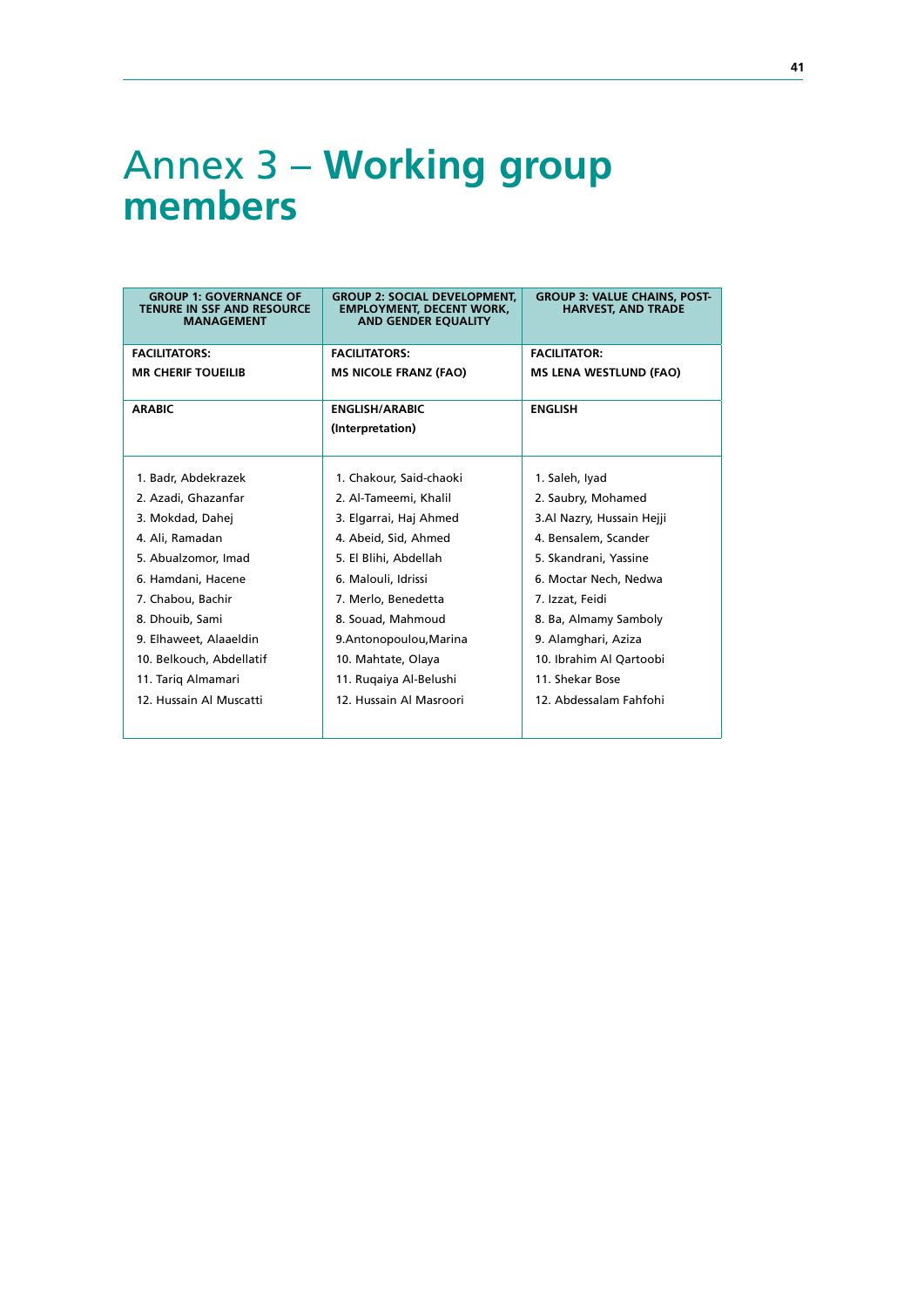| ISSUE                                                                                                                                                                           | GROUP 1 - GOVERNANCE OF TENURE AND SUSTAINABLE FISHERIES MANAGEMENT<br>VISION/OBJECTIVE        | <b>GOOD PRACTICE AND ONGOING</b>                                                                                                     | PROPOSED ACTIONS                                                                                                                                                                                                                                                                  |
|---------------------------------------------------------------------------------------------------------------------------------------------------------------------------------|------------------------------------------------------------------------------------------------|--------------------------------------------------------------------------------------------------------------------------------------|-----------------------------------------------------------------------------------------------------------------------------------------------------------------------------------------------------------------------------------------------------------------------------------|
| fishing activities with weak laws and<br>mechanisms bearing the rights of<br>Absence of specific areas and its<br>appropriateness to small scale<br>preference and competition. | policies to ensure the continuity of<br>Integrated and comprehensive<br>small-scale fisheries. | specialized institutes for fishermen.<br>Fishing villages, landing points,                                                           | the equipment of landing and unloading<br>legislation and laws in order to maintain<br>Dissemination of experiences concerning<br>fishing possession and fair competition.<br>Encouraging countries to enact<br>ports and fishing villages.<br><b>REGIONAL</b>                    |
|                                                                                                                                                                                 |                                                                                                |                                                                                                                                      | guidelines and their suitability to ensure<br>the sustainability of small-scale fisheries<br>Updated (improved) policies, plans and<br>Maximum benefit at the national level<br>and fair access to fishing areas.<br>from successful experiences.<br><b>NATIONAL</b><br>$\bullet$ |
| controls to ensure the quality and<br>Lack of adequate conditions and<br>valorization of Marine Products                                                                        | Improve production quality and raise<br>the level of income.                                   | · Plans of fisheries rehabilitation, and<br>Artificial reefs, planting mangrove<br>preventing fishing trawl back<br>trees (mangrove) | Organization of educational sessions to<br>products in order to raise its economic<br>Valorization and marketing of marine<br>support the capacity of actors.<br>REGIONAL<br>value.                                                                                               |
|                                                                                                                                                                                 |                                                                                                |                                                                                                                                      | areas of marine products valorization on<br>the basis of an international reference.<br>Strengthen national capacities in the<br>specifications of the products at the<br>Determine the requirements and<br><b>NATIONAL</b><br>national level.<br>$\bullet$                       |

# Annex 4 – **Working group outputs**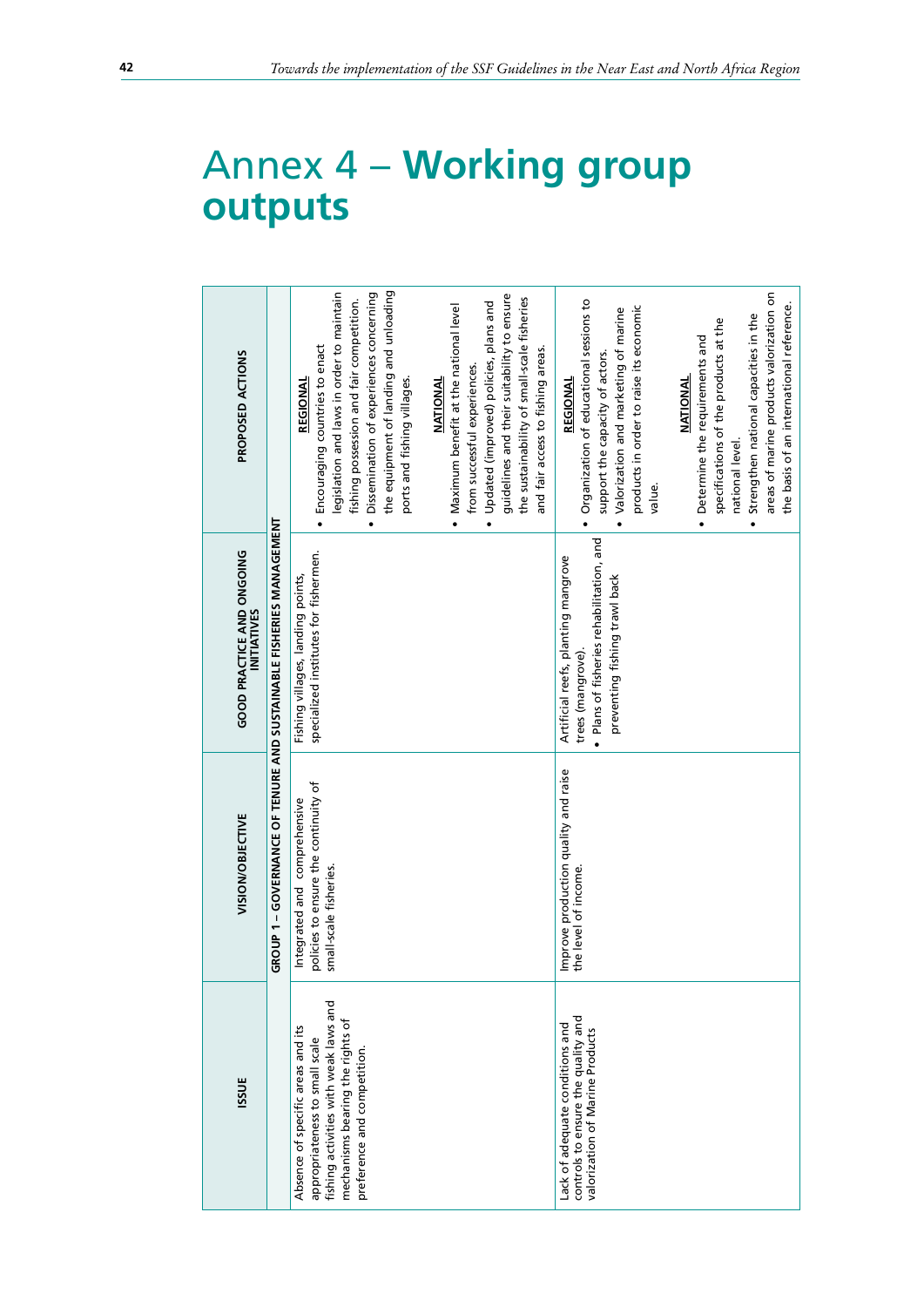|--|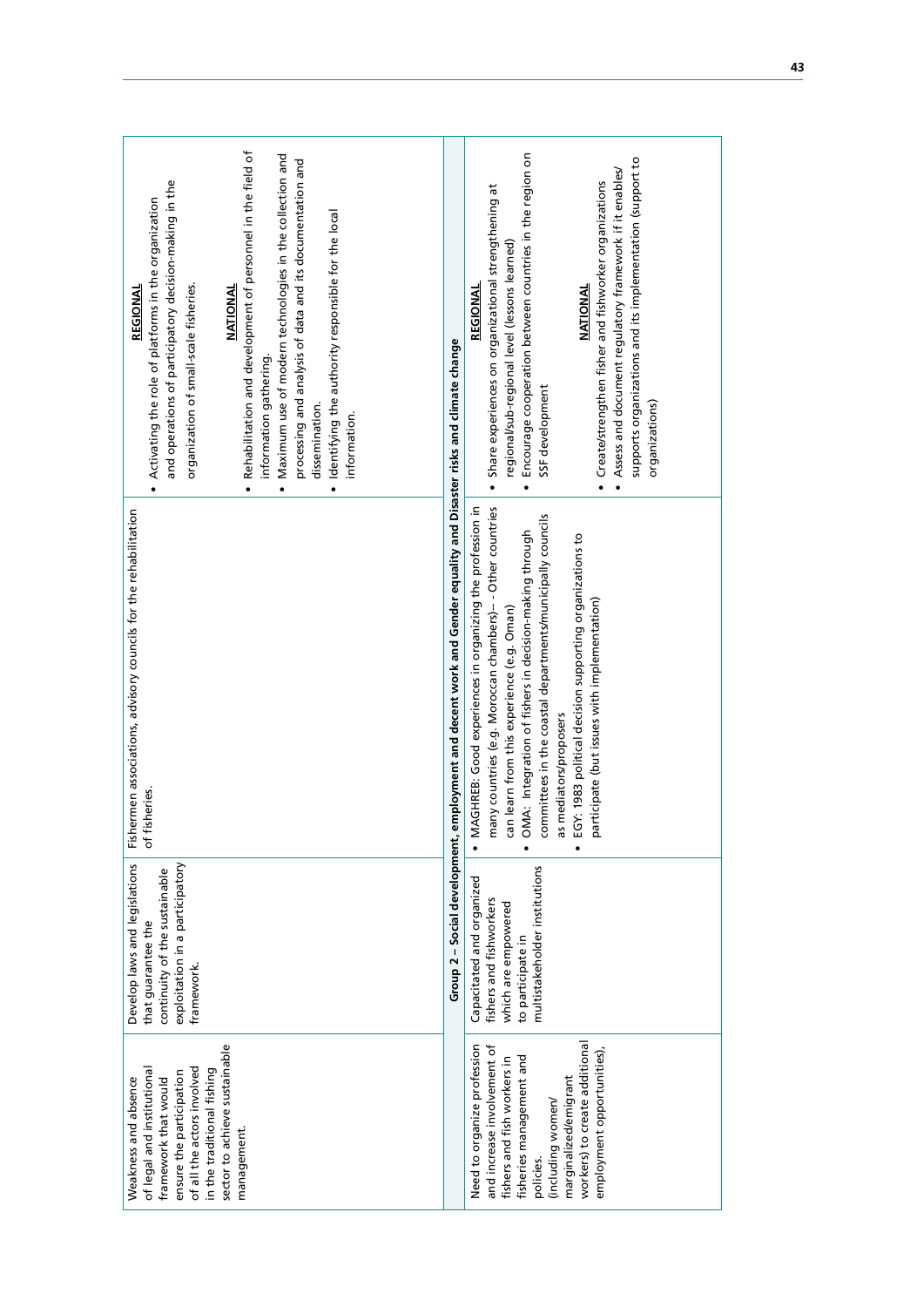| access to them, in particular for women - NGOs [government<br>Encourage organization of SSF workers and provide training/<br>awareness raising on social security systems and [mandatory]<br>income) - e.g. monthly small rates; compensation payments<br>Explore funding mechanisms for social protection, taking<br>into account the specificities of SSF (e.g. fluctuations in<br>from pollution fines; solidarity between industrial/SSF;<br>sharing between employee and government<br>NATIONAL<br>(local)?<br>$\bullet$<br>$\bullet$ | conditions - e.g. working group with Ministry of Defense etc.<br>Arrange training (of trainers) for SSF workers - government,<br>at sea, occupational health and safety), taking into account<br>data base development on safer conditions - government,<br>· Provide access to safe gear - government, external donors<br>the impacts of climate change on fisheries in the region -<br>Regional workshop on decent working conditions (safety<br>· Involve fishers in developing cost-efficient safer working<br>Promote access to ICT for weather information and for<br>• Develop and enact (binding) legislation to<br>REGIONAL<br>NATIONAL<br>· Identify funding sources<br>SSF organizations<br>include IMO<br>research<br>$\bullet$<br>$\bullet$ |
|--------------------------------------------------------------------------------------------------------------------------------------------------------------------------------------------------------------------------------------------------------------------------------------------------------------------------------------------------------------------------------------------------------------------------------------------------------------------------------------------------------------------------------------------|----------------------------------------------------------------------------------------------------------------------------------------------------------------------------------------------------------------------------------------------------------------------------------------------------------------------------------------------------------------------------------------------------------------------------------------------------------------------------------------------------------------------------------------------------------------------------------------------------------------------------------------------------------------------------------------------------------------------------------------------------------|
| mandatory insurance (e.g registration of 20 fisheries in social<br>fisherfolk organizations and government (health insurance<br>+ unemployment insurance mandatory for boat owners/<br>security fund and guaranteed minimum wage)(through<br>MOR/ALG: Social protection fund negotiated between<br>MOR: Human development initiative and related fund<br>MAU: SSF sector currently being organized to access<br>company owners -funded through levy)<br>launched by the King<br>cooperation)<br>$\bullet$<br>$\bullet$                     | MAU: fund for social protection for fishers for safety at sea<br>OMA: Distribution of safety tools for fishers funded by the<br>EGY: Compensation scheme for accidents at sea<br>private sector as a community service<br>$\bullet$                                                                                                                                                                                                                                                                                                                                                                                                                                                                                                                      |
| and implemented social<br>fishworkers, including<br>women, benefit from<br>Secure all fisher and<br>efficiently designed<br>protection schemes                                                                                                                                                                                                                                                                                                                                                                                             | to carry out their profession<br>GPS) are provided to fishers<br>vessels, safety equipment,<br>standards are at national<br>minimum tools (e.g. safe<br>level also in SSF; and<br>Ratified and applied<br>International labour<br>in safe conditions                                                                                                                                                                                                                                                                                                                                                                                                                                                                                                     |
| Often lack of access to social<br>security protection for fisher<br>and fishworkers (including<br>and with a focus on those<br>for women/marginalized)<br>safety-at-sea, education)<br>fishing (health, pension,                                                                                                                                                                                                                                                                                                                           | women) insufficient in the<br>Safety at sea/decent work<br>by different stakeholders<br>region and lack of action<br>conditions (including for<br>on that (researchers,<br>governments, fisher<br>organizations)                                                                                                                                                                                                                                                                                                                                                                                                                                                                                                                                         |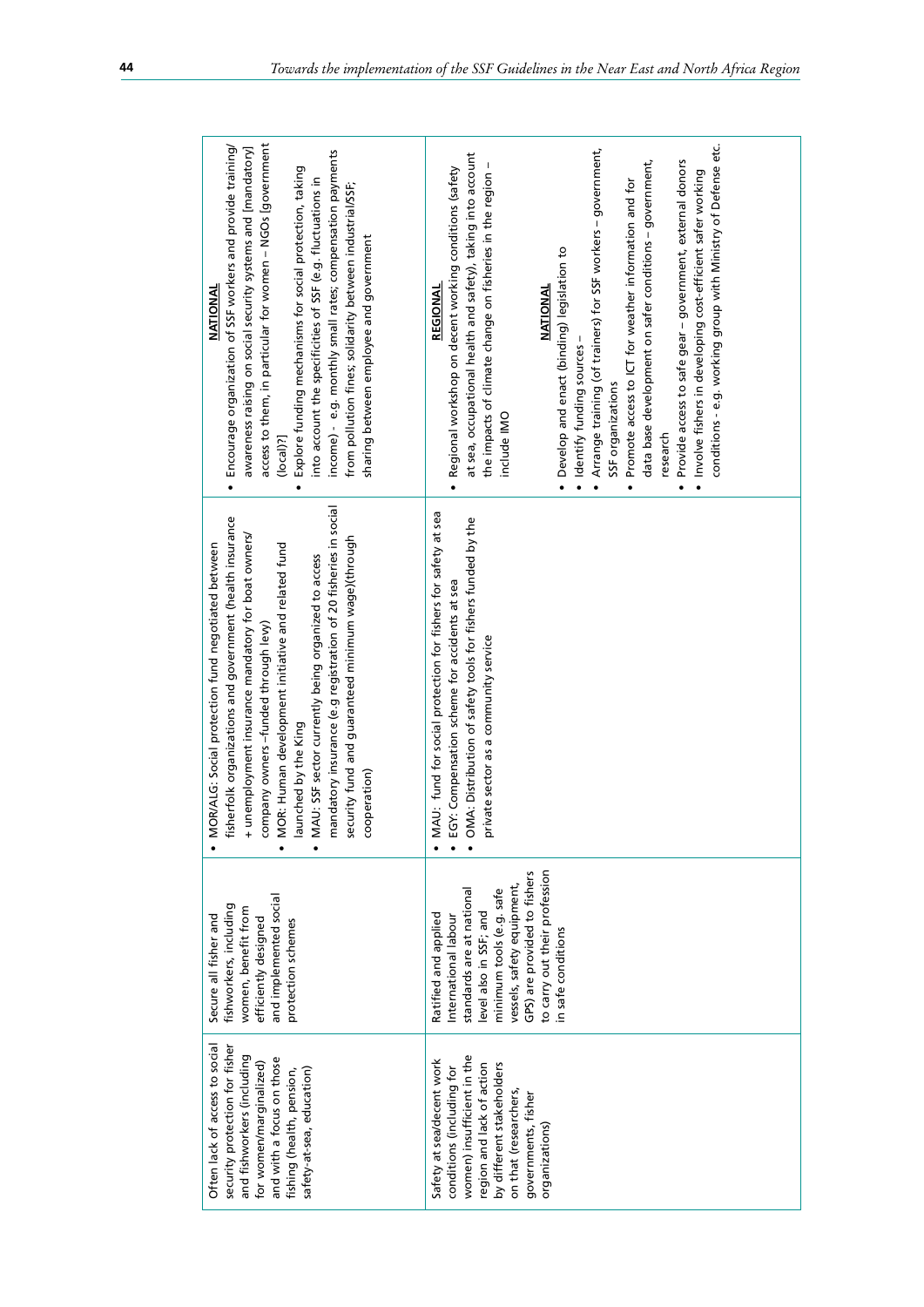| on management and research agendas (should involve also<br>BGI in Morocco) - government, fisher organizations, other<br>Awareness raising about and establishment of monitoring<br>Research on improved conditions for SSF, in collaboration<br>Governments should carry out information campaigns, as<br>traditional knowledge) and harmonization ofregulations<br>All countries in the region should use the SSF Guidelines<br>Coordination between governments (e.g. shared stocks)<br>mechanism, in collaboration with fishers (example from<br>when developing policies/strategies etc.<br>NATIONAL<br><b>REGIONAL</b><br>· Increase capacities on monitoring<br>with communities<br>well as CSOs<br>partners<br>$\bullet$<br>$\bullet$ | Promote implementation of ILO quidance on decent work to<br>Increase functional basic literacy in SSF - NGOs (experience<br>support harmonization also at regional level<br>NATIONAL<br>from Morocco), government<br>$\bullet$ |
|----------------------------------------------------------------------------------------------------------------------------------------------------------------------------------------------------------------------------------------------------------------------------------------------------------------------------------------------------------------------------------------------------------------------------------------------------------------------------------------------------------------------------------------------------------------------------------------------------------------------------------------------------------------------------------------------------------------------------------------------|--------------------------------------------------------------------------------------------------------------------------------------------------------------------------------------------------------------------------------|
| farming/FADs) -> fishers own the fisheries resources in the<br>OMA: Development of artificial reefs (or underwater fish<br>ALG: Mandates of administrations are complementary to<br>designated fishing ground on which the artificial reef is<br>EGY: Legal entitlement to compensation from pollution<br>ce into account also the socio-economic impacts<br>Positive experiences with eco-tourism and MPAs<br>established<br>Ťă<br>$\bullet$                                                                                                                                                                                                                                                                                                | MAU: Definition of fisher exists, ID cards are provided to<br>fishers and boat owners                                                                                                                                          |
| integrated approaches to SSF<br>environmental conditions of<br>development which address<br>mechanisms and regulatory<br>frameworks allow to apply<br>SSF and inter-institutional<br>Proper understanding of<br>the socio-economic and<br>inter-sectoral impacts                                                                                                                                                                                                                                                                                                                                                                                                                                                                             | Capacity development in<br>SSF supported through<br>themselves to improve<br>develop and careers<br>by SSF professionals<br>(including women)<br>professional<br>investment                                                    |
| development, an integrated/<br>complementary approaches<br>To become a vehicle for<br>economic development)<br>environmental + socio-<br>is needed to reconcile                                                                                                                                                                                                                                                                                                                                                                                                                                                                                                                                                                              | education and professional<br>development, in particular<br>for children/women, and<br>Often limited access to<br>rates of drop-out (e.g.<br>Sudan, Egypt<br>high                                                              |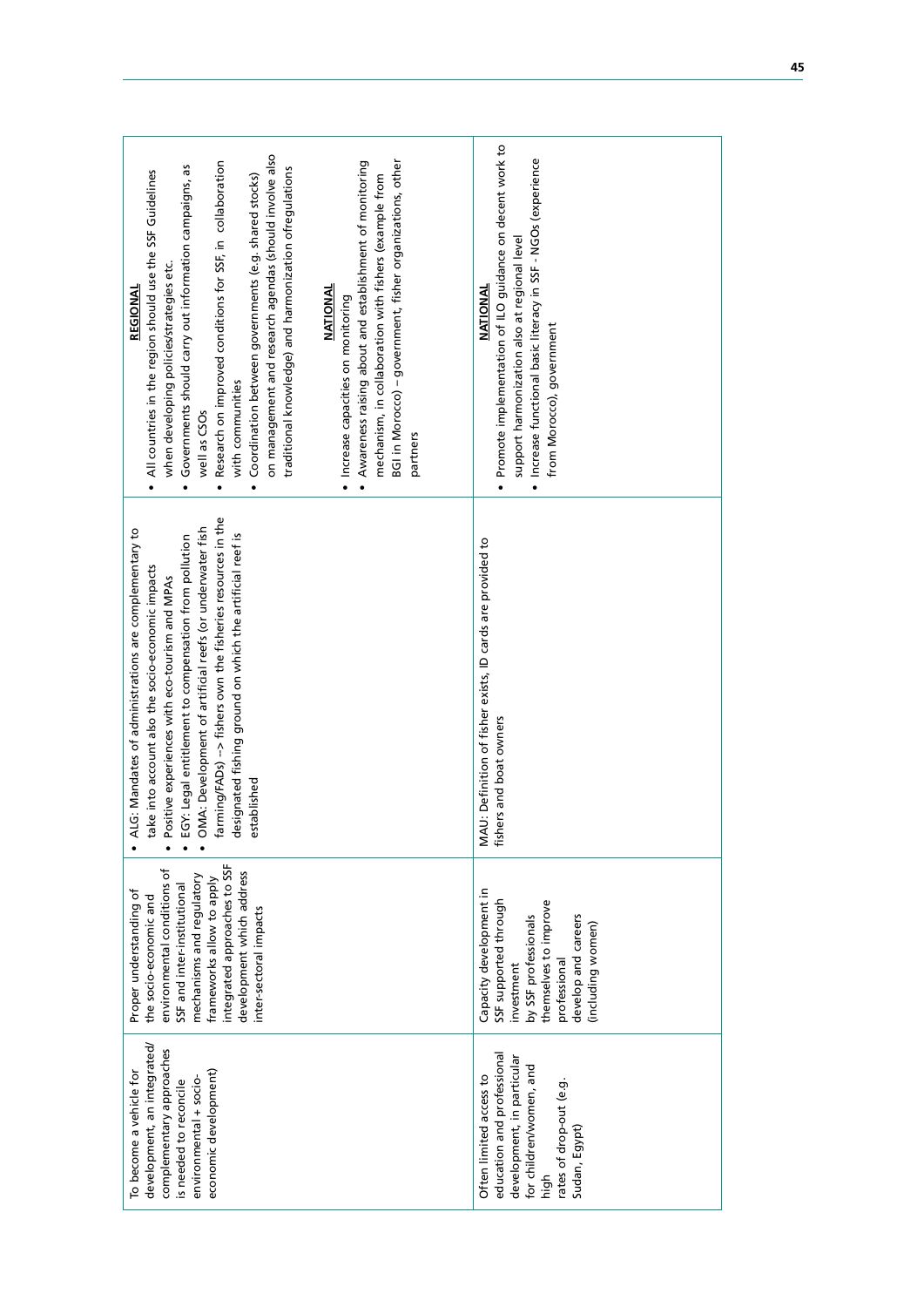| (preparedness, prevention) (e.g. storms, red tides, oil spills) -<br>Ensure inclusion of fisheries in climate change adaptation<br>Forecasting and increased capacity to deal with disasters<br>strategies and access climate change related funding<br><b>NATIONAL</b><br>research, government<br>$\mathbf{r}$<br>$\mathbf{I}$                                                                   |
|---------------------------------------------------------------------------------------------------------------------------------------------------------------------------------------------------------------------------------------------------------------------------------------------------------------------------------------------------------------------------------------------------|
| Some specific studies are available which can inform CC<br>studies (e.g. on species distribution)                                                                                                                                                                                                                                                                                                 |
| developed and implemented<br>Climate change adaptation<br>strategies for fisheries are<br>with stakeholders                                                                                                                                                                                                                                                                                       |
| changes (e.g. octopus), safety<br>poats; waste carried into the<br>damage on infrastructure by<br>storms; red tides), but there<br>Climate change is affecting<br>isheries in the countries in<br>is a lack of propery studies<br>sea level rise, temperature<br>the region negatively (e.g.<br>sea, salt content of water;<br>aspects as fishers have to<br>travel further with small<br>on this |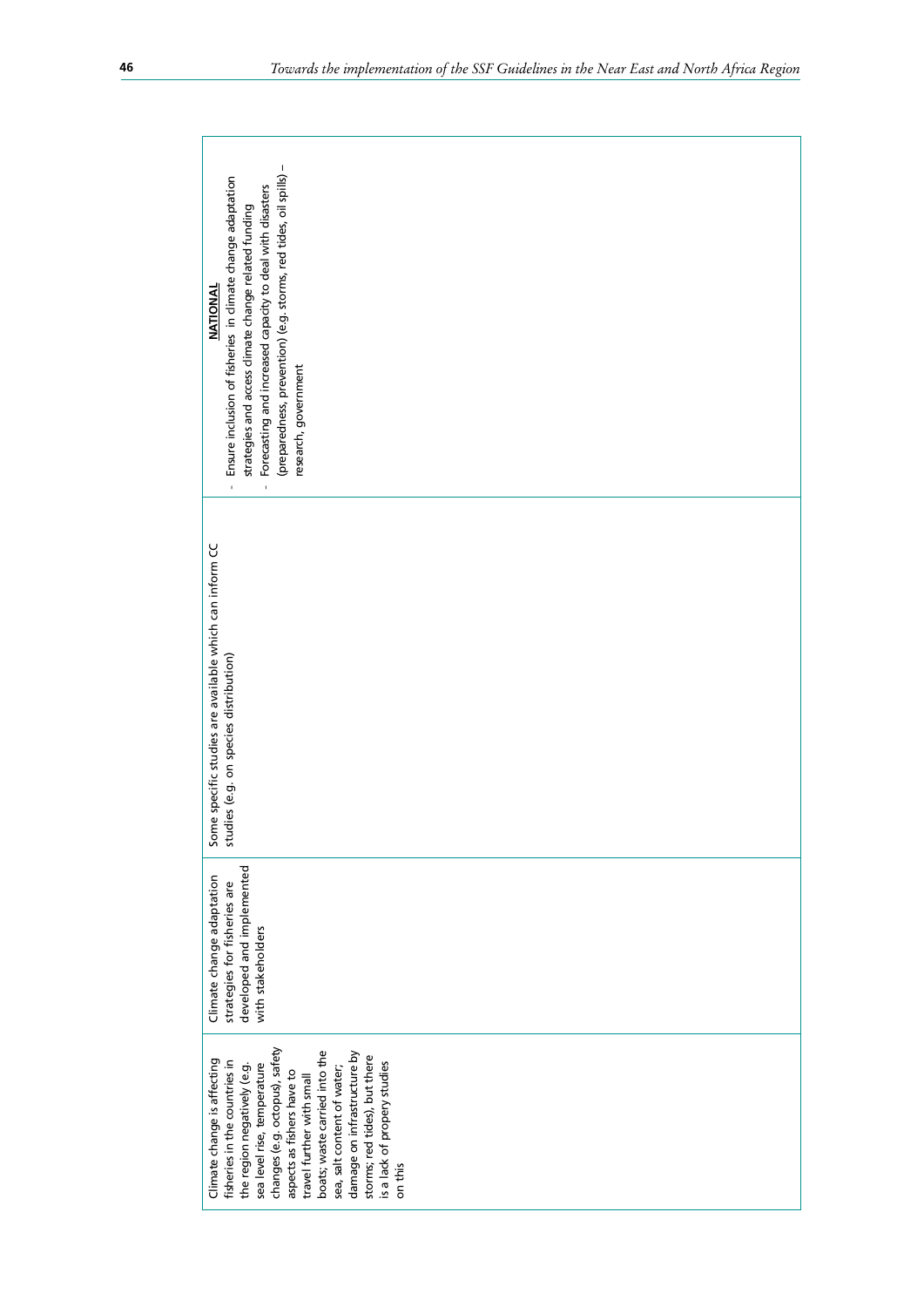|                                                | regional and international fisheries organizations (National<br>information on regional and international trade (FAO Sub-<br>Consider implementing/expanding successful initiatives to<br>AU, GCC Fisheries Committee, INFOSAMAK, INFOPECHE &<br>Committee on Fish Trade and RECOFI, GFCM, IOTC, IORA,<br>provide market/trade facilities for SSF i.e. Fishers villages<br>Issue: relevant organization should take the initiative to<br>Strengthen negotiating power of SSF with international<br>Issue: Further discussions would be required to identify<br>expansion of the mandate of a regional or subregional<br>promote change in mandates/functionality of regional<br>Share national trade information and coordinate with<br>Member countries should be more proactive and also<br>initiator and leading organization. It might require<br>Coordinate with national institutions to exchange<br>organization to include trade related information<br><b>NATIONAL:</b><br><b>REGIONAL:</b><br>organizations to be more proactive<br>coordinate with regional bodies<br>INFOFISH, NGOs, ATLAFCO).<br>(Gov. Fisheries Depts.)<br>Government Bodies)<br>trade i.e. EU (?)<br>$\bullet$<br>$\bullet$<br>$\bullet$                                                                                                    |
|------------------------------------------------|----------------------------------------------------------------------------------------------------------------------------------------------------------------------------------------------------------------------------------------------------------------------------------------------------------------------------------------------------------------------------------------------------------------------------------------------------------------------------------------------------------------------------------------------------------------------------------------------------------------------------------------------------------------------------------------------------------------------------------------------------------------------------------------------------------------------------------------------------------------------------------------------------------------------------------------------------------------------------------------------------------------------------------------------------------------------------------------------------------------------------------------------------------------------------------------------------------------------------------------------------------------------------------------------------------------------------|
| Group 3 - Value chains, post-harvest and trade | country producers and provide technology tools and give access<br>Morocco (this can also improve traceability of products if linked<br>Fisher villages' at landing sites provide the necessary conditions<br>Examples of private sector involved in success stories - Morocco<br>to GCC buyers for exporting products at a good price - Oman /<br>speculation on price and ensure fair prices for fishers (however<br>creates selected fisheries to be targeted). This provides channel<br>process. Cooperatives allow trading within This ensures higher<br>Market in fishing ports to enable fishermen trade products &<br>EU norms (health and quality) but don't help in securing fair<br>Note: Quality is controlled more for export market (driven<br>by importers) but limited sanitary/quality norms for locally<br>Whole sale market (public) to bring stakeholders across the<br>in consultation with fishers but now run by cooperatives) -<br>for artisanal and SS Fishermen (initially established by Gov<br>Public/Private company for export of frozen fish to avoid<br>for fishers who don't have access - Mauritania<br>prices secured for fishermen - Iran<br>price & cooperatives - Tunisia<br>Export companies comply<br>with landing sites)<br>Morocco<br>traded.<br>$\bar{1}$<br>$\overline{1}$<br>ï |
|                                                | increase perception of self<br>socioeconomic status of<br>marginalization and<br>Eradicate overty<br>To improve the<br>the SSF actors<br>To eliminate<br>value                                                                                                                                                                                                                                                                                                                                                                                                                                                                                                                                                                                                                                                                                                                                                                                                                                                                                                                                                                                                                                                                                                                                                             |
|                                                | trade, should be considered<br>including International and<br>status of SSF actors hasn't<br>through the value chain<br>changed significantly<br>Benefits of trading,<br>(socioeconomic<br>over the years).<br>domestic                                                                                                                                                                                                                                                                                                                                                                                                                                                                                                                                                                                                                                                                                                                                                                                                                                                                                                                                                                                                                                                                                                    |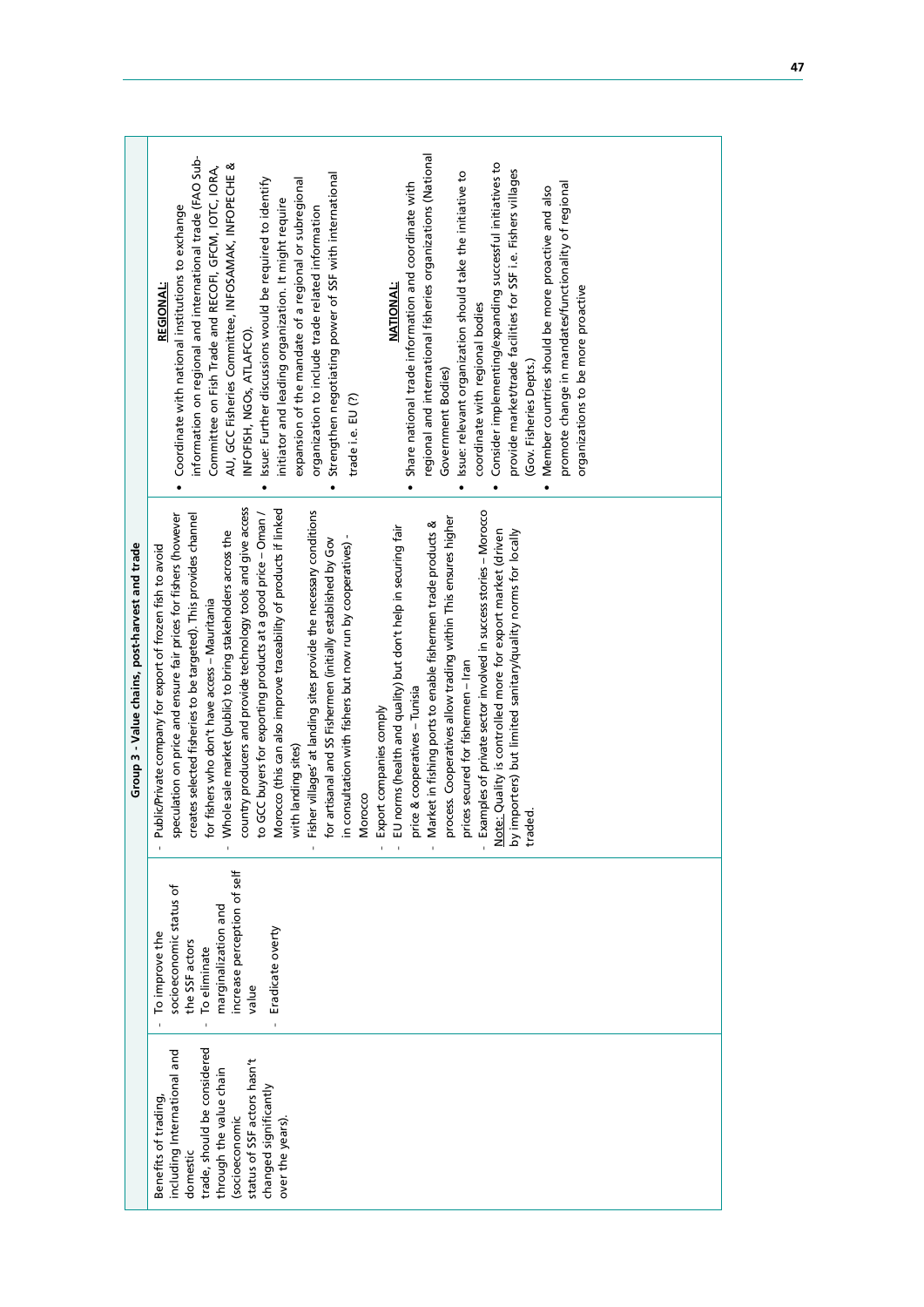| <b>NATIONAL:</b>                                         | State agencies (including research institutions) in<br>$\bullet$ | cooperation with SSF actors should monitor and intervene, | as intervene, if necessary.                             | . Improve consumer awareness as well as of other       | stakeholders (including middlemen) on sustainability issues. | Break the dependence on middlemen by providing direct | services to SSF actors including financial support or access to | finance etc (ensuring that fishing effort does not increase) | (Fisheries Dep in collaboration with relevant service    | providers)                                                   |                                                          |                 |                                                          |                                                |  |  |  |  |  |  |  |  |  |  |  |
|----------------------------------------------------------|------------------------------------------------------------------|-----------------------------------------------------------|---------------------------------------------------------|--------------------------------------------------------|--------------------------------------------------------------|-------------------------------------------------------|-----------------------------------------------------------------|--------------------------------------------------------------|----------------------------------------------------------|--------------------------------------------------------------|----------------------------------------------------------|-----------------|----------------------------------------------------------|------------------------------------------------|--|--|--|--|--|--|--|--|--|--|--|
| raining courses for cooperatives to facilitate access in | international markets (Oman) & participate in events to          | promote products - Infosamak                              | se of science for management of resources (e.g.octopus) | / management plan for fisheries/ information on quotas | depending on fishing season & closures. These inform export  | uotas - Mauritania<br>$\bar{\sigma}$                  | Abalone management / team of fishermen, traders, Ministry       | deciding on quota, technical advice and trade - Oman         | 95% of fisheries resources have management plans/ quotas | by segments as well as individual segments including related | technical measures/ market imposes closures depending on | price - Morocco | Oversupply incident have pushed prices down and 'forced' | osures of fishing – Morocco (e.g. Japan)<br>᠊ᠣ |  |  |  |  |  |  |  |  |  |  |  |
| To regulate adverse impact                               | of market forces on resource                                     | tatus                                                     | Avoid targeting fishery types                           | solely driven by current                               | demand trends but promote                                    | diversification of preferences                        | and markets                                                     |                                                              |                                                          |                                                              |                                                          |                 |                                                          |                                                |  |  |  |  |  |  |  |  |  |  |  |
| Links between fisheries                                  | resource management and                                          | trade related information.                                |                                                         |                                                        |                                                              |                                                       |                                                                 |                                                              |                                                          |                                                              |                                                          |                 |                                                          |                                                |  |  |  |  |  |  |  |  |  |  |  |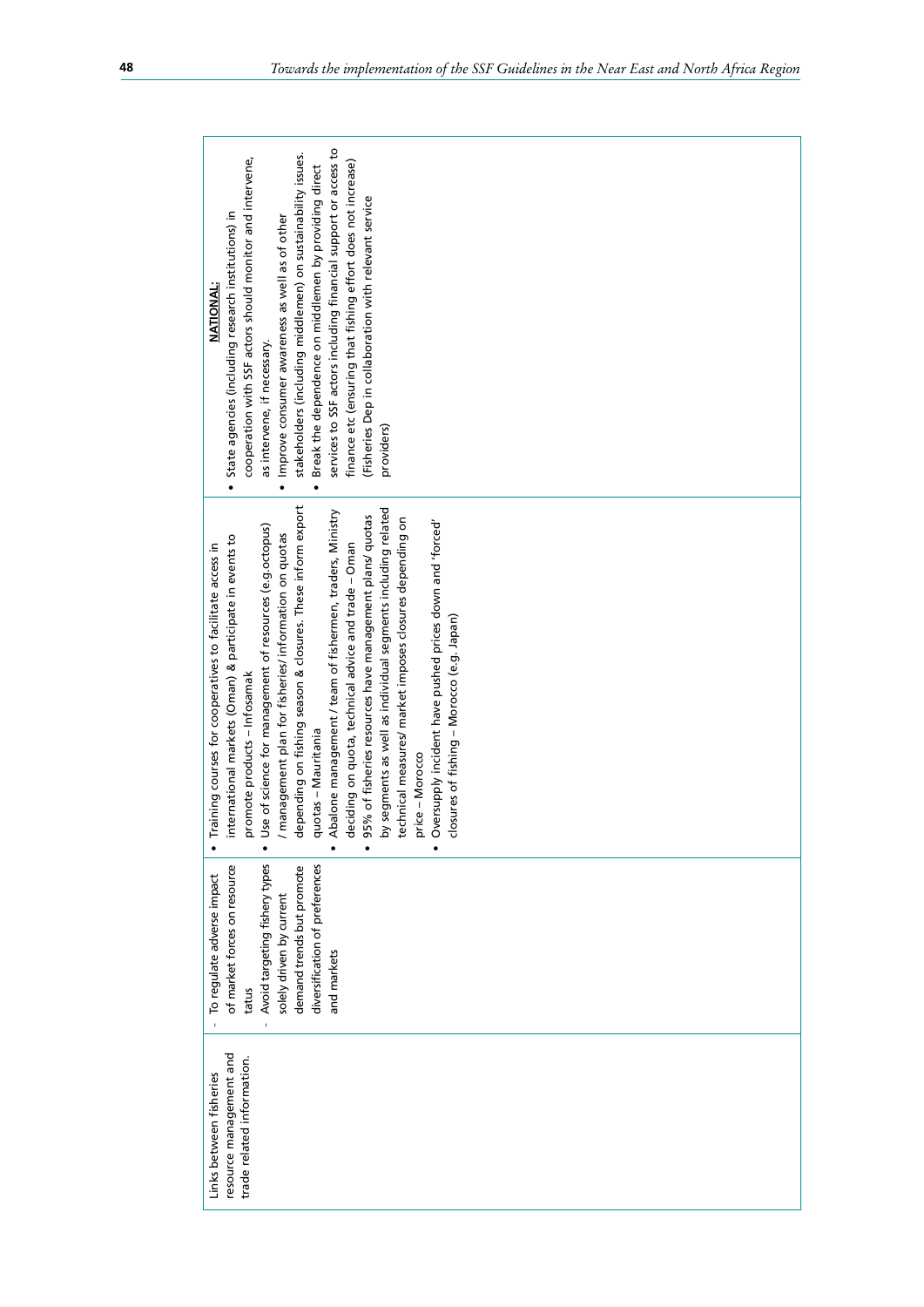| · Promote CSO (sub-) regional organizations (FAO, regional<br><b>REGIONAL:</b><br>organizations / see above)                                   | Different organizations for different levels of the value chain<br>SSF actor organizations should have good communications<br>business; sales, buying of supplies etc (negotiating power).<br>similar (Fisheries Dep). (different views on extent of say of<br>are included and effectively participate in all levels of the<br>(Mandate of relevant organizations should include trade;<br>within, clear statutes, democratic processes and promote<br>States should ensure by law that SSF actor organizations<br>decision-making: formal process through committees or<br>Functionality of SSF actor organizations should include<br>Different terminology but important is to organize<br>Support to SSF fish sellers to organize<br><b>NATIONAL:</b><br>SSF actors in decision-making)<br>with links between them).<br>compliance (CSOs).<br>stakeholders!<br>$\bullet$<br>$\bullet$<br>$\bullet$<br>$\bullet$                                                                                                                                                                                                                                                                                                       |
|------------------------------------------------------------------------------------------------------------------------------------------------|---------------------------------------------------------------------------------------------------------------------------------------------------------------------------------------------------------------------------------------------------------------------------------------------------------------------------------------------------------------------------------------------------------------------------------------------------------------------------------------------------------------------------------------------------------------------------------------------------------------------------------------------------------------------------------------------------------------------------------------------------------------------------------------------------------------------------------------------------------------------------------------------------------------------------------------------------------------------------------------------------------------------------------------------------------------------------------------------------------------------------------------------------------------------------------------------------------------------------|
| Cooperatives:<br>Running fisher village infrastructure and trade – Morocco<br>Cooperatives and community development associations -<br>Tunisia | head of fishermen association member of the committee and<br>Tripartite committees with researchers, administrative officer<br>making to create pension and emergency funds for fishers -<br>providing good source of income for the families involved -<br>from SSF actors (including post-harvest), reps from gov, and<br>Advisory council of fisheries (national level) with members<br>Cooperative Union represents d with government decision<br>Federation of chamber of marine fisheries as consultative<br>Fishing management committee (national level) with the<br>members are representatives of fisher cooperatives - Iran<br>private organisation facilitating trade for small pelagics<br>responsible for the whole management/trade - & Semi<br>Sunat al bahar - traditional consultative bodies for all<br>Gulf of Aqaba is traded weekly mostly fresh products<br>body for the Ministry (artisanal/industrial) - Morocco<br>co-management approach with 4 local committees<br>aspects of fisheries market/management - Oman<br>Pilot project 'Cogepect' with Japan including<br>and fishers (no traders) - Tunisia<br>NGOs, experts - Mauritania<br>Jordan<br>Tunisia<br>Egypt<br>$\bullet$<br>$\bullet$ |
| organizations for the SSF<br>To establish functional<br>actors                                                                                 | effective participation in the<br>To ensure continuous and<br>power of SSF actors with<br>To enhance negotiating<br>decision making process<br>other segments of the<br>market (?)                                                                                                                                                                                                                                                                                                                                                                                                                                                                                                                                                                                                                                                                                                                                                                                                                                                                                                                                                                                                                                        |
| Organizational structure<br>participation of SSF<br>to enable effective                                                                        | stakeholders in policy and<br>production activities (Fair<br>This will also help them<br>get better return from<br>and equitable share)<br>decision making                                                                                                                                                                                                                                                                                                                                                                                                                                                                                                                                                                                                                                                                                                                                                                                                                                                                                                                                                                                                                                                                |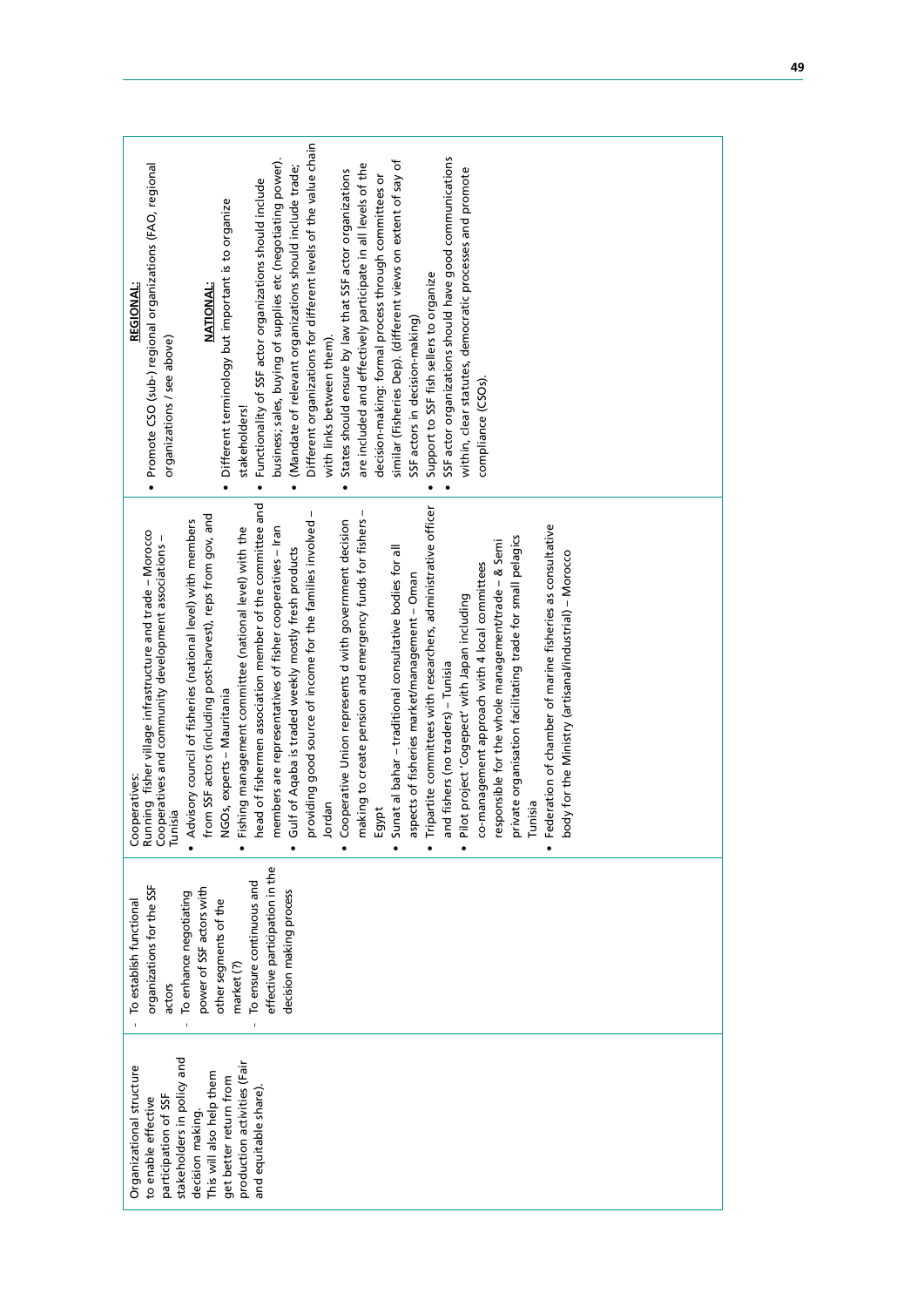| • Create network to share and exchange information at the<br>information on prices in different markets to SSF actors.<br>regional level (Infosamak with other partners - RECOFI)<br>Develop trade related information systems - real time<br><b>NATIONAL:</b><br><b>REGIONAL:</b><br>$\bullet$ | Need for appropriate technology and platform (Infosamak).<br>Facilitate SSF actor organizations to participate in relevant<br>trade fairs (Fisheries Dep, FAO, Infosamak)<br>$\bullet$ |  |
|-------------------------------------------------------------------------------------------------------------------------------------------------------------------------------------------------------------------------------------------------------------------------------------------------|----------------------------------------------------------------------------------------------------------------------------------------------------------------------------------------|--|
| Information system for small pelagics - Tunisia                                                                                                                                                                                                                                                 |                                                                                                                                                                                        |  |
| international organizations,<br>market related data (local,<br>SSF actors that will enable<br>To provide information to<br>To create the appropriate<br>links to access up to date<br>local SSF)<br>$\mathbf{I}$<br>$\mathbf{I}$                                                                | them reach the market (for<br>example mobile phones).                                                                                                                                  |  |
| access to market and trade<br>Insufficient and/ or limited<br>related information.                                                                                                                                                                                                              |                                                                                                                                                                                        |  |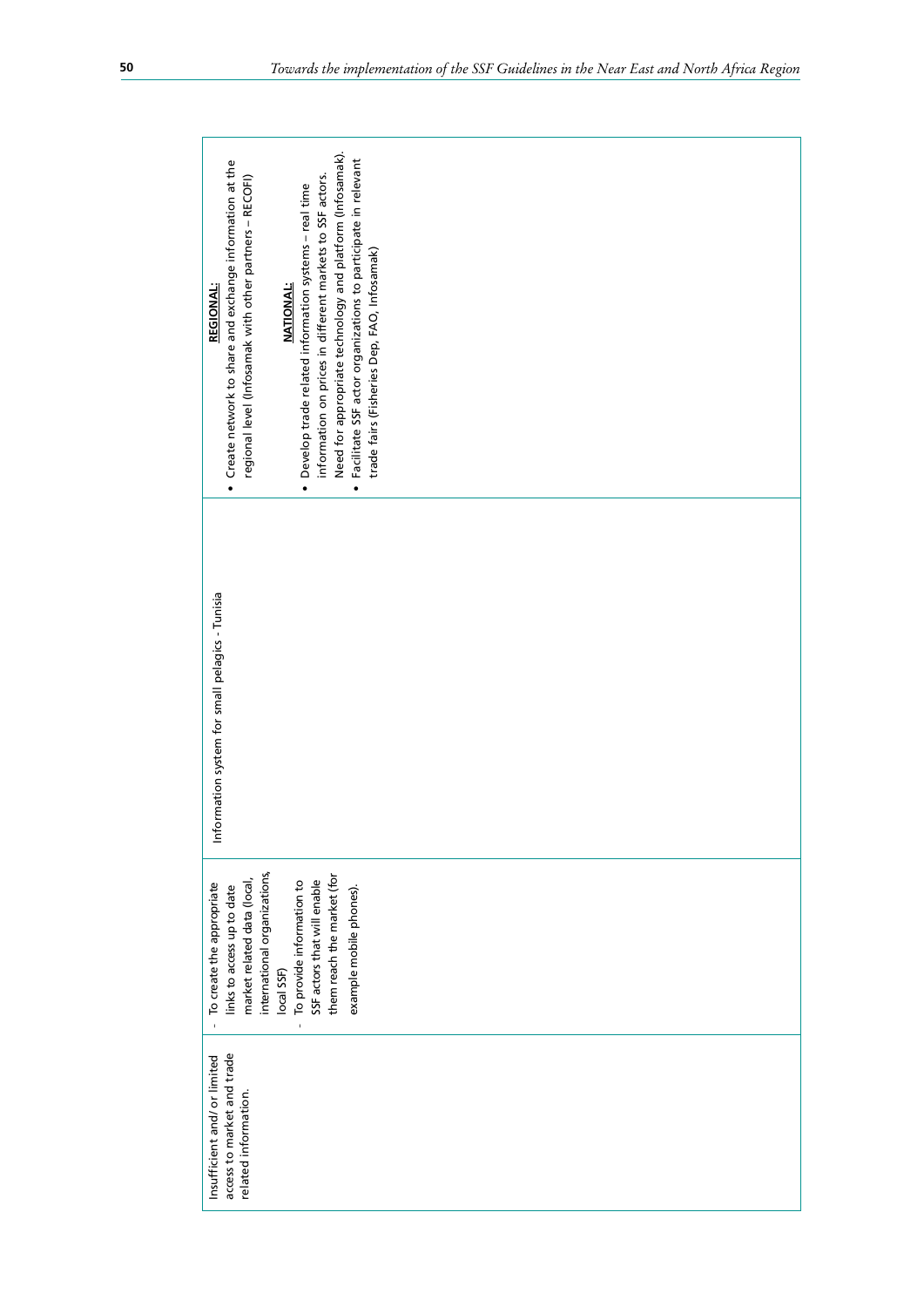| mall unions for processing products and marketing of products<br>cooperatives Yemen/Djibouti/ Morocco visited companies and<br>ishermen villages dedicated to SSF activities for traders(about<br>iPP: Training for fishers in ports to help fish handling (fishers<br>observe how fish products are processed & seminars including<br>rocessing Unit in Mussanah gathering women form the area<br>roject to create fishing village in Duqum to provide market<br>Mauritania 2000 established processing facilities for women<br>Navy academy to empower harvesting/post harvesting -<br>and first trade) / yearly & awareness campaigns - Tunisia<br>and participate in fares and partner with markets<br>funded by ministry and target women - Oman<br>cooperative reps around IUU- Infosamak<br>tructure, accommodation etc. - Oman<br>60 villages) - Morocco<br>currently self-run<br>Mauritania<br>ᢑ |
|-----------------------------------------------------------------------------------------------------------------------------------------------------------------------------------------------------------------------------------------------------------------------------------------------------------------------------------------------------------------------------------------------------------------------------------------------------------------------------------------------------------------------------------------------------------------------------------------------------------------------------------------------------------------------------------------------------------------------------------------------------------------------------------------------------------------------------------------------------------------------------------------------------------|
| To promote decent working<br>related activities (introduce<br>importance of post-harvest<br>To support the production<br>diversification of products<br>To empower SSF actors to<br>of good quality products<br>of SSF actors around the<br>To increase awareness<br>training programmes)<br>and value addition<br>To enhance the<br>access market<br>conditions                                                                                                                                                                                                                                                                                                                                                                                                                                                                                                                                          |
| Investment in appropriate<br>addition and reduction of<br>human capacity for value<br>financial support, as well<br>as develop technical and<br>equipment, marketing<br>facilities (structures?),<br>postharvest losses.<br>infrastructure and                                                                                                                                                                                                                                                                                                                                                                                                                                                                                                                                                                                                                                                            |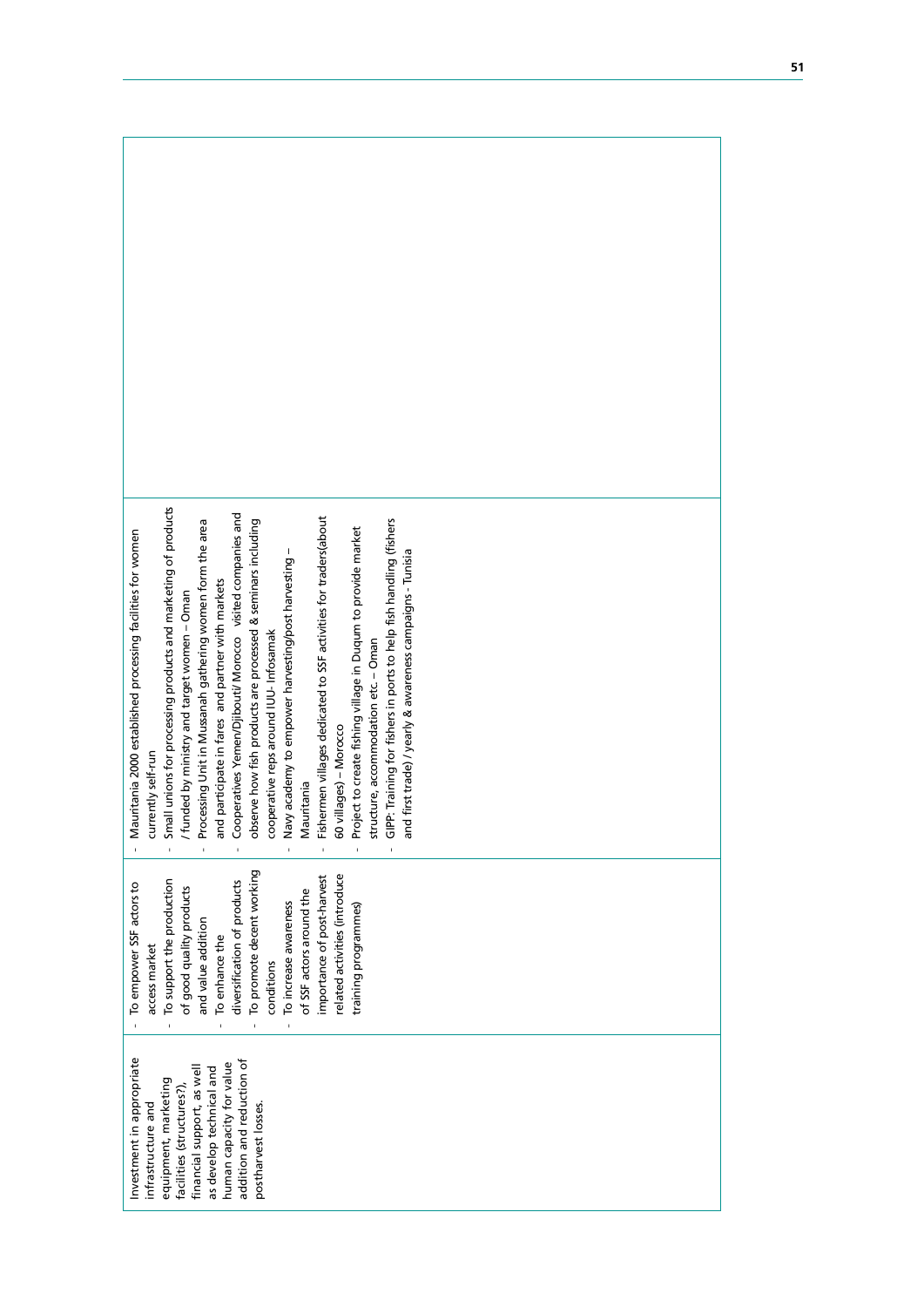# Annex 5 – **Workshop agenda**

|       | <b>MONDAY, 7 DECEMBER</b>                                                                                                                                                                                                                                                                |
|-------|------------------------------------------------------------------------------------------------------------------------------------------------------------------------------------------------------------------------------------------------------------------------------------------|
| 8:00  | Registration                                                                                                                                                                                                                                                                             |
|       | Opening ceremony                                                                                                                                                                                                                                                                         |
| 9:00  | Holy Quran                                                                                                                                                                                                                                                                               |
| 9:05  | Opening remarks                                                                                                                                                                                                                                                                          |
|       | -Dr. Ahmed Mohammed Al-Mazroui, Director General of Fisheries Development, Ministry of<br>Agriculture and Fisheries, Oman<br>-Mr. ElZein ElMuzamil, FAO Representative in Oman<br>-Dr. Abdellah Srour, Executive Secretary, General Fisheries Commission for the Mediterranean<br>(GFCM) |
| 9:35  | Introduction to the SSF Guidelines<br>-Nicole Franz, FAO                                                                                                                                                                                                                                 |
| 9:45  | Coffee break and group picture                                                                                                                                                                                                                                                           |
| 10:00 | Overview of workshop objectives, expected outputs and modus operandi<br>-Lena Westlund, FAO                                                                                                                                                                                              |
| 10:15 | Self-introduction of participants                                                                                                                                                                                                                                                        |
| 10:30 | Questions and answers on SSF Guidelines and workshop format<br>-Chair: Dr. Ahmed Mohammed Al-Mazroui, Ministry of Agriculture and Fisheries                                                                                                                                              |
| 11:00 | Regional overview of small-scale fisheries in the Near East Region<br>-Izzat Feidi, Consultant                                                                                                                                                                                           |
| 11:30 | Regional overview of small-scale fisheries in the North Africa Region<br>-Malouli Idrissi Mohamed, Consultant                                                                                                                                                                            |
| 12:00 | Small-scale fisheries in Oman<br>-Dr. Ahmed Mohammed Al-Mazroui, Ministry of Agriculture and Fisheries                                                                                                                                                                                   |
| 12:30 | Lunch                                                                                                                                                                                                                                                                                    |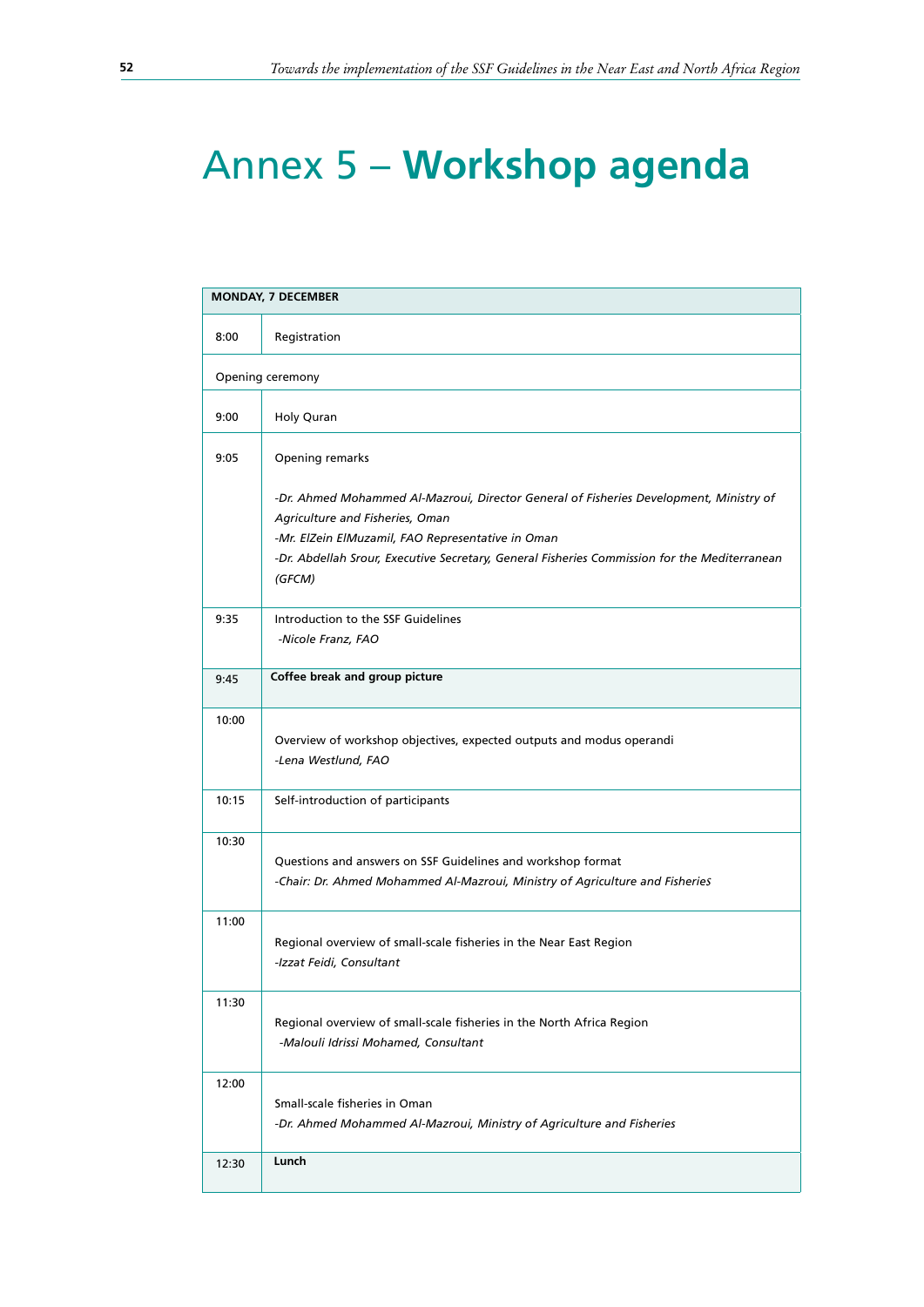| 14:00                      | Plenary discussion<br>-Chair                                                                                                                                                 |
|----------------------------|------------------------------------------------------------------------------------------------------------------------------------------------------------------------------|
| 14:30                      | GFCM's regional programme on small-scale fisheries<br>-Abdellah Srour, GFCM                                                                                                  |
| 15:00                      | A CSO perspective on the SSF Guidelines implementation<br>-Yassine Skandrani, Tunisian Sustainable Small-Scale Fisheries Network                                             |
| 15:30                      | <b>Coffee break</b>                                                                                                                                                          |
| 16:00                      | Plenary discussion<br>Chair                                                                                                                                                  |
| 17:00                      | Closure of the day                                                                                                                                                           |
|                            |                                                                                                                                                                              |
| <b>TUESDAY, 8 DECEMBER</b> |                                                                                                                                                                              |
| Chair                      | Izzat Feidi, Consultant                                                                                                                                                      |
| 9:00                       | Summary of Day 1<br>-Lena Westlund, FAO                                                                                                                                      |
| 9:10                       | Gender issues in small-scale fisheries<br>-Nedwa Nech, Mauritania 2000                                                                                                       |
| 9:25                       | Introduction to the Voluntary Guidelines for the Responsible Governance of Land, Fisheries<br>and Forests in the Context of National Food Security<br>-Nicole Franz, FAO     |
| 9:40                       | Strengthening fisher organizations: the experience of the Maghreb Platform for Small-Scale<br><b>Fisheries</b><br>-Bachir Chabou, Maghreb Platform for Small-Scale Fisheries |
| 9:55                       | Plenary discussion<br>-Chair                                                                                                                                                 |
| 10:20                      | Introduction to working group Session 1: AGREEING ON PRIORITIES<br>-Lena Westlund, FAO                                                                                       |
| 10:30                      | <b>Coffee break</b>                                                                                                                                                          |
| 10:45                      | Parallel working groups - Session 1                                                                                                                                          |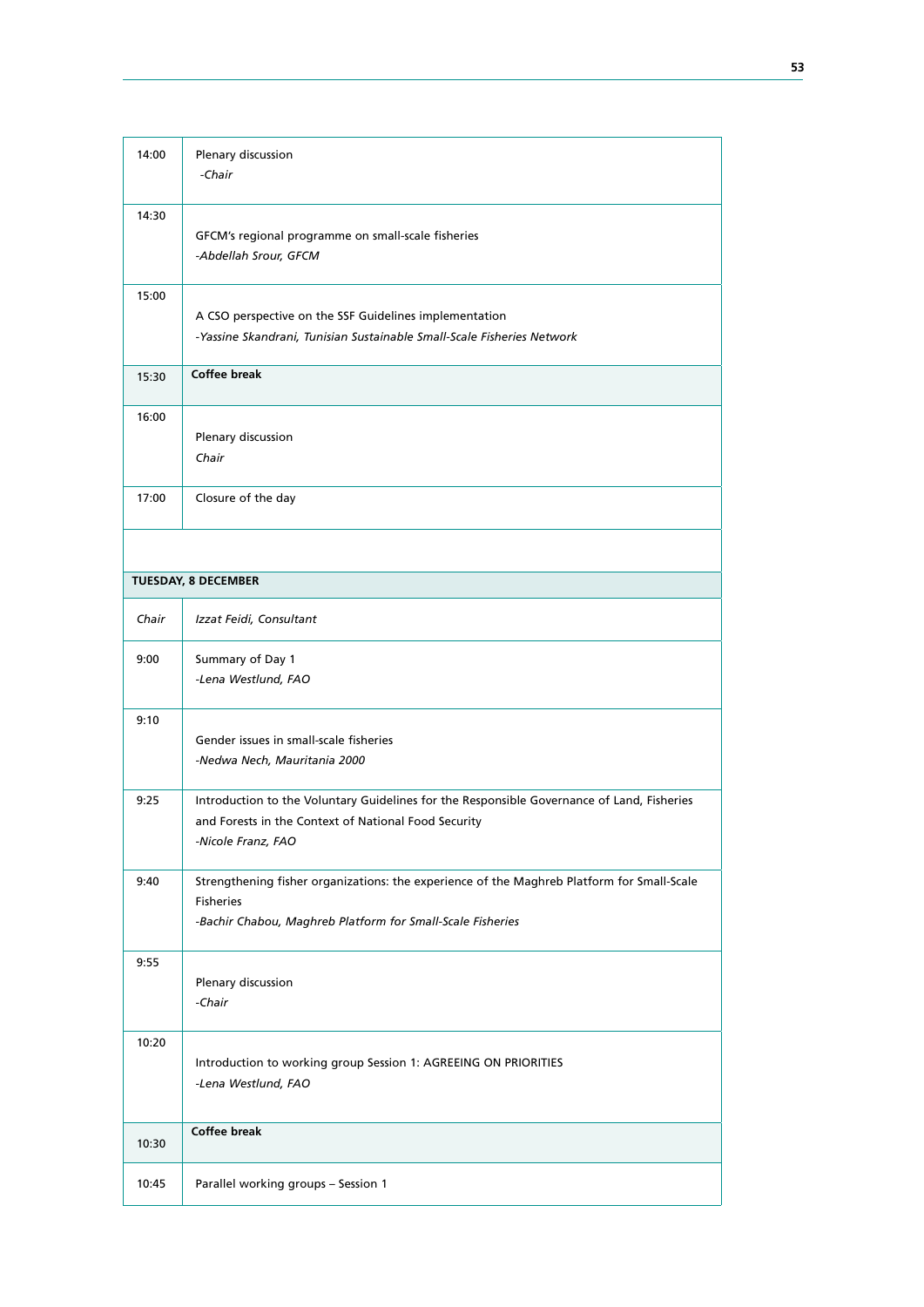| 12:45                        | Lunch                                                                                                                   |  |
|------------------------------|-------------------------------------------------------------------------------------------------------------------------|--|
| 14:00                        | Reporting back from working groups - Session 1 and plenary discussion                                                   |  |
| 15:00                        | Introduction to working groups - Session 2: SHARING GOOD PRACTICES<br>Lena Westlund, FAO                                |  |
| 15:15                        | <b>Coffee break</b>                                                                                                     |  |
| 15:30                        | Parallel working groups - Session 2                                                                                     |  |
| 17:00                        | Closure of the day                                                                                                      |  |
|                              |                                                                                                                         |  |
| <b>WEDNESDAY, 9 DECEMBER</b> |                                                                                                                         |  |
| Chair                        | Parallel working groups - Session 3                                                                                     |  |
| 9:00                         | Reporting back from working groups - Session 2                                                                          |  |
| 9:45                         | Plenary discussion                                                                                                      |  |
| 10:30                        | Introduction to Blue Growth Initiative - the case of Oman<br>-Abdesslam Fahfouhi, Ministry of Agriculture and Fisheries |  |
| 10:45                        | Introduction to working groups - Session 3: ACTION PLANNING<br>-Cherif Toueilib, FAO                                    |  |
| 11:00                        | Coffee break                                                                                                            |  |
| 11:15                        | Parallel working groups - Session 3                                                                                     |  |
| 12:45                        | Lunch                                                                                                                   |  |
| 14:00                        | Parallel working groups - Session 3 ctd.                                                                                |  |
| 15:00                        | Coffee break                                                                                                            |  |
| 15:30                        | Reporting back from working group session 3                                                                             |  |
| 16:15                        | Plenary discussion                                                                                                      |  |
| 17:00                        | Closure of the day                                                                                                      |  |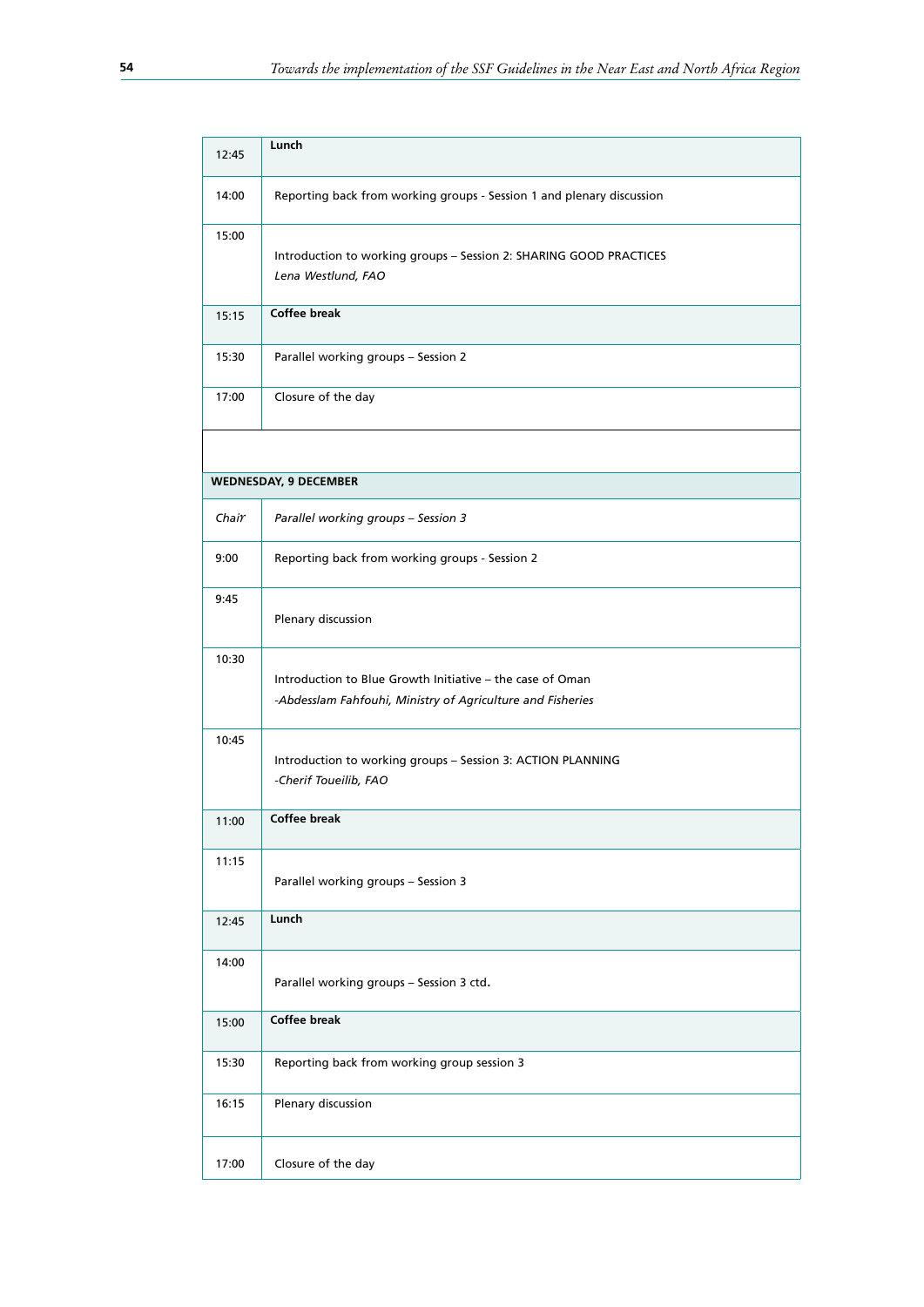| THURSDAY, 10 DECEMBER |                                                                              |  |  |
|-----------------------|------------------------------------------------------------------------------|--|--|
| Chair                 | Malouli Idrissi Mohamed, Consultant                                          |  |  |
| 9:00                  | Conclusions and way forward                                                  |  |  |
| 10:30                 | <b>Coffee break</b>                                                          |  |  |
| 10:45                 | Conclusions and way forward - ctd.                                           |  |  |
| 12:45                 | Closing session<br>-Ministry of Agriculture and Fisheries, Oman<br>-FAO/GFCM |  |  |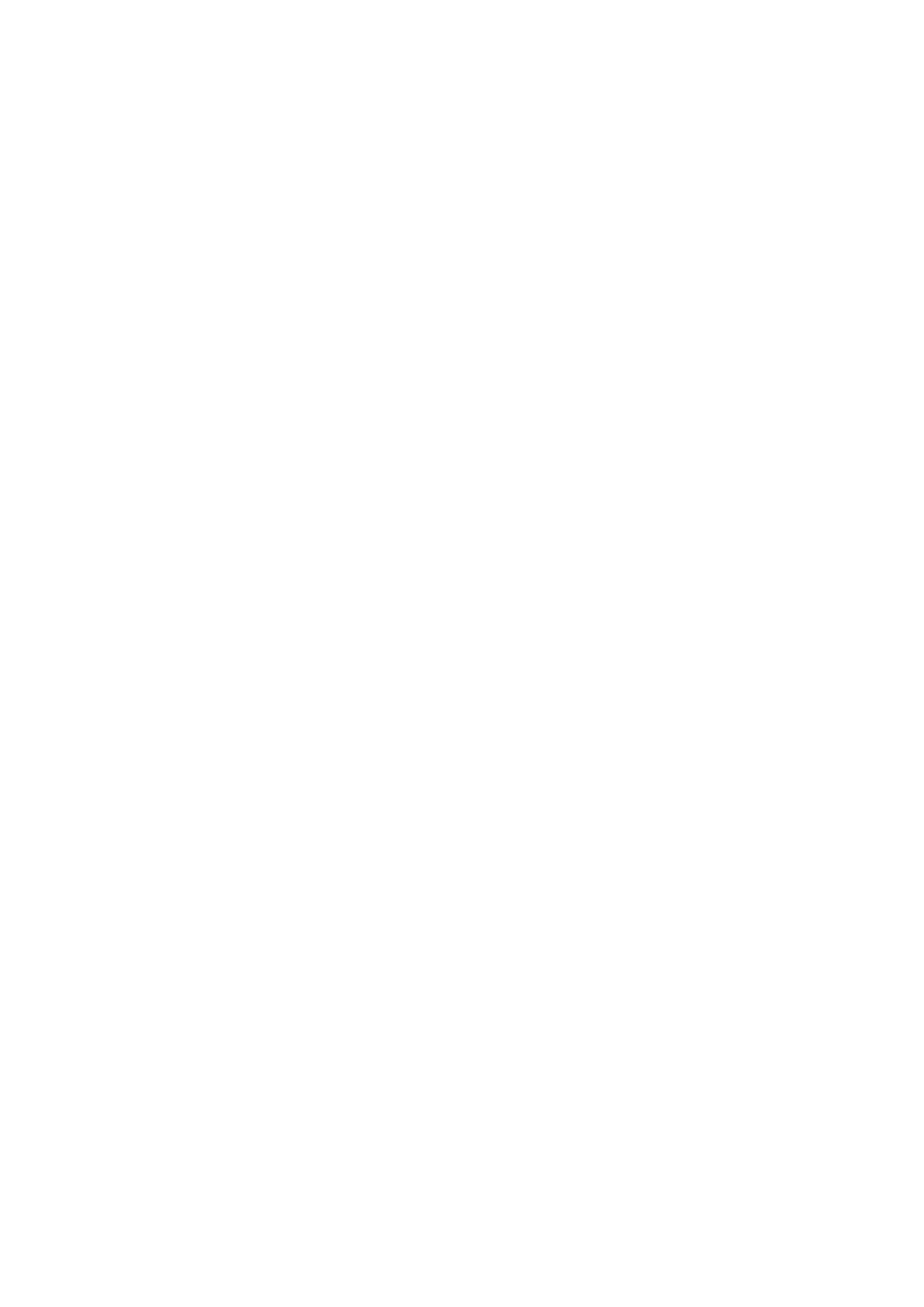## Annex 6 – **Regional overview of SSF in the Near East Region**

THE NEAR EAST AND NORTH AFRICA REGIONAL CONSULTATION WORKSHOP:

TOWARDS THE IMPLEMENTATION OF SMALL-SCALE FISHERIES GUIDELINES

BACKGROUND PAPER: NEAR EAST COUNTRIES

7-10 DECEMBER 2015: MUSCAT, SULTANATE OF OMAN

PREPARED BY:

IZZAT FEIDI FISHERIES DEVELOPMENT CONSULTANT

CAIRO, EGYPT, NOVEMBER 2015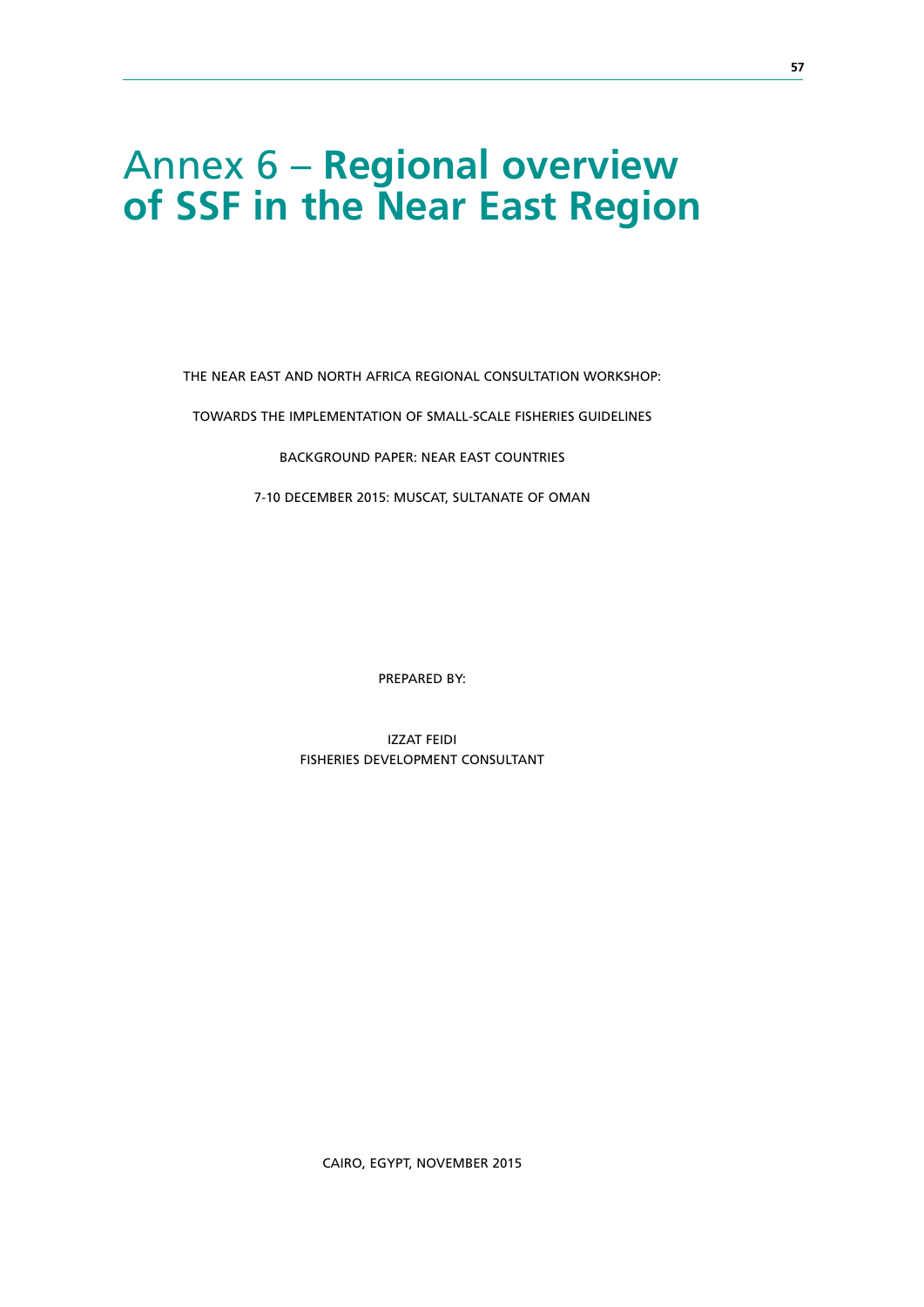# **Table of contents**

| Abstract<br>Acronyms                                                                                                                                                                                                                                                                                                                 | X1<br>xiii                                                                                         |
|--------------------------------------------------------------------------------------------------------------------------------------------------------------------------------------------------------------------------------------------------------------------------------------------------------------------------------------|----------------------------------------------------------------------------------------------------|
| <b>1. INTRODUCTION</b>                                                                                                                                                                                                                                                                                                               | 65                                                                                                 |
| 2. THE CASE FOR SMALL-SCALE FISHERIES AND THE FAO/SSF GUIDELINES 65                                                                                                                                                                                                                                                                  |                                                                                                    |
| 3. OVERVIEW OF SMALL-SCALE FISHERIES IN NEAR EAST COUNTRIES                                                                                                                                                                                                                                                                          | 66                                                                                                 |
| <b>4. CLASSIFICATION OF NEAR EAST FISHERIES</b><br>4.1 Exclusive Economic zones (EEZ)<br>4.2 Marine Fisheries<br>4.3 Inland Fisheries<br>4.4 Aquaculture                                                                                                                                                                             | 68<br>68<br>68<br>68<br>69                                                                         |
| 5. BRIEF DESCRIPTION OF SMALL-SCALE FISHERIES BY COUNTRY<br>5.1 Bahrain<br>5.2 Egypt<br>5.3 Eritrea<br>5.4 Iran<br>5.5 Iraq<br>Jordan<br>5.6<br>5.7 Kuwait<br>5.8 Lebanon<br>5.9 Oman<br>5.10 Palestine (West Bank & Gaza)<br>5.11 Qatar<br>5.12 Saudi Arabia<br>5.13 Sudan<br>5.14 Syria<br>5.15 United Arab Emirates<br>5.16 Yemen | 69<br>69<br>69<br>70<br>71<br>71<br>72<br>73<br>73<br>74<br>75<br>75<br>75<br>76<br>77<br>77<br>78 |
| <b>6. THE ISSUE OF FOOD SECURITY AND POVERTY ALLEVIATION</b><br>6.1 Near East countries food policies                                                                                                                                                                                                                                | 78<br>79                                                                                           |
| 6.2 Self-sufficiency verses food security<br>6.3 Population and growth in Near East countries                                                                                                                                                                                                                                        | 80<br>80                                                                                           |
| 7. ROLE OF FISHERIES IN FOOD SECURITY IN THE NEAR EAST REGION                                                                                                                                                                                                                                                                        | 80                                                                                                 |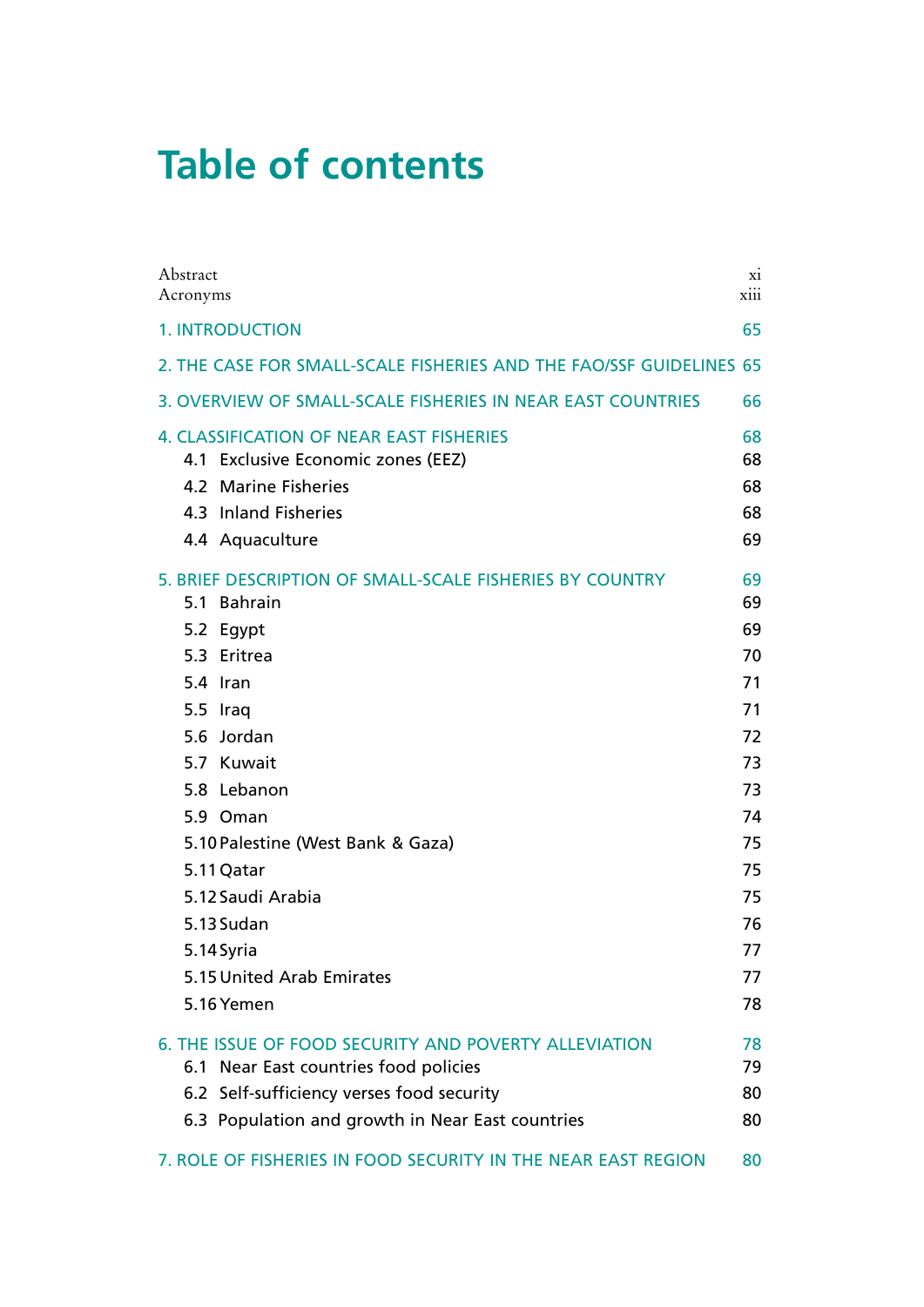| 8. SUGGESTIONS FOR THE IMPLEMENTATION OF SSF GUIDELINES                                    | 81 |
|--------------------------------------------------------------------------------------------|----|
| 8.1 Responsible fisheries and sustainable development (Chapter 5<br>of the SSF Guidelines) | 81 |
| i. Recognize Governance of tenure in small-scale fisheries and resource                    |    |
| management                                                                                 | 81 |
| ii. Collaborate with RFBs, FAO/BGI and other related agencies                              | 82 |
| iii. Attention to social development, employment and decent work                           | 82 |
| iv. Giving importance of value chain analysis in post-harvest and trading 82               |    |
| v. Recognizing Gender equality and empowerment of women                                    | 83 |
| vi. Dealing with disaster risks and climate change                                         | 84 |
| 8.2 Ensuring an enabling environment and supporting                                        |    |
| implementation                                                                             | 84 |
| 9. GENERAL RECOMMENDATIONS FOR STEPS TO IMPLEMENT SSF                                      |    |
| <b>GUIDELINES GUIDELINES</b>                                                               | 84 |
| i. Better management of sustainable fish resources                                         | 85 |
| ii. Reduction of post harvest losses to increase fish supplies                             | 85 |
| iii. Monitoring foreign fleets illegally fishing in Near East marine waters 85             |    |
| iv. Controlling pollution and coastal degradation                                          | 85 |
| v. Increasing national investments in the fisheries sector                                 | 86 |
| vi. Facilitating and promoting more inter-regional trade in fish and                       |    |
| fishery products                                                                           | 86 |
| vii. Revising and up-dating available fisheries legislations to meet                       |    |
| internationally adopted instruments and activate enforcement of<br>provisions of laws      | 86 |
| <b>LITERATURE CITED</b>                                                                    | 87 |
|                                                                                            |    |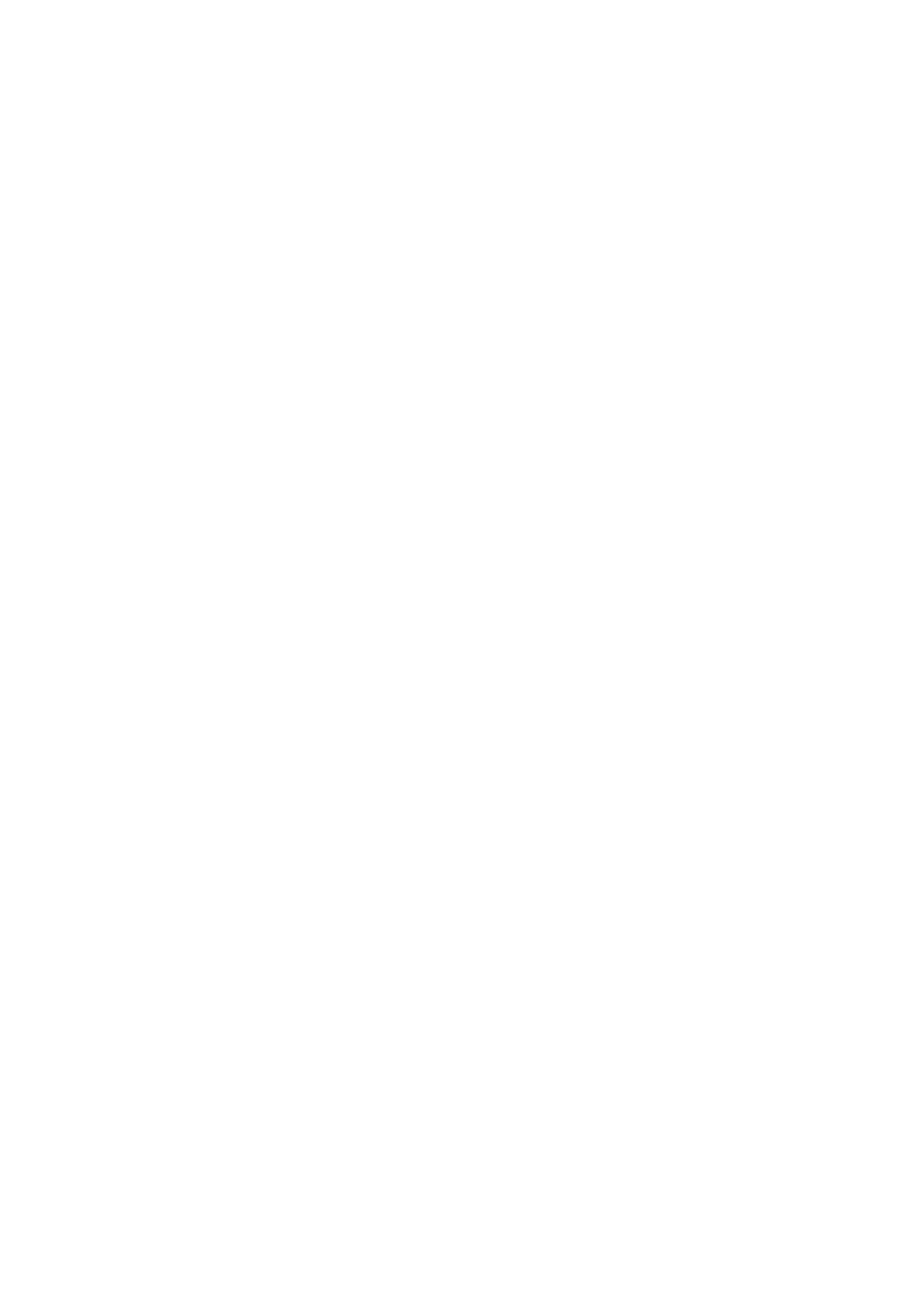### **Abstract**

The Voluntary Guidelines for Securing Sustainable Small-Scale Fisheries in the Context of Food Security and Poverty Eradication (SSF Guidelines) were adopted by the FAO Committee on Fisheries (COFI) in June 2014. Building on the regional consultative meeting held in 2012 to inform the SSF Guidelines development, a workshop to discuss the implementation of the SSF Guidelines was held on 7-10 December 2015 in Muscat, Sultanate of Oman for countries in the Near East and North Africa region.

This is the background paper presented at the workshop covering the Near East region, namely: Bahrain, Egypt, Eritrea, Iran (Islamic Republic of), Iraq, Jordan, Kuwait, Lebanon, Oman, Palestine, Qatar, Saudi Arabia, Sudan, Syria, United Arab Emirates and Yemen. The issue of food security and poverty alleviation, the role of fisheries in food security and a brief review of small-scale fisheries in the Near East region and in each country as well as suggestions and recommendations for the implementation of the SSF Guidelines are presented.

Large numbers of people are involved in small-scale fisheries around the world. Their importance cannot be overemphasized. This is often associated with high levels of dependence and touches on important issues of nutrition, food security, health, livelihoods and poverty alleviation – particularly in developing countries. Despite these substantial contributions, most small-scale fishermen and the communities where they exist are far from the radar of national, regional and global decision-making. Fisheries and aquaculture make an important contribution to the economies of many communities in both the industrialized and developing worlds.

Food security has been a subject of great national concern around the world. FAO in its The State of Food and Agriculture 2015 IN BRIEF observes that: "Although the shares of people living in poverty and extreme poverty have declined over the past three decades, the numbers remain high, with almost one billion people considered extremely poor and another billion poor".

Several steps are suggested to be taken to support the implementation the SSF Guidelines in order to reach responsible fisheries and sustainable development. These include recognizing governance of tenure for resources management, attention to social development, collaboration with RFBs and other related agencies in the region and the FAO/Blue Growth Initiative, giving importance to value chain and post-harvest and trading, recognizing gender equality and women empowerment, dealing with disaster risks and climate change and ensuring an enabling environment and supporting implementation.

Finally, a set of general recommendations in support of the suggestions made for the implementation of the SSF Guidelines are made. These include calls for better management of fisheries resources especially in waters where small-scale fishers operate, monitoring foreign fleets to combat IUU fishing, increasing national investments in infrastructure facilities in rural areas, facilitating regional trade in seafood commodities, revising and updating fisheries legislation to meet internationally adopted instruments and activate enforcement of provisions of laws.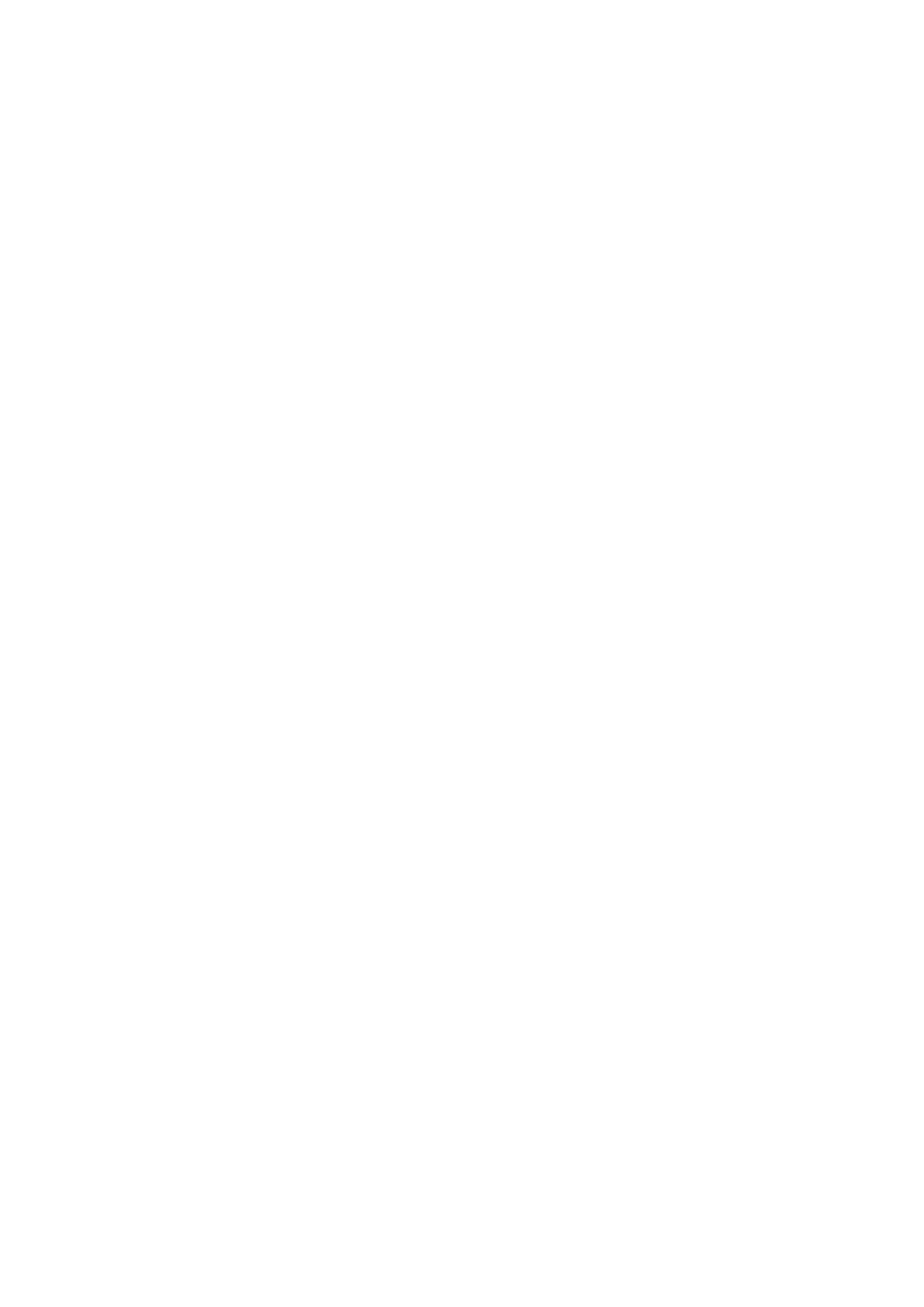# **Acronyms**

| BAP              | <b>Best Aquaculture Practices</b>                                                                                                                   |
|------------------|-----------------------------------------------------------------------------------------------------------------------------------------------------|
| <b>CIFA</b>      | Committee for Inland Fisheries in Africa                                                                                                            |
| <b>COFI</b>      | Committee on Fisheries                                                                                                                              |
| EAD              | Environmental Agency of Abu Dhabi                                                                                                                   |
| <b>EEZ</b>       | <b>Exclusive Economic Zone</b>                                                                                                                      |
| FAO              | Food and Agriculture Organization of the United Nations                                                                                             |
| <b>GAFRD</b>     | General Authority for Fish Resources Development (Egypt)                                                                                            |
| GCC              | <b>Gulf Cooperation Council</b>                                                                                                                     |
| <b>GFCM</b>      | General Fisheries Commission for the Mediterranean and Black Sea                                                                                    |
| <b>GIS</b>       | Geographical Information System                                                                                                                     |
| <b>GLOBEFISH</b> | FAO Global Fish Marketing Information Network                                                                                                       |
| <b>IDB</b>       | Islamic Development Bank                                                                                                                            |
| <b>INFOSAMAK</b> | Centre for Marketing, Information and Fisheries Technical<br><b>Advisory Services in Arab Countries</b>                                             |
| <b>INFOFISH</b>  | Intergovernmental Organization for Marketing Information and<br>Technical Advisory Services for Fishery Products in the Asian and<br>Pacific Region |
| <b>IOTC</b>      | Indian Ocean Fisheries Commission                                                                                                                   |
| <b>IMF</b>       | International Monetary Fund                                                                                                                         |
| <b>IPCC</b>      | Intergovernmental Panel on Climate Change                                                                                                           |
| IUU              | Illegal, unreported and unregulated fishing                                                                                                         |
| <b>MOA</b>       | Ministry of Agriculture (Lebanon)                                                                                                                   |
| <b>MERC</b>      | Marine Environment Research Center (UAE)                                                                                                            |
| <b>MFW</b>       | Ministry of Fish Wealth (Yemen)                                                                                                                     |
| <b>MOEW</b>      | Ministry of Environment and Water (UAE)                                                                                                             |
| <b>NAC</b>       | National Aquaculture Center (Bahrain)                                                                                                               |
| <b>NAQUA</b>     | National Aquaculture Group (Saudi Arabia)                                                                                                           |
| <b>NGO</b>       | Non-governmental Organization                                                                                                                       |
| <b>RAS</b>       | Recirculation Aquaculture System                                                                                                                    |
| <b>RECOFI</b>    | Regional Commission for Fisheries                                                                                                                   |
| <b>SOFIA</b>     | State of World Fisheries and Agriculture                                                                                                            |
| <b>SSF</b>       | <b>Small-scale Fisheries</b>                                                                                                                        |
| UK               | United Kingdom                                                                                                                                      |
| <b>UNDP</b>      | United Nations Development Programme                                                                                                                |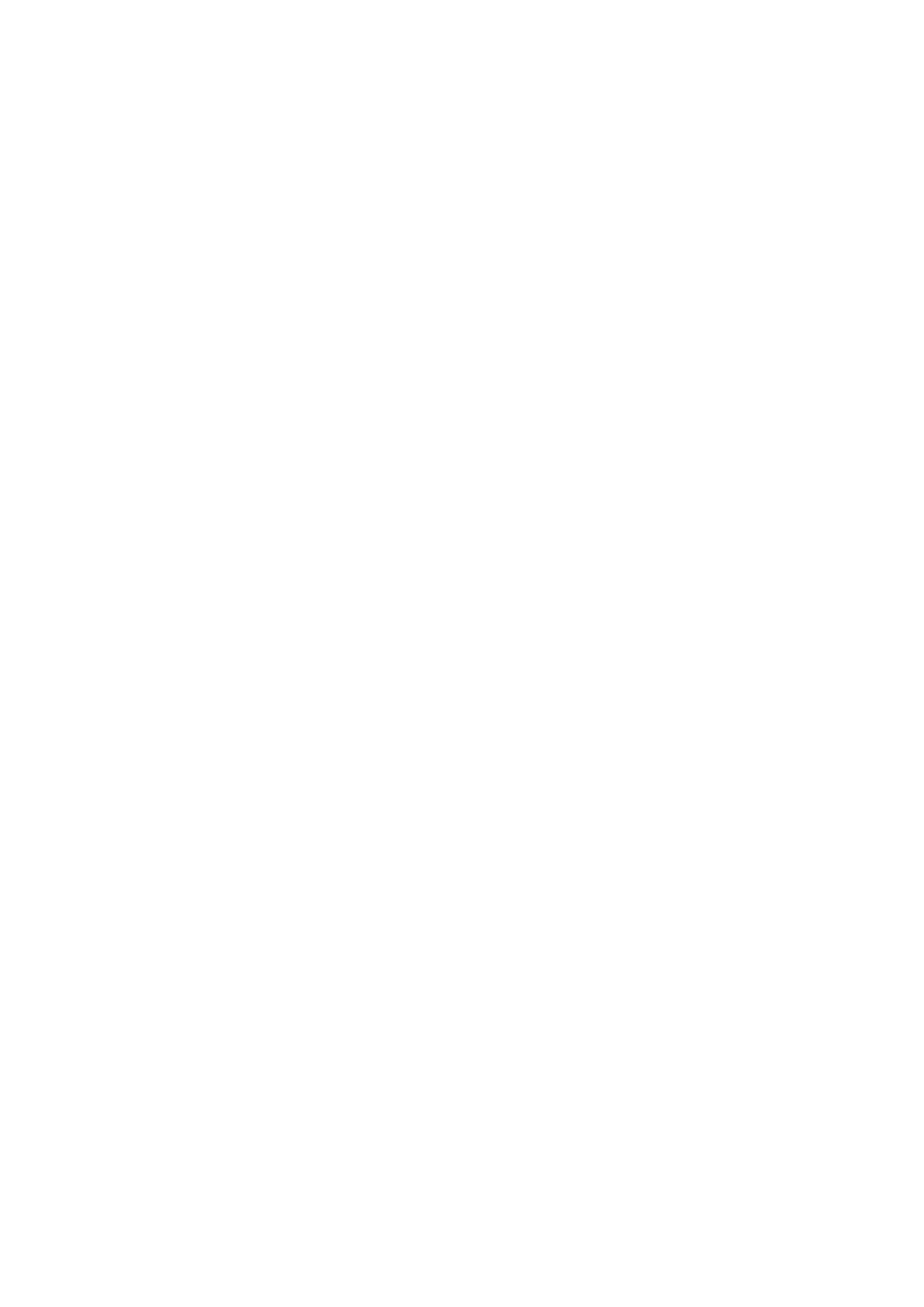#### **1. INTRODUCTION**

In order to support the implementation of the Voluntary Guidelines for Securing Sustainable Small-Scale Fisheries in the Context of Food Security and Poverty Eradication (SSF Guidelines) adopted by the FAO Committee on Fisheries (COFI) in June 2014, a workshop to discuss the implementation of the SSF Guidelines was held during the period 7-10 December 2015 in Muscat, Sultanate of Oman, for countries in the Near East and North Africa region. This workshop was part of a series of similar regional workshops organized by FAO and its partners to promote the application of the principles of the SSF Guidelines and to develop regional plans of action in accordance with paragraph 13.6 of the SSF Guidelines which says: "There is a need to promote small-scale fisheries and secure their access to the resources necessary for sustainable livelihoods. Small-scale fisheries often represent traditional values and a way of life".

A consultative workshop was already held in Muscat, Oman, from 26 to 28 March 2012 to contribute to the development of the SSF Guidelines where the importance of small-scale fisheries in the region as a contributor to poverty alleviation, food and nutrition security, and economic development where confirmed. That workshop also recognized that the SSF Guidelines will be an important tool for securing sustainable small-scale fisheries governance and development. In this context, it was recognized that small-scale fisheries in the region are characterized by great diversity between sub-regions and countries with regard to, for example, the type and numbers of actors involved, the production and market structures and the resources and means of the sector. Moreover, many countries are currently going through a period of transition which may have implications also for the smallscale fisheries sector. There was a consensus that there is a need to promote smallscale fisheries and secure their access to the resources necessary for sustainable livelihoods. Small-scale fisheries often represent traditional values and a way of life.

The Regional Consultation Workshop for the Near East and North Africa jointly organized by the Ministry of Agriculture and Fisheries of the Sultanate of Oman, FAO, GFCM and INFOSAMAK on 7-10 December 2015 build on the outcomes of the 2012 workshop and aimed for the following expected outputs:

- • Considerations and suggestions with regard to the implementation of the SSF Guidelines in the region, including identification of priorities;
- Review of policies and good practices in the region in support of small-scale fisheries; and
- Recommendations with regard to next steps in the SSF Guidelines implementation process in the region, including opportunities for support and partnerships.

This background paper reviews the situation of small-scale fisheries in 16 of the Near East countries, reviews policies and practices and provides suggestions and recommendations on the next steps to be taken to implement the SSF Guidelines in the region.

#### **2. THE CASE FOR SMALL-SCALE FISHERIES AND THE SSF GUIDELINES**

Large numbers of people are involved in small-scale fisheries and their supply chain and service functions - their importance cannot be overemphasized. This is often associated with high levels of dependence which touch on important issues of nutrition, food security, health, livelihoods and poverty alleviation – particularly in developing countries.

Small-scale fishing communities can be found everywhere around the world – from mountain lakes to island coasts. While no definitive statistics exist, FAO estimates (2012) that small-scale fisheries provide employment to 58.3 m. direct jobs, 39.4 million in fisheries, 18.9 million in aquaculture - mostly from developing countries, livelihoods for about 10-12 percent of the global population, and over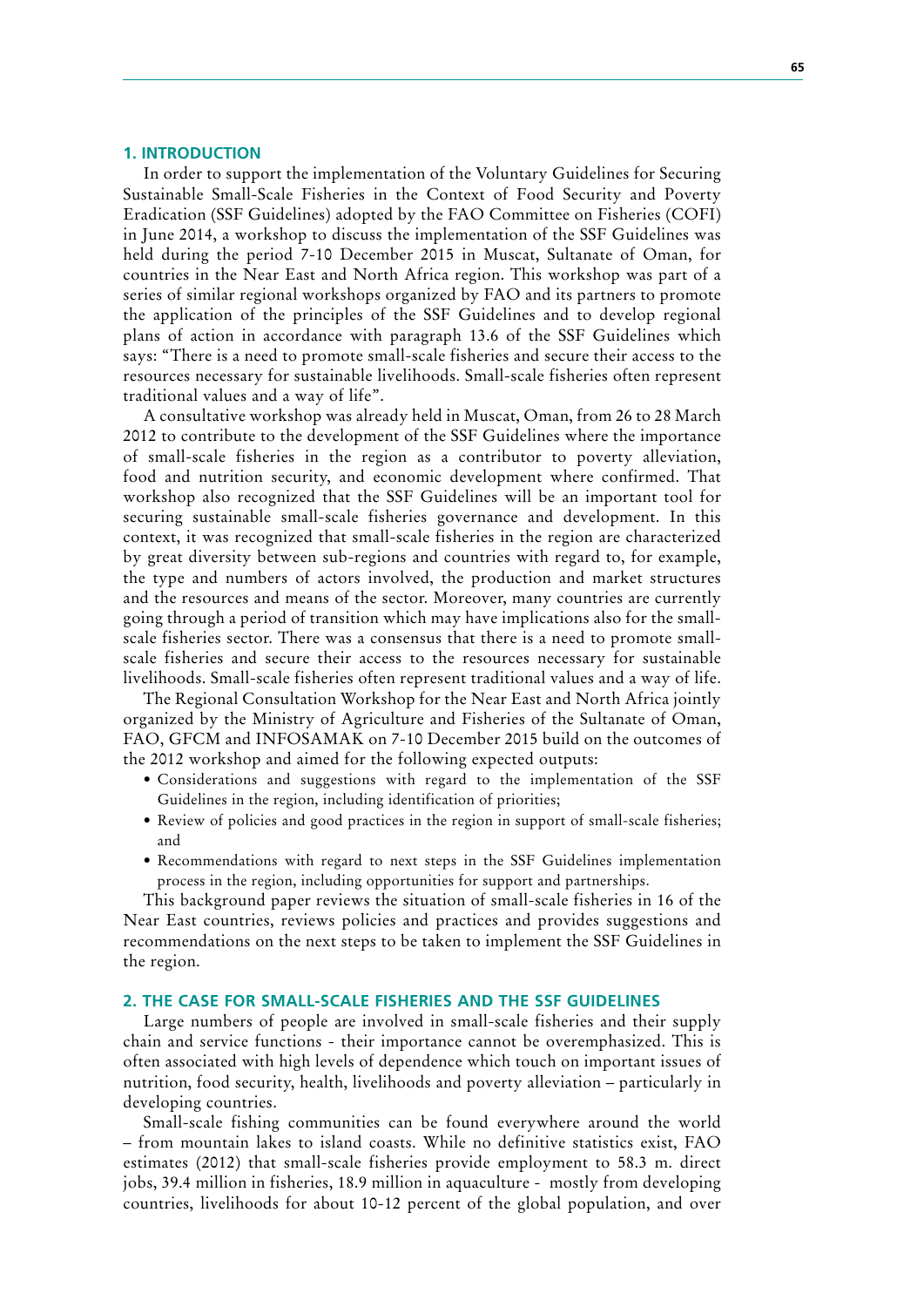2/3 of domestic consumption. Also they supply over 50 percent of animal protein intake. It is also estimated that they produce nearly half of world fish production and supply most of the fish consumed in the developing world. In addition smallscale fisheries also provide employment to millions more working in fisheriesrelated activities such as fish processing, marketing, distribution, boat building and net making. Hundreds of millions of rural people in developing countries depend on fisheries for their livelihood.

Women are heavily involved in processing and trade of fish and fish products from small-scale fisheries. When numbers of fishermen and fish workers are combined with those involved in activities supplying inputs to fishing and postharvest activities and their household dependents, it is likely that more than 200 million people worldwide depend in some part on small-scale fisheries for their livelihood. Despite these substantial contributions, most small-scale fishermen and the communities in which they exist are far from the radar of national, regional and global decision-making. A fundamental problem of most small-fishing families around the developing world is their comparatively low standard of living and, frequent poverty despite decades of remarkable overall fisheries development and national economic growth.

#### **3. OVERVIEW OF SMALL-SCALE FISHERIES IN NEAR EAST COUNTRIES**

The Near East countries subject of this background paper consists of 16 FAO members. These are: Bahrain, Egypt, Eritrea, Iran (Islamic Republic of), Iraq, Jordan, Kuwait, Lebanon, Oman, Palestine (West Bank and Gaza), Qatar, Saudi Arabia, Sudan, Syria, United Arab Emirates and Yemen. These countries have access to the North-west Indian Ocean, four major seas (Caspian Sea, Arabian Sea, Red Sea and East of Mediterranean Sea), several adjacent gulfs, lagoons and a large expanse into the Exclusive Economic Zones (EEZ). They also have within their borders fresh and brackish waters, natural and man-made lakes, rivers and several tributaries as well as large expanse of arid/dry lands. In spite of this environment, fisheries production does not satisfy the demands for fish and fishery products thus most of these countries rely on imports of seafood commodities to satisfy increasing domestic demands.

According to FAO latest published fisheries statistics, in the years 2011-2013 that capture fish landings are on the decline while aquaculture production is on the rise, even though with varying degrees from one country and another. In 2011 total fish landings from capture fisheries in the countries under examination were 1.4 million tonnes with a moderate increase in 2012 to 1.5 million tonnes and almost stagnated in 2013 to 1.6. Conversely, aquaculture production pattern during the same period 2011-2013 has shown an annual rising trend. In 2011 aquaculture production rose from 1.3 million tonnes to 1.4 million tonnes rising again to 1.5 million tonnes in 2013 (Table 1). In 2013 the production data shows that the major fish producers are Egypt with 1.4 million tonnes, Iran with 880 thousand tonnes, Oman with 200 thousand tonnes and Yemen with 195 thousand tonnes. The balance of 372 thousand tonnes is landings from the remaining 12 countries (Table 1).

Near East capture fisheries (from marine and inland waters) started a declining trend in the past few years as in most other fishing areas mainly due to over-fishing of commercial species, fleet over-capacity, pollution, environmental effects, illegal, unreported and unregulated (IUU) fishing by neighbouring countries and/or other distant as well as foreign fleets and indiscriminate fishing causing depletion of targeted fish stocks.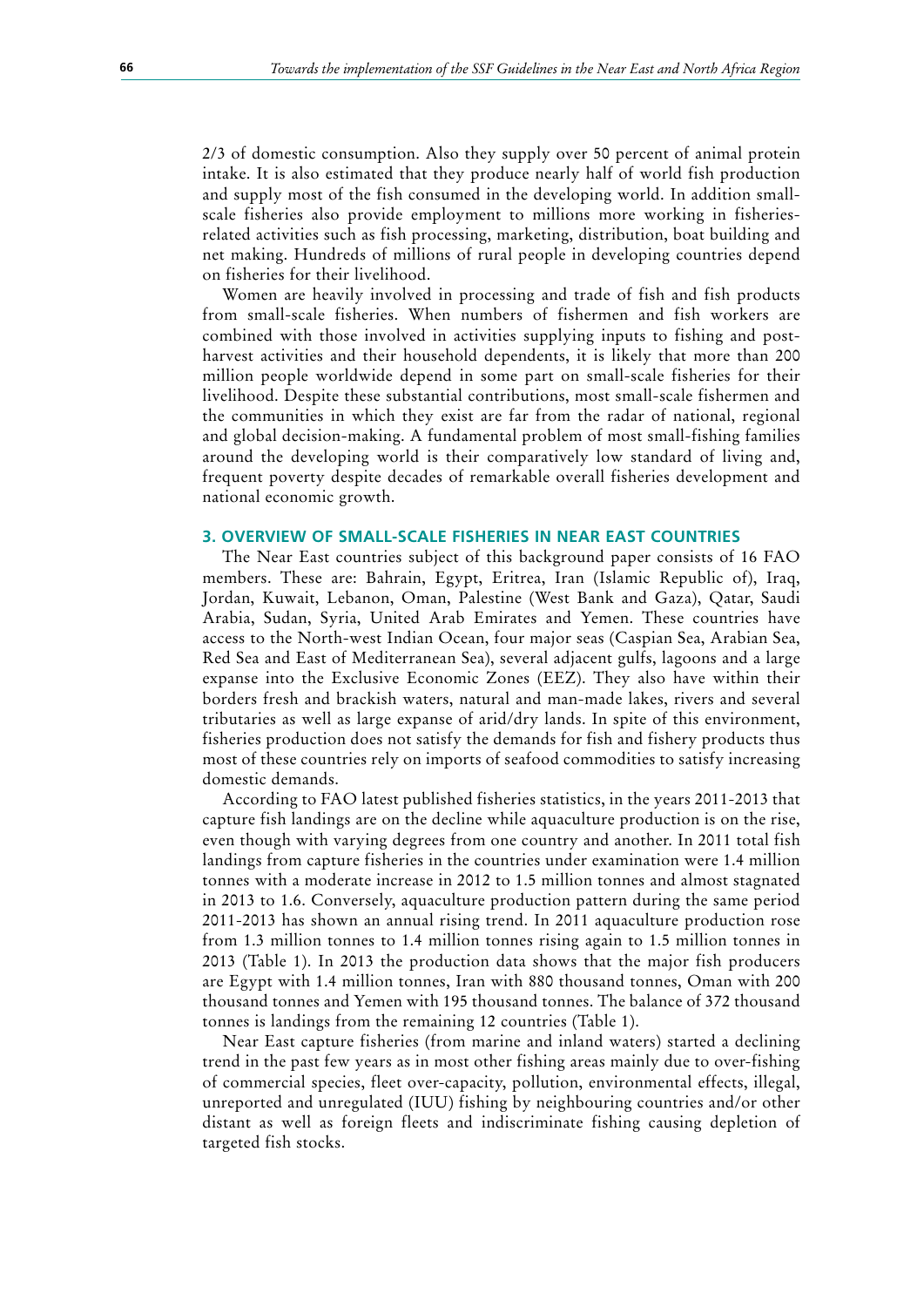| TABLE 1: NEAR EAST COUNTRIES' FISH LANDINGS: CAPTURE AND |  |
|----------------------------------------------------------|--|
| <b>AQUACULTURE 2011-2013 (TONNES)</b>                    |  |

| <b>COUNTRY</b>     | 2011      |             | 2012      |              | 2013      |             |
|--------------------|-----------|-------------|-----------|--------------|-----------|-------------|
|                    | Capture   | Aquaculture | Capture   | Aquaculture  | Capture   | Aquaculture |
| <b>Bahrain</b>     | 8,711     | 3           | 12,722    | $\mathbf{1}$ | 13,284    | 2F          |
| Egypt              | 367,266   | 986,820F    | 346,529   | 1,017,738F   | 348,617   | 1,017,738F  |
| Eritrea            | 2,634     |             | 4,145     |              | 3,993F    |             |
| Iran               | 484,647   | 247,262     | 536,663   | 296,575      | 554,529   | 325,325     |
| Iraq               | 31,541    | 16,290      | 51,077    | 25,040       | 56,853    | 14,060      |
| Jordan             | 500       | 575         | 648F      | 600F         | 620F      | 600F        |
| Kuwait             | 4,036     | 319         | 4,030     | 309          | 4,633     | 301         |
| Lebanon            | 3,761F    | 1,280       | 3,761F    | 1,280F       | 3,761F    | 1,280F      |
| Oman               | 150,896   | 157         | 184,979   | 168          | 199,799   | 353         |
| Palestine (O.T.)   | 1,261     | 189         | 2,014     | 269          | 1,836     | 284         |
| Qatar              | 12,938    | 36          | 11,185    | 36           | 11,960    | 56          |
| S. Arabia          | 62,600    | 15,838      | 66,370F   | 20,920F      | 70,170    | 25,390      |
| Sudan              | 0.        | 0.          | 34,000F   | 1,980F       | 34,000F   | 1,980F      |
| Syria              | 5,839F    | 7,200F      | 5,248F    | 6,200F       | 4,757F    | 4,000F      |
| U.A.E              | 74,650    | 415F        | 72,492    | 420F         | 71,770F   | 780F        |
| Yemen              | 147,984   | 150F        | 214,090   | 100F         | 194,860   | 0.          |
| Year Total         | 1,359,275 | 1,276,834F  | 1,549,953 | 1,371,636F   | 1,575,441 | 1,471,956   |
| <b>Grand Total</b> | 2,636,109 |             | 2,921,589 |              | 3,047,396 |             |

Source: FAO-Fisheries and Aquaculture Information and Statistics Service: November 2015.

F=FAO Estimate; -----= No landings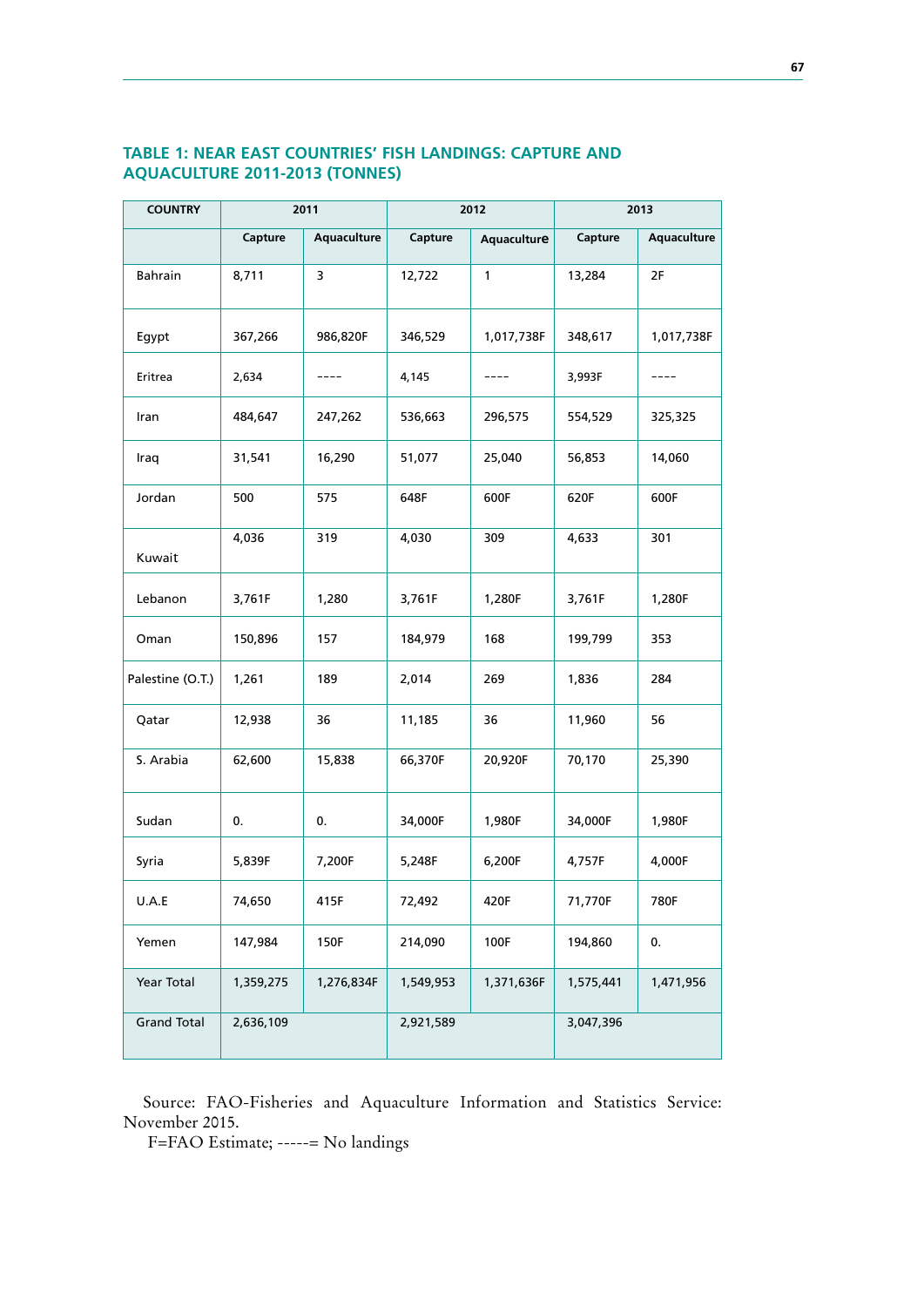#### **4. CLASSIFICATION OF NEAR EAST FISHERIES**

Fisheries in the Near East countries may be classified into four major areas:

**4.1 Exclusive Economic Zones (EEZ):** The widespread introduction in the midseventies of Exclusive Economic Zones (EEZ) and the adoption of 1982 of the United Nations of the Law of the Sea provided a new framework for the better management of marine resources. The new legal regime of the oceans gave coastal states, including those in the Near East region face serious challenges as lacking experience and financial and physical resources to achieve greater benefits from the fisheries within their EEZs. The extent of the national EEZs and the nature of the jurisdiction claimed differ from country to country but in the majority of cases the zone extends 200 nautical miles offshore and in all cases jurisdiction over fishery resources is included. Although all countries, albeit in ranging degrees may have access to their EEZ. The fisheries benefits for Near East countries may be limited to waters in the North-western Indian Ocean possibly by Iran, Oman and Yemen.

**4.2 Marine fisheries:** The marine fish production may be classified into two broad categories based on vessel size, gear type and species targeted:

- *High Seas (Offshore) fisheries*: This category is characterized by large modern mechanized fleet with vessels equipped with freezing, storage and other facilities capable of up to three-month operation at sea at a stretch. These vessels operate beyond the 20 mile fishing zones. It is an export-oriented sector. This is a capital intensive activity requiring large investments often beyond the capabilities of local fishermen.
- *Coastal Fisheries*: Within this category two sub-groups are usually considered: intermediate and small-scale fisheries:
	- Intermediate fisheries: This sub-group is characterized by vessels of 25 meters or less, operating up to 20 miles off-shore and mostly targeting pelagic species, sardines and mackerels in particular. The fleets operating in these waters are mainly national fleets. Some operations are either nationally owned or joint venture of mixed national/foreign capital or parastatal companies operating to supply local markets. The average share of these fisheries is 15-20 percent. This fishery is sometimes called "industrial or semi-industrial fisheries".
	- Small-scale fisheries: This sub-group is characterized by a fleet of small motorized (inboard or outboard) boats of 5-6 meters in length of small catching capacities equipped with various traditional fishing gears. Fishermen composing this group are scattered all along the coast lines of Near East countries. Their numbers are numerous. Much of their fishing is subsistence catering for their local markets, families and clans. The official statistics of their catches are not recorded systematically and therefore, lack specific reliability. Their landings are usually on beach sides and in many sites lack harbours and docking piers to unload their catches. The species they target are mostly demersal near shore species and crustaceans mainly shrimps, where these exist. The average share of the coastal fisheries in the Near East region fish landings his estimated at 80 to 85 percent.

**4.3 Inland fisheries:** These are fisheries within various freshwater bodies in the Near East region. The main countries where these are available are Egypt, Iran, Iraq, Syria and Sudan. These water bodies include natural and man-made lakes in fresh or brackish waters, rivers, marsh lands, swamps and reservoirs. The lakes in the Egyptian Delta region are the main fish producers in addition to Lake Nasser in the south and Lake Qaroun to the west as well as the River Nile. In Sudan the main fisheries are in the Blue Nile and White Nile in addition to the main River Nile and Lake Nubia to the south of Lake Nasser. Iraq's main fisheries are based on the Rivers Tigris and Euphrates in addition to some man-made reservoirs. Iran's inland fisheries are also carried out in various rivers, man-made reservoirs, aqueducts, etc. Other minor rivers and lakes with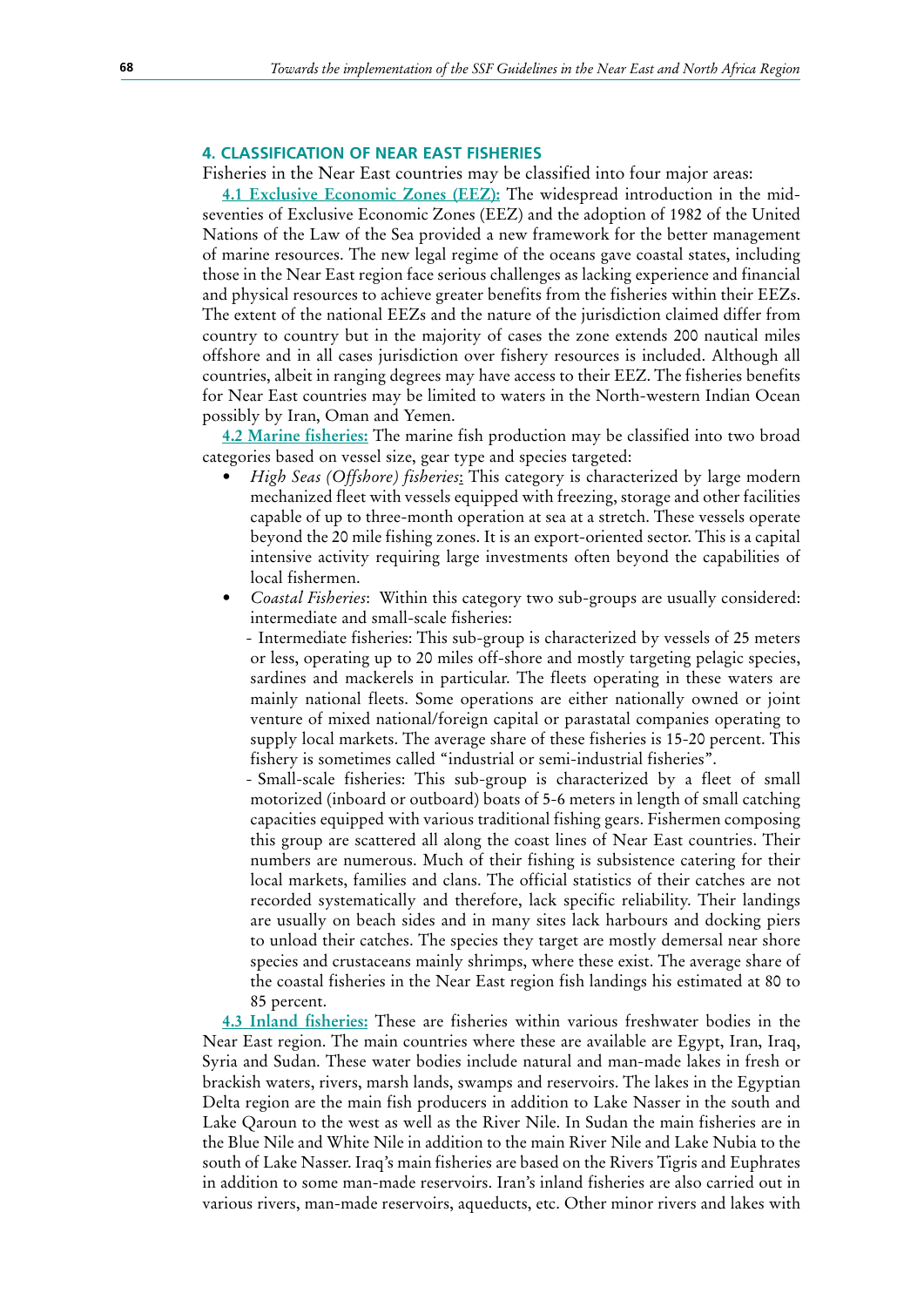small size fisheries also exist in Syria, Lebanon, and Jordan. Most of the inland fisheries are characterized by subsistence fishing to meet immediate food supply needs of those populations who live in the vicinity of the water bodies. Any access to their food needs is sold in the immediate markets.

**4.4 Aquaculture:** The increasing importance of aquaculture to the world each year is because of population growth and the fact that natural fisheries resources may have reached their maximum sustainable yield. The Near East region is no exception. Many countries with fresh water resources such as Egypt, Sudan, Iraq, Iran, Syria has practiced aquaculture in one form or another. Other countries where fresh water is scarce are engaging more and more in mariculture activities by farming fish along their coastlines such as in Saudi Arabia, Iran, Egypt, Kuwait, Oman and Bahrain. Almost all countries in the region established fisheries research centres for the development of aquaculture aiming at obtaining technologies and know how in the fields of aquaculture and mariculture. The research results as well as extension services are being passed to the private sector who is the main potential investor in these activities. Some countries have already established mega commercial projects in aquaculture such as Saudi Arabia, Oman and Iran. Other countries have plans for such projects such as Egypt along the Suez Canal Zone. Some Gulf Cooperation Council states (GCC) started to experiment with aquaponics to produce fish and agricultural crops. Shrimp farming has been successful in Saudi Arabia. With a long stretching coastline in the Near East region mariculture has good chances for expansion.

#### **5. BRIEF DESCRIPTION OF SMALL-SCALE FISHERIES BY COUNTRY**

**5.1 Bahrain:** Bahrain total fish landings in 2013 were 13,386 tonnes of which 13,284 tonnes from capture fisheries and only 2 tonnes from aquaculture. Fishers in Bahrain, who are mainly small-scale, are categorized into full-time, part-time, occasional and recreational. The last two types of fishers have other vocations on land and fishing is a second job to improve their income. Over-fishing and conservation are considered the major challenges to Bahrain fisheries and marine resources. The fisheries of Bahrain are entirely artisanal in nature, following the prohibition on industrial shrimp trawling activities in 1998. Catches consist of both a wide variety of finfish species, together with the important shrimp fishery and the crab fishery.

The fishing fleet for both fish and shrimp fishery has increased thus resulting in less catch per boat. The understanding of the issues and problems of the fishermen and their effects on the exploitation of fish stocks is critical to develop ways to protect the fishery and fishermen. The commercial fisheries sector is small. However, the sector is important from a socio-economic viewpoint in that it provides the main economic activity and employment for numerous coastal villages. All commercial fishing is by one-day trips. Shrimp fishermen usually leave in the late afternoon and return the next morning. Fishing boats usually take a day or overnight trips. Catch is landed and iced on deck.

Recognizing the importance of aquaculture development, the Government represented by the Directorate of Fisheries, has established the National Mariculture Centre (NMC) to undertake applied research in this field. NMC has successfully achieved the mass propagation of seed from various commercially important local species. Commercial mariculture began at the end of 2014. Bahrain has maintained its position as a leading marine finfish seed producer and exporter in the region. Currently there are no commercial mariculture projects in operation. Mariculture activities are limited to the applied research activities of NMC. Due to scarcity of freshwater resources, all efforts have been diverted towards marine species. There is very limited land-based culture activities carried out in tanks.

**5.2 Egypt:** Egyptian total fish production in 2013 from all sources is estimated at 1,446,161 tonnes of which 348,617 tonnes from capture fisheries (marine, inland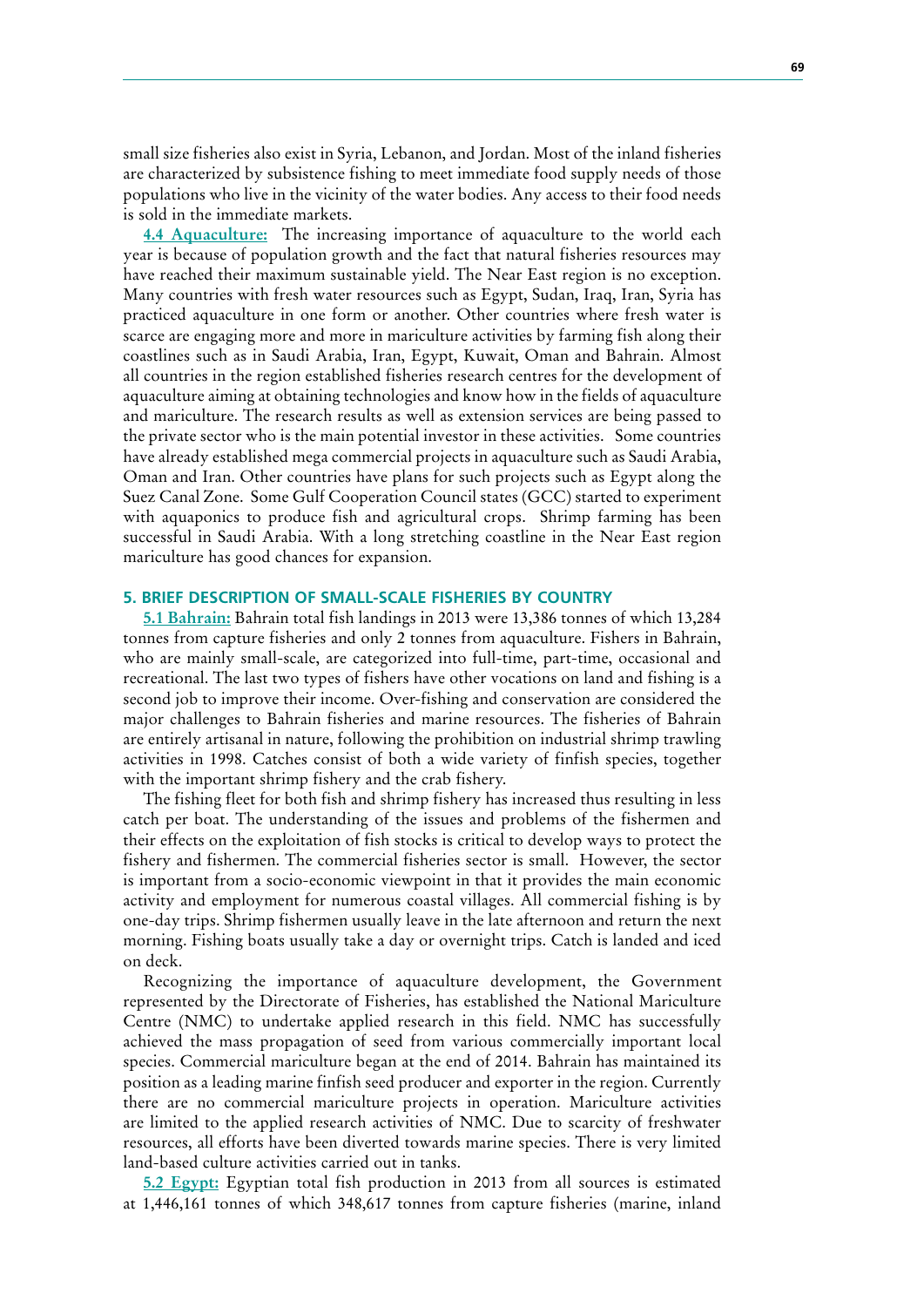brackish water, fresh water bodies) and 1,097,544 tonnes from aquaculture. Marine fisheries are mainly in the Mediterranean Sea and the Red Sea including the Gulf of Suez.

All fishermen participate in a co-operative union through membership in one fishery cooperative or in one of the aquaculture cooperatives. The co-operative union runs an insurance scheme through which fishermen are sheltered from economic loss in case of accidents or loss of vessels. The union also helps fishermen to meet their essential needs during closed seasons. The union also represents fishermen in parliament and is a member of the General Authority for Fish Resources Development (GAFRD) administrative board. Fishermen live mostly in small villages. Most members of the fisheries–dependent families are involved in some aspect of fisheries or in transporting, processing and selling the fish.

The fresh and brackish water fish production in 2013 was produced from the four northern brackish water lakes of Manzala, Burulos, Edko, and Maryout (in the Delta region) and the two coastal lagoons of Bardaweel and Port Fouad. Also from the eight fresh water lakes Qarun, Rayan, Nasser, Toshka, Bitter - Timsah, New Valley, Lesser Bitter Lake and the Suez Canal channel. Furthermore, inland fisheries are practiced in the the River Nile System with its tributaries.

Aquaculture production is produced mainly by employing extensive, intensive and semi-intensive systems, as well as integrated fish farming in rice fields. Aquaculture is expected to continue to expand in the future. It is considered to be the main source of animal protein for a growing population at affordable prices. One of the major developments in marine aquaculture is the planned project in Port Said along the recently expanded Suez Canal Zone. This project is expected to start with 1,300 floating cages eventually to be increased to 3,800 cages and an estimated annual production of 50-100 thousand tonnes of fish including exportable species of sea bass and sea bream as well as employment opportunities of up to 10,000 jobs.

Demand for fish is expected to continue to increase in the years to come not only due to population growth but also due to increase in levels of the price gap of fish and the alternative animal proteins. With this in mind, in spite of the substantial increase in local landings, especially from aquaculture sources, it is expected that the gap between supply and demand will continue and so will the need for fish imports. Increasing supplies from local capture fisheries seems to be limited due to several resource limitations such as over fishing in the major traditional marine and inland waters. The possibilities to improve the situation requires up-dating of the resource potential through new biological surveys and the possibility of reducing fishing effort during certain periods.

**5.3 Eritrea:** Eritrea's total fish production in 2013 was estimated at 3,993 tonnes all from marine capture fisheries mainly by small-scale fishermen. The waters of the southern part of the Red Sea are highly productive and rich in biodiversity. Commercially valuable fish are either reef dwelling, such as groupers, snappers and emperors; demersal, such as lizardfish and breams; or pelagic, such as jacks, trevallies, mackerels, tunas, sharks, sardines and anchovies. Aquaculture has not been commercially developed. However, a project was implemented in 2000 in the Red Sea to build around 150 on-ground circular concrete tanks for marine shrimp aquaculture but was not carried out. Given the natural presence of mullet, milkfish, and shrimp, along the Eritrean coast, it could be supposed that the environment is suitable for their development as cultured species.

Foreign trawling vessels are, however, not in operation every year. The majority of licensed vessels are Egyptian, Chinese, Saudi, Spanish and Italian. Foreign vessels are operated almost entirely by their own foreign skippers and vessels. All vessels that are involved in the artisanal and semi-industrial fisheries are operated by Eritrean nationals.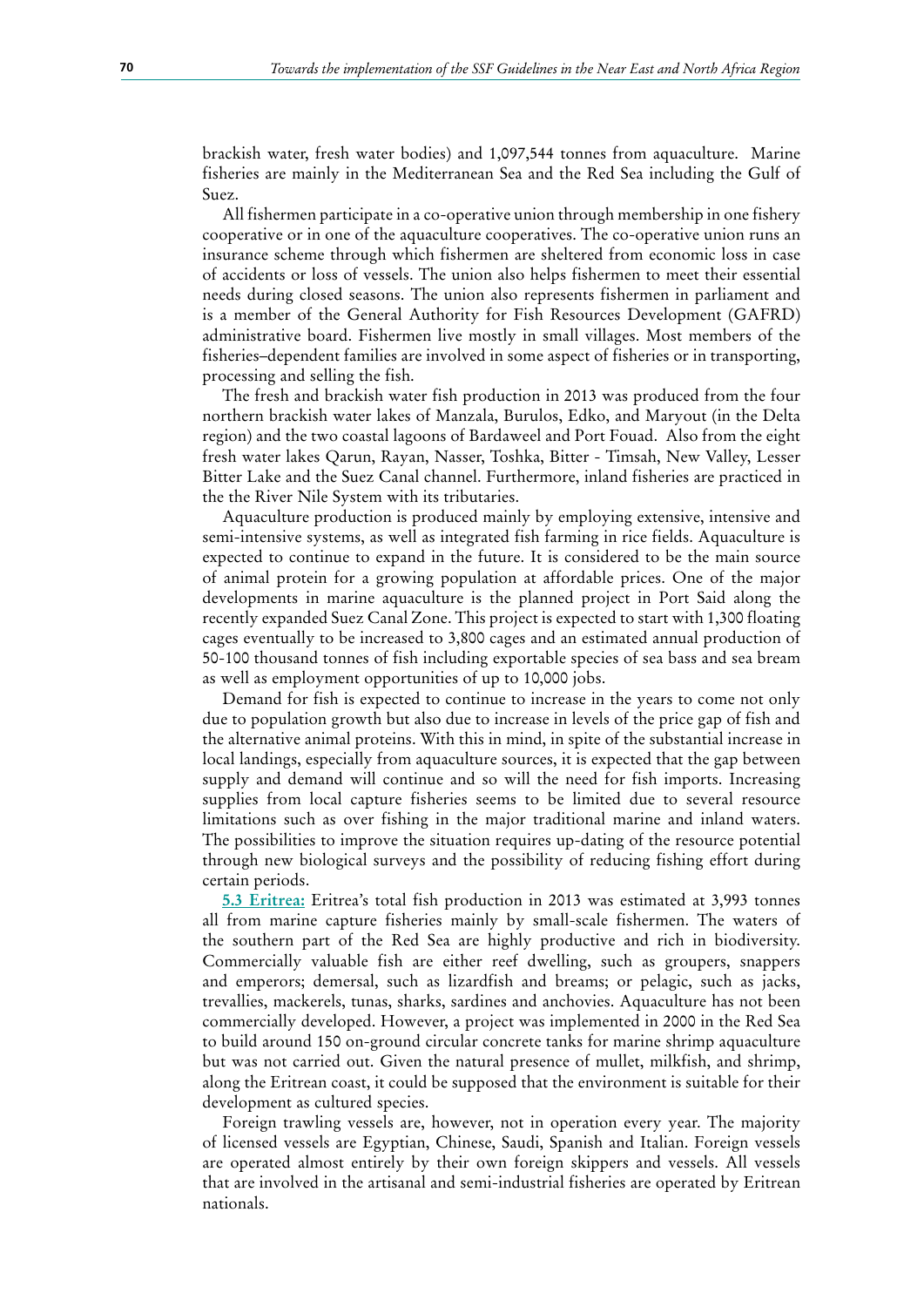There are a number of constraints that affect the fishery sector in Eritrea. The marine capture sector is constrained by a lack of fishing equipment, lack of fishermen and lack of skills. Rising fuel prices combined with the limited capacity of traditional outboard engines has resulted in low production. A priority for the Eritrean government is to rebuild and revitalize the fisheries sectors with the aim to sustainably produce food and generate revenue from exports through proper fisheries management. Fisheries sustainability includes socio-economic, community, ecological and institutional components.

Food security in Eritrea is deemed to be food insecure as the agricultural sector only provides 60 percent of the national food requirement in good rainfall years. Fish consumption per capita has decreased in the last few years to very low standards. Overall fish provided 0.2 grams of protein per capita per day. One reason for this is the preference for meat as a source of protein.

**5.4 Iran:** Iran (Islamic Republic of) fish production from all sources in 2013 was 879,854 tonnes of which 554,529 tonnes from marine and inland capture fisheries and 325,325 tonnes from aquaculture. With regard to fisheries they are mostly small-scale. There are four main fisheries in Iran. These are: The Southern Fishery, the Northern Fishery and Inland Fishery as well as aquaculture. The Northern fishery is in the Caspian Sea. It is carried out by small wooden fishing vessels; beach seines (dhow type) catching bony fish species. Fishermen are grouped in cooperatives since 2003. Fishing for sturgeon is restricted to the state owned company for conservation reasons. In the Southern Fishery operations takes place in both Gulfs where there are industrial and semi-industrial fishing fleets owned by private enterprises using various types of fishing. Also there are a number of steel trawlers, wooden vessels and a large number of out-board and in-board boats active in commercial fishing. Most of the catches are demersal and tuna species. As for the inland fishery and aquaculture these has expanded rapidly over the last few years. Inland fisheries takes place in rivers, natural lakes, manmade reservoirs, irrigation channels, aqueducts and ponds are used for fish culture, organized as fish farms. Aras Dam in west Azerbaijan Province, Hamon Lake in Sistan and Baluchistan, Hoor-al-Shadegan and Hoor-al-Hovize in southern Khuzestan are the main large water bodies for fish stocking and inland fisheries. Weather conditions differ greatly across the country allowing a range of different types of aquaculture to be practised. All aquaculture activities are carried out exclusively by the private sector.

**5.5 Iraq:** Fish production in Iraq in 2013 was 70,913 tonnes of which 56,853 tonnes from capture fisheries and 14,060 tonnes from aquaculture. The Iraqi marine fisheries sector has not been developed due to a lack of skills and good planning, as well as the absence of institutions, scientific researches, economic studies, and more importantly the absence of the state in this vital sector. Although Iraq has a limited coastal area (900 km2) with the depth not more than 15–17 metres, this area comprises an important area for migration, breeding and feeding, as it is affected by the tidal current mixed with Shatt-Al-Arab water and Karun river. Marine fishes have only been caught by private fishing boats located in Basra, and the total fishing has virtually no impact on the national economy value due to the absence of exports and import activities at present. However, it serves as a source of income and employment for fishermen and the unemployed.

Iraq marine fishing operations depend on 211 small to medium sized boats with horse power ranging from 65 to 950. The fishing method used includes trawls, gill net, cast, and traps; the boats above are not specialized for a certain method, but instead use multi-gear. All fishing boats are for daily fishing, and the main problems facing the fishermen is the access to fuel supply, as well as dealing with harassment of the marine guards. There exist two cooperatives in the marine fishing communities that assist in organizing the sector. Vessel ownership is individual and the method for income distribution is by wages and while the number of crew per vessel is not accurately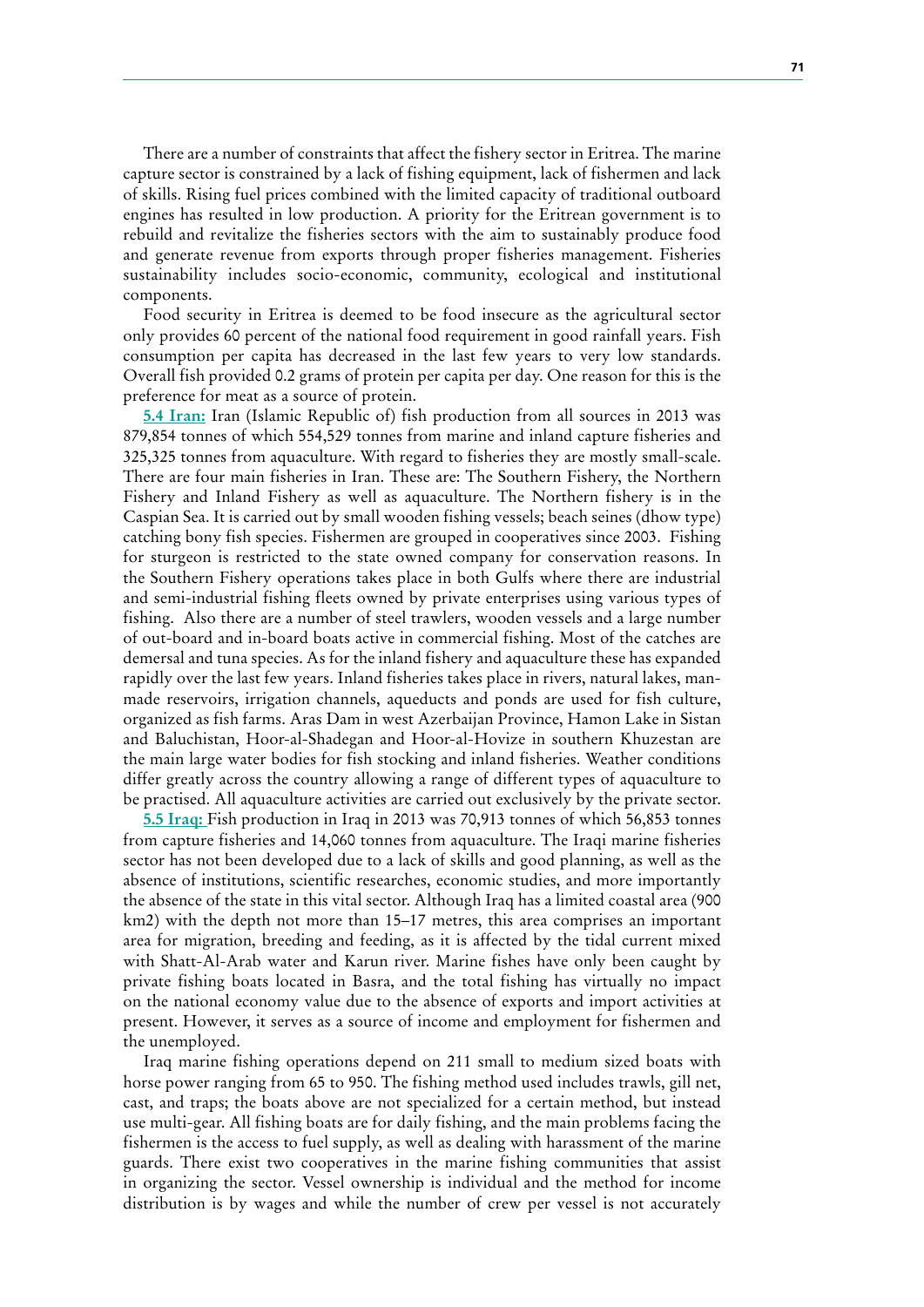known, it is estimated at five to seven fishermen per vessel. Community and social services are not available. Fishermen are all Iraqi citizens; foreign fishermen are not involved in the Iraqi fishing sector. The main social issue for fishers is the absence of security during fishing and throughout the fishing zone fishermen complain of low wages when compared with their efforts as well as decreasing the quantity and the quality of fish and fishing.

The contribution of fishery sector to the Iraqi national economy is considered small to non-existent. The impact on national food security is small and is estimated to be less than 3–5 kg/year. Information on the production value is not known. Employment created directly by the fishing industry is considered limited; the sector needs skilled people, but due to low wages, difficulties faced at sea and the absence of the state in the sector, it is not a desirable profession. The fish market chain is going between boat owners and intermediaries then to wholesalers then to retailer finally goes to consumers. The average fishermen income when compared with the national average is almost similar. Most boat owners have their own capital and their business is not wide, their credit needs are limited however if they need, they can access credit from a variety of sources. Fish imports represent more than 50 percent of fish in Iraq, and the rest is from inland and marine fishing. Iraq looks forward to good, scientific and institutional cooperation between the national and regional fisheries governance and will agree with any proposal policies that have no interference on national regulations and that benefit fishermen and regional organizations.

**5.6 Jordan:** Jordan's fish production in 2013 was estimated at 1,220 tonnes of which 650 tonnes from capture and 600 tonnes from aquaculture. Jordan's fisheries resources, marine and aquaculture, are very limited due to its geographical situation and environmental conditions. It has a very short coastline (26 km) along the northern tip of the Gulf of Aqaba which allows only limited artisanal fishing activities. In Aqaba, the port infrastructure, tourism facilities and the pollution prevention laws and regulations do not permit the establishment of mariculture projects except for some experimentation carried out by the Marine Science Station of the University of Jordan located in Aqaba. The marine fishing industry in Jordan is small and is based at Gulf of Aqaba. It is entirely artisanal. Furthermore, the coastline is very restricted due to other activities such as the Jordan's only maritime port, tourism activities and environmental concerns. Inland waters are also quite limited to allow a reasonable freshwater or brackish water capture fishery. Jordan is a semi-arid state of which over 92 percent is desert with scarce water resources. Its current source is from ground and surface water resources. Rainfall is very limited most months of the year and the Government always attempts to find alternative water resources to meet the expanding demands of its growing population and foreign residents. With these limitations, Jordan's only alternative opportunity to increase its indigenous fish supplies, although on a moderate scale, is through aquaculture. Fish culture has been practiced in Jordan since the mid-1960s. A pilot project was launched in Wadi Al-Yabis (Al-Rayan) station in 1966 with FAO assistance and another one in Azraq in 1978 to promote the development of aquaculture and support rural households with an alternative source of income. The poor quality of aquaculture seed and feed, lack of technical skills along with limited water resources mainly used for human consumption and agriculture, are currently among the major constraints limiting the development of the sector in Jordan

On food security the country has always been faced with shortage of basic protein food for its people and has been forced to import large quantity of meat and fish. The annual per capita fish consumption in Jordan remains rather low (at about 4.6 kg/year) compared to the world and regional levels. Currently the yearly fish production in the country does not satisfy the national demand and hence domestic market mainly relies on imported fresh and frozen seafood commodities. Populations living in rural areas of the country have no easy access to fish products; therefore the increase of freshwater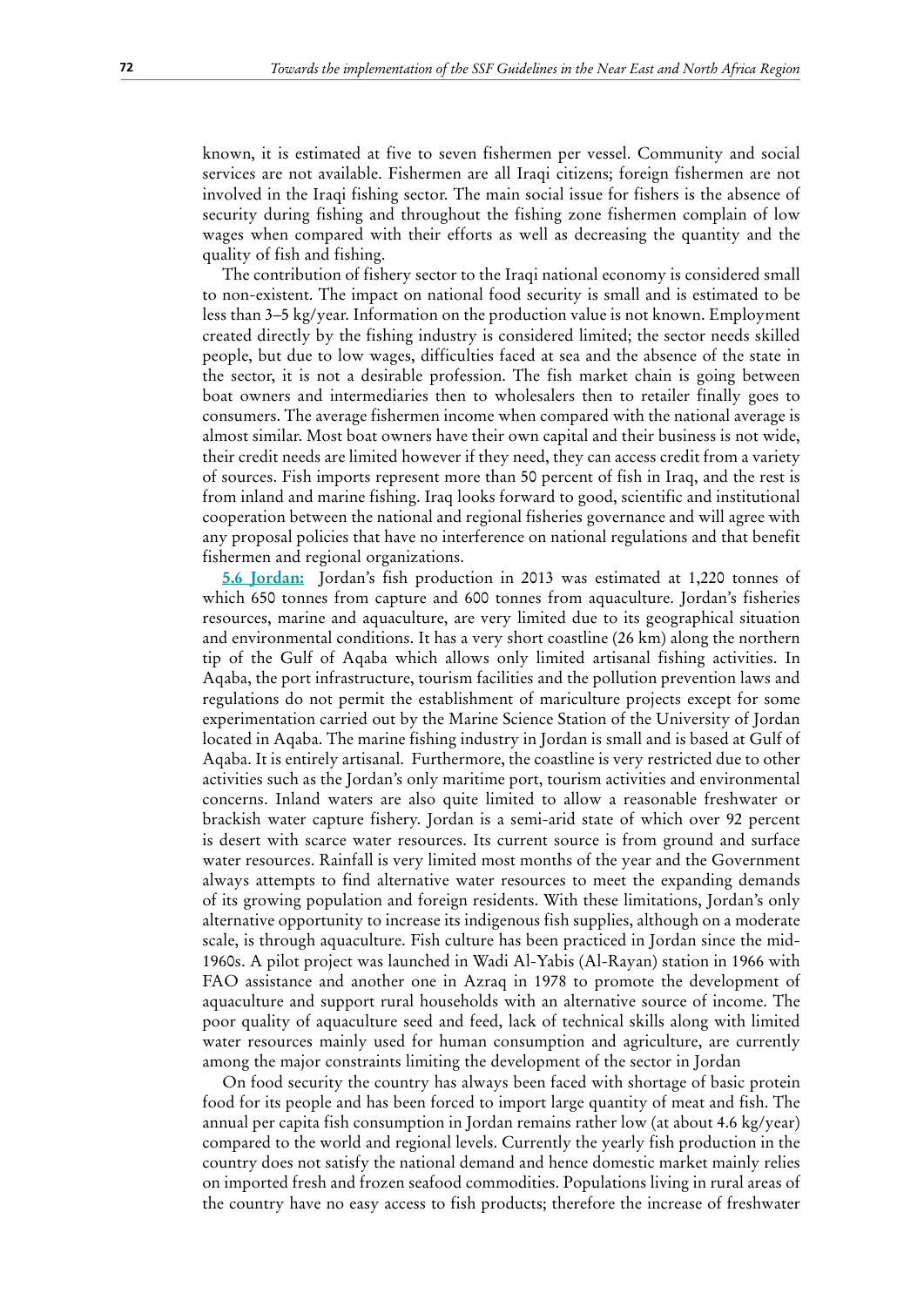fish production will facilitate the access of high quality animal proteins coming from locally produced fish.

The national fish market in Jordan absorbs all farmed fish and fish from capture fisheries from its territorial waters, however only satisfying a small part of the national fish demand which has been progressively increasing over the years. Capture fisheries and aquaculture products are traditionally consumed fresh.

With its limited coastline and increased recreational fishing in the Gulf of Aqaba, Jordan's fisheries have very limited scope for development. The number of fishermen has remained static in recent years. The artisanal marine fisheries in the Gulf of Aqaba have limited development prospects and are threatened by increasing environmental concerns, particularly relating to the fishing activities in coral reef and seagrass nursery areas. Increasing recreational fishing and environmental issues such as increased shipping into Aqaba are also emerging as significant threats to marine fisheries development and mariculture.

**5.7 Kuwait:** Total 2013 fish landings in Kuwait were 4,934 tonnes of which 4,633 tonnes from capture fisheries and 301 tonnes from aquaculture. Fishing is a part of the traditional heritage of Kuwait and, apart from the industrial shrimp fishery, remains essentially artisanal in nature. The artisanal fleet lands about 90% of the finfish landings and 10 % of the shrimp landings. The shrimp fishery is an important part of the fishing sector with 35 semi- industrial trawlers and 33 wooden dhows being licensed to fish for shrimp. Since 1980, fishing operations have been restricted to Kuwait's territorial waters due to restricted access for fishing in the other Gulf countries. The fishery management regulations imposed in the 1980s include closed season, protected areas (Kuwait Bay and three-mile coastal zone), mesh size, and effort limitation in order to optimize shrimp productivity.

The vessels are licensed to use only one type of gear which can be hemispherical wire traps (gargoor), drift gill nets or fixed gill nets of various mesh sizes. The registered finfish fleet consists of dhows, using gargoor and gillnets, and speedboats (7 m) using gargoor) although not all of these may be active. The main commercial fish species belong to 14 families, and the catches vary seasonally. The main contributor to a declining trend in catches has been in the important and high value species of zobaidy and suboor. Kuwaiti nationals own all vessels and supporting infrastructure of the fishing industry, but almost all employees are expatriates. The industry receives significant, and increasing, direct subsidies from the Government which is leading to increased capacity while catches in the finfish capture marine sector are declining.

Aquaculture development is still incipient in Kuwait although the commercial production of gilthead sea bream and sobaity sea bream in floating cages was started in 1997. Aquaculture activities are currently being expanded in order to supplement local landings from capture fisheries.

**5.8 Lebanon:** Lebanon's fish production in 2013 totalled 5,041 tonnes of which 3,761 from capture fisheries and 1,280 from aquaculture. The Lebanese coastline is 220 km long. The land rises steeply from the coast in the North, while in the south it forms a very narrow coastal plain. The continental shelf is narrow, especially in the South. Bottom grounds are mainly rough with intensive rocky patches good for stationary demersal fishing gear. Lebanese are historically ocean-origin people, consuming lots of fish in their diet. Local demand for fish is considerably higher than the neighbouring Middle Eastern countries. Due to the low local fish production, the Lebanese have been depending on imported fish that are generally of inferior quality. The production of the fisheries sector in mid 1970's was about 2,300 tons while it was about 6,000 tons (including 600 tons of trout) in 2000 and dropped to about 5,000 in 2013. These landings were produced by traditional/small scale fishermen distributed all over the Lebanese coast. The active fishing fleet is supposed to consist of around 1,600 small fishing boats (less than 6 meters) and 400 motorized boats (less than 8 meters). The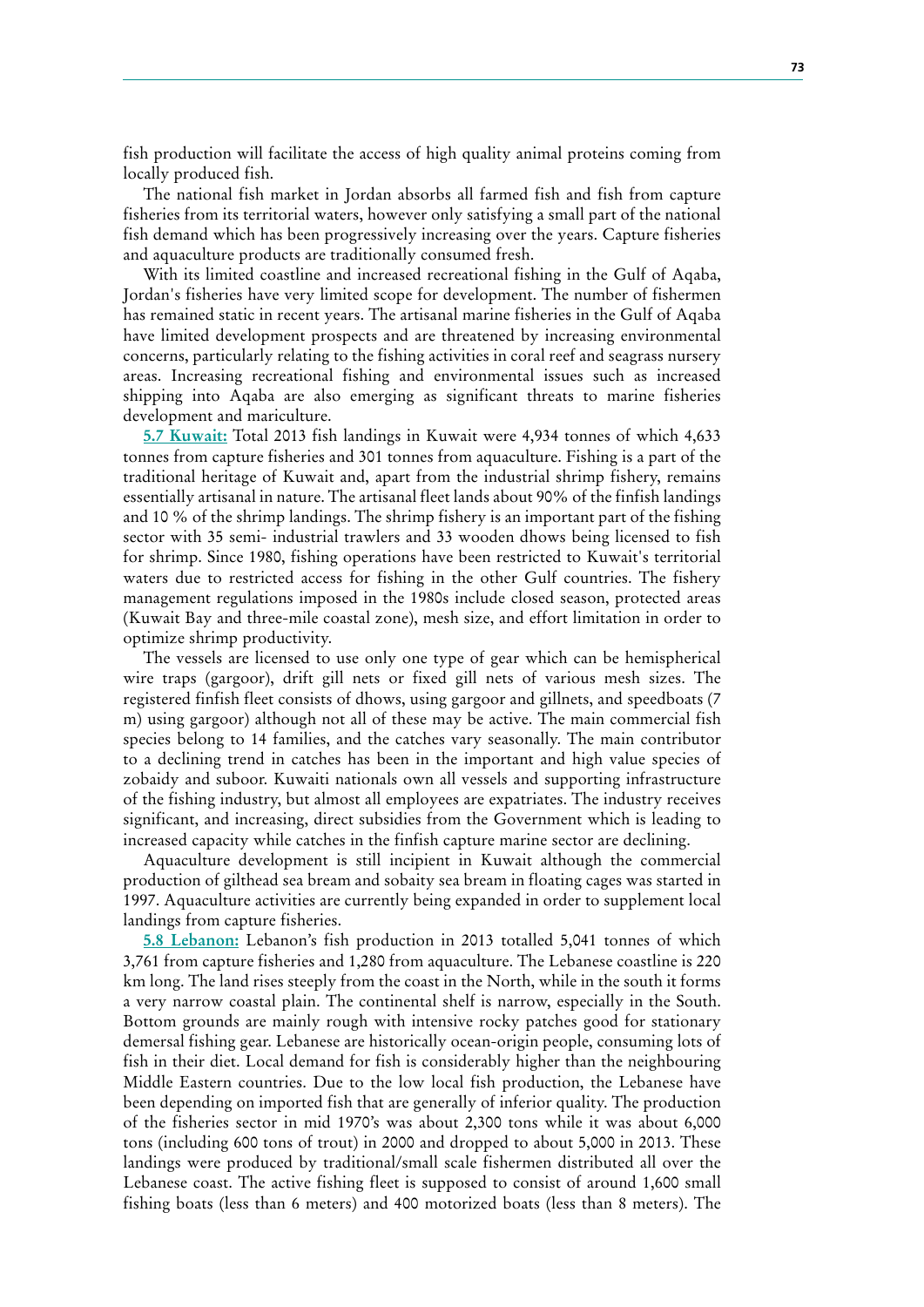demand for fish has remained high. Imports of chilled, frozen, and canned fish were also high. The potential for fish consumption is estimated at 35,000 tonnes per year. The fisheries of Lebanon are classified as small scale "artisanal" and traditional based mainly on bottom stationary gear (trammels and longlines), purse seine nets (lampara) and beach seines. The traditional fishermen have no access to institutional credit.

Freshwater aquaculture has been practiced since the 1930s. More than 90 percent of aquaculture production is rainbow trout. There is no marine aquaculture except for one shrimp farm initiative by a private investor in the north of Lebanon. In 2014 the total amount of imported fish, whether live, fresh or frozen (including crustaceans and molluscs) amounted to about 20, 921 tonnes at an approximate value of US\$ 95 million.

**5.9 Oman:** The total fish landings in Oman in 2013 were 200,152 tonnes of which 199,799 tonnes from capture fisheries while 353 tonnes from aquaculture. The fisheries sector is one of the important economic sectors which have a great contribution in the national economy of the country. Also, it has a role in the strengthening of social and food security. The coastline of the Sultanate of Oman is 3 165 km; these coastlines are known to vary both in terms of abundance and diversity of resources. The importance of the fisheries sector is highlighted by its contribution in providing high quality food for Omani citizens. There are different types of fishing grounds along the coast line; some of the grounds are soft with clean sands (mostly in Al Batinah), while there are also hard rocky bottoms and soft bottoms with muddy sand. There are several types of fishing vessels operating along the coast of Oman, these vessels vary in size, operating period, amount of catch, and type of gears used and in their engine power. According to the data of 2010 there were approximately 696 artisanal fishing vessels, 13 long line fishing vessels, 33 coastal fishing vessels, 25 trawler fishing vessels (although trawlers have been banned since 2011). There are also small fiberglass boats used by the traditional fishermen and distributed in all along the coast of Oman, and in 2010 they totalled approximately 18,031.

The majority of artisanal vessels, coastal vessels and fibre glass boats are multi gears meaning that there are not specific gears for specific vessels. The only vessels which use one type of gear are the long liner vessels, using only long lines. The fishermen communities are found in all the coastal regions of Oman. Some of these communities rely on fishing as their only source of income, these groups worry about the future of fisheries more than any other groups. Fishermen communities are provided with all social services entitled to Omani citizens in the country. The Ministry of Agriculture and Fisheries provides several services such as: awareness programmes; training; and incentives including: fishing boats, engines, fishing gears, fishing equipment, ice boxes, etc. The Ministry also provides many facilities for fishermen communities, including fishing ports, fish markets, landing site facilities (eg. shades, stores, boats, pulling machine, etc). The Ministry adopts the idea of having Fishermen Committees in all the coastal regions of Oman in order to develop the sector and to involve fishermen ideas and suggestions in different parts of the sector. There are approximately 25 committees with 125 members. The members of these committees are fishermen who have a great experience in fisheries who give suggestions and recommendations regarding the projects and studies related to the fisheries development. They also solve conflicts and misunderstanding that may arise between fishermen. The two regional bodies, the Regional Commission for Fisheries (RECOFI) and the General Secretariat of the Fisheries Committee of the Gulf Cooperation Council provide technical support and capacity building. However, real activities such as projects are limited. It is recommend to enhance capacity building in collecting and analysing data related to the socioeconomic aspects for fishermen communities, as well as the need to propose and fund a regional project to study the socio-economic aspects..

Oman in spite of its rich capture resources is initiating various activities to develop its aquaculture potential. In 2007 with FAO assistance a national strategic plan for sustainable aquaculture development was prepared.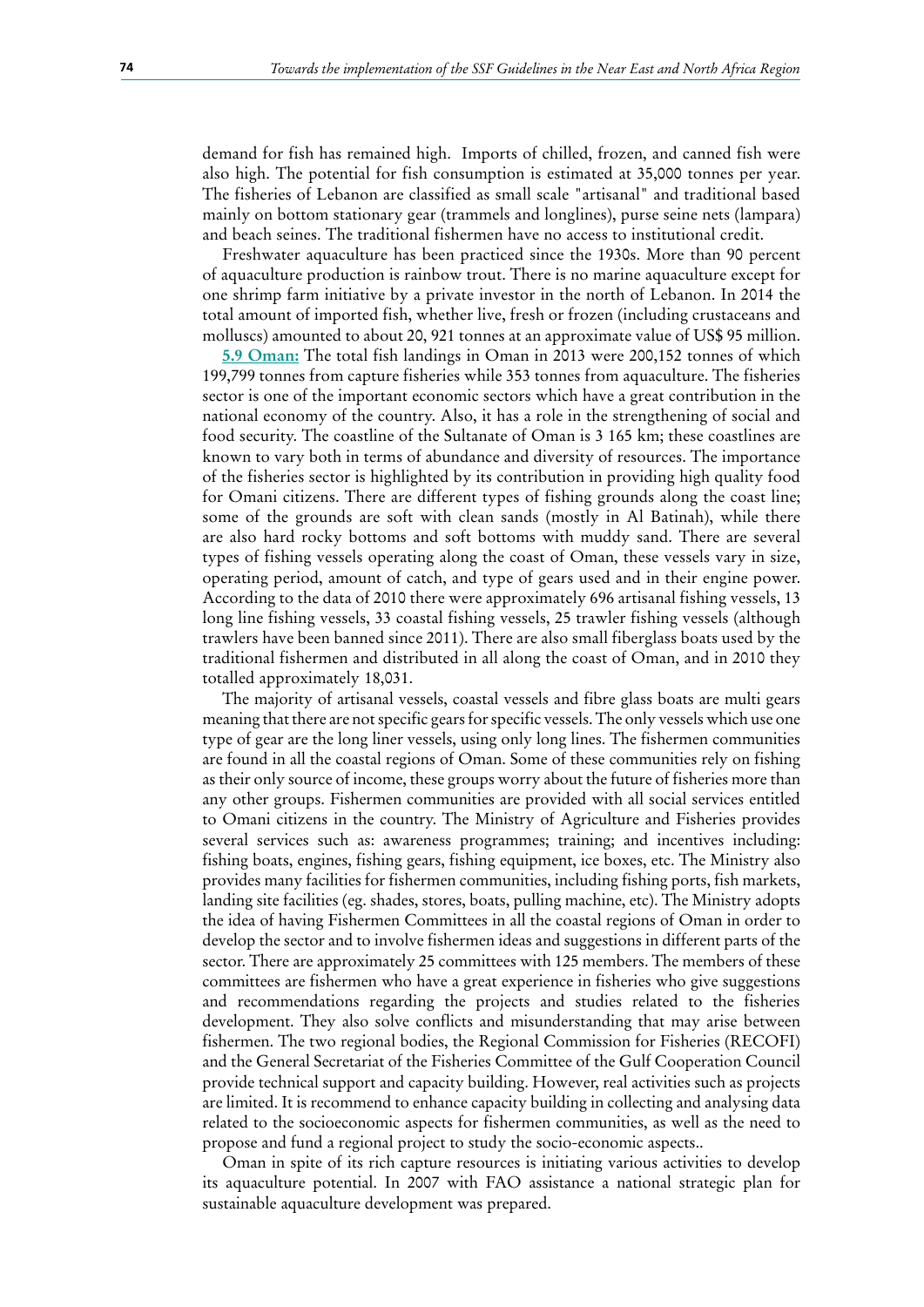The long coastlines of Oman (over 3,156 km.) with unpolluted waters offer excellent opportunity for the promotion of aquaculture, which would supply fish for both domestic consumption and export. For the purpose of developing and facilitating the sector, Oman issued in 2010 an Atlas contains detailed information on various related topics and focuses on identifying potential on land and coastal sites.

**5.10 Palestine (West Bank & Gaza):** Fish production in 2013 was 2,120 tonnes of which 1,836 tonnes from capture fisheries and 284 tonnes from aquaculture. The main and central challenge in the development of the marine fisheries sector in Gaza is the restrictions imposed by Israel and the extremely limited fishing zone of 3 Nm out of the agreed upon of 12 Nm. from the shore. Although this navigation restriction is claimed for for security purposes, it has a de facto effect on the economic viability and long-term sustainable exploitation of the fisheries, which in turn has a profound effect on the fishermen's livelihoods and on the food security of the people of Palestine.

Aquaculture sector commenced in 1995 but had very poor beginning due to the lack of knowledge and expertise in this field. A major aquaculture activity began in 2011 in the land-locked West Bank when a jointly funded project was initiated with Brazil.

**5.11 Qatar:** Fish production in Qatar in 2013 was 12,016 tonnes of which 11,960 from capture fisheries and 56 tonnes from aquaculture. The marine fishing fleet comprised mainly of 446 vessels and 3, 313 artisanal fishermen. Fisheries production in Qatar fluctuated slightly between 2011 and 2013, with a decreasing trend. Imports have remained fairly steady in this same period, while exports decreased. The contribution of fishery sector covers 88 percent of self-sufficiency for the local market. Fishermen gain access to credit through the Qatar Development Bank.

Aquaculture in the country is in its early stages. There are a few fish ponds in the private sector using extensive and semi-intensive culture systems. Coast land unavailable for agriculture and commercial activities are available for fish and shrimp culture and associated activities..

**5.12 Saudi Arabia:** Total fish landings in Saudi Arabia in 2013 were 95,560 tonnes of which 70,170 tonnes from capture fisheries and 25,390 from aquaculture. The fisheries status is stable although some major important species decreased. Fishery resources in the Saudi Arabian Gulf waters are mostly caught by traditional fisheries which resemble 99.98 percent of the total catches. There is a general lack of socioeconomic information on fishermen, although some aspects are known, including: the method of sharing/payment for vessel owners and crew, the boat needs (repairs, fuel and oil for the engine, etc.), and that the fishermen share of the profits is the least in the supply chain.

Fishing operations are undertaken by both large and small fishing vessels. The large ones are between 10 to 20 metre length and run by inboard engines from 150 to 400 horse power, while the smaller boats are run by outboard motors between 70 to 140 horse power. The boats are multi-purpose fishing boats; in the shrimping season many large boats use shrimp trawl nets. The major species caught by shrimp trawling are two shrimp species, and other shrimp species considered as mixed shrimps, crabs, white cuttlefish, catfish and other fish species. Shrimping takes place between August and February each year. Demersal species are generally caught most of the year by traps (large, medium and small sizes), mostly between May and September, while some species are caught in the winter season. Gill netting, both large and small mesh sizes, is also an important fishery; the main target species by the large mesh size are narrow barred Spanish mackerel, large Jacks and trevallies, large barracudas and some other species; the most important pelagic species is the Spanish mackerel, while the others are considered as by-catch species, including sharks and rays. Hand lines, troll lines, and long lines, are also important fisheries, most of the catches of these methods are demersal, and some pelagic and mesopelagic species are caught also.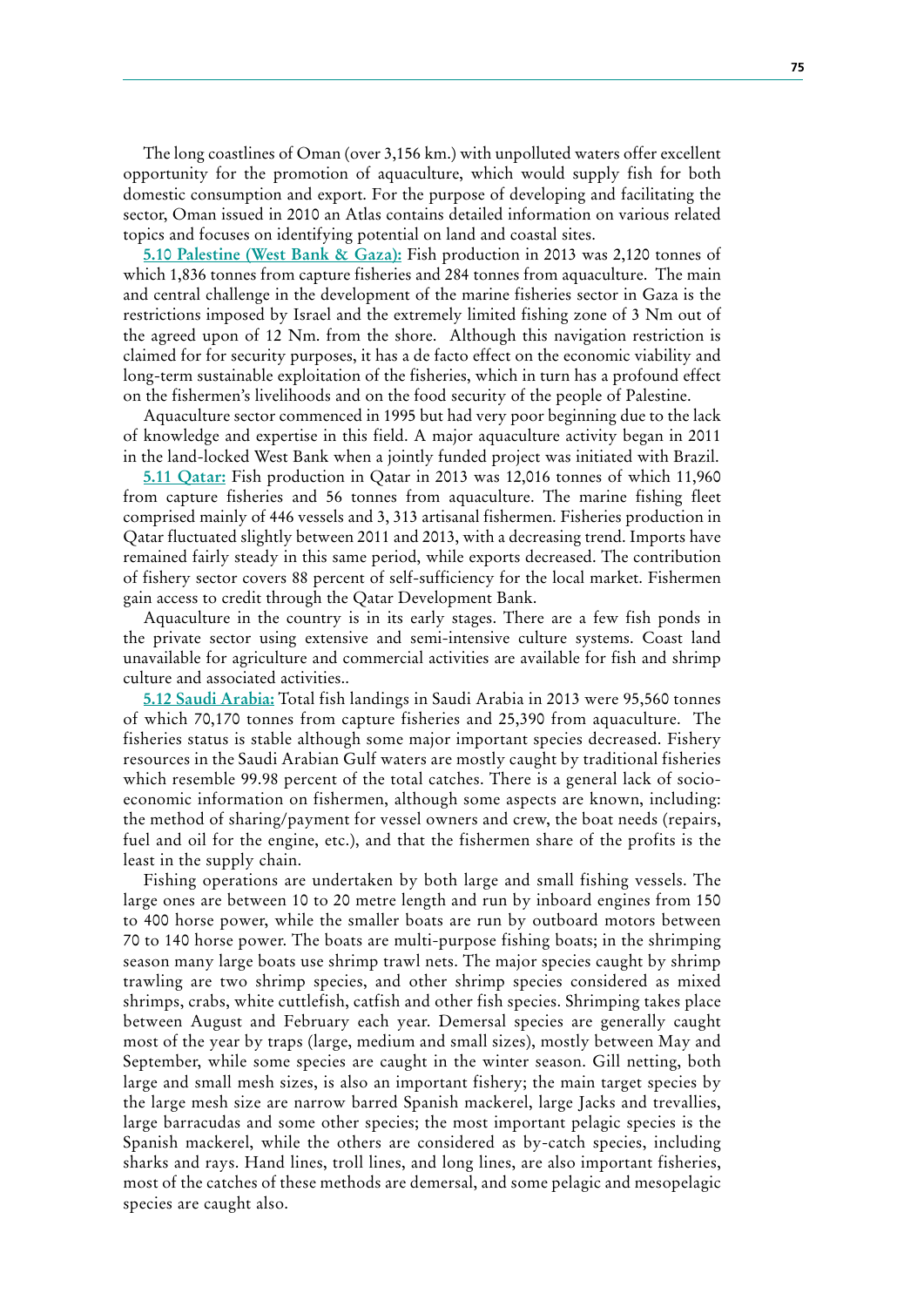Aquaculture in Saudi Arabia dates back to the early 1980s when Nile tilapia was reared in inland water bodies. The sector started to move toward shrimp aquaculture - giant tiger prawn first and Indian white shrimp. Due to the excellent potentially favourable environment for fish farming, the Ministry of Agriculture has identified aquaculture as a priority economic sector, as a result of rich finfish and shellfish resources, some of which have been identified as suitable aquaculture candidates. There has been a rapid development of aquaculture in the last 5 years, as perceived from the rapid increase in the number of fish farms during this period.

**5.13 Sudan:** Fish production in Sudan in 2013 is estimated at 35,980 tonnes of which 34,000 tonnes from capture fisheries and 1,980 tonnes from aquaculture. Sudan is one of the largest countries in Africa. The contribution of fisheries to the GDP is currently marginal. However, Sudan is endowed with water resources and lands that can support vigorous capture fisheries and aquaculture. Sudan's capture fisheries production was from inland water catches. The aquaculture sector is still incipient with modest production compared with its potential. Capture fisheries activities are centred around the River Nile and its tributaries, seasonal flood plains and four major reservoirs as well as the territorial waters of Sudan on the Red Sea. Freshwater fish culture is primarily based on the pond culture of the Nile tilapia.

The country is also dependant on imports of fish and fishery products to satisfy the limited per capita fish consumption. Exports are very small. Although there is potential for increasing inland fish production, inland fisheries have remained at a subsistence level due, in part, years of internal conflicts which have led to prolonged isolation of fishing communities and disrupted trade and supply channels. Other problems and constraints include the lack of or inadequate fisheries policies and management, laws and regulations, monitoring and statistics, infrastructure and institutions, investments and financing, capacity and training, processing and marketing.

Sudan is a member of the Committee on Fisheries (COFI) and two FAO regional fishery bodies: the Indian Ocean Tuna Commission (IOTC) and the Committee for Inland Fisheries of Africa (CIFA). It also participates in INFOSAMAK. Importantly, Sudan has offered to lead the process toward the establishment of a fisheries commission for the Red Sea and Gulf of Aden.

As far as the the food security situation is concerned though the precise value of the fisheries contribution to the national GDP is unrecorded, the entire agriculture sector, which includes fisheries, contributed 24 percent of the GDP, amounting to US\$ 14.1 billion. Fish and fish products are highly appreciated in the Sudanese diet for their indispensable nutritional value, and they thus contribute significantly to the food and nutrition security of the population. Most rural areas of the Sudan have benefitted significantly from the fisheries activities which are conducted in their environs. Fishing and associated economic operations generate both employment and investment opportunities, thus curbing rural-urban population shift. Fisheries are, often, the only rallying point for some rural communities as almost every aspect of life such as social, cultural and political activities revolve around fish. However, competition over water use does occur, sometimes, between fishers /fish farmers on the one hand, and crop farmers/animal herders on the other hand, who need to use the same water to either irrigate their farm or to water their livestock.

Small-scale oyster farms which are sited along the northern Sudanese coast have contributed significantly to the stability and improvement of the socio-economic status of these multi-ethnic communities, which have very little alternative income generating opportunities. Fisheries and aquaculture, therefore, have the potential to enhance rural socio-economic stability in the Sudan. More than anywhere else, rural fishing communities rely largely on fish for the much-needed protein as it is known that the per capita fish consumption in such communities is significantly higher than the national average. Fisheries, therefore, play for those communities the multiple,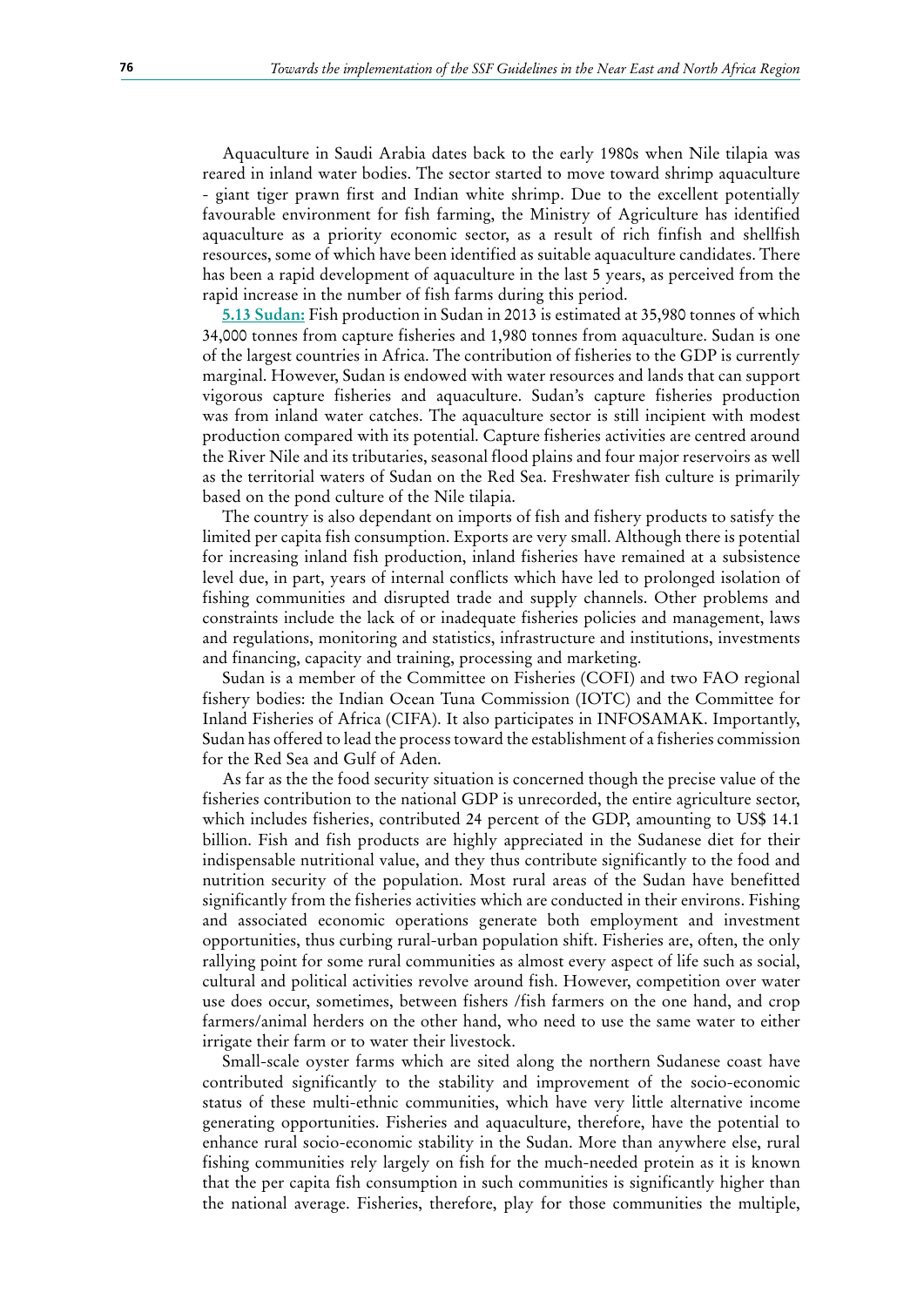indispensable role of being a major source of food and nutrition security, livelihood, and income generation. Also, some communities are close-knit, strong and organized, and thus possess sufficient capacity to engender improvement in their area of domain.

**5.14 Syria:** The total fish landing of Syria in 2013 were estimated at 8,767 tonnes of which 4,757 tonnes from capture fisheries and 4,000 tonnes from aquaculture. The fishery sector plays a minor role in the Syrian economy, due not only to the scarcity of resources and the low natural productivity of fishing grounds, but also to technical, administrative and legislative constraints. Small-scale fishery dominates the marine fishery. It comprises some 1,200 coastal fishing vessels licensed to fish within the territorial waters along a coastline of 183 km. Real industrial marine fishery barely exists, except for 21 comparatively small offshore vessels operating beyond the 12 Nm zone. Artisanal fishery is the only capture fishery in inland waters with 1,283 small fishing boats, of which 436 are motored. Main inland water resources are located in the south and southeast of the country. Other resources in the western, central and coastal areas are considered marginal. Fishing communities are distributed accordingly. Capture fishery has been traditionally a source of living for poor and more-or-less illiterate people in coastal and lacustrine areas. The low output of capture fishery, particularly in inland waters, does not secure more than a minimum living for artisanal fishermen.

Aquaculture is confined to fresh waters and mostly Carps and Tilapias. Capturebased aquaculture is carried out in surface-water retention lakes. Fish farming and capture-based aquaculture are an exception, being practised by comparatively rich and literate farmers and yielding high income.

A few decades ago, marine fishermen communities were considered to have a good living standard. Nowadays, this is not the case. Some may have kept a reasonable living standard, but the most seem to have suffered economically. Being still modest, fisheries and fish products contribute modestly to food security. Nevertheless, aquaculture is qualified to contribute selectively to improving animal protein supply.

Unlike some economic and agricultural activities, fisheries and small-scale aquaculture imply a day-by-day involvement of the whole rural family.. Periodic harvesting of oversized fishes from integrated family fish ponds provides domestic food, moderating the seasonality of agricultural income and adding nutritional value to the family diet. Thus, fisheries and aquaculture can create a source of income for a significant proportion of rural society, contributing to alleviation of unemployment and poverty in rural areas and minimizing rural-urban migration.

**5.15 United Arab Emirates:** Fish production in 2013 is estimated at 72,550 tonnes of which 71,770 tonnes from capture fisheries and 780 tonnes from aquaculture. The fisheries are entirely artisanal in nature, with the minor exception of 4 small purse seine vessels that operate seasonally from Sharjah and take sardines and anchovy at night using light attraction. Two types of vessels are used in the artisanal fishery: wooden, local dhows up to approximately 15 m in length that primarily operate fish traps and fiberglass, outboard powered vessels up to 8-10 m in length (locally known as tarads) that use a variety of gear including fixed and floating gill nets, hand trolling and drop lines and gargoor. Vessels that are operating gargoor generally undertake 4-5 day fishing trips while the smaller launches usually operate on a daily basis. In addition to vessel catches, there are a number of fixed stake nets (locally known as 'hadra' that are located along the coast and its inlets. Rapid coastal development has apparently reduced the number of such stake nets in areas near to major cities such as Dubai. However, they are still numerous in areas where little coastal development has taken place, particularly in the area west of Abu Dhabi. The majority of the catch from all sectors is taken from Abu Dhabi Emirate, since this Emirate comprises over 65% of the sea area of the U.A.E. However, the most productive areas are inshore areas near to the Straits of Hormuz, around Ras al-Khaimah. Landings probably also consist of fish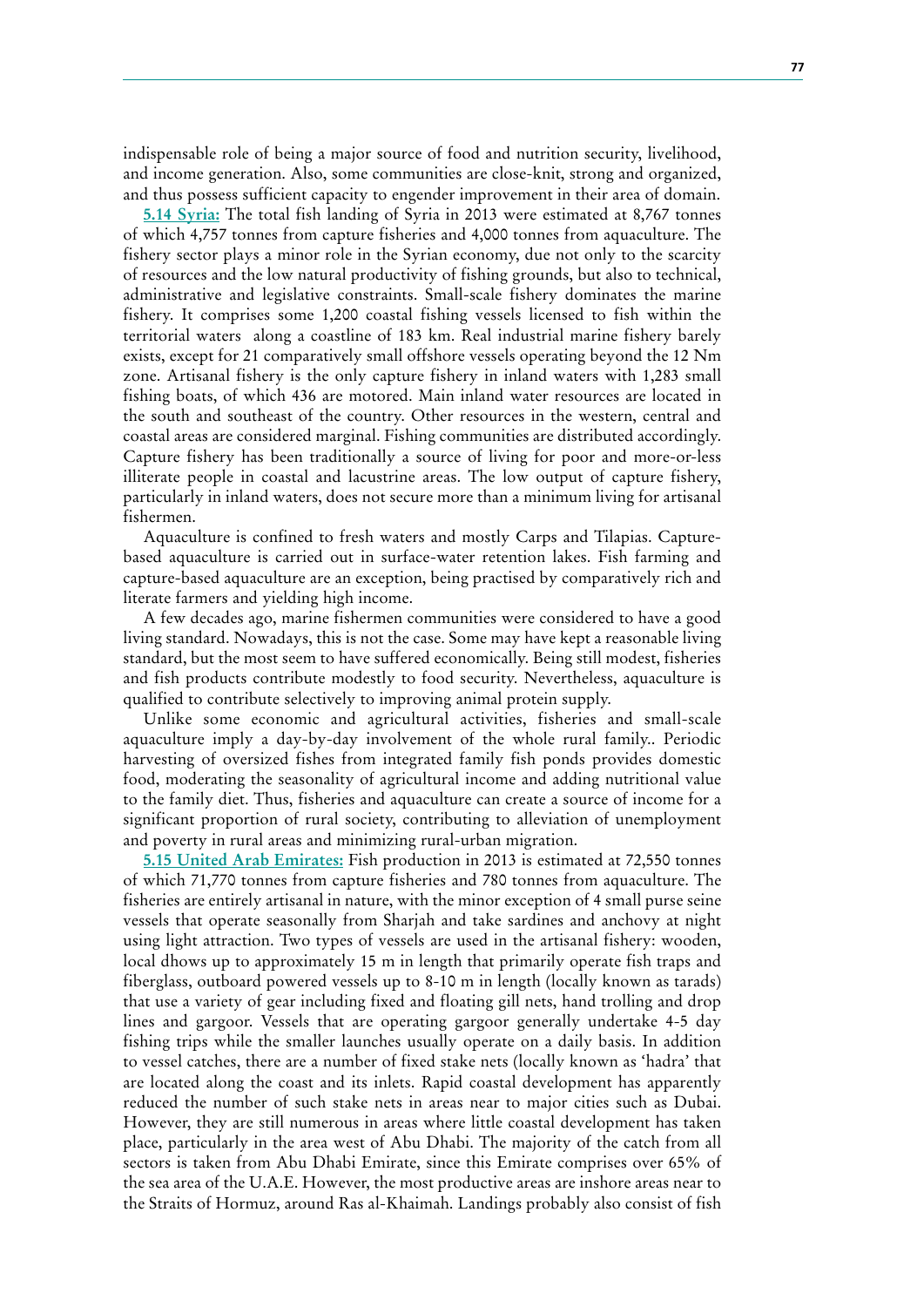taken in other, neighbouring, countries' waters, although the quantity of such landings is not known. Fish are landed at landing sites along the coast of the U.A.E. and are generally auctioned at the market in which they are landed.

No trawling takes place in the U.A.E. since this has been banned in 1970s in an effort to protect marine habitat. Although the use of drift nets is also prohibited, their illegal use is common, particularly during the season for large pelagics such as Spanish mackerel. Recent laws requiring a U.A.E. national to be physically present on vessels during fishing operations has also reduced the number of active vessels. The pelagic catches are dominated by Spanish mackerel and other large pelagics while small pelagic species such as sardinella and anchovies are captured in inshore near Ras al-Khaimah and also on the East Coast near al-Fujairah. Apart from the 4 small purse seine vessels that operate seasonally from Sharjah, there is no industrial fishery for small pelagic species although there have been several attempts to start such an industry in the past.

Aquaculture is still in its early development phase. There are a few commercial projects operating, supported by multi-million dollar investments, but most aquaculture in the country is small-scale and operated by local agriculture farmers, fishers and some private investors. The country is endowed with many natural lagoons, bays and creeks, most of which are encircled by mangrove swamps providing ideal spawning and nursery grounds for a wide variety of fish and shrimp species.

**5.16 Yemen:** The total fish production in 2013 of 194,860 tonnes is from capture fisheries. Yemen has an extensive coastline (2 500 km) bordering both the Red Sea and the Gulf of Aden. Yemen's marine environment is characterized by a high level of productivity and fisheries are the second most important source of export revenues in Yemen after petroleum and play an important role in reducing poverty. There are 135 fishermen's cooperatives operating about 23,600 boats of different types and capacities with around 83, 200 fishermen.

Fishing pressure from the small–scale sector has continued to grow rapidly over the last 15 years. The status of many of the stocks is uncertain, principally as a result of the lack of detailed and recent stock assessment and the lack of reliable statistics after 1990. The small-scale fishery is a multi-species, multi-gear fishery and operates on an open-access basis with few restrictions to entry to the fishery. This fishery supplies both the domestic market and the export market, particularly that for fresh whole fish to neighbouring countries such as Saudi Arabia. The main species caught are small pelagic species such as Indian oil sardine and Indian mackerel, large pelagic species such as several species of tuna, demersal species including grouper, spiny lobster, shrimp and cuttlefish. This sector is the largest fisheries sector in Yemen, contributing around 90% of annual landings. Although a vessel licensing system is in place, it is only sporadically enforced and hence the number of vessels in this sector is unknown. However, it is estimated that in 2010, there were approximately 80,000 small-scale vessels landing fish in Yemen that were operated by approximately 220,000 fishermen. While there are only limited opportunities for the sustainable expansion of landings, there may be opportunities for the development of marine aquaculture production in Yemen although constraints such as availability of sites, high capital requirements, and the current lack of supporting industries need to be addressed.

#### **6. THE ISSUE OF FOOD SECURITY AND POVERTY ALLEVIATION**

Food security has been a subject of great national concern around the world since 1974, the year of the global food crisis, which led countries to view it as a component of national security. FAO in its "The State of Food and Agriculture 2015 IN BRIEF" observes that: "Although the shares of people living in poverty and extreme poverty have declined over the past three decades, the numbers remain high, with almost one billion people considered extremely poor and another billion poor". Too many countries however, including Near East countries, it seemed that the key to food security lay in self-sufficiency, particularly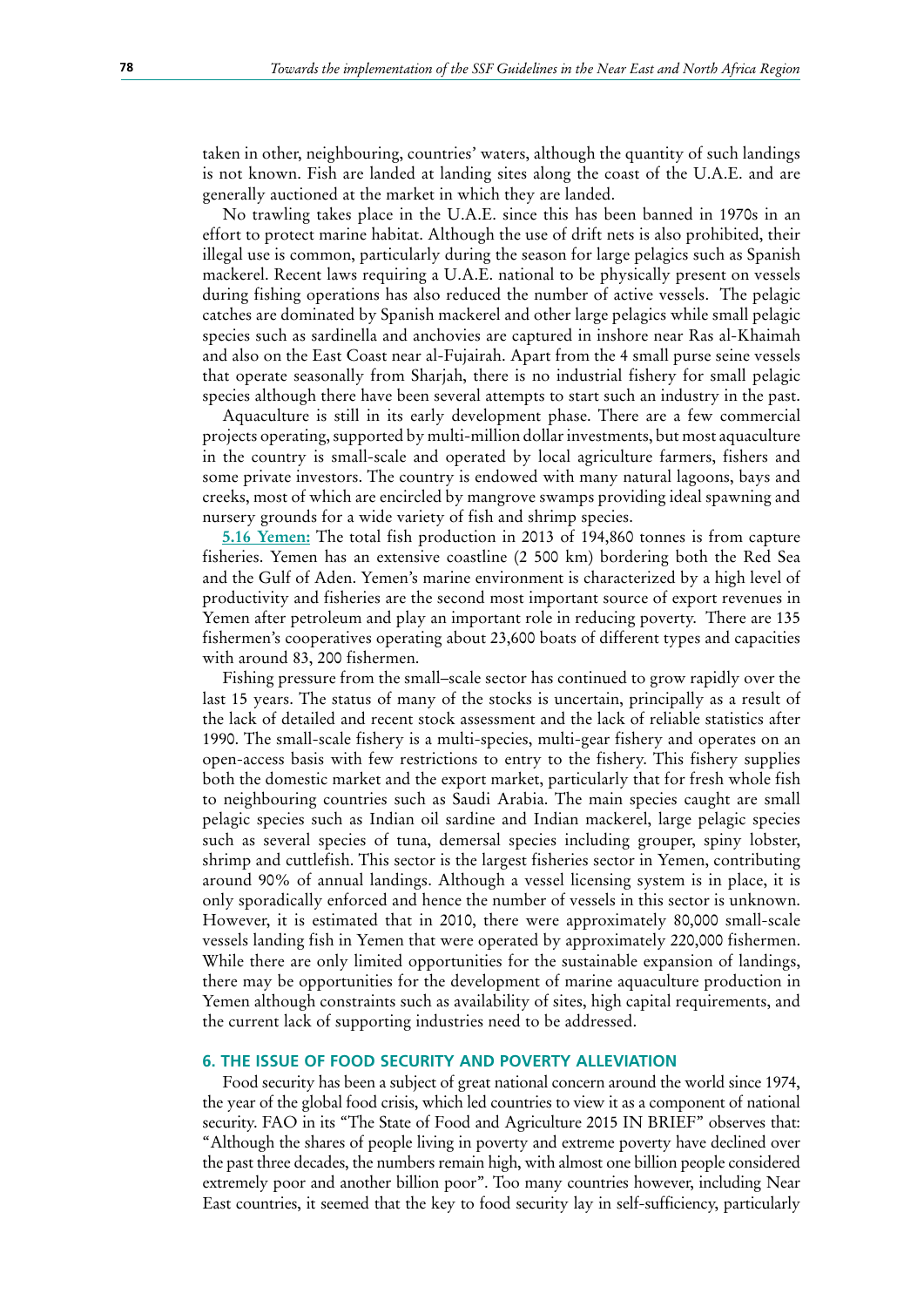in grain, took up the call. Many food-importing developing nations succeeded in achieving self-sufficiency after implementing "Green Revolution" programmes that introduced the cultivation of hybrids developed by international research centres.

The FAO World Food Summit held in Rome in 1996 defined food security as '… exists when all people at all times, have physical and economic access to sufficient, safe and nutritious food to meet their dietary needs and food preferences for an active and healthy life". The same definition of food security was reiterated in the second FAO World Food Summit held in Rome in November 2009. It also added that the four pillars of food security are:

- • Food availability: ensuring sufficient food supply whether from local production or the international market.
- Food stability: ensuring a stable supply of food throughout the year and from one season to the next.
- Food accessibility: ensuring that the food is available to the public at affordable prices relative to their income.
- Food safety.

Near East countries engage in the trade in commodities at varying degrees but the balance of trade in seafood commodities is negative. In 2011 all Near East countries exported a total of 310 thousand tonnes valued at US\$ 683 million. The main exporters were Oman, Iran, Saudi Arabia and U.A.E. Conversely, in the same year the countries imported 888 thousand tonnes of seafood commodities valued at US\$ 2.1 billion. The main importers were Egypt, Saudi Arabia and U.A.E. This negative balance of trade indicates a large gap between exports and imports that needs to be narrowed.

Could Near East countries become self-sufficient in seafood production? The region, taken as a whole, is certainly not short of financial resources and could continue to rely on imports to satisfy food demands. They have good and promising fisheries resources which could be better utilized and exploited to benefit especially small-scale fisheries in order to improve the living standards of the fishers and the related communities in several of the countries in the Near East. Indeed these resources abound, and with high levels of open and masked unemployment there is more than enough available labour to meet the needs of most small-scale fisheries' development projects.

But land resources are not the only limitation on expansion in food production. The first and foremost limitation is water. More and more Near East countries are sinking below the water poverty level. From three countries in 1955 (Bahrain, Jordan, and Kuwait), the number of countries below the water poverty level came to eleven by 1990 (with the addition Palestine, Qatar, Saudi Arabia, the UAE and Yemen). Seven more countries of the region are expected to join them by 2025. In addition, over-exploitation of subterranean water resources has led to numerous problems in the GCC countries, Palestine and elsewhere as a result of the consequent higher salinity levels in aquifers.

The bottom line here is that, if water resources cannot keep up with the food production needs of the Near East people, the countries will necessarily continue to rely on food imports, and this is contingent on their financial resources. Near East countries must study the various economic and commercial aspects involved, with particular attention to international agreements affecting food trade. The importance of this strategy cannot be overstated in view of the Near East countries' increasing dependency on imports for food security.

**6.1 Near East countries food policies:** Food accessibility is strongly influenced by government economic policies and openness to world markets. Subsidising food commodities to make them more affordable to the public is one such policy; lifting subsidies is another. Most Near East governments have adopted food supply policies as part of a social contract based on state provision of essential needs in exchange for the people's loyalty. Since the 1980s most governments have pressed ahead with economic liberalisation and market deregulation policies.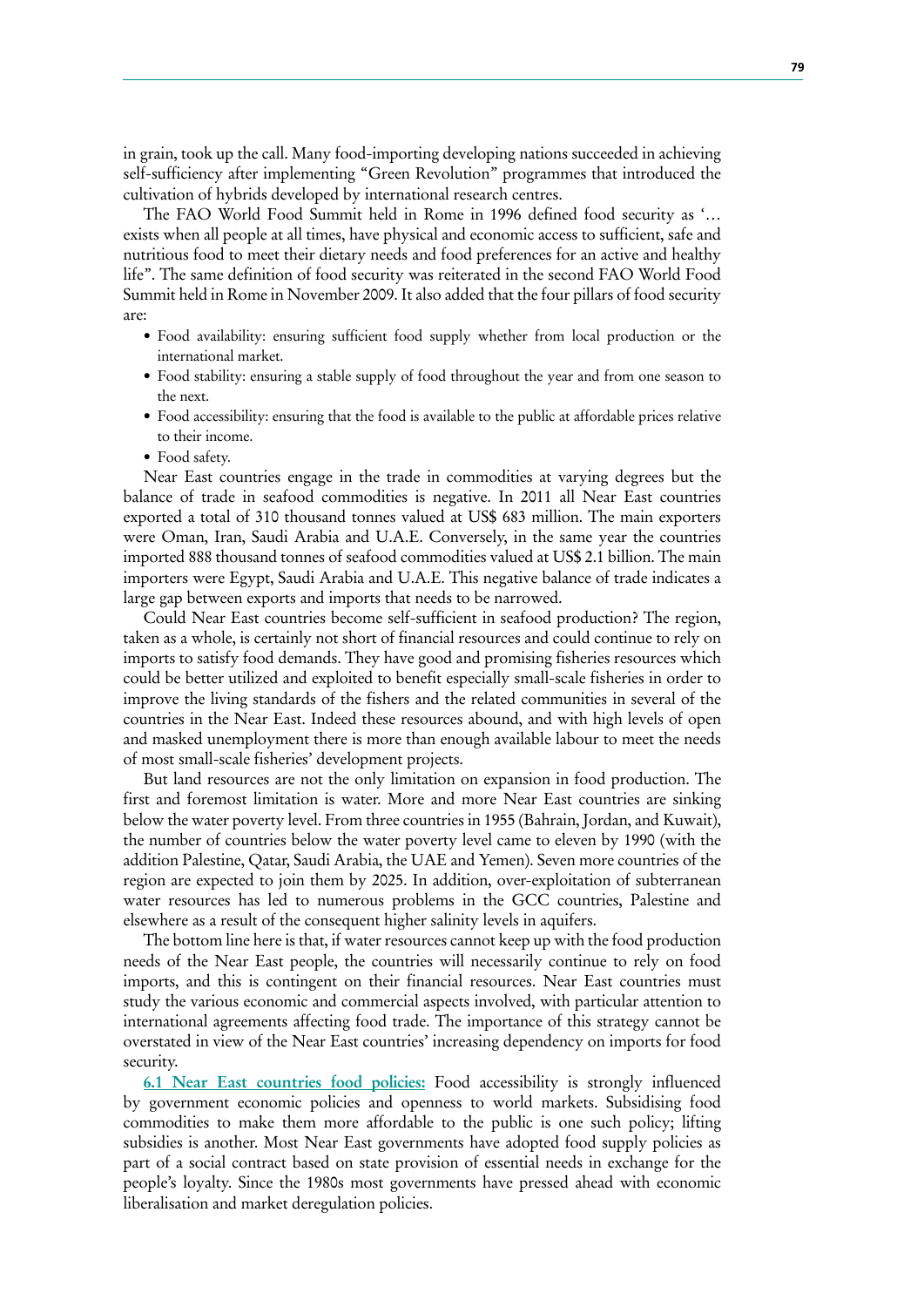**6.2 Self-sufficiency verses food security:** There are two sides to the longstanding debate on food security in the Near East countries. On the one hand, there are public voices which push governments towards a self-sufficiency goal. On the other hand, there are experts who argue that the scarcity of natural resources and increasing demand for limited land and water-triggered by rapid population growth-render selfsufficiency objectives cost prohibitive. Self-sufficiency means to produce all own food. Food security means is to have access to affordable food. Financing self-sufficiency today will come at the expense of future generations in the sense that the very high investments in land and water management required to achieve such a goal will take resources away from critically important sectors such as education and health.

**6.3 Population and growth in Near East countries:** The Population Division of the Department of Economic and Social Affairs of the United Nations Secretariat, World Population Prospects, indicate that in 2015 the total population of the Near East countries is about 370 million people and are expected to increase to about 475 million by 2030. Population growth at these rates will still put intense pressures on the carrying capacity of lands and further threaten environmental sustainability.

The growth of cities and towns poses particular challenges. Accelerating urban drift in the region is straining already-overstretched infrastructure and creating overcrowded, unhealthy and insecure living conditions in many cities. In 1970, 38 per cent of the populations were urban.

#### **7. ROLE OF FISHERIES IN FOOD SECURITY IN THE NEAR EAST REGION**

Fisheries and aquaculture make an important contribution to the animal protein supplies of many communities in both the industrialized and developing worlds. In 2013 world fish supplies are at around 20 kg per capita/per annum with a slight annual upward trend due to the rapidly increasing contribution of aquaculture. In comparison, the general average of fish consumption in the Near East region is only around 10 kg. per annum. These averages hide variability in levels of consumption within countries, amongst countries and between continents. In the 16 countries of the Near East region there is a large disparity in the per capita consumption. Only two countries have more than the international average, three countries are less than 20 kg per capita while the rest of the countries are leases than 10 kg of which some of these countries are even less than even 5 kg per capita. Fish and fishery products are important for the food security and the alleviation of poverty of many coastal communities where their only source of income is from fisheries.

But, by all accounts, many wild marine and freshwater resources are on the decline and this is a source of growing economic and social problems. Fisheries, including aquaculture, provide a vital source of food, employment, recreation, trade and economic well-being for people throughout the world, both for present and future generations. In the Near East fisheries, especially in rural remote areas, are an important economic sector and aquaculture is becoming of importance, both contributing, albeit at different levels, to national development through employment, trade and food security.

Small-scale fisheries of the region are varied, ranging from those based on the relatively rich resources such as in Egypt specially the aquaculture sector which flourished in the last few years, Oman and Yemen are well positioned from their marine fisheries resources. Most of these fisheries are mainly exploited by the smallscale sector. Fishers of this sector have relatively poor capabilities and facilities and often exploited by individuals with low cost vessels and gear, working near-shore and from beaches or in inland waters. In certain localities the fisheries provide an important source of employment and income, and often when the localities are isolated the community depends wholly on the fisheries activities for their livelihood.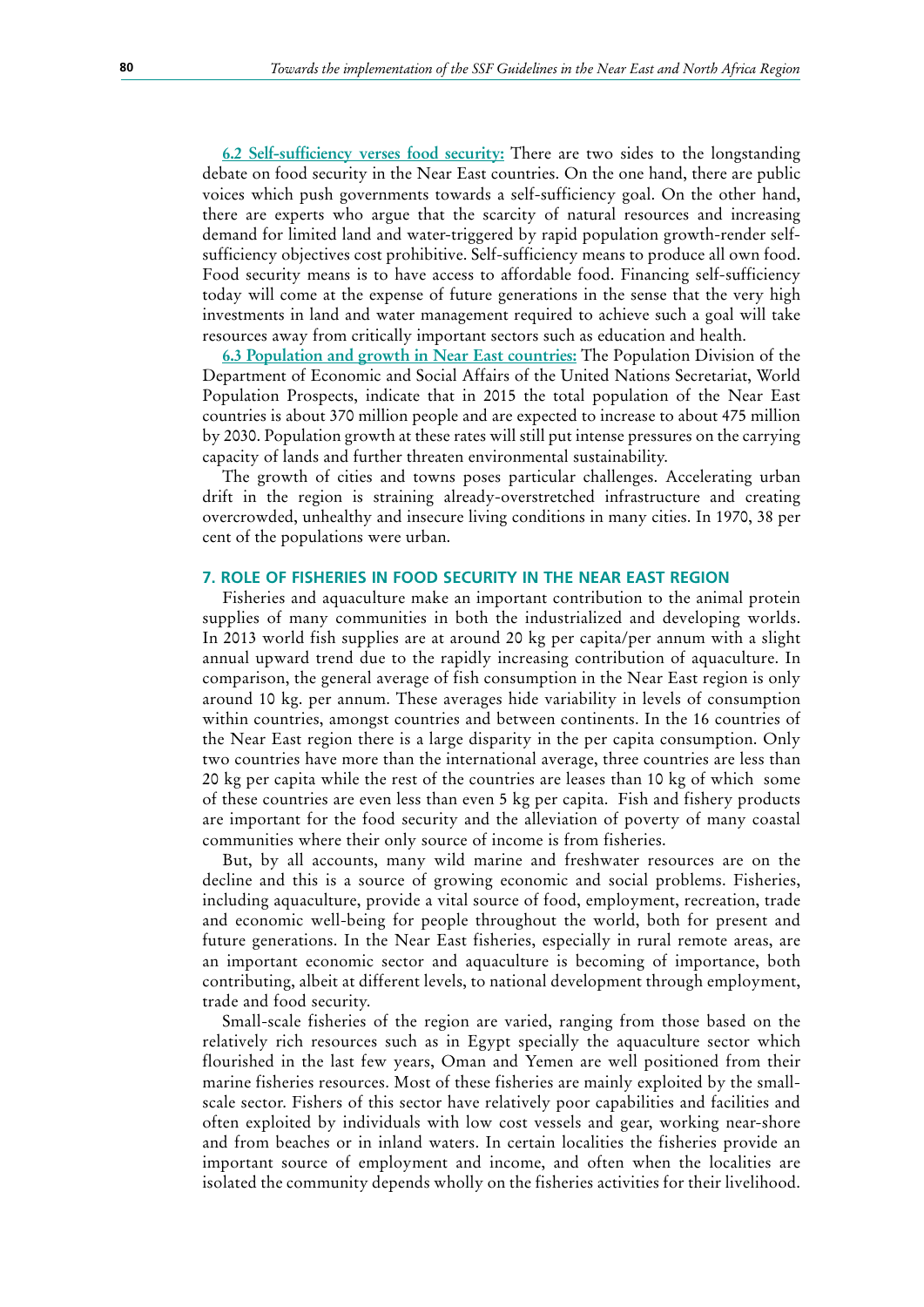#### **8. SUGGESTIONS FOR THE IMPLEMENTATION OF SSF GUIDELINES**

The implementation of the Voluntary Guidelines for Securing Sustainable Small-Scale Fisheries in the Context of Food Security and Poverty Eradication in the Near East countries which were developed as a complement to the 1995 FAO Code of Conduct for Responsible Fisheries (the Code) require a great understanding of the fisheries (marine and inland capture fisheries and aquaculture) in each country. The artisanal fisheries sector contributes to food security through production of food, with fish being an important ingredient in the diet of the populations for the present and future generations. Most of the fishers operating in this sector are in the lowest section of the population, with limited access to means of production, meagre incomes causing food security problems for them. The SSF Guidelines were developed to provide complementary guidance with respect to small-scale fisheries development and governance in support of the overall principles and provisions of the Code.

The sector provides employment for fishers and related ancillary activities of processing, distribution, marketing and exporting to earn hard currencies. The small-scale sector contribution to food security and poverty alleviation in terms of provision of food and income can be substantially increased with the proper implementation of the SSF Guidelines.

Accordingly, the SSF Guidelines are intended to support the visibility, recognition and enhancement of the already important role of small-scale fisheries and to contribute to global and national efforts towards the eradication of hunger and poverty. The SSF Guidelines support responsible fisheries and sustainable social and economic development for the benefit of current and future generations, with an emphasis on small-scale fishers and fish workers and related activities and including vulnerable and marginalized people, promoting human rights based approach. It is emphasized that these Guidelines are voluntary, global in scope and with a focus on the needs of developing countries.

In consideration of the above objectives of the SSF Guidelines some suggestions for the implementation in the Near East region are made, although no specific priority may be proposed since each country has its own consideration when taking action. These suggestions include the following:

**8.1 Responsible fisheries and sustainable development (Chapter 5 of the SSF Guidelines):**

**i. Recognize Governance of tenure in small-scale fisheries and resource management:** Marine and inland capture fisheries resources are generally on the decline in most Near East countries. New transformational changes in governance are urgently required to cope with overfishing, pollution, global changes, and other drivers of degradation in order to insure sustainability of the resources and fishing operations. The social, political, and ecological aspects of a transformation in governance of the Near East countries coastal marine resources are to be explored. Also, good governance will help resolve tenure-related problems. Inadequate and insecure tenure rights to access and use natural resources often result in extreme poverty and hunger, not only by facilitating overfishing but also by reducing incentives for responsible stewardship.

In the pursuit of resources sustainability, the critical elements that need to be analysed are: (i) recognition of the depletion of resource stocks, (ii) scientific knowledge on the ecology and resilience of targeted species by small-scale fisheries and their role in ecosystem dynamics, and (iii) demonstration-scale experimental trials, building on smaller-scale scientific experiments, which identified new management pathways. Trials are to be made in order to improve cooperation among scientists and fishermen and integrating knowledge and establishing trust. The discourse on solutions to address small-scale fisheries concerns in the Near East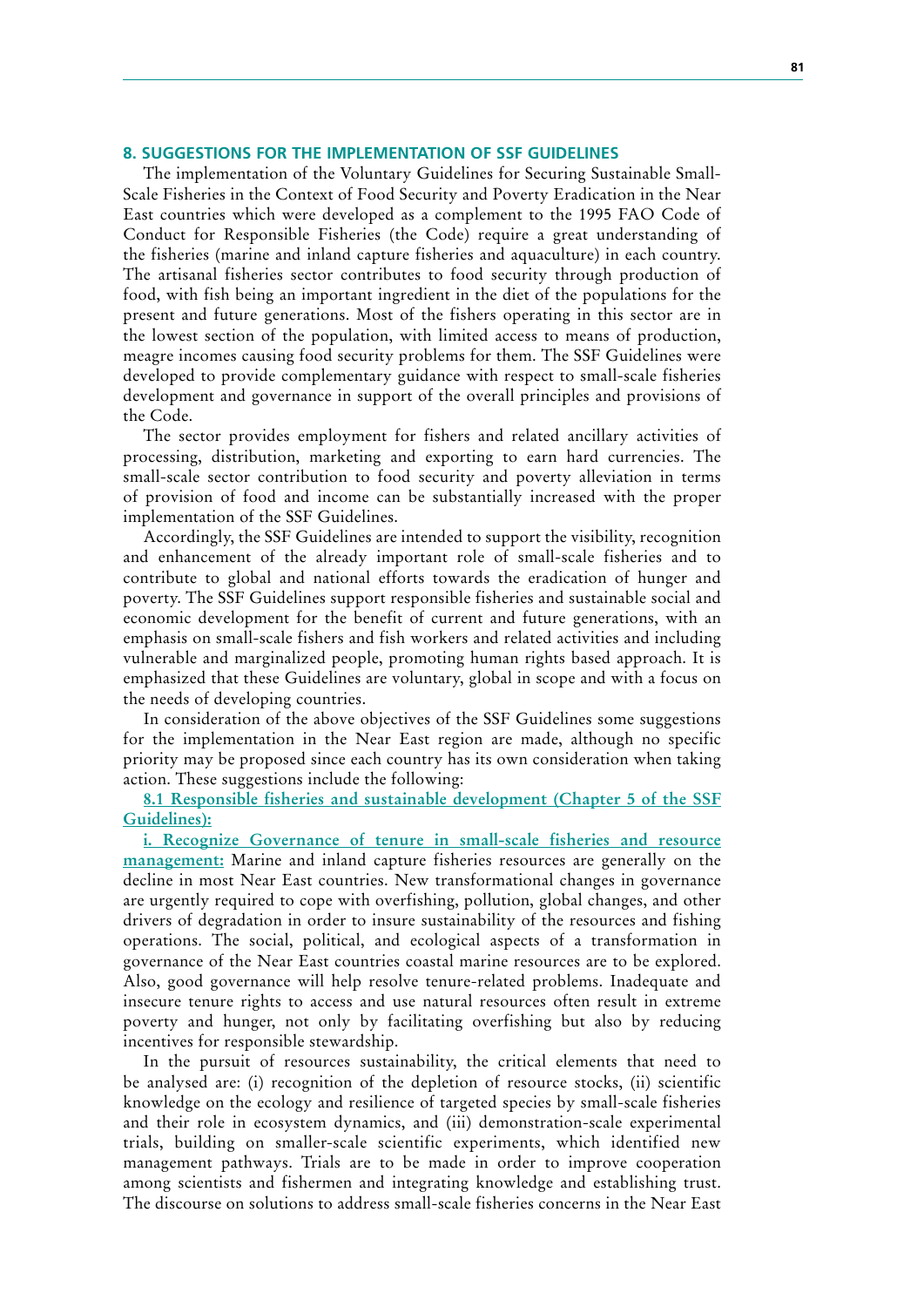tends to focus heavily on community-based forms of co-management. Partnerships between communities and governments, NGOs or research organizations can draw together knowledge, expertise and institutions to develop and implement co-management arrangements.

**ii. Collaborate with RFBs, FAO/BGI and other related agencies:** Due to its nature, the implementation of the SSF Guidelines requires the countries' collaboration with various related agencies operating in the region. These include the Regional Commission for Fisheries (RECOFI), The General Commission for Fisheries in the Mediterranean (GFCM), the FAO Committee on Fisheries (COFI) and its Sub-Committees on Aquaculture and Trade, FAO GLOBEFISH with involvement of INFOSAMAK and INFOFISH as well as the involvement of NGOs, international Aid agencies and other organizations concerned.

In this context the FAO Blue Growth Initiative (BGI) aims at supporting food security, poverty alleviation and sustainable management of aquatic resources. It has four main components which should receive increasing attention from the Near East countries in the implementation of the SSF Guidelines. The components are: (i) marine and inland capture fisheries; (ii) aquaculture; (iii) livelihoods and foods systems; and (iv) economic growth from ecosystem services.

**iii. Attention to social development, employment and decent work:** For a sound and effective implementation of the SSF Guidelines in the area of social development, employment and decent work attention should be given to the establishment and strengthening of fishermen and fish-workers cooperatives, organizations, groupings and/or associations that cater for their interests and benefits. While such organizations already exist in several of the Near East countries, their effectiveness is still to be fully realized. These groupings should include empowerment as a means of engaging with and challenge to government authorities on fisheries management issues.

Such organizations should enable stakeholders to participate and have a voice in social, economic and local political processes and to share the responsibility of promoting and practising sustainable fisheries. The motivations and structures of these organizations can change or adapt over time. They can become multipurpose organizations that use collective action to also support social development and promote welfare functions, including the distribution of wealth.

Fisheries cooperatives have the potential to contribute to responsible fisheries, food security, the empowerment of women and poverty eradication. Successful fishermen and fish workers organizations are possible, feasible and desirable, and they can play an important role in community development. They give their communities greater resilience to deal with environmental and socio-economic shocks such as fluctuating catches, disease and death in their fisher's families, natural disasters and hunger.

Suggesting measures that can improve living and working conditions, establish equitable social protection and benefits and offer alternative livelihood options, as well as specific measures in favour of small-scale fishermen to mobilize resources for training and capacity-building, are all positive steps to include social dimensions in fisheries and aquaculture development. Decentralizing of governance to the community level permits responsiveness and specificity to local dynamics, not possible through hierarchical governance. It also allows for proper recognition of the (often legally backed) customary rights of local resource owners, common throughout the region.

**iv. Giving importance of value chain analysis in post-harvest and trading:** In the process of implementing the SSF Guidelines value chain analysis should be strongly carried out in post-harvest and trading activities. Value chain analysis is becoming increasingly main stream in development circles. Its increasing prominence as a form of analysis is largely due to the fact that it provides an excellent 'lens'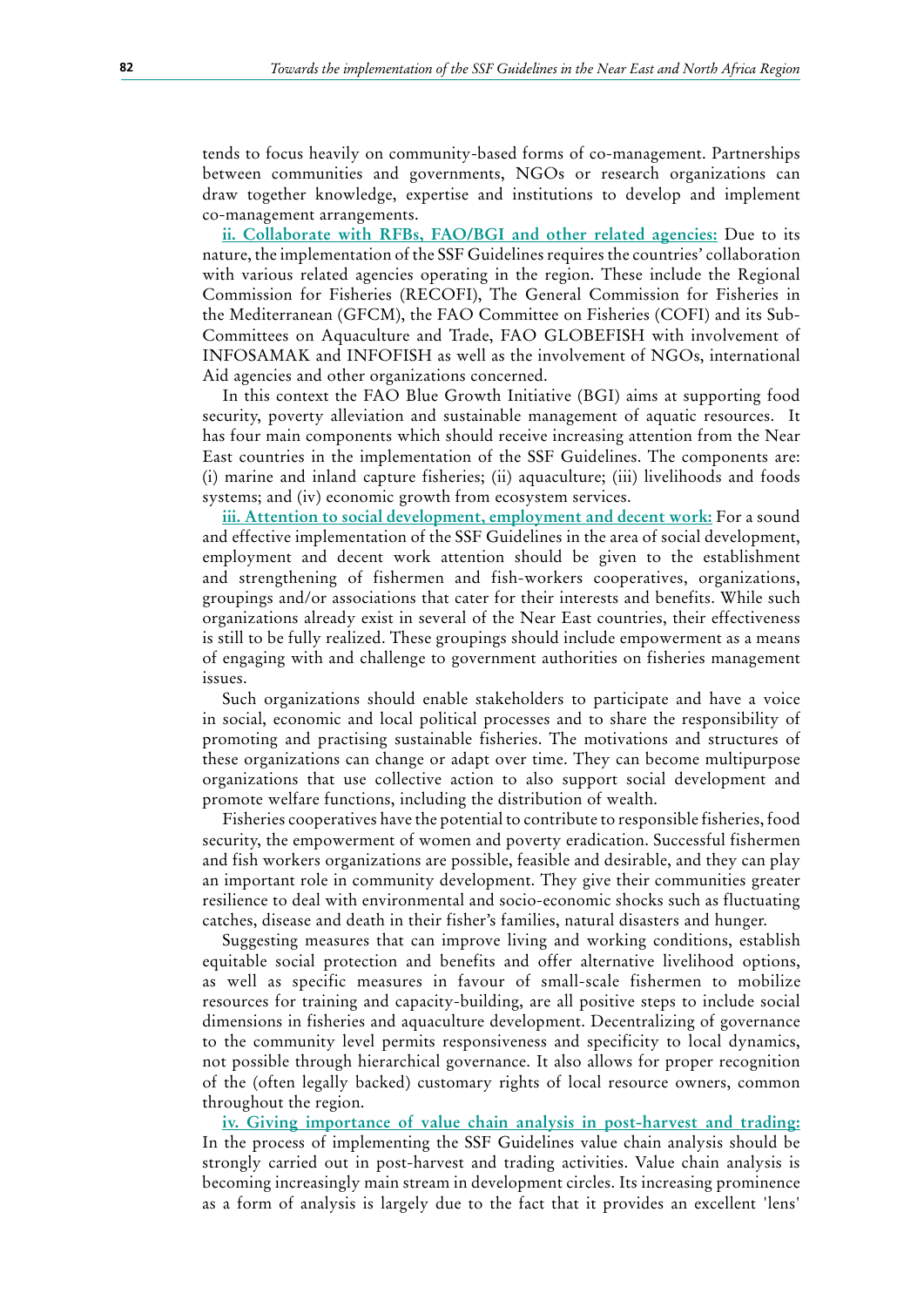through which to focus on distributional issues and pro-poor growth, benchmark changes over time, assess the relative importance of factors affecting competitiveness, as well as the costs and earnings of those involved in the value chain. It also helps in identify gaps/weaknesses in value chain performance and perhaps most importantly identify 'levers' and targeted action programmes to 'upgrade' and improve value chain performance.

In addition, value chain analysis strengthen the bargaining power of small-scale operators and reduce vulnerability as well as resolve conflicts that may arise between parties involved which may have other interests. Also help provide employment opportunities and decent work benefits and related activities.

**v. Recognizing Gender equality and empowerment of women:** When considering the seafood industry as a whole, with fisheries, aquaculture, seafood processing and all related services, women represent half of the total working population worldwide. Women participate in most segments of the industry, but at variable degrees. In small-scale fisheries in the Near East region women are essential contributors to this important food supplying industry in most of the countries although more in some than in others. In the more open societies such as in Egypt, women to some extent are the backbone of the small-scale fisheries sector mainly in the post-harvest activities mainly in fish processing plants and in trading. In the aquaculture sector many women workers also participate in the production process by tending and servicing small-scale fish ponds. Women in fishing communities face various problems within fisheries and within the family and community. However, in the Near East countries which are traditionally more closed to women's work outside the homes especially in labour intensive tasks, such as in Saudi Arabia, fish processing plants depend mainly on foreign labour many of whom are women. Women are therefore, critical agents for change the development of the sector. They constitute a high proportion of workers in artisanal and industrial processing, in fresh fish trading and retailing, in environmental organizations, research institutions and several administrative positions.

On the other hand, there are very few women in leadership positions as well as in the management and decision making process. In spite of the above roles they play, women in the fisheries sector often suffer from gender inequality. There is evidence that women's participation is constrained or affected by strong cultural rules, robust societal conventions and even in some cases discriminatory laws. Women are barred from some seafood related jobs, such as going to sea on-board fishing vessels. They may be deprived from ownership rights or they may not be allowed to access finances and insurances services. Their limited access to capital limits their access to modern and competitive technology for processing and storing fish, and limits their capacity to upgrade their knowledge and skills. Lack of consideration for women's role and work in the seafood industry leads policy makers to develop policies that are disadvantageous to women and ultimately bar them from accessing public resources. Empowering women in the various roles in the industry will help improve the food security of their communities as well as help eradicate poverty in their communities.

Much of the work women do within the fisheries, the family and the community, remains undervalued and unrecognized. In the context of fisheries, the importance of women in particular in the post-harvest sector should be recognized. The role women paly in several Near East countries depend on extraction, processing and trading fish, often in low-income, informal roles, are vital to the resiliency of their families and communities. Currently, despite their crucial role in fisheries, efforts to systematically engage women in coastal fisheries co-management are scarce. Enabling women to sustainably manage their resources, have greater participation in community development, and overcome lack of access to financing, increased exposure to health risks as well as other social, cultural, political, and economic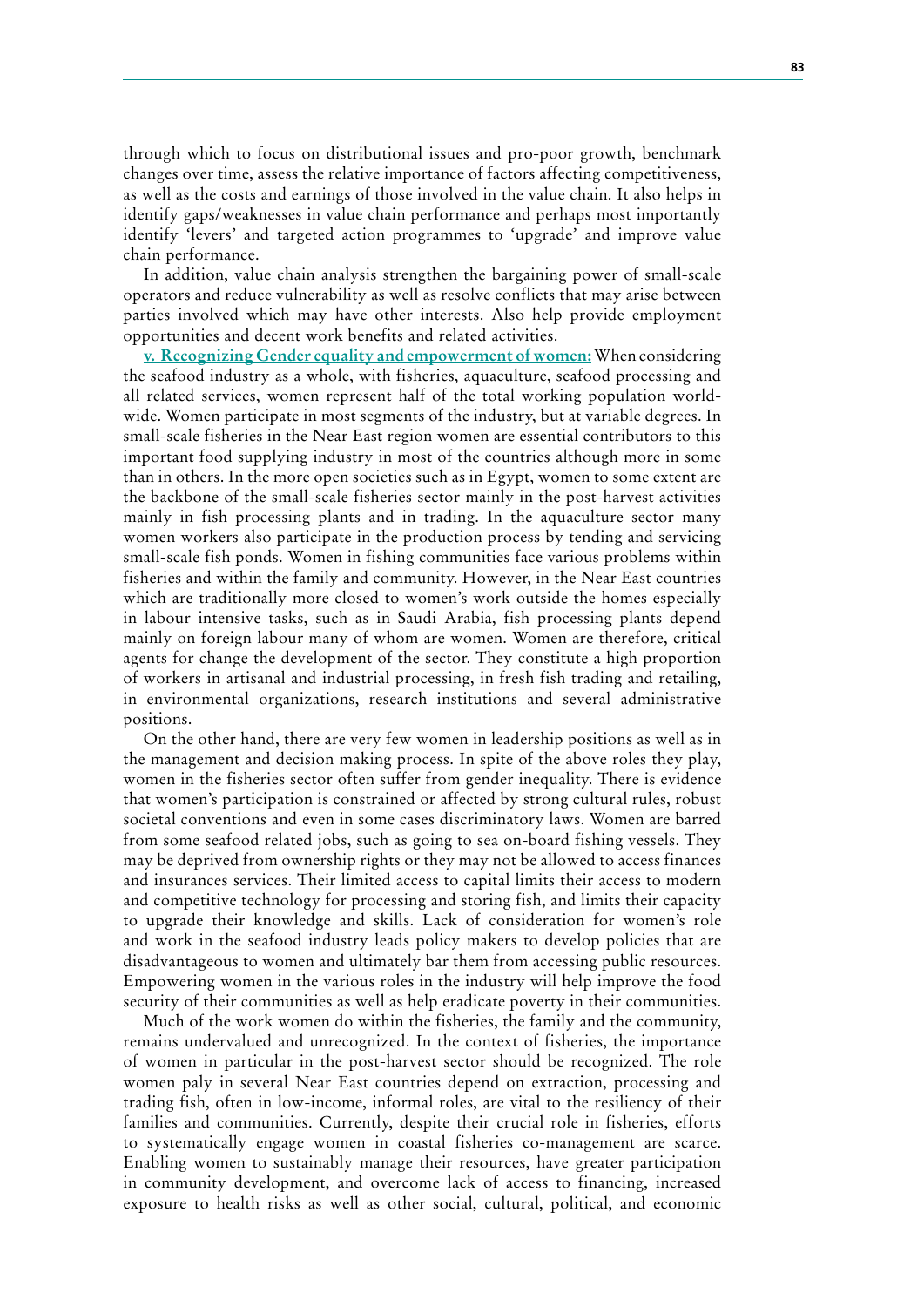barriers to ensuring secure livelihoods. Attention therefore should be given to gender equality when considering the roles of both men and women in small-scale fisheries.

**vi. Dealing with disaster risks and climate change:** Coastal communities are already profoundly affected by climate change. Rising sea levels, droughts and floods are among the impacts of climate change. Climate change is modifying the distribution and productivity of marine and fresh water species and is already affecting biological processes and altering food webs. The consequences for sustainability of aquatic ecosystems for fisheries and aquaculture, and for the people that depend on them, are uncertain.

Climate change threatens and poses a disaster risk to marine fish and the stability of fisheries of countries of the Near East especially in the Egyptian Delta where most of its Egypt's inland fish landings is produced. With this looming change Governments and fishery managers must develop management strategies that incorporate the effects of a changing environment. Climate change impacts such as more frequent and severe floods and droughts will affect the food and water security of many people. The Fifth Assessment Report of the Intergovernmental Panel on Climate Change (IPCC) which "…tells us that climate related hazards will exacerbate the challenges faced by the poorest and most vulnerable people by negatively affecting their livelihoods. In the context of food security and the right to food, the Fifth Assessment Report finds that all aspects of food security will be threatened, including production, access and price stability."

Climate change is only one of much security, environmental and developmental challenges facing affected countries. Its impacts will be magnified or moderated by underlying conditions of governance, poverty and resource management, as well as the nature of climate change impacts at local and regional levels.

Climate change is a compounding factor that regional fisheries managers cannot ignore that fishers, fish farmers and fishing communities, particularly those in coastal areas, are vulnerable. It is not surprising; therefore, that the subject of climate change and disaster risk management has been recognized as a fundamental development challenges that requiring special attention by policy makers. This should help the region to better understand the impacts of climate change on the fisheries and marine ecosystem, and implement adaptation and mitigation measures to protect food security and the livelihoods of coastal fishers communities in the Near East region.

**8.2 Ensuring an enabling environment and supporting implementation:** As in the purpose behind the establishment of the 1995 FAO Code of Conduct for Responsible Fisheries (the Code), the SFF Guidelines major objective is to secure structural change in the fisheries sector so that resources are harvested and utilized in a sustainable manner for the general benefit of the sector. However in the case of the SSF Guidelines, it is also to enable small-scale fisheries stakeholders to benefit more from their activities. This requires an enabling environment, providing accurate and up-to-date information, research and communication, human capacity development and the monitoring and supporting the implementations of the SSF Guidelines. The SSF Guidelines, like The Code, envisages that governments, working in partnership with stakeholders, would facilitate long-term sustainability in the sector and, at the same time, instil a greater sense of responsibility on the part of all persons involved in fisheries. Similarly, through their participation in RFBs the Code urges countries to pursue equivalent goals for the conservation and management of international fisheries.

#### **9. GENERAL RECOMMENDATIONS FOR STEPS TO IMPLEMENT SSF GUIDELINES**

Considering that the Near East region will eventually return to normalcy from the current conflicts and un-rest, the following are some general recommendations which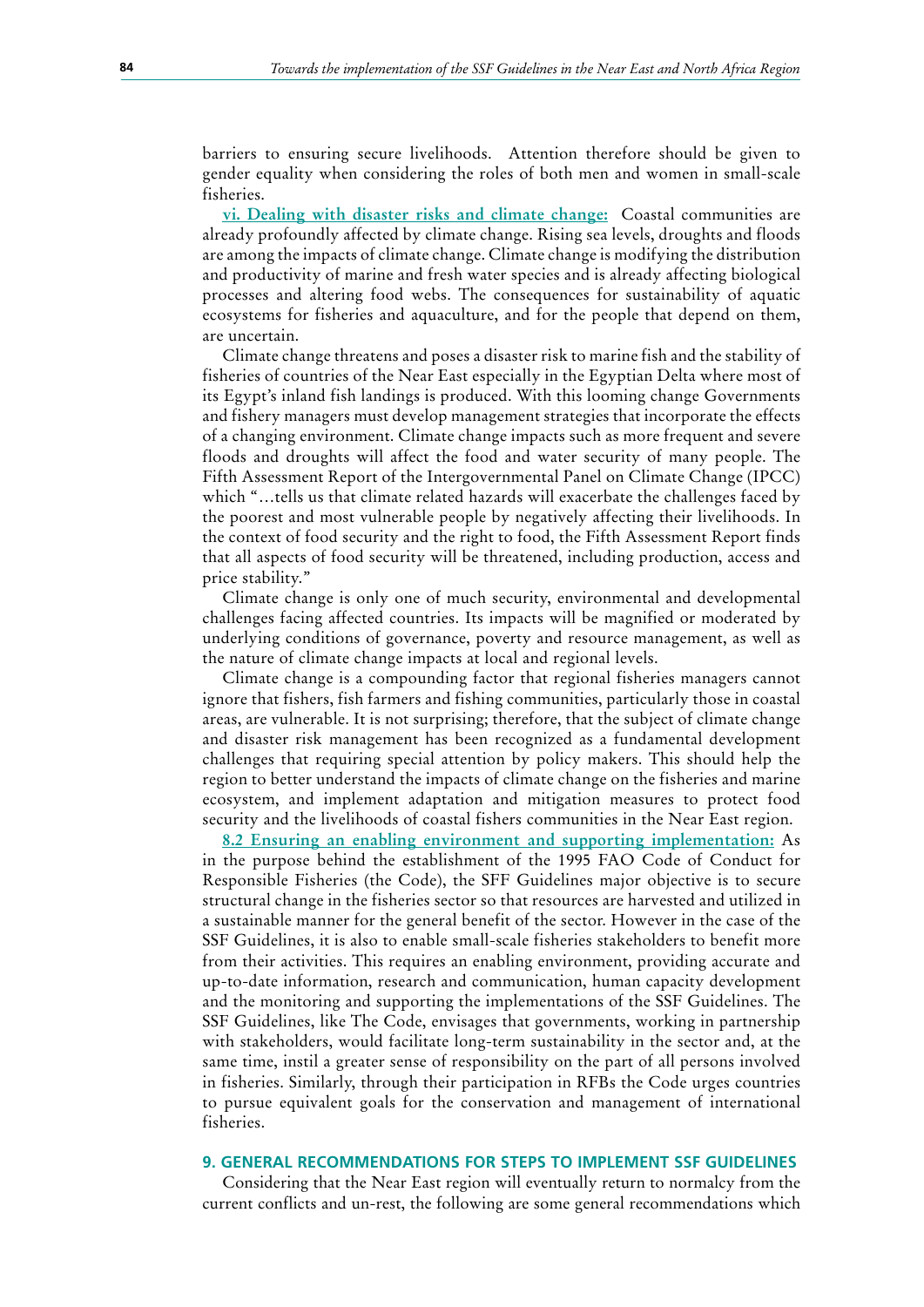if considered in part or in whole either by any one country or as a sub-region, could help in the implementation of the SSF Guidelines in the Near East countries and help support food security and poverty alleviation through an improved status of the smallscale fisheries sector.

**i. Better management of sustainable fish resources:** In order to improve the situation of the small-scale fisheries sector in the majority of the Near East countries as a means of helping to achieve food security and to up-grade the socio-economic, environmental and nutritional importance of the fisheries, certain fisheries management measures especially in resources accessible to small-scale fishers are required to be carried out. These measures include: (i) Marine and inland capture fisheries; (ii) Development of new capture fisheries resources through more research and development of fisheries for new and alternate species based on principles of scientific sustainability and responsible management; and (iii) Selection of unrestrictive gears and fishing practices to avoid bycatch problems, capture of juveniles to avoid depletion of fish stocks, reduction of over-fishing and size of fleet. In this context considerations should be made to the fisheries common property rights which may have bearings on the fisheries resources which should not be violated while at the same time recognizing the role of small-scale fishing communities and indigenous peoples. However, some areas in several Near East countries local cultures would impede or possibly preclude localized territorial use of fisheries but at the same time it is likely that most existing cultures would permit the extension of such rights to coastal marine fisheries.

**ii. Reduction of post harvest losses to increase fish supplies:** It is estimated that post-harvest losses caused by spoilage amount between 5-10 percent per year of total fish landings. Converting low-value resources, into products for direct human consumption, rather than reducing them to fishmeal, would also contribute to greater food security. Improving food security efforts requires making better use of fish produced by reducing post-harvest losses and increasing the percentage of fish used for direct human consumption.

**iii. Monitoring foreign fleets illegally fishing in Near East marine waters:** IUU fishing has become a major threat to the already depleted and/or overexploited commercially important marine fish stocks in several fishing grounds around the globe. Much of this deterioration in world fisheries resources, including those from Near East waters especially off the coastlines of Iran, Yemen and Oman. There are international and national efforts to limit as much as possible this destructive practice and the success of these efforts will help increase the benefits to small-scale fishers and conserve national resources.

**iv. Controlling pollution and coastal degradation:** Coastal areas are the most popular tourist destinations. Massive influxes of tourists can dramatically impact marine environments as pollution, waste, and the crowds take their toll. Mangroves are cleared to make open beaches, piers and hotels are built on top of coral reefs. However, as several countries in the Near East region are oil producers and at the same time border the most strategic oil transportation waterways in the world, due to wars, accidental oil spills and high rate of water evaporation as well as extended drilling and oil extraction, pollution of coastal marine water fishing areas has created serious damages to the coastal waters where small-scale fishers operate. Such areas in Iran, Kuwait, and Saudi Arabia were fouled in recent years. Saudi Arabia had the worst damages. The impact of the damage affected the multimillion-dollar Saudi fisheries industry and surrounding areas. Egypt has also experienced pollution in its waters along the Suez Canal zone due to accidental oil spills from its strategic Suez Canal waterway. Also the coral reef in the small marine waters of Jordan in the Gulf of Aqaba is threatened from phosphate mining near the coastlines. Due to these circumstances, some form of a sub-regional organization for protection of the coastline and marine environment is required to monitor the biodiversity of the coastal areas in the Near East region where the small-scale fishers normally operate.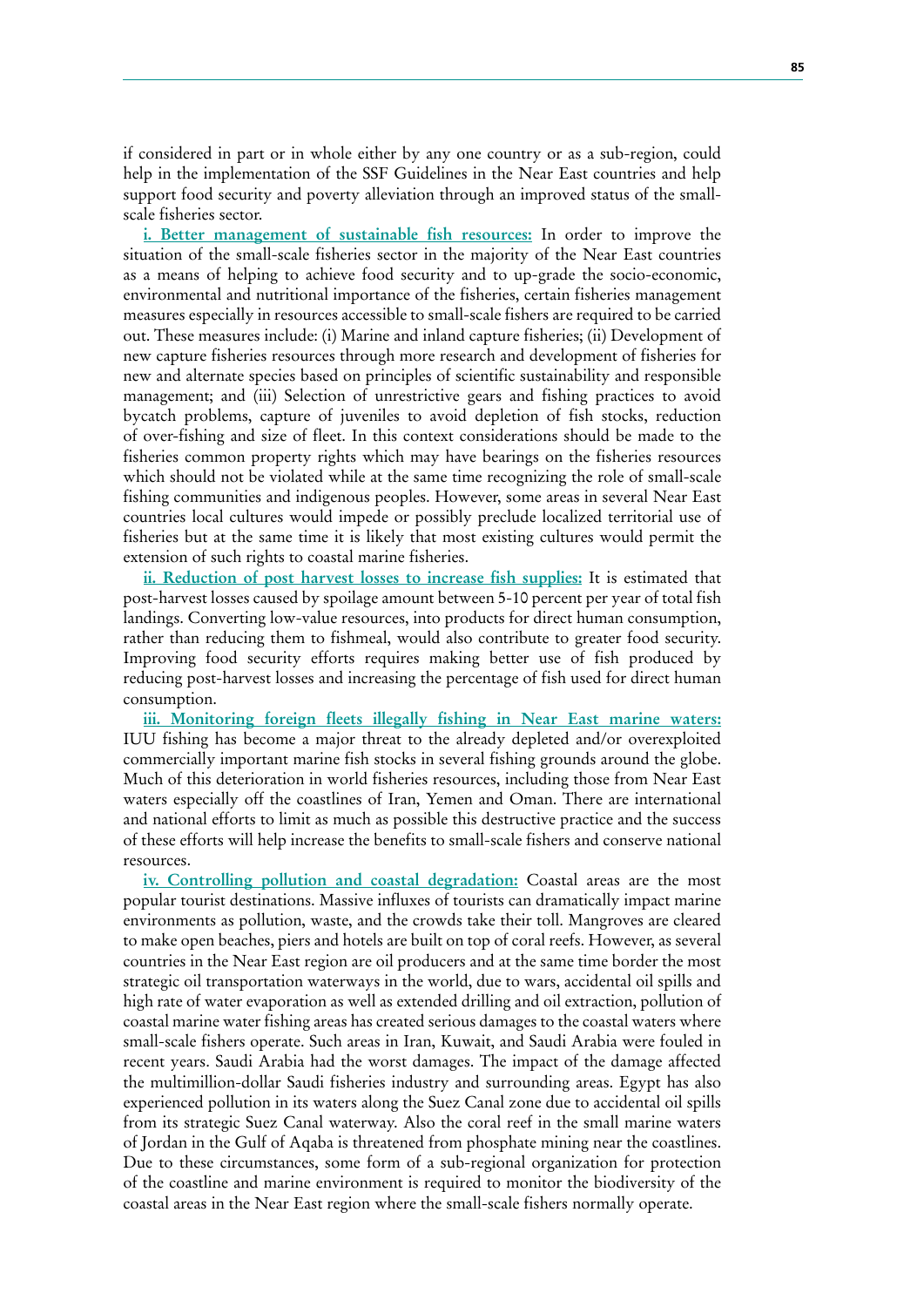**<u>v. Increasing national investments in the fisheries sector:</u> One of the major obstacles** to increasing the level of investments in the fisheries industries and their related services is the level of priority given to the fisheries sector by most Near East fisheries authorities. However, this attitude has in recent years showed some positive changes mainly due to initiation of various services provided by the governments in building up infrastructures facilities such as feeder roads, power, water, workshops, cold storage, markets, landing sites, etc. especially for fishers communities in remote rural fishing areas.

**vi. Facilitating and promoting more inter-regional trade in fish and fishery products:** It is in the interest of the Near East countries to increase and expand the level of intra-regional and inter-regional trade in fish and fish commodities. Such a development is expected to benefit both, the importer and exporter and ultimately reduce costs and improve income of small-scale fishers who are the main producers of seafood commodities in the Near East region. Some of the current constraints affecting small-scale fishers include shortage of local knowledge and information on buyers and sellers in countries of the region, inadequate information on supply and demand, prices, species, shortage of technical know-how and trained manpower in marketing practices, infrastructure facilities, and forms of value-added products.

**vii. Revising and up-dating available fisheries legislations to meet internationally adopted instruments and activate enforcement of provisions of laws:** In general, fisheries governance in the Near East countries leaves much to be desired. Fisheries authorities should recognize governance of tenure of small-scale fisheries which are central for the realization of human rights, food security, poverty alleviation and general economic growth and social development of rural communities. There is a need for improved fisheries governance which is propelled by globalization, international agreements, cooperation, and new technologies. Fairness in ensuring resource conservation and economic efficiency in the exploitation of fisheries resources by their rightful beneficiaries is required.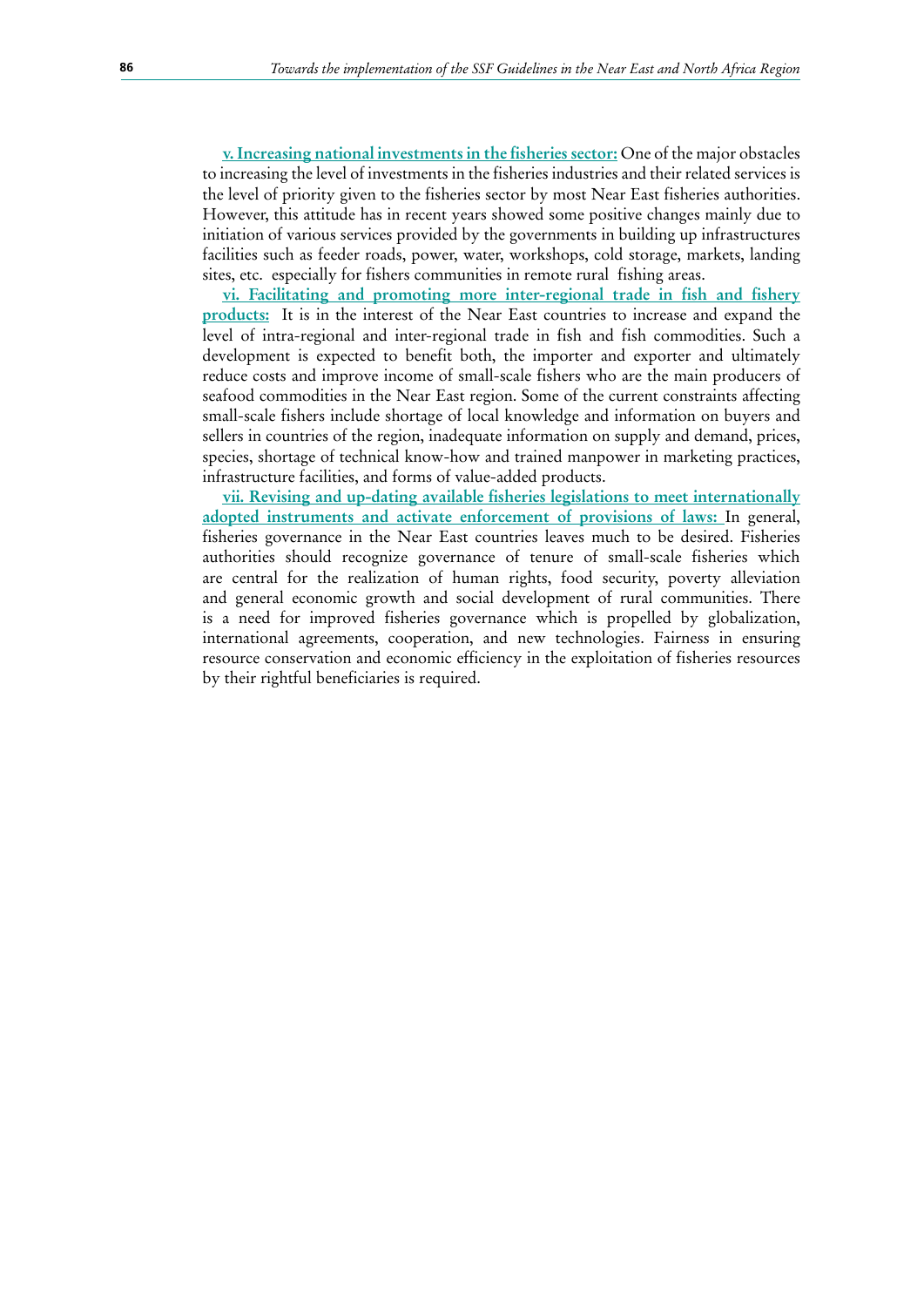### **Literature cited**

**Al-Ahram,** *Establishment of the largest Fish Farm in the Middle East*, Al-Ahram Daily, Cairo, Egypt, 17, August 2015.

**Al-Hayat:** *Jordanian Association Calling for the Protection of the Sea*; Daily No. 19282, Cairo, Egypt, January 2016.

**Al-Sayyad,**  *Highlights of the National Aquaculture Project in Port Said, Egyptian Union of Fishermen Cooperatives***, Cairo, Egypt, Issue No. 75 July-August 2015.**

**Francis T. Christy, Jr;** *Territorial Use Rights in Marine Fisheries: Definitions and Conditions***; FAO Technical Paper 27; Rome, Italy 1992.**

**Curtis, L.; Beveridge, M.C.M.; el-Gamal, A. R.; Mannini, P. (eds).** *Adapting to Climate Change: the Ecosystem Approach to Fisheries and Aquaculture in the Near East and North Africa Region* – **Workshop Proceedings. FAO Fisheries** and Aquaculture Circular. No. 1066. Rome, FAO. 2011. 130 p.

**FAO/GFCM,** Subcommittee on Economic and Social Sciences (SCESS) *Scientific Advisory Committee (SAC)* **Fifteenth session, Rome, Italy 4-5 February 2015**

**FAO/RECOFI.**  *Report of the sixth meeting of the Working Group on Aquaculture*, **FAO** Fisheries and Aquaculture, Report No. 1094, Muscat, Oman, 21-23 October 2014, Rome, FAO. 50 pp.

**FAO/RECOFI,** Report of the Eighth Meeting of the Working Group on *Fisheries Management*, Cairo, Arab Republic of Egypt, 8–10 December 2014. FAO Fisheries and Aquaculture Report No. 1108. Rome. 54 pp.

**FAO:** *The State of Food and Agriculture 2015 IN BRIEF: Social Protection*  and Agriculture: Breaking the Cycle of Rural Poverty**, http://www.fao.org/3/a-i4953e.pdf**

**FAO:** *The State of World Fisheries and Aquaculture 2014*, **Rome, Italy, 2014.** 

**FAO/RECOFI,** Report of the Workshop on Social and Economic Aspects of *Fisheries in the RECOFI Region Fisheries and Aquaculture***, Report No. 1015,**  Manama, Kingdom of Bahrain, 22-24 April 2012. Rome, FAO. 2012. 53 pp.

FAO/Fishery Country Profiles. All Near East countries, various dates.

**FAO/National Aquaculture Sector Reviews, All Near East countries,** various dates.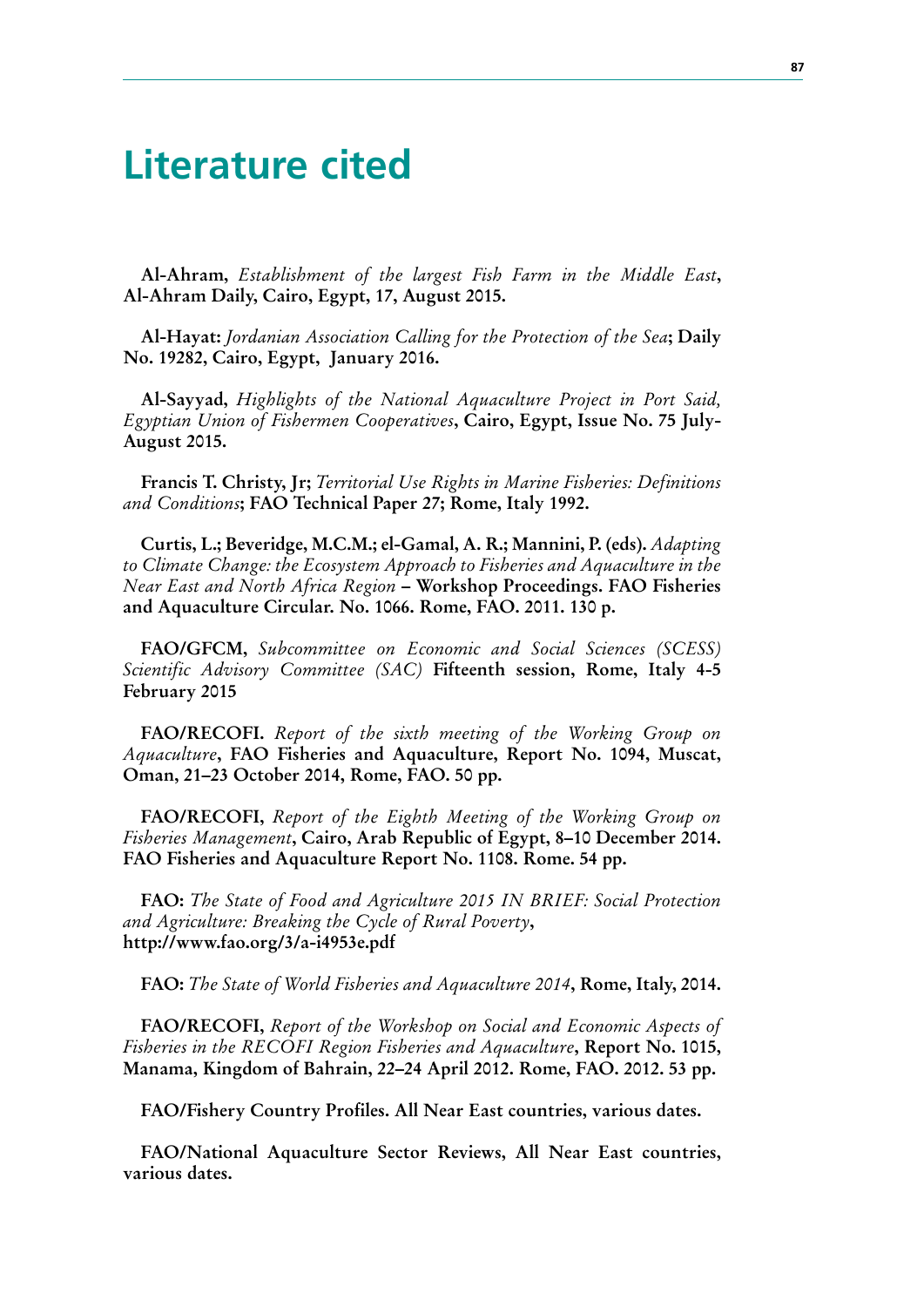**FAO;** *Near East and North Africa Regional Consultative Meeting on Securing Sustainable Small-scale Fisheries: Bringing Together Responsible Fishing and*  Social Development; Fisheries and Aquaculture Report No. 1005 FIPI/R1005 **(Bi) Muscat, Sultanate of Oman, 26−28 March 2012**

Feidi, I. Food Security in the Arab Countries: Opportunities to Boost Fish *Supplies to Meet Demand and Control Prices*, International Conference on **Food Security in the Arab Countries:** *New Challenges and Opportunities in the Context of Price Volatility*; Sultan Qaboos University College of Agriculture and Marine Sciences, Muscat, Sultanate of Oman, 2-4 March **2010,**

**FAO:** *The State of Food Insecurity in the World 2008*, **Rome**, Italy.

**Feidi, I.** *Fish Supply and Demand in the Near East Region and Projections to* 2015, FAO/RNE, Cairo, Egypt, August 2005.

Feidi, I.: *Impact of International Fish Trade on Food Security in Egypt; FAO* Consultation on International Fish Trade and Food Security**; FAO Report No. 708, Casablanca Morocco, 27-30 January 2003.**

Feidi, *I., Impact of Climate Change on Arab Fisheries Resources*, Arab World Agribusiness 2013 Yearbook, Manama, Bahrain January, 2013.

**IPCC,** Fifth Assessment Report Jan 14, 2015 **https://www.ipcc.ch/...and.../publications\_and\_data\_reports.shtml**

**OneWorld,** Food Security and Nutrition in the Post-2015 Development Agenda: Goals, Action and Outcomes, Posted on 13th October 2015, Food Security Guide; www.Oneworld.net.

**Krouma, I.,** *Regional Review on Status and Trends in Aquaculture in the Near East and North Africa*, 2010, FAO Fisheries and Aquaculture Circular, No. 1061/6, Rome, FAO 2012, 75 pp.

**Kurien, J.** *Does International Trade in Fishery Products Contribute to Food*  Security? Some Analysis and Thoughts, Report on E-Mail Conference on Globalization; Rome, Italy, December 1999.

**Monfort, Ma. C.,** *The Role of Women in the Seafood Industry*, **FAO/** GLOBEFISH Research Programme, Vol. 119, Rome, FAO 2015, 67 pp.

**World Bank:** Improving Food Security in Arab Countries, Washington DC, **USA, January 2009.**

**WTO:** *Trade Liberalization and Food Security***; Rome, June 2002.**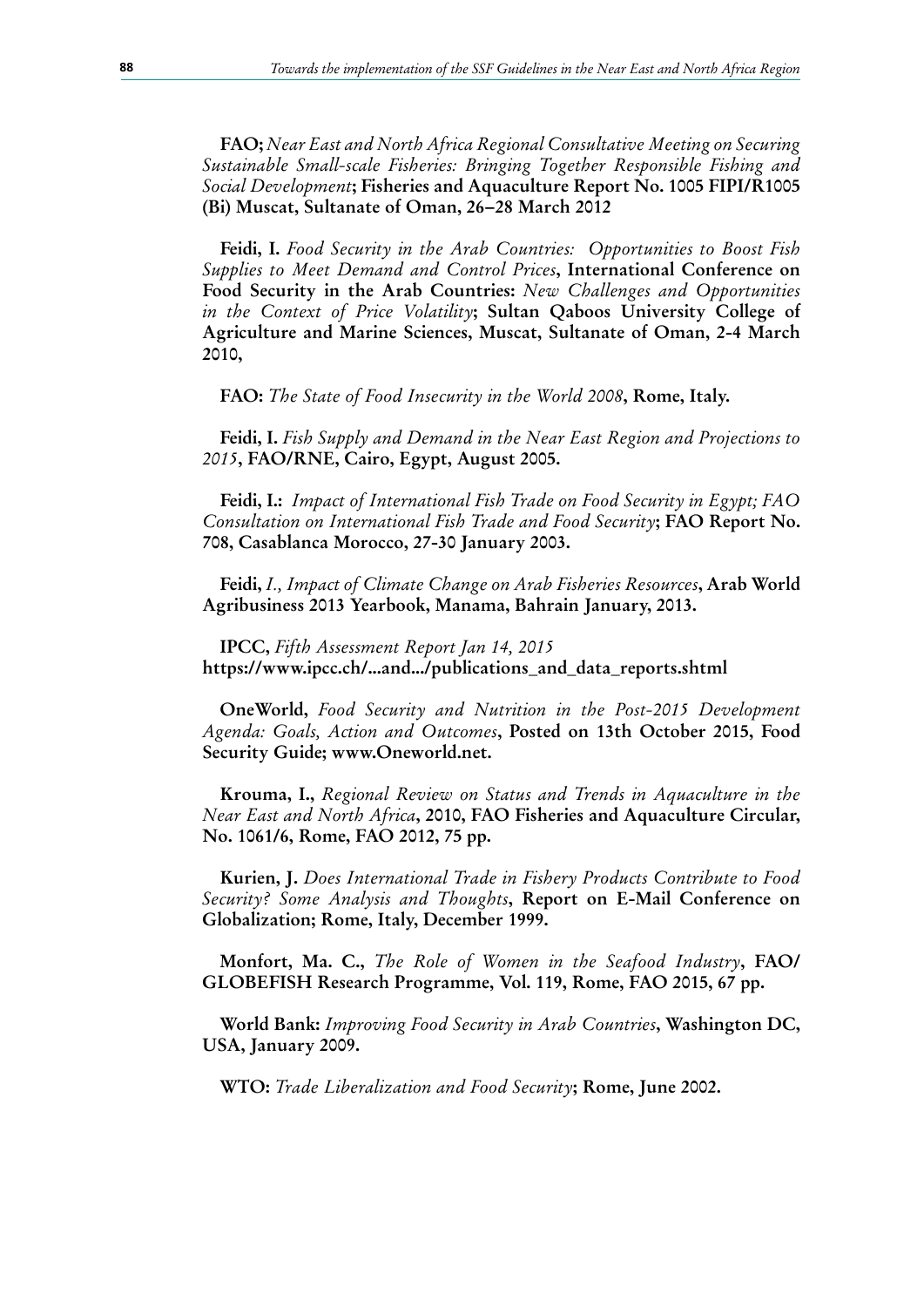## Annex 7 – **Regional Overview of SSF in the North Africa Region**

Current situation of small-scale fisheries in the North Africa region **(Application of the SSF Guidelines)**

Covering Algeria, Libya, Mauritania, Morocco and Tunisia.

By: Malouli Idrissi Mohammed

December 2015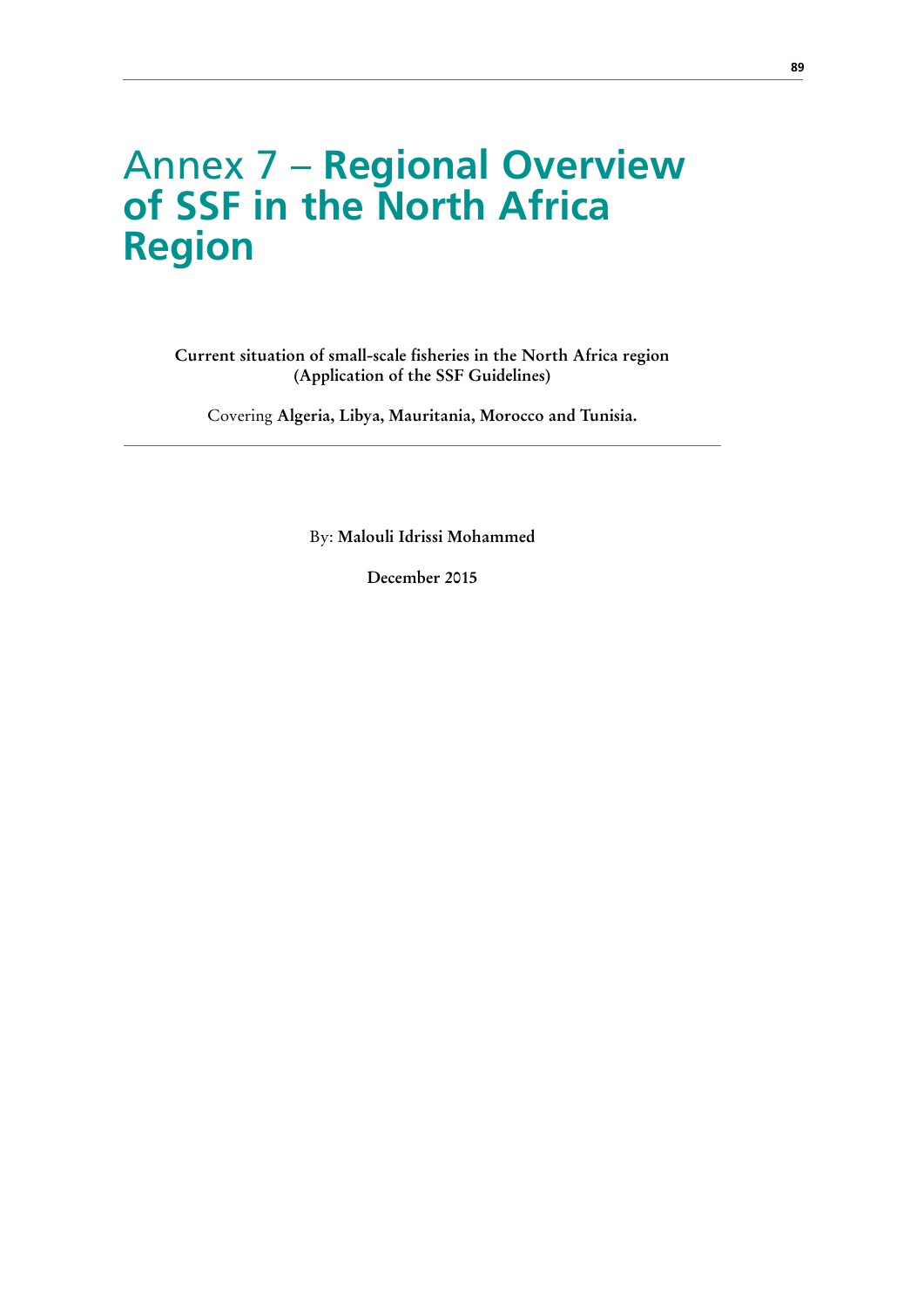# **Contents**

| Preamble                                                                            | XV          |
|-------------------------------------------------------------------------------------|-------------|
| Introduction                                                                        | <b>XV11</b> |
| 1. VOLUNTARY GUIDELINES FOR SECURING SUSTAINABLE SMALL-SCALE FISHERIES              | 97          |
| 2. CURRENT SITUATION OF THE SMALL-SCALE FISHERIES IN ALGERIA                        | 98          |
| 2.1 Situation of SSF in Algeria                                                     | 98          |
| 2.2 Species and gears                                                               | 98          |
| 2.3 Regulations                                                                     | 99          |
| 2.4 Marketing of fishery products                                                   | 99          |
| 2.5 Professional organizations                                                      | 100         |
| 2.6 Strategy for the development of SSF: The program<br>'Aquapêche2020' (2012-2014) | 100         |
| 3. CURRENT SITUATION OF THE SMALL-SCALE FISHERIES IN MOROCCO                        | 101         |
| 3.1 Overview of the fisheries sector                                                | 101         |
| 3.2 Situation of SSF sector                                                         | 101         |
| 3.3 Main species composition                                                        | 102         |
| 3.4 Value chain                                                                     | 103         |
| 3.5 Regulations                                                                     | 104         |
| 3.6 Organizations and collaborative framework                                       | 104         |
| 3.7 Strategy for the development of artisanal fishing: "Halieutis" plan 105         |             |
| <b>4. CURRENT SITUATION OF THE SMALL-SCALE FISHERIES IN MAURITANIA</b>              | 106         |
| 4.1 Diagnosis of the artisanal fisheries sector                                     | 106         |
| 4.2 Strategy for the development of SSF                                             | 106         |
| 4.2.1 SSF Development projects                                                      | 106         |
| 4.2.2 Sectorial Strategy 2015-2019<br>4.3 Constraints of development                | 107<br>108  |
|                                                                                     |             |
| 5. CURRENT SITUATION OF THE SMALL-SCALE FISHERIES SECTOR IN LIBYA                   | 108         |
| <b>6. CURRENT SITUATION OF THE SMALL-SCALE FISHERIES IN TUNISIA</b>                 | 109         |
| 6.1 Strategy for the development of SSF                                             | 110         |
| 6.1.1 FISHINMED to develop small-scale fishing communities                          | 110         |
| 6.1.2 Ready Med Fish<br>6.1.3 Club bleu artisanal Bizerte-Sicile                    | 110<br>110  |
| 6.1.4 COGEPECT                                                                      | 110         |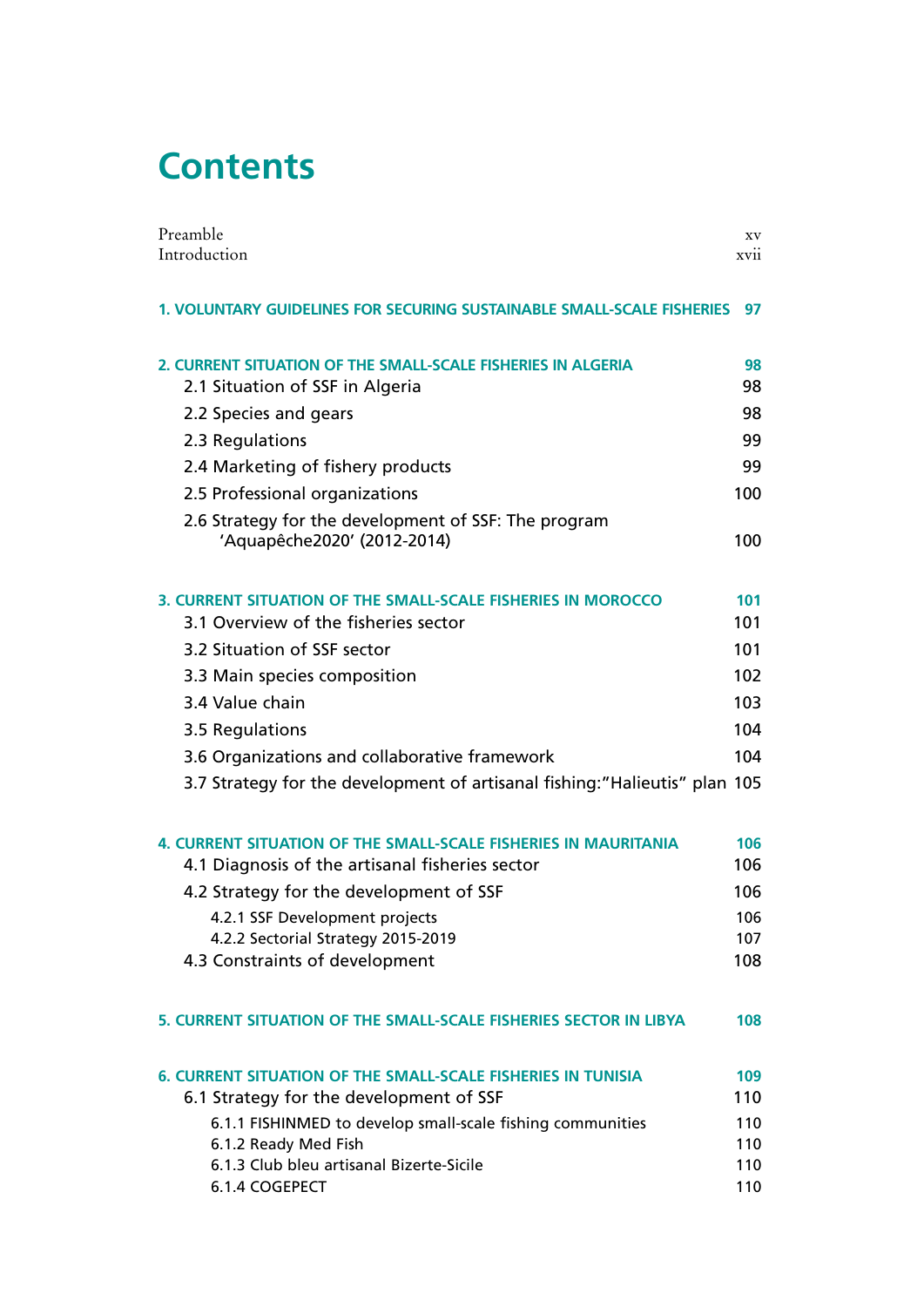| 6.1.5 MEMO                                                                 | 111 |
|----------------------------------------------------------------------------|-----|
|                                                                            |     |
| 6.1.6 ArtFiMed project                                                     | 111 |
| 6.1.7 Improvement Project System Statistics Artisanal Fisheries in Tunisia |     |
| (SSPAT)                                                                    | 111 |
| 6.1.8 SSF Guidelines in Tunisia                                            | 111 |
|                                                                            |     |
| <b>7. CLIMATE CHANGE AND DISASTER RISK</b>                                 | 111 |
|                                                                            |     |
| <b>8. SMALL-SCALE FISHERIES GUIDELINES</b>                                 | 113 |
| 8.1 Strengths and opportunities for implementing the SSF Guidelines 113    |     |
| 8.2 Main risks and constraints to implementing the SSF Guidelines          |     |
| in the North Africa region                                                 | 114 |
|                                                                            |     |
| <b>CONCLUSION</b>                                                          | 117 |
|                                                                            |     |
| <b>REFERENCES</b>                                                          | 119 |
|                                                                            |     |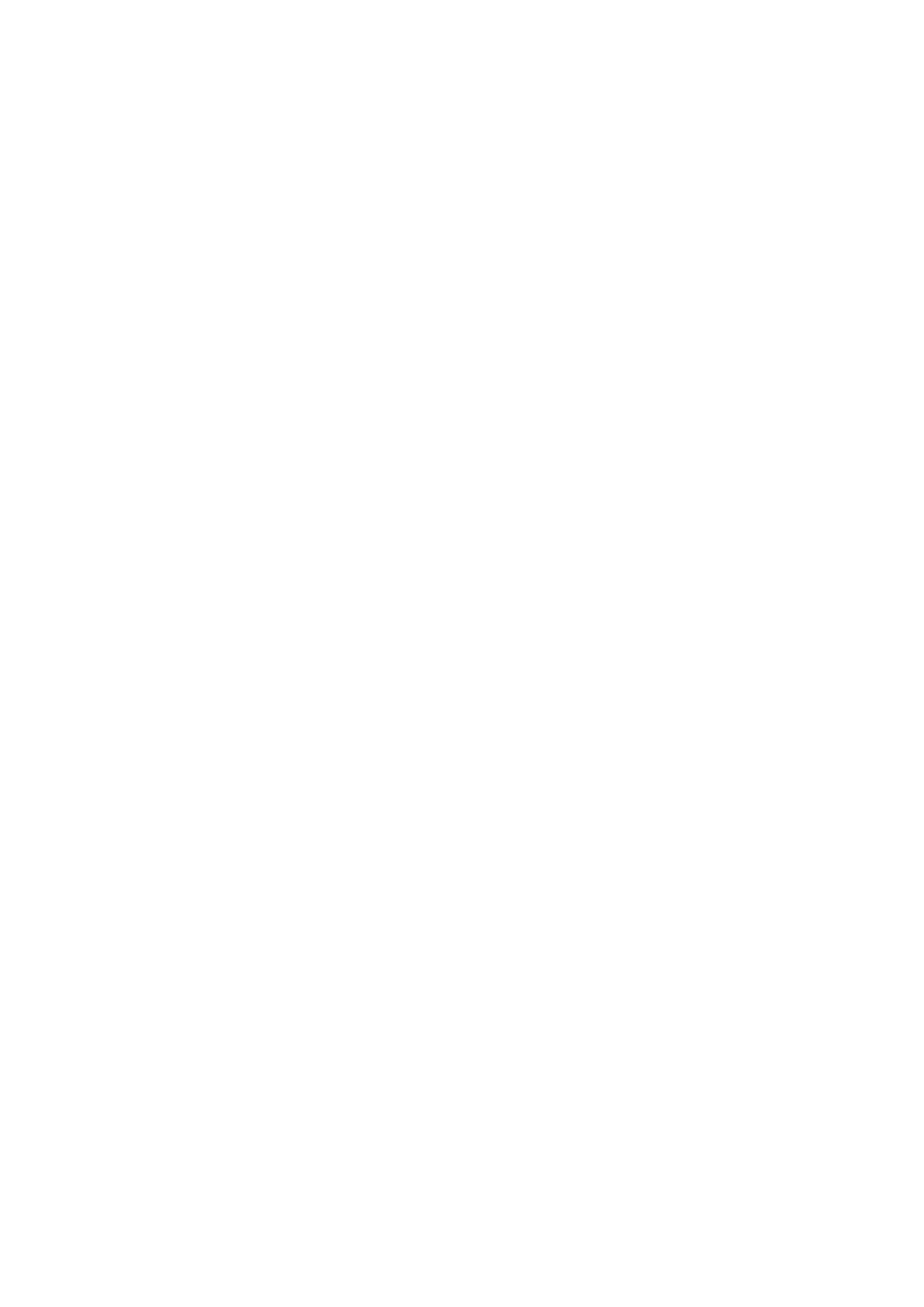# **Preamble**

Small-scale fisheries (SSF) is characterized by a great diversity worldwide. Attempts to develop a common definition for SSF encountered many problems, due to the nature of this activity in different regions of the world.

Still, many similarities exist for this subsector in the Maghreb countries, while each country presents specific features, in relation to fishing practices, the distribution chain of fishery products, socio-economic and cultural components, etc.

SSF in many countries is facing several difficulties, particularly:

- The lack of basic infrastructure
- The lack of raw material supply
- The lack of value addition
- The conditions of boats, some of which threaten safety conditions
- The competition with industrial fleet;
- The lack of financial support and insurance
- etc.

Despite these difficulties, small-scale fisheries has several advantages:

- SSF generally target species of high commercial value;
- SSF generally use selective gear(fish size and reduction of accessory catch), respecting the marine environment;
- The social and cultural dimension is important. Boat-owners and fish workers are usually part of the same family or at least living in the same agglomeration;
- Invested capital is generally low, while economic profit is relatively high (in some cases); and
- The added value created is two to three time more than industrial fleet.

The improvement of small-scale fisheries has to take place within the limits of the capacity of the exploitable stocks.

The SSF Guidelines are an important opportunity for countries to ensure the sustainability of the sector. They aim mainly to:

- Enhance the contribution of SSF to global food security and nutrition, support the progressive realization of the right to adequate food.
- Contribute to the equitable development of SSF communities and poverty alleviation (eradication), and improve the socio-economic situation of fishers and fish workers within the context of sustainable fisheries management.
- Achieve the sustainable utilization, precaution and responsible management and conservation of fisheries resources in accordance with the Code of Conduct for Responsible Fisheries (the Code) and related instruments.
- Promote the contribution of SSF to an economically, socially and environmentally sustainable future for the planet and its people.
- Provide guidance that could be considered by States and stakeholders for the development and implementation of ecosystem friendly and participatory policies, strategies and legal frameworks for the enhancement of responsible and sustainable SSF.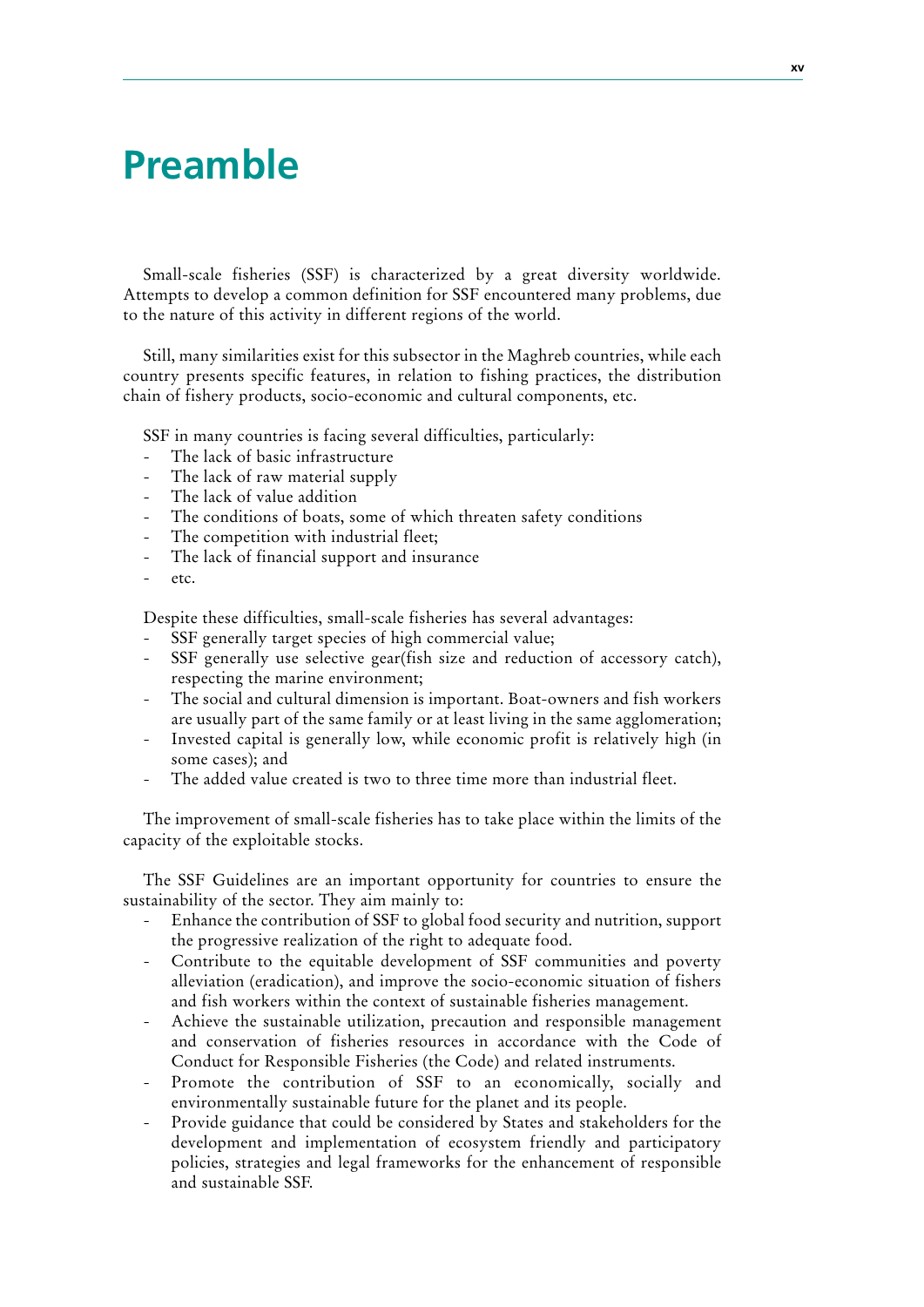- Enhance public awareness and promote the advancement of knowledge on the culture, role, contribution and potential of SSF, considering ancestral and traditional issues.

After the endorsement of these guidelines through the FAO Committee on Fisheries (COFI) the challenge is now how countries apply them. Do they consider these guidelines in the development of SSF strategies? Moreover, how can the degree of implementation of these guidelines be monitored in order to track progress and be able to make comparisons among countries?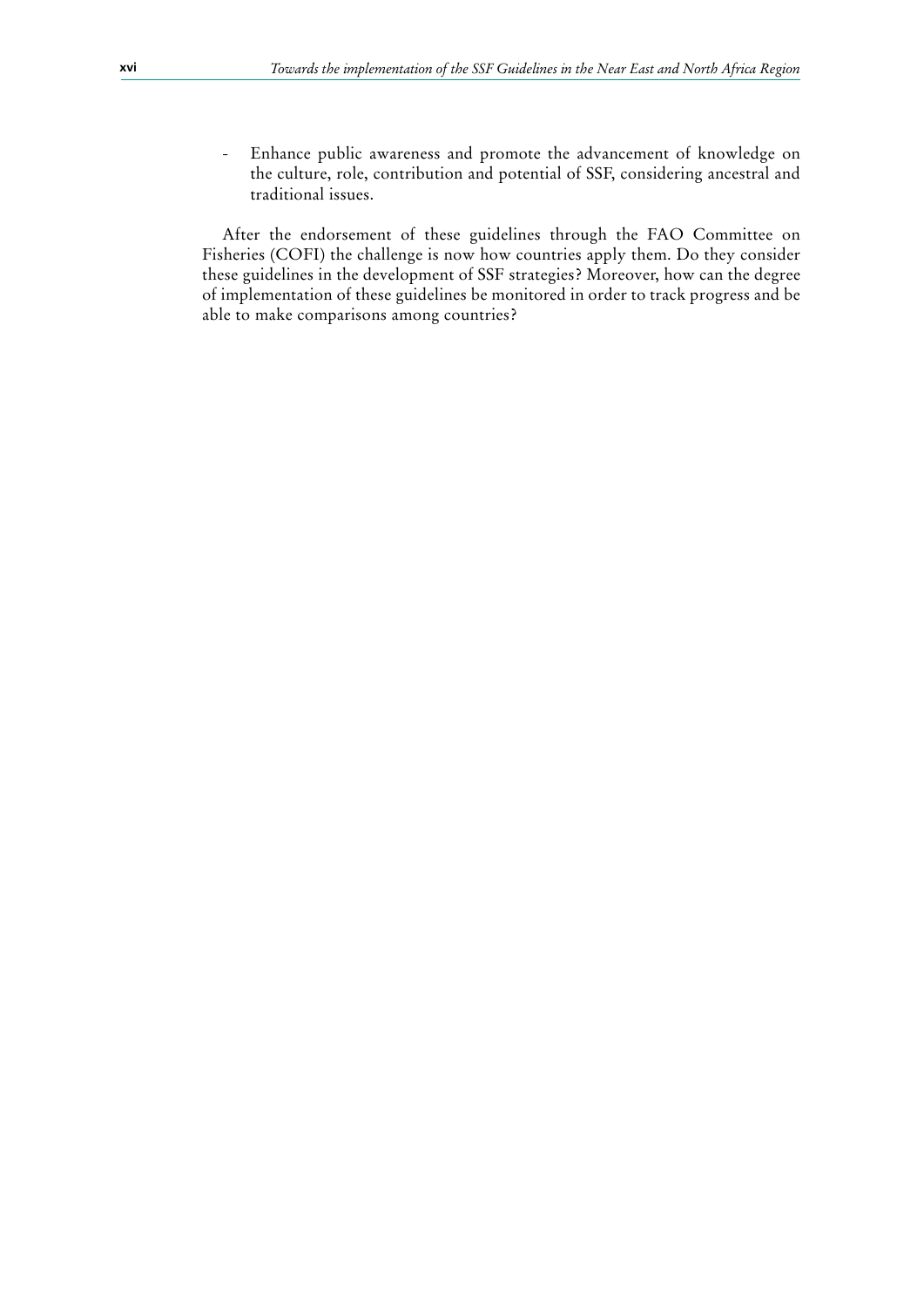#### **INTRODUCTION**

The small-scale fisheries sector tends to be closely linked to local communities; it is part of their traditions and values. Many small-scale fishers are self-employed and usually provide fish for direct consumption within their households or communities. About 90% of people directly depend on fish catches operate in the SSF sector. As such, SSF serve as an economic and social way of life, providing food and nutrition security, employment, and positive effects to local economies.

According to a study of FAO/World Bank/WorldFish undertaken in 2012, based on a series of studies of representative countries, nearly 40% of world fish catches comes from SSF in developing countries, and about 97% of jobs (full-time and parttime) depending on the catches of commercial fisheries in these countries. The study also highlights that in this sector women are significant participants in this activity, representing about 47% of the workforce, especially in the post-harvest and processing activities. The participation of women in productive activities leads to improved wellbeing of households as an important part of their income is spent purchasing food and schooling for children.

A considerable part of the total fish production provided from artisanal fishing is directly dedicated for human consumption. SSF products are particularly important for domestic markets, but they are increasingly the subject of international transactions.

The employment in the fisheries sector in the Mediterranean region is estimated to be approximately 250.000 people (GFCM, 2013). More than half of the fishers (55%) are working in the SSF sector. This distribution, however, understates the strength of SSF, as national statistics do not usually take account of fishers without a boat or withun-motorized boats and, especially, the large population of occasional workers.

The auxiliary activities related to SSF such as processing, net/gear making, ice production, boat building/maintenance, fish processing equipment, packaging, marketing distribution, engine repair and maintenance provide additional fishery related employment and income opportunities for fishing communities.

The SSF sector is characterized by a great diversity and represent different values and ways of life. They are important vectors of transmission of local knowledge and good practices for co-management and they have a low environmental impact.

The SSF sector in the North African region is characterized by a great variability from one country to another. The definition of this segment differs according to the characteristics of boats, production, employment generated and the contribution to GDP (Table 1).

| <b>Countries</b>        | <b>Contribution to GDP</b> | <b>Fleet</b>                | <b>Employment</b> | <b>Production in tons</b> |
|-------------------------|----------------------------|-----------------------------|-------------------|---------------------------|
|                         |                            |                             |                   |                           |
| Algeria                 | 1.3%                       | 2 9 3 5                     | 14 675            | 94 021                    |
| Morocco                 | 2.5%                       | 15 249                      | 60 000            | 70 000                    |
| Mauritania              | 6%                         | 7 000                       | 28 000            | 344 000                   |
| Tunisia                 | 0.7%                       | 10 500                      | 33 500            | 28 000                    |
| Libya                   | $0.8\%*$                   | 4695                        | 11 500            | 38 596                    |
| <b>Total</b>            |                            | 40 379                      | 147 675           | 5747                      |
| $\sim$ $\sim$<br>$\sim$ | $\sim$                     | $\sim$ $\sim$ $\sim$ $\sim$ |                   |                           |

**Table 1**: Small-scale fisheries characteristics in Maghreb countries

*\*Including agriculture, hunting, forestry and fishing Source: FAO*

The aim of this document is to provide the current situation of the SSF sector in the North Africa region covering Algeria, Libya, Mauritania, Morocco and Tunisia, with a presentation of the main strategies established for the development of SSF in these countries and their relationship with the application of the principles of the SSF Guidelines.

<sup>2</sup> Source: Voluntary Guidelines for Securing Sustainable Small-Scale Fisheries in the Context of Food Security and Poverty Eradication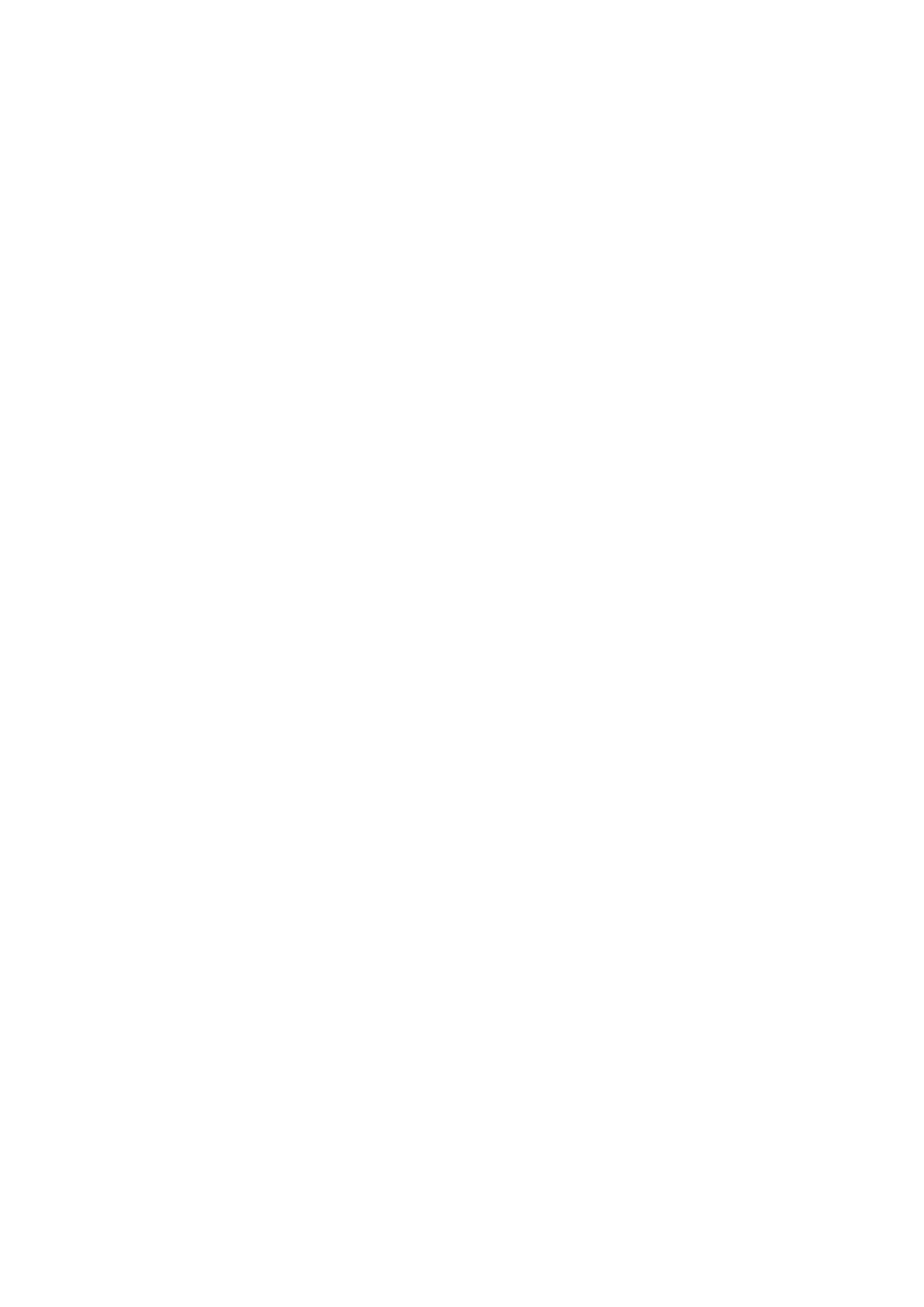# **1. VOLUNTARY GUIDELINES FOR SECURING SUSTAINABLE SMALL-SCALE FISHERIES**

The Voluntary Guidelines for Securing Sustainable Small-Scale Fisheries in the Context of Food Security and Poverty Eradication (SSF Guidelines) are the first internationally agreed instrument dedicated entirely to the important - but until now often neglected – SSF sector.

These SSF Guidelines have been developed as a complement to the 1995 FAO Code of Conduct for Responsible Fisheries (the Code). They were developed to provide complementary guidance with respect to SSF in support of the overall principles and provisions of the Code.

Accordingly, the SSF Guidelines are intended to support the visibility, recognition and enhancement of the already important role of SSF and to contribute to global and national efforts towards the eradication of hunger and poverty.

These Guidelines are based on international human rights standards, responsible fisheries standards and practices and sustainable development according to the United Nations Conference on Sustainable Development (Rio+20) outcome document 'The future we want', the Code and other relevant instruments. Paying attention to vulnerable groups and the need to support the progressive realization of the right to adequate food. The Guiding principles are:

- 1. Human rights and dignity
- 2. Respect of cultures
- 3. Non-discrimination
- 4. Gender equality and equity
- 5. Equity and equality
- 6. Consultation and participation
- 7. Rule of law
- 8. Transparency
- 9. Accountability
- 10. Economic, social and environmental sustainability
- 11. Holistic and integrated approaches
- 12. Social responsibility
- 13. Feasibility and social and economic viability

All parties are encouraged to implement these Guidelines in accordance with national priorities and circumstances.

Small-scale fisheries communities in North Africa tend to be vulnerable and under threat from a number of situations, both provoked by humans (unsustainable fishing, pollution, competing uses of space and resources, and conflicts) and due to natural events (climate change, increasing water levels, erosion, increasing temperature and salinity, etc.). While the countries generally have basic legal and institutional frameworks in place for the conservation of resources, only three countries have implemented fisheries management plans. All countries have set up marine protected areas (MPAs) but often lack specific and adequate legal frameworks for their management. Countries in the sub-region tend to have ratified the international conventions and agreements relevant to fisheries and the protection of marine habitats but there is a need to strengthen capacities in order to ensure their application and implementation. There is also a lack of sub-regional cooperation with regard to management, safety and surveillance.

The Near East and North Africa regional consultative meeting on securing sustainable SSF held in Oman in 2012 identified some regional priorities:

- Management and conservation of fisheries (research, data, training)
- Planning and policies for fisheries and aquaculture, infrastructure, marketing;

<sup>3</sup> Report available at www.fao.org/publications/card/en/c/23e15144-e468-567f-82a6-3285918d4476/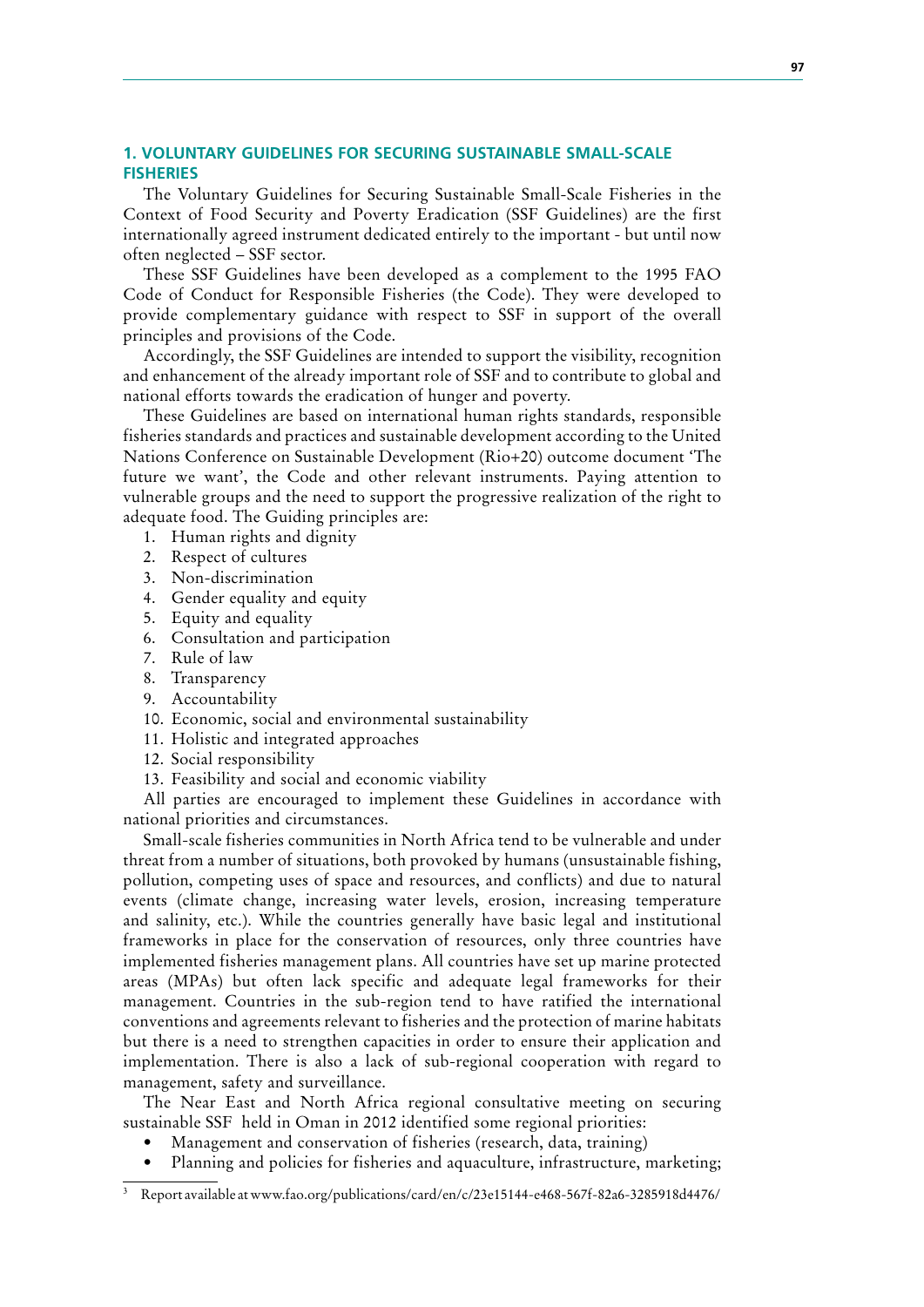- Improving the contribution of fishing and aquaculture to food security and sustainable livelihoods for the most vulnerable populations
- Develop approaches to address aquaculture as a separate entity recognizing its differences in terms of issues, expertise and needs for capacity building.

#### **2.CURRENT SITUATION OF THE SMALL-SCALE FISHERIES SECTOR IN ALGERIA**

2.1 Situation of SSF in Algeria: Algerian Mediterranean artisanal fishing is characterized by low profitability, it is the first source of life for fishers in some cases supplemented by other activities such as agriculture and trade.

The Algerian small-scale fleet is mainly composed of vessels less than 12m long and gross tonnage from 01 to 10 ton. The size of boat vary from 3 to 9m, power engine from 5 to 40HP and a crew of 2 to 8 fishers, depending on the kind of gear used. The

sea trip duration is not extended; it is limited to a few hours (2 to 16) to reach the fishing areas (within six nautical miles). SSF is undertaken at the continental shelf and in coastal areas. The total number of sites practicing SSF is approximately 64 (32 ports, 23 beaches and 9 natural sites; Sahim and Bouaicha, 2003); 1646 operational



boats were identified in 2003, ensuring direct employment to 4012 fishers. Usually young fishers acquire this artisanal activity from their parents. Nearly 70 000 families live from this small-scale fishing.

In 2009, the number of small-scale fisheries boats amounted to 2935 representing 64% of the total number of the fishing fleet. Total catch production was 130 120 tons, providing 66 400 direct and indirect employment (jobs).

The production decreased to 94 021 tons in 2013. (Source: Ministry of Agriculture, Rural Development and Fisheries. Algeria).

The activity of artisanal fishing in Algeria contributes greatly to the economic and social development. The significant number of boats ensures a high productivity and thus the food safety for fishers and their families. Woman does not take part in the sea fishing activity, though they intervene in land marketing activities of landed fish products.

2.2 Species and gears: In the Algerian Mediterranean fisheries, the kinds of fishing gears used are five, including:

- Nets : Gillnets
- Surrounding nets
- **Traps**
- Lines and hooks
- • Others

The most frequently gears used are gillnets, trammel nets, longlines and hand lines. Some small purse seiners also exist, as well as vessels specialized in the catch of pelagic species such as swordfish.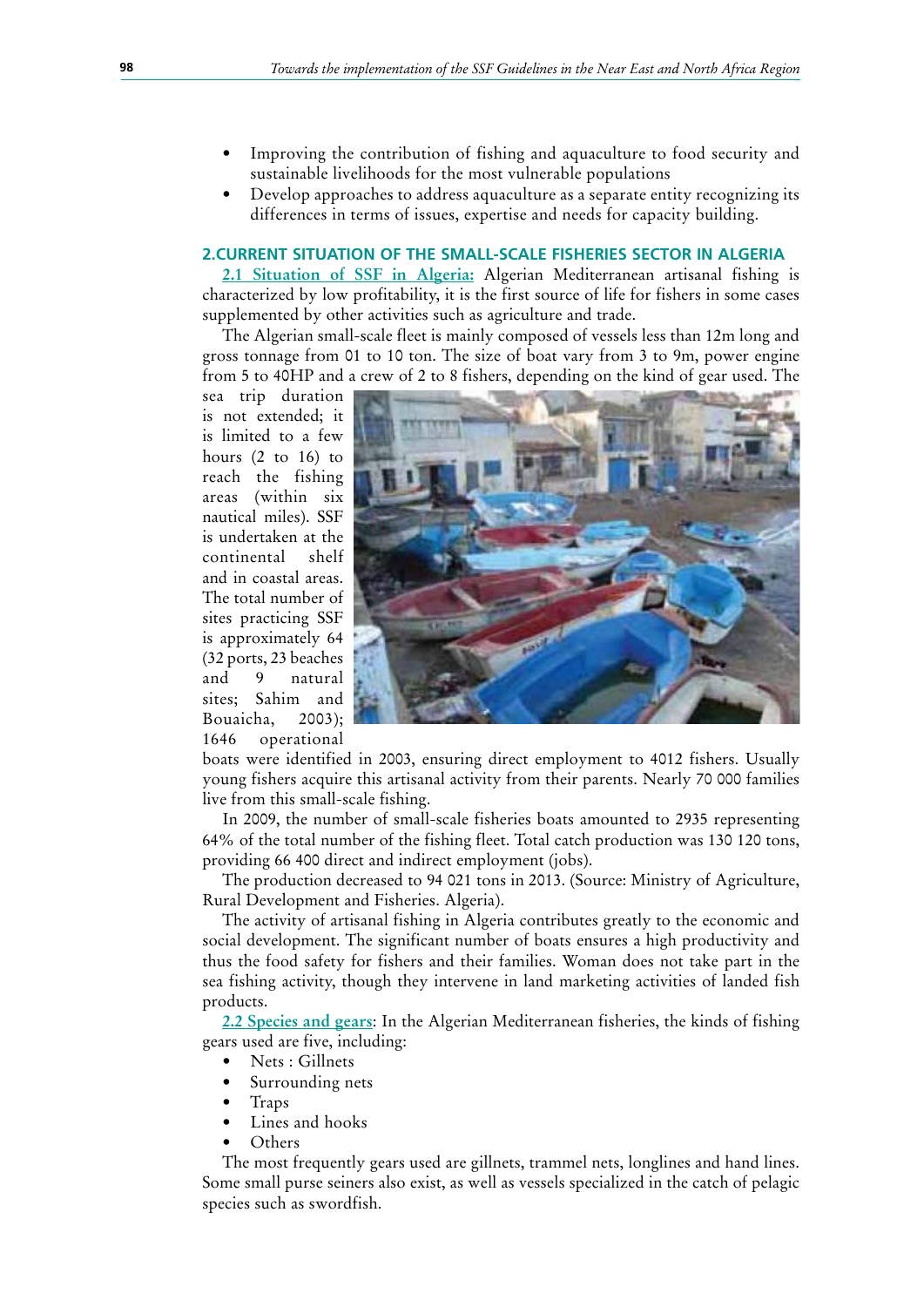The main species caught by artisanal fishers are:

- The Sparidea : Pagel, Snapper, Sar
- The Serranidae : Grouper fish,
- The Scombridae: Atlantic Bonito, Skipjack, frigate tuna, little tunny, and Bluefin Tuna.
- The Mullidaes: red mullet and mulet.
- The scorpinidae: red and brown Rockfish
- The carangidae: horse maquerel, Limon

**2.3 Regulations:** The sector of the artisanal fishery is managed according to several regulations (decrees and orders).

Regulations on the activity of the fishing and aquaculture

- Act No. 01-11 of 3 July 2001 on fisheries and aquaculture
- Executive Decree No. 03-481 of 13 December 2003 laying down the terms and conditions for fishing activities.
- Order of 24 Jumada El Oual 1425 corresponding to July 12, 2004, fixing the reference alignments from which are defined fishing areas.

Regulations on training and institutions managing the sector

- Executive Decree No. 97-493 of December 21, 1997, defining the different kinds of fishing establishment and setting conditions.
- Executive Decree No. 97-145 of 30 April 1997 defining the professional qualifications in the fishery sector and trades.
- Executive Decree No. 05-87 of 24 Moharram 1426 corresponding to March 5, 2005, supplemented, establishing the organization and functioning of technical training schools of fisheries and aquaculture.

Regulations on marketing and food safety

- Executive Decree No. 04-82 of 18 March 2004 laying down the conditions and procedures for accreditation of health institutions whose activity related to animals, animal products.
- Inter-ministerial Order of 13 Jumada El Oula 1431 corresponding to 28 April 2010 adopting the Technical Regulation on the characteristics of containers for storage and transport of fishery products and aquaculture.

Regulations on sailing conditions and the fishing areas

- Order of 17 Ramadhan 1427 corresponding to October 10, 2006 fixing the content of the professional fishers' booklet, the specifications and the conditions and modalities of its establishment.
- Order of 5 Dhu Al Hijjah 1424 corresponding to 27 January 2004 laying down the technical characteristics of fishing vessels involved in fishing areas
- Order of 18 Rabie El Oual 1427 corresponding to April 16, 2006 fixing the fishing logbook.
- Executive Decree N° 2-143 of 3 Safar 1423 corresponding to 16 April 2002 laying down the tracks, patents, and maritime navigation certificates and the conditions of issue.

**2.4 Marketing of fishery products:** The marketing channel that exists is diversified across sites and regions. The main marketing channels are as follows (source: National Centre for Studies and Documentation for Fisheries and Aquaculture):

Distribution channel 1:

The production of fishery products is made by agents who come back to the boats, to sell production to wholesalers on the landing location; they sell it to distributors (retailers) that also flow to consumers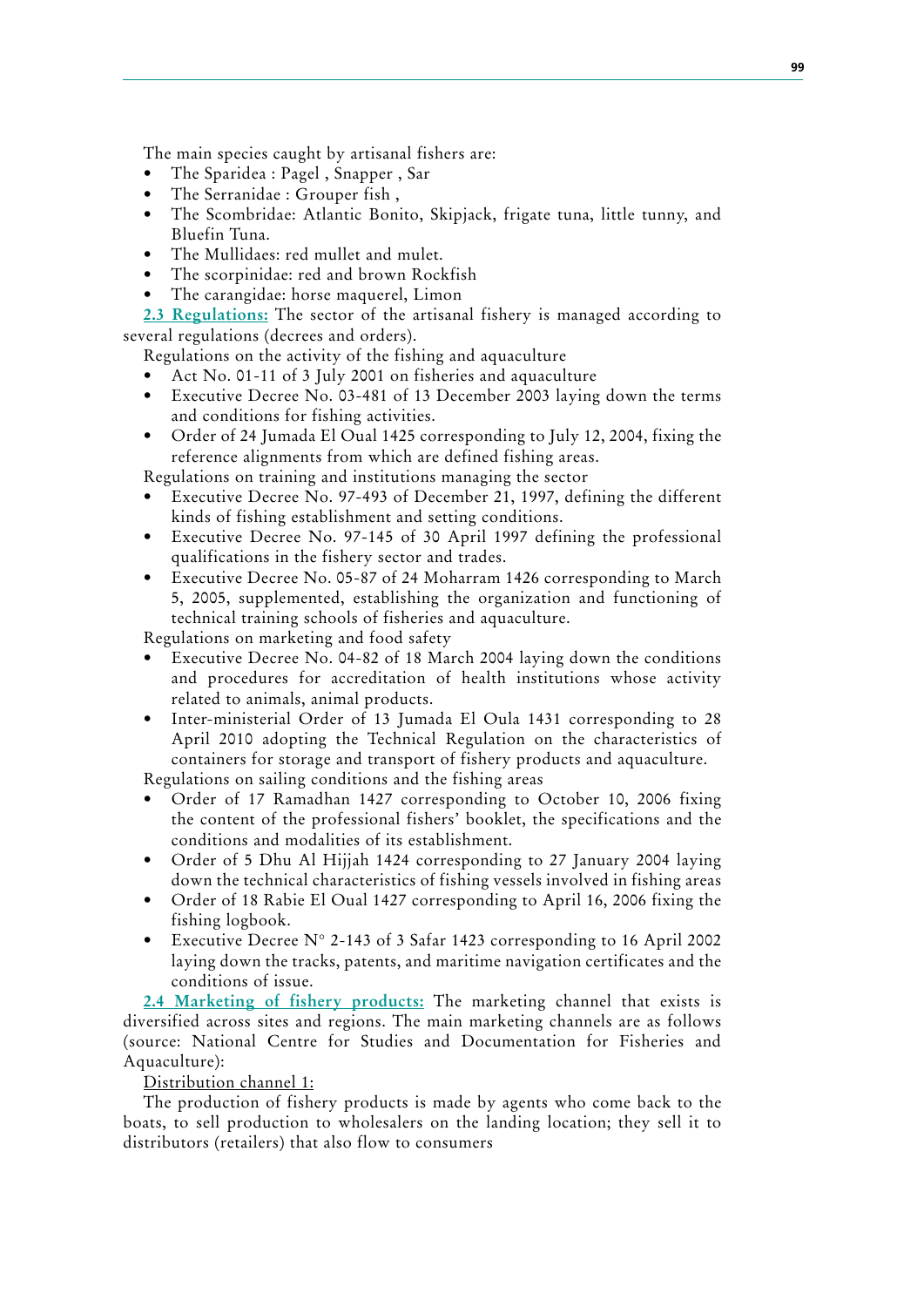

This circuit is common among some fishers small trades but in return wholesalers guarantee their funding if necessary.

Distribution channel 3:

The fishers sell their catches directly to consumers and / or distributors who themselves even speculate. This pattern is very common in fishing sites and beaches.



This circuit is common among some fishers small trades but in return wholesalers guarantee their funding if necessary.

Distribution channel 3:

The fishers sell their catches directly to consumers and / or distributors who themselves even speculate. This pattern is very common in fishing sites and beaches.



The SSF sector in Algeria contributes to economic and social development. The large number of boats ensures high productivity (yield) and thus food security for fishers and their families.

**2.5 Professional organizations** Fishers are organized into associations to represent the maritime population and act as an intermediary between the decision makers and professionals.

The implementation of sectorial roadmap "Strat -E –Said" (2012-2014) has led to the creation of a new 64 fisher's associations. The most important representation of SSF sector are :

- National Chamber of Fishing and Aquaculture
- Association of artisanal fisheries in Algeria

In order to discuss and listen to the problems of fishers, many forums were organized with associations, the owner-ship, etc. This action allowed the implementation of a new system of social protection of fishers and the establishment of a legal framework to compensate fishers during the biological rest season.

These actions are in accordance with the goals of the SSF Guidelines to improve human rights and dignity.

**2.6 Strategy for the development of SSF: The program 'Aquapêche2020' (2012-2014)** The main objective of this program involves the construction, in isolated areas, of fishing infrastructure to:

- Identify artisanal fishing boats and group them in a protected and secure site by providing all the conditions for the exercise and development of their activities.
- Strengthen the control of landings.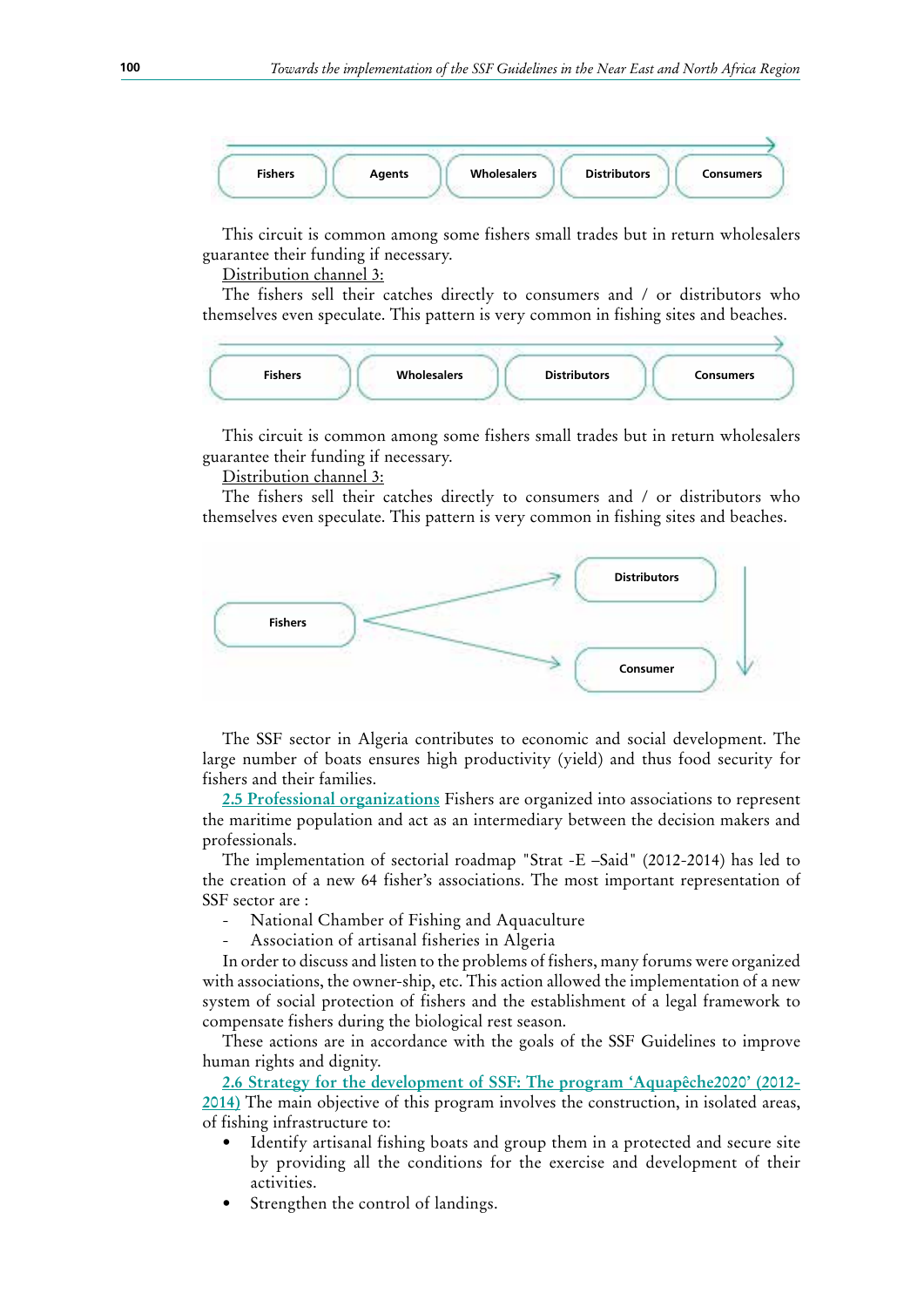As part of the development of artisanal fishing and implementation of integrated artisanal fisheries, the project "SAID HIRAFI" (Professional fishery) consists in a socioeconomic study for the completion of landing sites in Fouka Marine (Tipaza Province), El Guelta (Wilaya of Chlef ) and Souk El Thenine ( wilaya of Bejaia ).

In order to develop this activity and in addition to structures already completed, within the framework of the project "program Aquapêche 2020" 14 new landing sites are developed for artisanal fishing, protection and extension of three landing beaches.

In addition, the program aims at implementing specific training programs for education, especially for young people with a low education level, operating in artisanal fishing.

### **3. CURRENT SITUATION OF THE SMALL-SCALE FISHERIES SECTOR IN MOROCCO**

**3.1 Overview of the fisheries sector:** In Morocco, the fisheries sector is an activity of undeniable importance in the national economy, with around 2.5% of GDP, its main components are (Marine Fisheries Department, 2015):

- A coastline of about 3.500 Km
- A production that often exceeds 1 million tonnes
- An exclusive economic zone of over one million square kilometres
- Turnover from exports is about 12 billion Dhs.
- The fisheries sector accounts for 7% of total exports and 60% of food exports.
- Fisheries sector provides direct and indirect employment for 660,000 people; more than three million people live from this sector.

**3.2 Situation of SSF sector:** In Morocco, there exists an administrative definition for small-scale fisheries: artisanal fishing practised by small boats (<6m), with a gross registered tonnage less than two Tx. Fishers use a multitude of gears (between 3 and 8 per boat). A large debate was started a few years ago, between fishing administration, research and professional, in the perspective to carry out a new definition of this sector.

In Morocco, there were 15 249 artisanal boats in 2014 operating along the Moroccan coast. Up to 37% of the national fleet is concentrated in the South Atlantic; it represents 47% of the catch in volume and 61% of the catch value. 22% of the national fleet operates at the Mediterranean region, with 7% of the catch in volume and 9 % of the catch value (table 2).

The SSF sector in Morocco provides about 60,000 direct jobs and 100,000 indirect jobs. The participation of women is very low. Fishers have a modest maritime training. Sailors practice other economic activities, mainly agriculture and trade. SSF is the first source of income for more than 160,000 families (about 800,000 persons). The production is about 70,000 tons, representing 7% of total fish production, mainly composed by cephalopods, sea bream and small pelagic.

Artisanal fishing boats use simple technology and inexpensive gears with low energy consumption. In addition, these gears are less destructive of the seabed. The species targeted by this segment are generally of high quality and high added value.

# **Mediterranean Sea:**

This region is characterized by:

- A significant biodiversity, promoting the diversification of fishing activities and opportunities for improving living conditions.
- A zone of passage of migratory species of great commercial value (Bluefin tuna and small tunas).
- Targeted species destined mainly to export
- Proximity to European markets

Development of tourism activities, which causes an increased demand for seafood.

The catches of artisanal fisheries are characterized by a great diversity of species, which is reflected by the use of several fishing gears among fishers, targeting a large number of species during different seasons.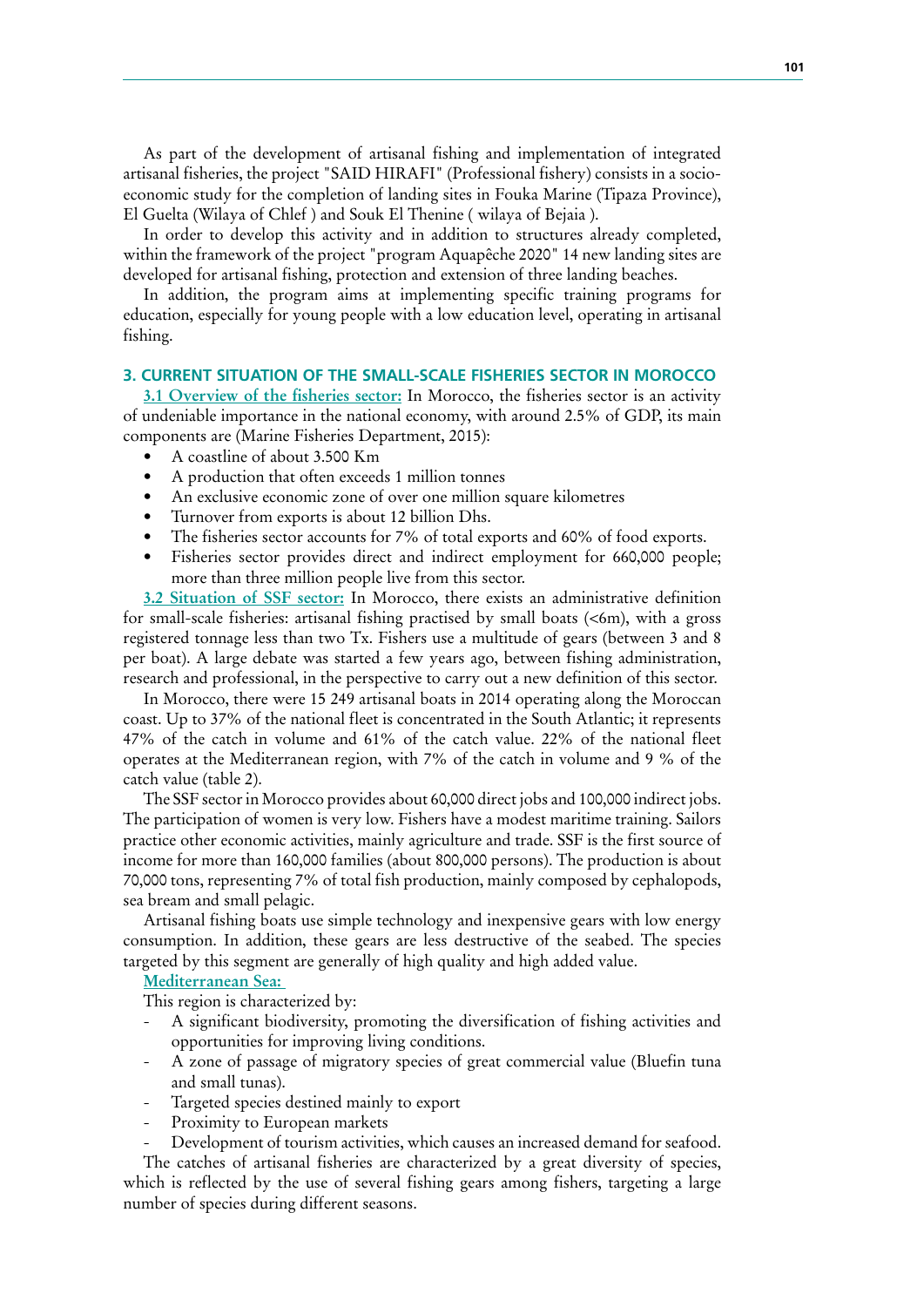Fishers in the region have a high level of organization; there exist at least one association or/and one cooperative per site. The number of sites is about 90, while the number of boats is about 2700.

The catches of artisanal fisheries are characterized by a great diversity of species, which is reflected by the use of several fishing gears among fishers, targeting a large number of species during different seasons.

Fishers in the region have a high level of organization; there exist at least one association or/and one cooperative per site. The number of sites is about 90, while the number of boats is about 2700.

#### **North Atlantic**

SSF is developed in about 35 sites. The number of boats is around 5 000 wellequipped units.

The main fishing gears used are:

- Nets: simple set gill nets and trammel net.
- Hooks: bottom longlines, hand lines.
- Other gears: pots and traps.

The main species caught are octopus, hake, conger and sardines.

#### **Central Atlantic**

The number of fishing sites is relatively small (7). The number of active boats in 2014 was around 2000. All boats are equipped with an outboard engine (between 8 and 25 hp).

The main fishing gears used are longlines, gill nets, trammel nets, squid and octopus pots, lockers, surface gill nets targeting small tunas.

The use of fishing gear depends on the nature of the bottom, the target species and season.

The catches of artisanal fisheries consist mainly of the following species: sardine, mackerel, octopus and conger. These species represent almost 98% of total landings.

#### **South Atlantic:**

As in the Central Atlantic, the number of sites is also reduced (about 15 fishing sites). The boats are small, less than 6 m long and 2 GRT, with an outboard engine not exceeding 25 hp. Most boats are wooden, but there are some boats in polyester.

The most common fishing gears are: octopus pots, trammel net, simple gillnet, hand line and bottom longline.

The main target species in the region is octopus (Octopus vulgaris), which has a biological rest period (about six month each year). The other target species are cuttlefish, squid, mullet, croaker fish, ray fish.

|                        |         | <b>Fleet</b> |         | Value in thousands dh | <b>Volume in tons</b> |     |  |
|------------------------|---------|--------------|---------|-----------------------|-----------------------|-----|--|
| <b>Mediterranean</b>   | 2756    | 22%          | 150 445 | 9%                    | 4 2 8 5               | 7%  |  |
| <b>North Atlantic</b>  | 2881    | 23%          | 111 958 | 7%                    | 4 7 9 7               | 8%  |  |
| <b>Atlantic center</b> | 2 2 5 5 | 18%          | 398 039 | 24%                   | 21 939                | 38% |  |
| <b>South Atlantic</b>  | 4 6 3 4 | 37%          | 6420    | 2%                    | 3 1 0 8               | 2%  |  |

Table 2: Landing situation by area of fishing in 2014

**3.3 Main species composition:** SSF operators have access to a great part of the fishery resources and target high value species, especially:

- Conger, scorpion fish, monkfish, royal bream, lobster, sole
- Sardine, horse mackerel, mackerel, tuna fish, swordfish, shark
- Octopus, squid, cuttlefish.

These species are caught by various fishing techniques depending on the coastal regions of the Kingdom.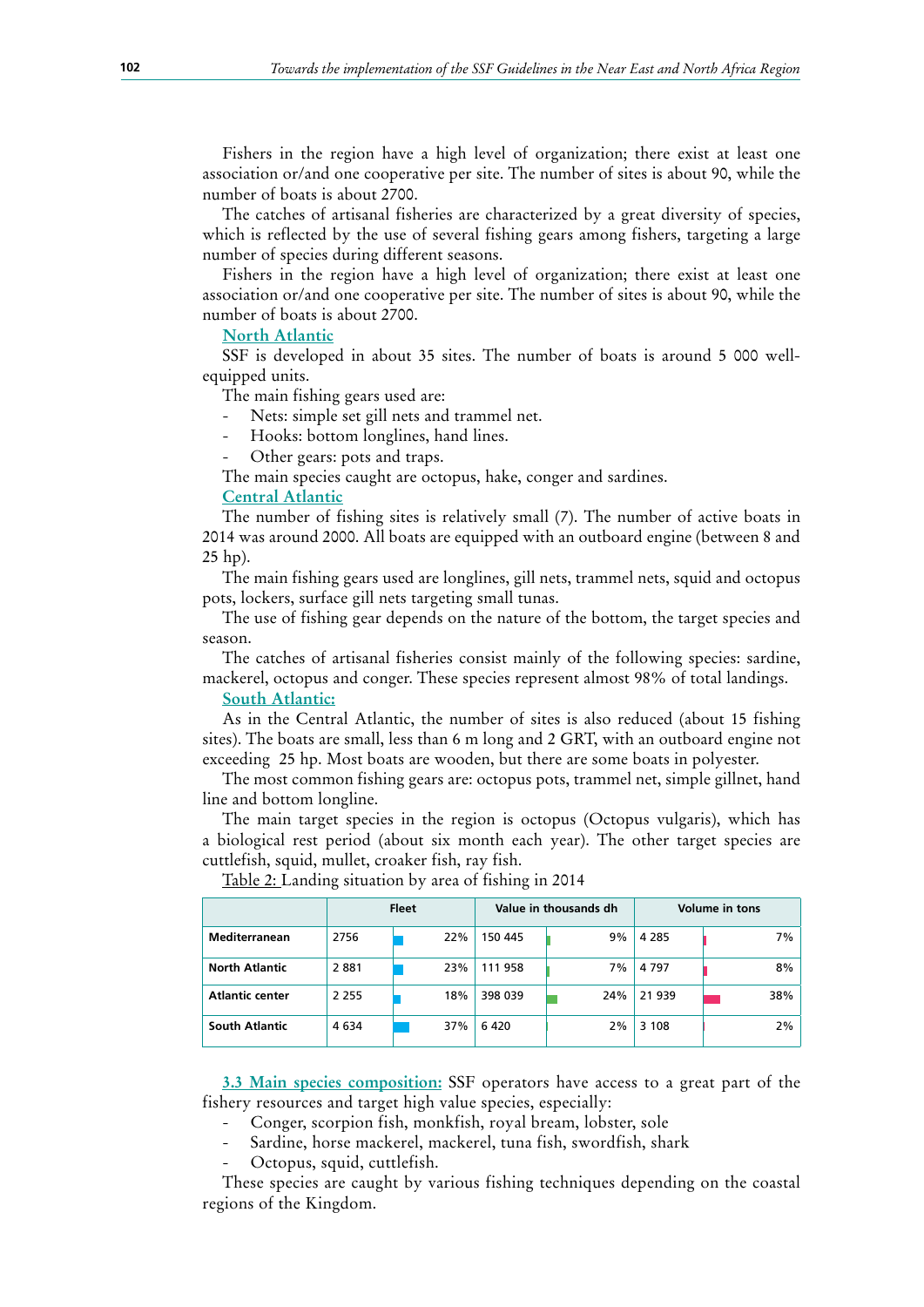Tables 3 and 4 show the importance of the main groups of species in different regions.

| Volume in Kg | <b>North Atlantic</b> |      | <b>Atlantic center</b> |      | <b>South Atlantic</b> |      | <b>Mediterranean</b> |       |
|--------------|-----------------------|------|------------------------|------|-----------------------|------|----------------------|-------|
| Cephalopod   | 1 001 495             | 21%  | 3 982 723              | 18%  | 18 490 393            | 18%  | 2 896 500            | 68%   |
| Pelagic      | 1 117 041             | 23%  | 11 553 110             | 53%  | 771 035               | 53%  | 622 104              | 15%   |
| White fish   | 753 002               | 16%  | 5 488 313              | 25%  | 7 768 752             | 25%  | 102 565              | $2\%$ |
| Other        | 1925 513              | 40%  | 915 339                | 4%   | 69 061                | 4.2% | 663 902              | 15%   |
|              | 4 797 050             | 100% | 21 939 484             | 100% | 27 099 241            | 100% | 4 2 8 5 0 7 1        | 100%  |

Table 3: Distribution of species groups catch volume by area in 2014 (review)

| Table 4: Distribution of species groups catch value by area in 2014 (review) |  |  |  |  |  |
|------------------------------------------------------------------------------|--|--|--|--|--|
|                                                                              |  |  |  |  |  |

| Value in thousands dh | <b>North Atlantic</b> |         | <b>Atlantic center</b> |      | <b>South Atlantic</b> |       | <b>Mediterranean</b> |       |
|-----------------------|-----------------------|---------|------------------------|------|-----------------------|-------|----------------------|-------|
| Cephalopod            | 43 033                | 38%     | 200 204                | 50%  | 862 648               | 85%   | 134 286              | 89%   |
| Pelagic               | 38 233                | 34%     | 37 150                 | 9%   | 6 1 6 2               | $1\%$ | 9481                 | $6\%$ |
| White fish            | 22 827                | 20%     | 154 265                | 39%  | 135 699               | 13%   | 3 5 7 0              | 2%    |
| Other                 | 7865                  | 7%      | 6420                   | 2%   | 9 1 0 2               | $1\%$ | 3 108                | 2%    |
|                       | 111 958               | $100\%$ | 398 039                | 100% | 1 013 611             | 100%  | 150 455              | 100%  |

**3.4 Value chain:** The marketing of artisanal fisheries catches is done following different ways depending on the nature of landings and capture destination. The following diagram shows the circuit from the landing to the consumer (figure 1):



Figure 1 : Diagram of the path followed by small-scale fisheries from catch to the consumer Boats largely target high-value species that are intended, in most cases, for the foreign market after freezing.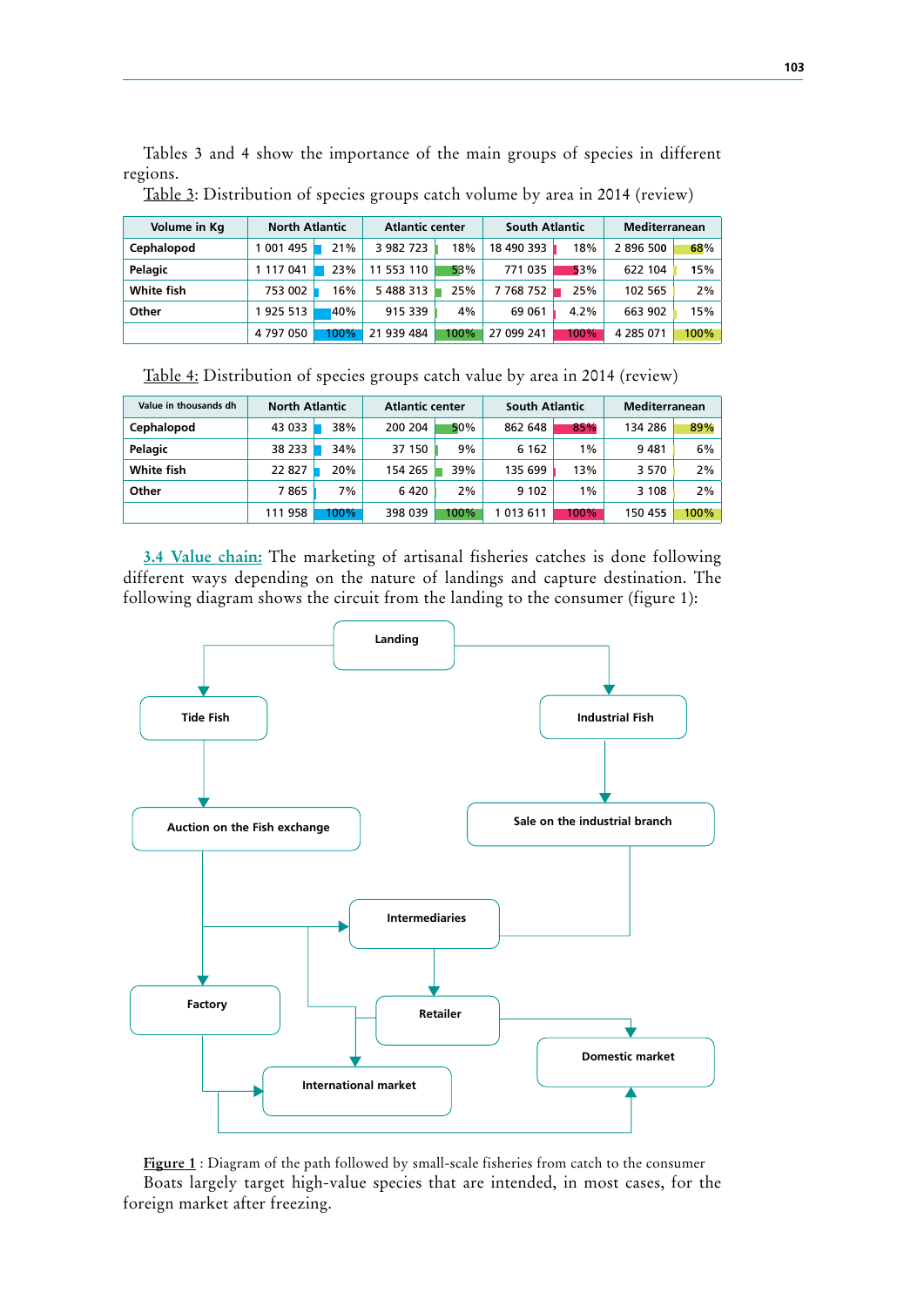**3.5 Regulations:** The marine fisheries sector is managed through laws, decrees and orders that concern all aspects of the fishing sector. Below are some examples of regulations in Morocco:

#### **Regulations related to the fishing activity and the fishing areas**

Dahir No. 1.81.179 3 Jumada II 1401 (8 April 1981) promulgating Law No. 1-81 establishing exclusive economic zones of two hundred miles off the Moroccan coast (BO. No. 3575 of May 6, 1981).

Decree No. 2-10-341 of 7 Jumada I 1432 (11 April 2011) adopted for the implementation of Law No. 19-07 amending and supplementing Dahir No. 1-73-255 of 27 Shawwal 1393

(November 23, 1973 ) forming Regulation for sea fishing (BO No. 5940 of May 5, 2011).

Decree No. 2-07-230 of 5 Kaada 1429 (4 November 2008) laying down the conditions and arrangements for fishing small pelagics (BO. No. 5684 of November 20, 2008).

#### **Regulations relating to boarding conditions**

Dahir of 22 Jumada I 1340 (21 January 1922) requiring mandatory possession of an individual sea-book for Moroccan fishers (BO. No. 485 of February 7, 1922).

Dahir of 25 rejeb 1340 (25 March 1922), regulating the exercise of the fleet fishing in the territorial waters of Morocco (BO. No. 494 of 11 April 1922).

Dahir of 24 Safar 1354 (27 May 1935) on the registration of fishing vessels (BO. n ° 1180 June 7, 1935).

Regulations relating to the shellfish

Order of the Minister of Agriculture and Marine Fisheries No. 1905-1910 of 16 rejeb 1431 (June 29, 2010) regulating fishing and gathering alga in some maritime areas of the Atlantic coast (RB No. 5853 of 5 July 2010).

#### **Regulations relating to sanitary conditions of products**

Joint order of the Minister of Agriculture, Rural Development, Water and Forests, the Minister of Marine Fisheries and the Minister of Health No. 440-01 of 2 hija 1421 (26 February 2001) relating to the validity and conservation conditions products (B0. No. 4888 of April 5, 2001).

**3.6** Organizations and collaborative framework: The introduction of various laws, decrees and decisions is done only after consultation with professionals through their elected officials who operate within the four maritime chambers: Mediterranean, North Atlantic, Center Atlantic and South Atlantic. Artisanal fishing is represented in these chambers with 3 or 4 boats owners.

The Fisheries Department responsible for implementing the management plans sends legal proposals to the four chambers, and receives their proposals and remarks.

Besides, Morocco has established advisory bodies in maritime fisheries at the regional and local level. These bodies are empowered to submit proposals on all aspects of the marine fisheries sector and provide advice and information on all issues concerning offshore fishing, inshore fishing, artisanal fisheries and aquaculture.

There exist more than 150 associations and cooperatives of artisanal fisheries in Morocco. The most important is the National Confederation of Artisanal Fishing in Morocco, which includes more than 200 associations and cooperatives.

Women intervene rarely in the SSF sector by participating in post-harvest activities (retail sale or factory). They collect also shellfish and algae in some areas of the country.

Several development initiatives for women working in the maritime sector were performed, in particular encouraging women to create professional groups in order to develop and organize their activities; these actions allow improving working conditions and enhancing security.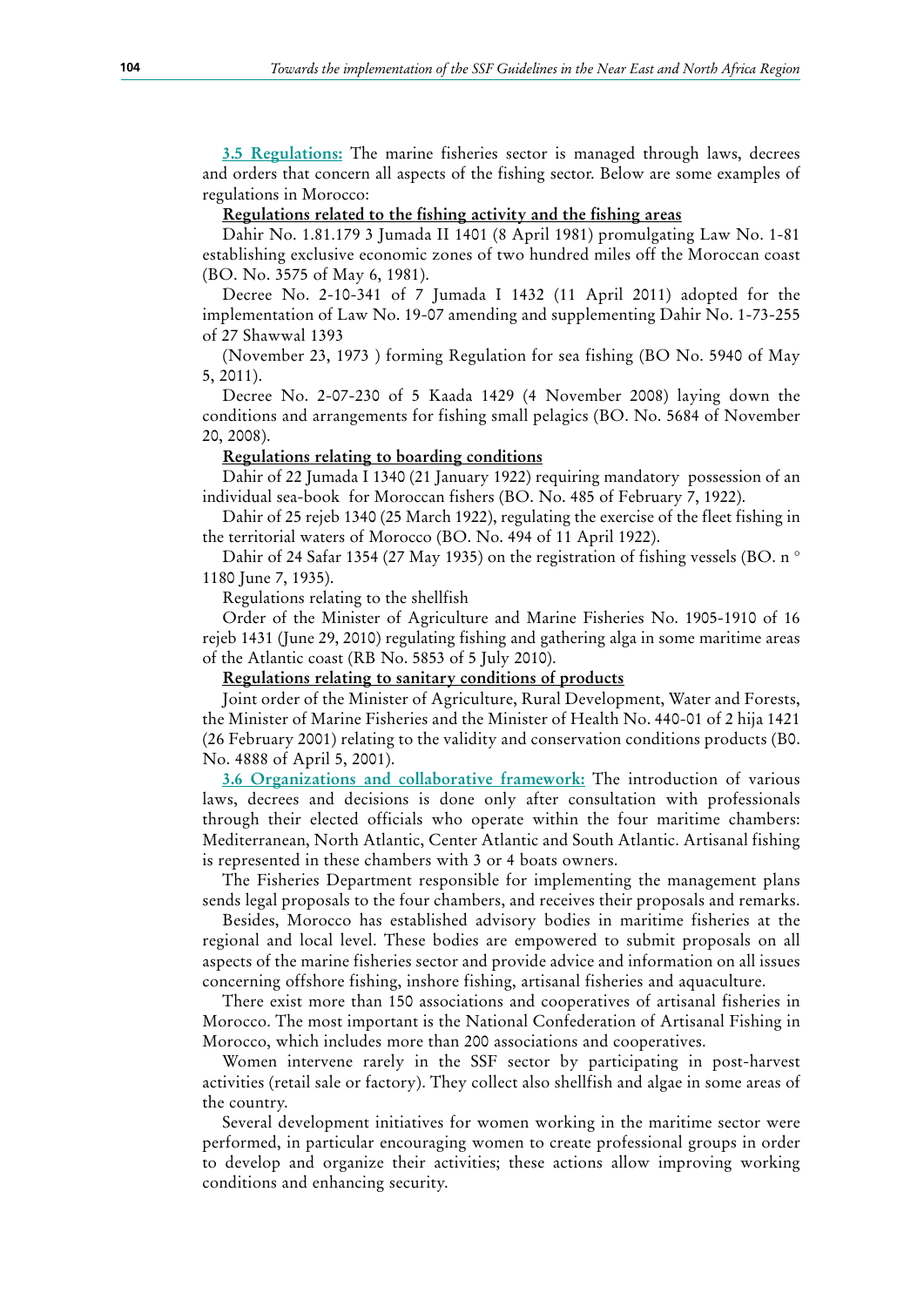In addition, training session on the aspect of marketing and food safety were organized. These initiatives reflect the objectives of the SSF Guidelines by ensuring respect for the rights and dignity of women and gender equality and equity.

**3.7 Strategy for the development of artisanal fishing:"Halieutis" plan:** In 2009, the Ministry of Agriculture and Maritime Fishing has established and implemented a strategy for the fisheries sector called "Halieutis". This integrated sectorial strategy was based on three axes:

**Durability**: Marine resources exploited sustainably for future generations

- Ensuring the sustainability of the resource
- Provide economic actors to invest in the necessary visibility
- Make fishers the primary actors of responsible fishing

**Competitiveness:** Better valued products and compete in the most promising markets

- Ensure the availability and regularity of quality raw material
- Gain market share at the national and global levels

**Performance:** Areas equipped and organized for maximum quality, landing and marketing

- Ensure optimum quality conditions for the treatment of products
- Create more transparency throughout the value chain
- Ensuring sale mechanisms on efficient market

# **Establishment of fisheries resources conservation tools for the artisanal fisheries sector:**

- Artificial reefs program (anti trawling restocking; preserve breeding areas for fish)
- Creation of a marine protected area for artisanal fishing purposes
- Construction of landing points and fishing villages
- Improve marketing conditions.

In order to implement the objectives of the strategy, many development projects for artisanal fisheries have been introduced:

### **IBHAR:**

The program "Ibhar" aims to financially encourage professionals to modernize and upgrade the coastal and artisanal fishing fleets. It aims at the promotion of catch quality and improvement of living and working conditions, includingsafety at sea.

The program encourages the equipping of artisanal fishing units with tools for communication, navigation, preservation of catch and improved boat propulsion means. It consists of two main components:

- Upgrading of artisanal and coastal fleets
- Modernization of the coastal fleet

Others projects were developed:

#### **The project ArtFiMed:**

The Regional Project "Sustainable development of the Mediterranean artisanal fisheries in Morocco and Tunisia" ( ArtFiMed ) was executed by the United Nations Food and Agriculture Organization (FAO) and funded by the Agencia Española de Cooperación para el Desarrollo (AECID). ArtFiMed focused on reducing poverty among the fishing communities through improving their livelihoods while respecting marine ecosystems.

The sites chosen to implement the project in Morocco are Dikky in the province of Tangier around the Gibraltar Strait, where more than 300 fishers operate using hand lines to catch bluefin tuna and other species. This project covered also two sites in Tunisia, El Akarit and Ghannouch.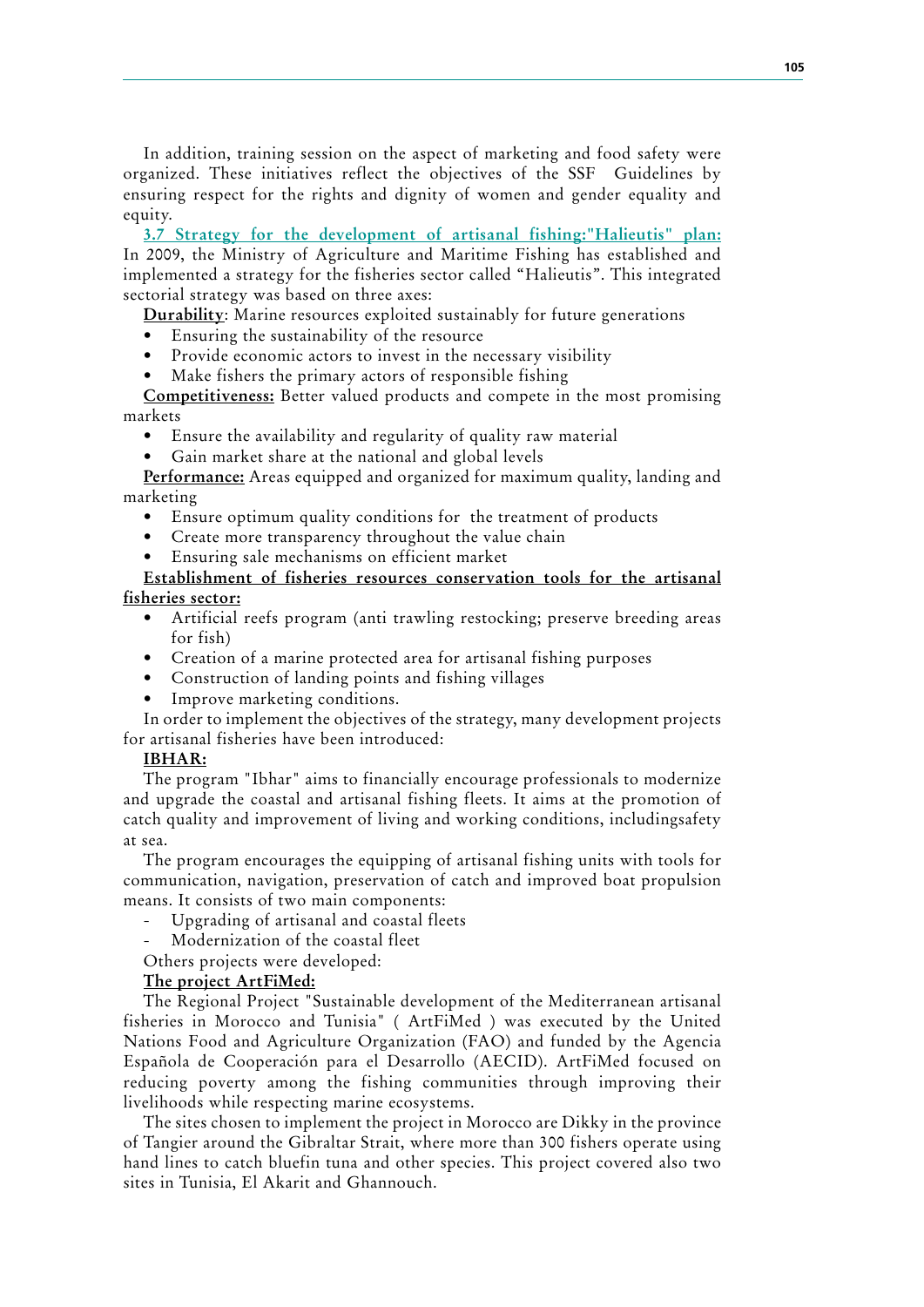# **4. CURRENT SITUATION OF THE SMALL-SCALE FISHERIES SECTOR IN MAURITANIA**

**4.1 Diagnosis of the artisanal fisheries sector:** The fisheries sector in Mauritania has contributed to approximately 6% of the national GDP in 2013. This contribution shows an increasing trend since 2009 (4.8% of GDP). (Source: Ministry of Fisheries and Maritime Economy).

The balance of trade in marine products is largely in surplus since the sector is export-oriented and the value of imports is insignificant. Over the period from 2008 to 2011, the fishery products exports accounted for 20-27% of the value of exports (excluding oil), thus contributing significantly to the foreign exchange contribution to the country.

Mauritanian artisanal fishing has grown quickly since the mid- 80s and especially in the 90s. Many factors contributed to this development, including:

- The level of investment required for access to industrial fishing
- The transfer of a fringe of marine industrial fishing to artisanal fishing
- The discovery and development of artisanal fishing for octopus
- The professionalization of the coastal community
- The contributions of foreign fishers especially from neighboring Senegal.

The national fleet of artisanal fishing (targeting octopus) showed a steady growth for many years. The number of canoes increased from about 4000 in 2007 to over 7000 in 2013 (size = or < 12m). In 2010, for 5910 registered canoes, the inactivity rate was 26%. The registration of the canoe fleet since 2006 has made significant progress despite the persistence of some shortcomings in the device used for it.

The catch of the small-scale and costal fishing fleet has increased heavily over the past five years, from less than 100 000 tons in 2009 to over 344,000 tons in 2013 (including 287 000 tons of small pelagic). This increase is due, in large part, to the development of fishing effort on small pelagics (sardinella and bonga fish), related to the expansion of the fishmeal industry. (Source: Ministry of Fisheries and Maritime Economy).

As in many other countries in the tropical belt, the Mauritanian artisanal fishery has a multi-species character, which partly explains the diversification of fishing gears.

The most commonly used gears are traps, nets and lines. The boats using pot to target octopus are from Mauritania (specialization), other units are from Senegal and targeting pelagic and demersal fish.

The added value generated directly by artisanal fishing canoes is 36 million USD, while 15 million USD is generated indirectly.

Small-scale fisheries professionals are mainly represented by:

- The National Federation of Fishing/artisanal fisheries Section
- The Mauritanian Associations supporting small scale fisheries development.

The fisheries sector in Mauritania is managed by the application of the Code of Maritime Fisheries, which aims to define the rules for fishing in waters under Mauritanian jurisdiction, and the five year fishing strategy paying special attention to small-scale fisheries.

The code of maritime fishing identifies the management rules of the sector in relation to small-scale fisheries management plans, including the structure of the fishing operations, the definition of the roles of the institutions, the management of marketing and processing, etc.

### **4.2 Strategy for the development of SSF:**

**4.2.1 SSF Development projects:** An important SSF development project started in 1989, with the participation of the World Bank in the fisheries sector. The project area covered the southern half of the coastal waters between the Mauritanian Timeris Cap in the north and the Senegalese border in the south.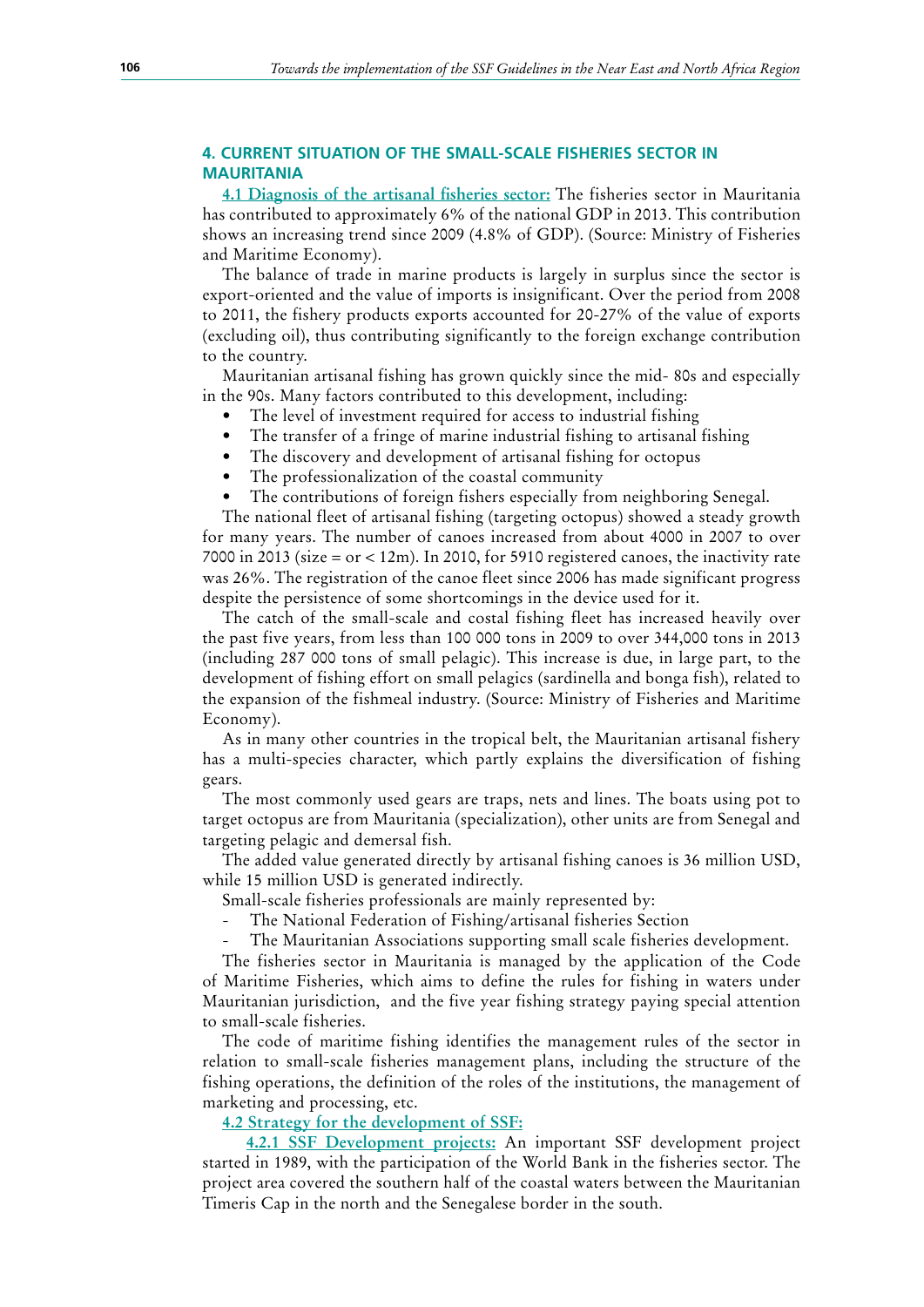The project aimed to promote SSF in the coastal area of southern Mauritania (south of Cape Timiris), to create new jobs and develop the supply of the domestic seafood market. Its objectives were:

- i. Training of 500 fishers (including 340 fishers and 160 youth from the Imraguens community) and their equipment with adequate tools of production (90 boats).
- ii. Support for conducting research to clarify the fishing potential available for artisanal fisheries.

To reach its objectives, the assessment report identified the achievements of three components:

- A. Training of artisanal fishers;
- B. Support to fisheries infrastrucutre;
- C. Support to research, monitoring and assessment.

The fisheries development policy is focusing mainly on the rational management and conservation of marine resources, the increased integration of the fisheries sector in the national economy, promotion of export products and integrated coastal management and the preservation of the environment and the marine ecosystem.

The strategy was based on training and institutional support for unemployed youth, unemployed sailors, and women's associations involved in the processing and marketing of artisanal catches. This project was revised in 1991.

Many other projects were conducted since 1991. An African Development Bank project supporting small-scale fisheries development was in fact one of the most important projects and has develop a series of infrastructures along the coast from Cap Timiris to Ndiago.

**4.2.2 Sectorial Strategy 2015-2019:** This sector strategy is expected to act as a growth vector for the fisheries sector by promoting its integration into the national economy in particular through: the development of basic infrastructure and services, the promotion of processing and exploitation of fishery products and creating more jobs and value added fish products.

This strategy is focused on six points:

- Improve knowledge of fisheries resources and their environment
- Optimize the management of the fishery resources exploitation
- Strengthen the integration of the fisheries sector into the national economy
- Develop maritime affairs
- Promote the development of inland fisheries and aquaculture
- Strengthen good fisheries governance

The objectives set in this strategy are directly related to the development of SSF :

- Strengthen the monitoring and control tools in coastal areas to accompany the development of artisanal and coastal fisheries
- Strengthening security and maritime safety by setting up a monitoring system and security for artisanal and coastal boats
- Identify a regulatory or contractual framework adapted to the marine artisanal and coastal fishing.
- Developing responsible valorization options for fishery products by diversifying the supply of processed products resulting from the artisanal and coastal fisheries.
- Organizing training sessions on hygiene and food safety for sales women.

The application of this strategy will contribute directly or indirectly to the implementation of the SSF Guidelines, in particular the respect of human rights and dignity by improving working conditions and standard of living, as well as gender equality and equity, economic, social and environmental sustainability, etc.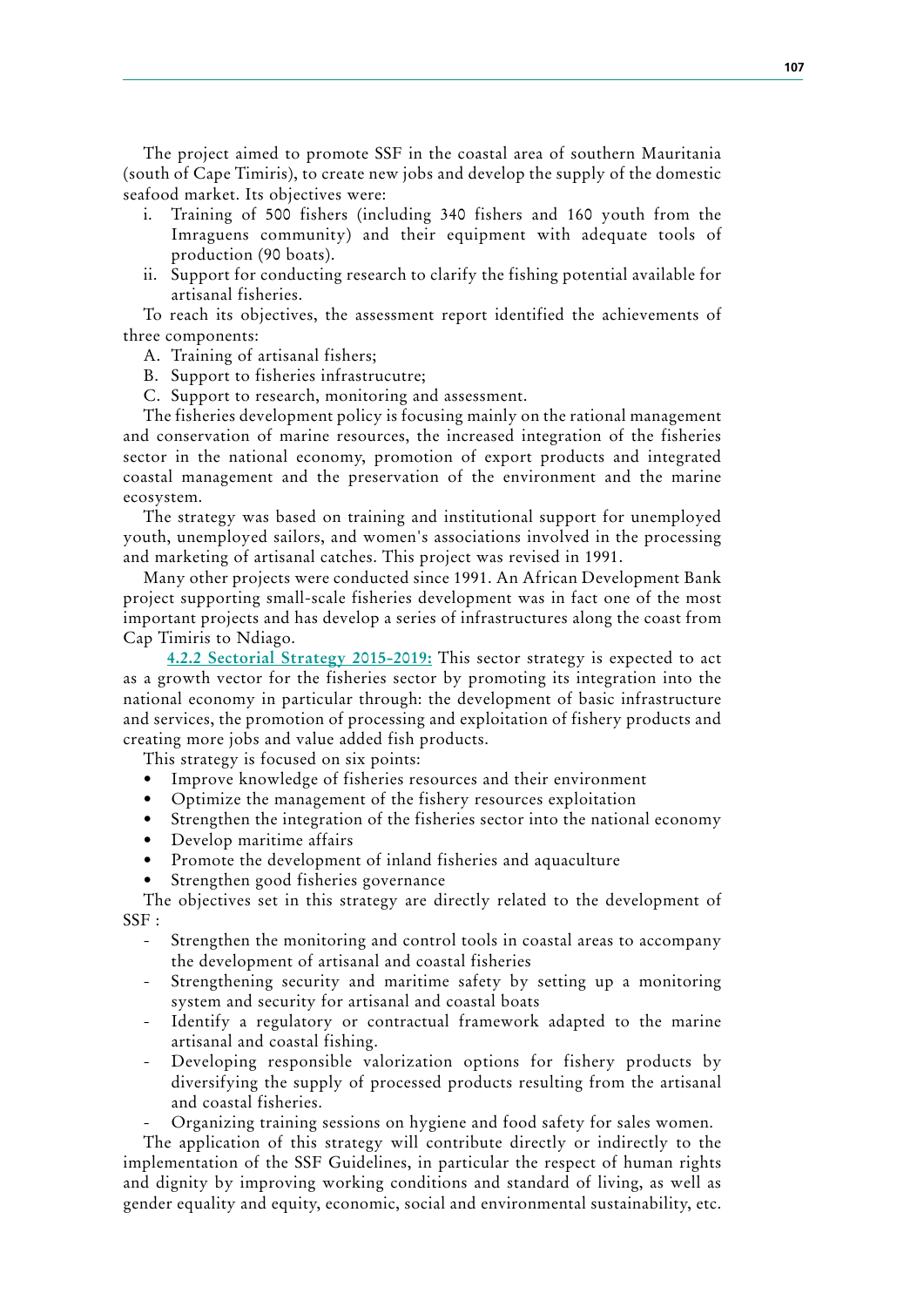**4.3 Constraints of development:** The main constraints facing the development of the artisanal fishing sector in Mauritania are:

- The small number of artisanal fishers and low-skilled national ones who actively exercise the fishing activities
- The weakness of maritime credit, processing agents and contractors engaged in the collection of catches prevent their access to formal financing sources, thus slowing the development of their activities
- The poor conditions or lack of coastal slopes, outdoing and complicating the collection of production;
- The inadequacy or absence of landingequipment, processing and transportation of production
- The lack of social structures (health, education, ....) at main landing sites
- The intrusion of industrial fishing vessels in artisanal fishing areas, resulting in the reduction of resources and destruction of nets and equipment of artisanal fishers.

#### **5. CURRENT SITUATION OF THE SMALL-SCALE FISHERIES SECTOR IN LIBYA**

Libya's shelf area is amounting to 1 775 500 km² with 1970 km of coastline. Production of fish for direct human consumption has reached, 33339 tons in 2001 of which 1405 tons have been exported and 8081 tons have been imported.

The sector ensures 11 500 full-time and part-time jobs and 3 500 jobs in landing sites services, marketing, administration, etc. The fishery sector in Libya is composed of four major activities: artisanal coastal fishing, lampara fishing, coastal trawling, and tuna fishing.

Most of the catch is taken by artisanal boats (92.5%), working with nets (trammel nets and gillnets) or hooks (longlines and hand lines), and by the lampara fleet targeting small pelagic.

1 866 artisanal boats were counted during the national landing site survey conducted in 2000. This number has increased to 4695 vessels in 2011 (Sacchi, 2011).

These boats are based at 135 beaches, anchorage, and harbour landing sites along the coastline, with heavier concentrations through the western stretches.

Seventy-six landing sites are permanent bases, and 59 seasonal. Artisanal fleet units include 1300 boats of 10 m LOA, whereas 566 are larger than 10 m LOA. Approximately 65% of the smaller boats are motorized, usually with outboard engines (10-35 HP). The larger units are decked vessels and are all fitted with inboard engines. (Source: FAO. Profile of fishing in Libya)

The following table shows the location of main landing sites, which harbor more than 15 fishing units and an estimated quantity of fish landed in mt (the fish landed estimate comes from a sampling survey carried out in 2004).

**Table 5**: Location of main landing sites, which harbor more than 15 fishing units and an estimated quantity of fish landed in mt.

| <b>Port Name</b>     | Latitude   | Longitude  | Fleet No.<br>atrisanal | <b>Fleet</b><br>No. | Landing<br>Pelagic | Landing<br><b>Demrsal</b> | <b>Total</b><br>Landing |
|----------------------|------------|------------|------------------------|---------------------|--------------------|---------------------------|-------------------------|
| Farwah               | 33.04:736N | 11.44:152E | 128                    | $\Omega$            | 28                 | 700                       | 728                     |
| Zuawrah              | 32.55:275N | 12.07:194E | 130                    | 36                  | 7200               | 2920                      | 10120                   |
| Zuwagahah            | 32.48:820N | 12.27:702E | 68                     | $\mathbf 0$         | 4080               | 320                       | 4400                    |
| Marsa Sabrataha      | 32.48:298N | 12.31:273E | 20                     | $\mathbf{0}$        | $\mathbf 0$        | 140                       | 140                     |
| <b>Ras El Wassif</b> | 32.48:129N | 12.27:380E | 45                     | $\mathbf{0}$        | $\mathbf 0$        | 315                       | 315                     |
| Marsa Sidi Zeid      | 32.47:702N | 12.34:452E | 21                     | $\mathbf{0}$        | $\mathbf 0$        | 140                       | 140                     |
| Marsa Dila           | 32.47:576N | 12.44:877E | 39                     | $\Omega$            | $\Omega$           | 258                       | 258                     |
| Sidi Blal            | 32.47:576N | 12.57:308E | 50                     | $\Omega$            | 2228               | 83                        | 2311                    |
| Gasriah              | 32.52:540N | 13.06:900E | 59                     | $\Omega$            | $\Omega$           | 236                       | 236                     |
| <b>Bab El Bahar</b>  | 32.54.052N | 13.10:629E | 79                     | 42                  | 1882               | 2921                      | 4803                    |
| Enadi El Bahari      | 32.54.597N | 13.14:084E | 220                    | 0                   | 1615               | 1489                      | 3104                    |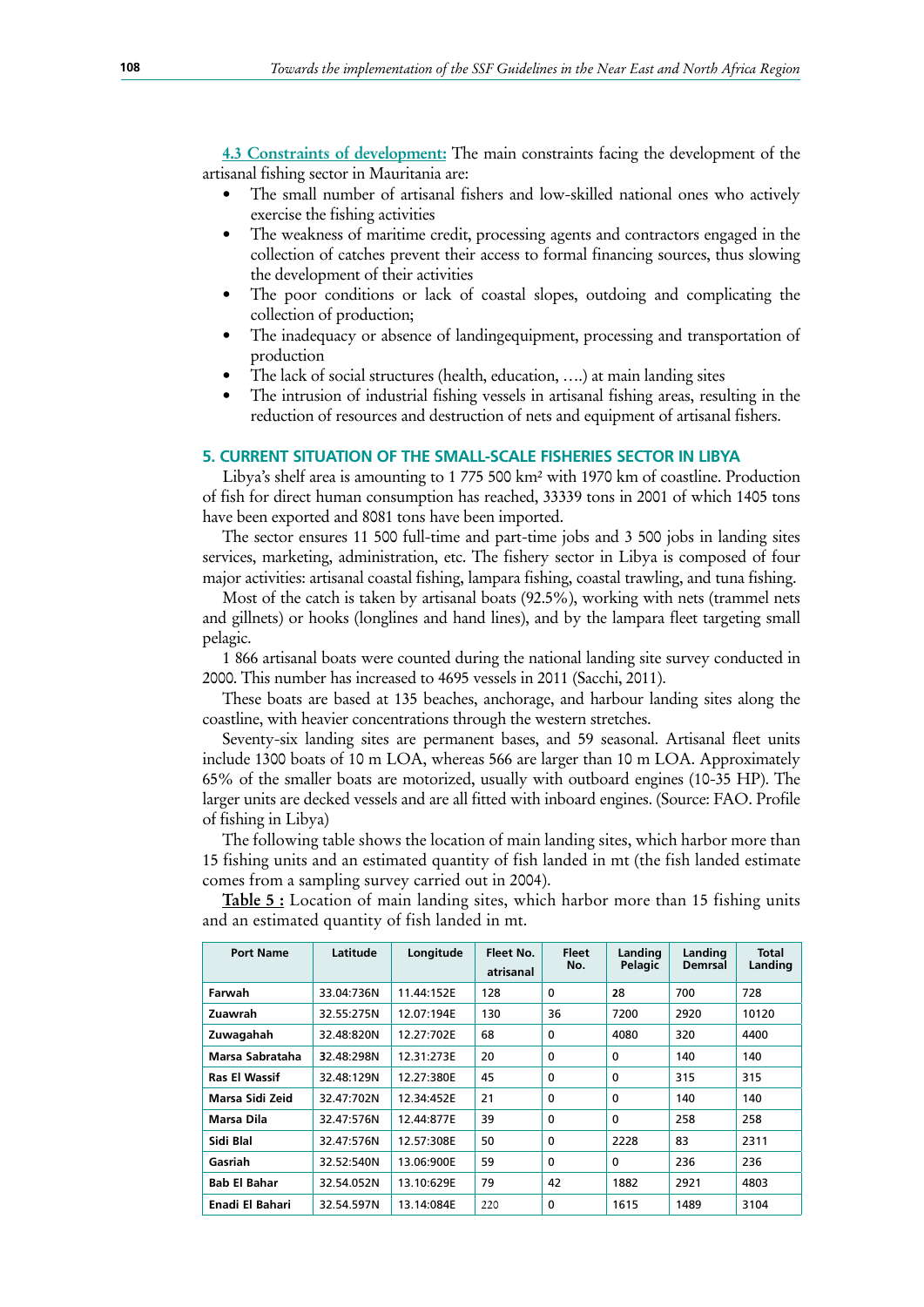| El Magtah              | 32.63.739N  | 13.22:547E | 24   | $\mathbf{0}$ | $\Omega$     | 146   | 146   |
|------------------------|-------------|------------|------|--------------|--------------|-------|-------|
| Ras Laman              | 32.47.580N  | 13.44:831E | 24   | $\Omega$     | $\Omega$     | 100   | 100   |
| Mina&Marsa Al          | 32.40.687N  | 14.14:672E | 49   | 10           | 943          | 966   | 1909  |
| Zliten                 | 32.29.6951N | 14.34:295E | 83   | $\Omega$     | 1950         | 257   | 1907  |
| Zreg                   | 32.26.250N  | 14.54:153E | 27   | $\mathbf{0}$ | $\mathbf{0}$ | 155   | 155   |
| Dzairah                | 32.25.172N  | 15.00:330E | 24   | $\mathbf{0}$ | $\Omega$     | 108   | 108   |
| <b>Mina Qasr Ahmed</b> | 32.22.455N  | 15.13:043E | 115  | 12           | 680          | 2000  | 2680  |
| Sirt                   | 31.112.695N | 16.35:017E | 30   | $\mathbf{0}$ | $\mathbf{0}$ | 298   | 298   |
| Harawa                 | 31.05.034N  | 17.17:618E | 34   | $\mathbf{0}$ | $\Omega$     | 338   | 338   |
| Marsa Laweija          | 30.54.633N  | 17.52:006E | 18   | $\mathbf{0}$ | $\Omega$     | 99    | 99    |
| <b>Mina Ras Lanuf</b>  | 30.30.251N  | 18.34:181E | 23   | 8            | 116          | 800   | 916   |
| Mina Bengazi           | 30.05.227N  | 20.02:895E | 173  | 11           | 165          | 2300  | 2465  |
| Susah                  | 32.54.212N  | 21.57:853E | 31   | $\Omega$     | $\Omega$     | 171   | 171   |
| Derna                  | 32.45.631N  | 22.39:203E | 31   | $\mathbf{0}$ | $\Omega$     | 229   | 229   |
| <b>Tubruk</b>          | 32.04.716N  | 23.58:444E | 23   | 4            | $\Omega$     | 520   | 520   |
| <b>Total</b>           |             |            | 1453 | 123          | 20587        | 18009 | 38596 |

\* This table does not include fleet (15 units), which are harbored in Tripoli commercial port.

Twenty-four marine fishery cooperatives (jamaias) have been established at major fishing centers along the coastline with the aim of providing supplies of essential gears and spare- parts to the artisanal sector. Membership in local jamaias is open to all fishers who have valid boat licenses issued by the fishery authorities.

There are many kinds of small-scale fishing boats in Libya:

- Batah: 7-8 m flat-bottomed boat used to fish gillnets and pots (octopus) in shallow lagoon waters; propelled by outboard engine for commuting then with a pole during work.
- Gaïk: double-ended boats of 4-6 m, derived from traditional boat that were propelled by oars, often now adapted for outboard engine propulsion; more common in the western part of the country.
- Flouka: small fishing boat of varied sizes ranging from 2 to 7 m; shapes are diverse but generally with a flat transom and no deck; powered by outboard engines.
- Mator: generally greater than 5-6 m in length running up to 18 m or more, with deck and roof for the smallest units, wheel house, fish hold, and net hauler for the largest; shape and design similar to units found in Tunisia, Greece and Egypt.
- Lampara: usually 12-13 m with deck, inboard engine, a small roof and a purse seine winch; associated with one to three Dghaissas carrying kerosene or butane gas lights to catch small pelagic fish using light attraction at night; some units may convert to net and/or line fishing during the off-season; only present in the western part of Libya.
- Dghaissa: 7-8 m, without deck and engine; serves as light boat in association with the Lampara.

Artisanal fishers are represented in the Libyan Association for the development of fishery resources.

Libya has not adopted new fisheries development strategies due to the political crisis in the country during the recent years.

# **6. CURRENT SITUATION OF THE SMALL-SCALE FISHERIES SECTOR IN TUNISIA**

Since antiquity, the history of Tunisia is closely linked to the sea and the coastline that has been the place of intense human activity and that is a major component of its territory. SSF in Tunisia is the most important Fisheries sector in terms of employment, value of production and contribution to the exportation (FAO-ArtFiMed 2011).

 This sector ensures about 33,500 jobs and 5,000 seasonal workers, which represent around 75% of direct employees in the fisheries sector.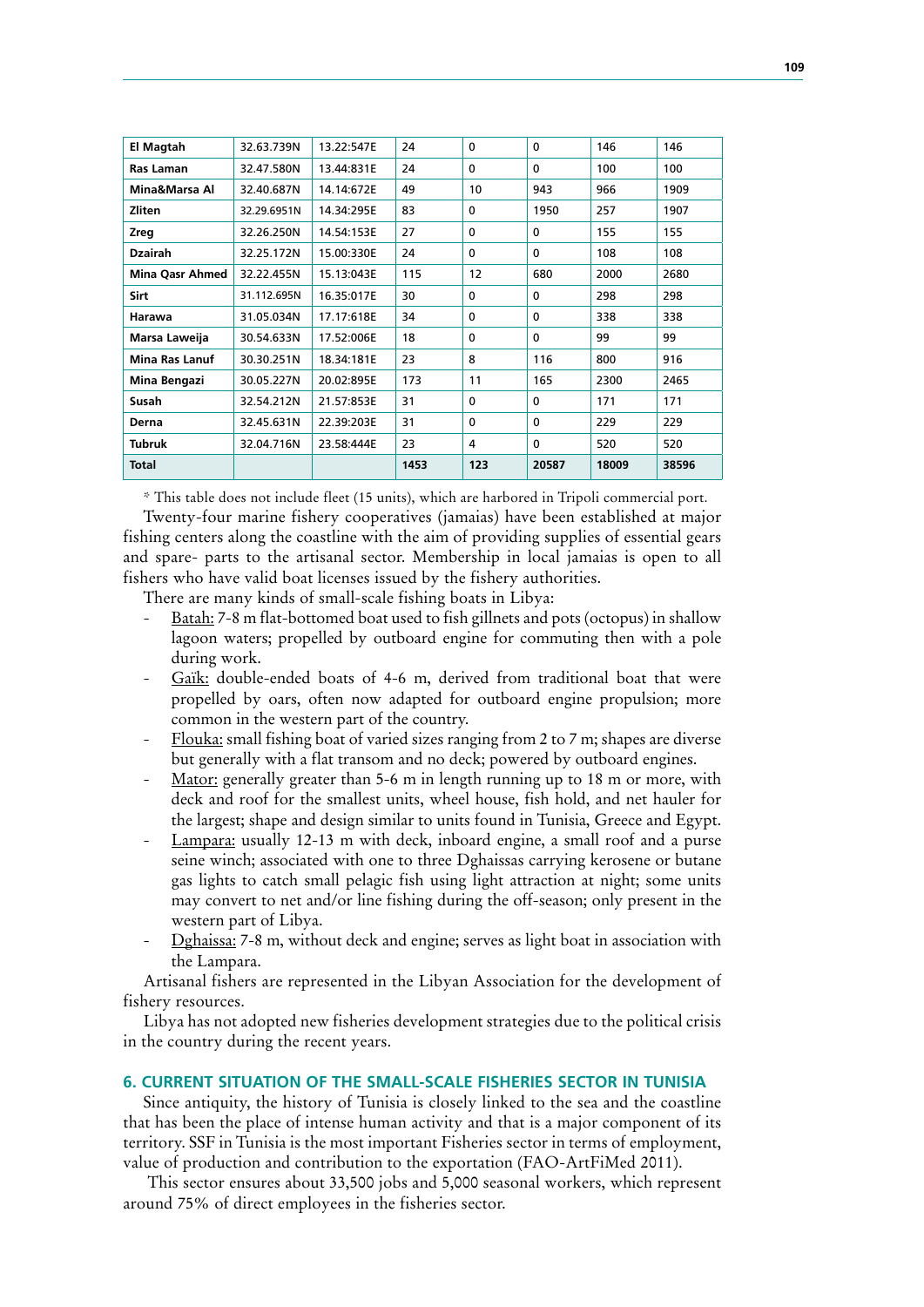The national production of the fisheries sector was estimated at 125,000 tons in 2014, of which 30000 tons from coastal fishing in 2014. SSF contribute to 40% of the value of total production at the national level.

There are around 10.500 small-scale boats, that represent 93% of the total fleet in Tunisia, with size ranging from 5 to 15 m. Most part of the fleet, about 57 % is not motorized (rowing boats and sailboats).

There are about 20 fishing techniques and gears used, but most part of them are passive gears (gill nets, lines, traps and pots, traditional fixed fisheries "charfia"). However, some traditional actives gears are used, such as small beach seines (tilla, damask or sautade, hlig and kiss). These techniques are selective and seasonal.

In Tunisia, the artisanal fishery is multispecies and targets mainly demersal species living close to the coast. It is important to notice the existence of several specific fisheries, assimilated to the SSF. These fisheries are the lobster fishery, which practiced mainly with trammel nets, the coral and sponges fisheries, and the clam fishery, practiced essentially by woman, without vessel.

From an economic point of view, SSF is characterized by low investment compared to other fishing methods and a simple and relatively homogeneous economic and social structure. (Source: Henri Farrugio, 2013).

**6.1 Strategy for the development of SSF:** Several projects have been developed, to improve the institutional and legal environment of coastal fisheries and thus improve the income of artisanal fishers:

**6.1.1 FISHINMED to develop small-scale fishing communities:** This project (2013-2015) aimed to promote social and economic development of artisanal fishing communities through diversification of economic activities, increasing income of the operators concerned , and the prevention of uncontrolled exploitation of marine resources.

A Euro-Mediterranean Observatory was established to serve as an instrument for dialogue between public and private institutions at the Mediterranean level. It defines common strategies for social and economic development of artisanal fishing communities and the establishment of local technical support systems, to promote the proliferation of fishing activities and increasing their income.

At the territorial level, the action of the Observatory is provided by key local stakeholders (fisher's associations and cooperatives, local fisheries action groups, representatives of marine protected areas, etc.), to ensure the local implementation of the development strategy.

**6.1.2 Ready Med Fish:** This project is targeting young artisanal fishers in Tunisia. It offers solutions for the main problems of artisanal fisheries, such as higher operating costs and low incomes, the increase in the average age of workers in the sector and the low level of education, in addition to lack of attractiveness of the fisheries sector for young people, insufficient economic income, loss of cultural heritage and youth migration .

**6.1.3 Club bleu artisanal Bizerte-Sicile:** This project was launched in May 2014 for an 18-month implementation period. This cross-border project aimed at streamlining operations and ensuring the flow of products from artisanal fisheries in Tunisia and Italy. Apart from upgrading fishers using traditional methods, its objective was to enable them to market a competitive product that conserves the environment and ensures the sustainability of fish species.

**6.1.4 COGEPECT:** This Tunisian-Japanese project for the co-management of coastal fisheries in the Gulf of Gabes (COGEPECT) (2012- 2016) targets fishing communities practicing small-scale coastal fishing in the Gulf of Gabes. The objective of this project is the introduction of the practice of co-management for the coastal fisheries resources in all areas of the Gulf of Gabes, and the strengthening of the capacity of actors to implement co-management of fisheries.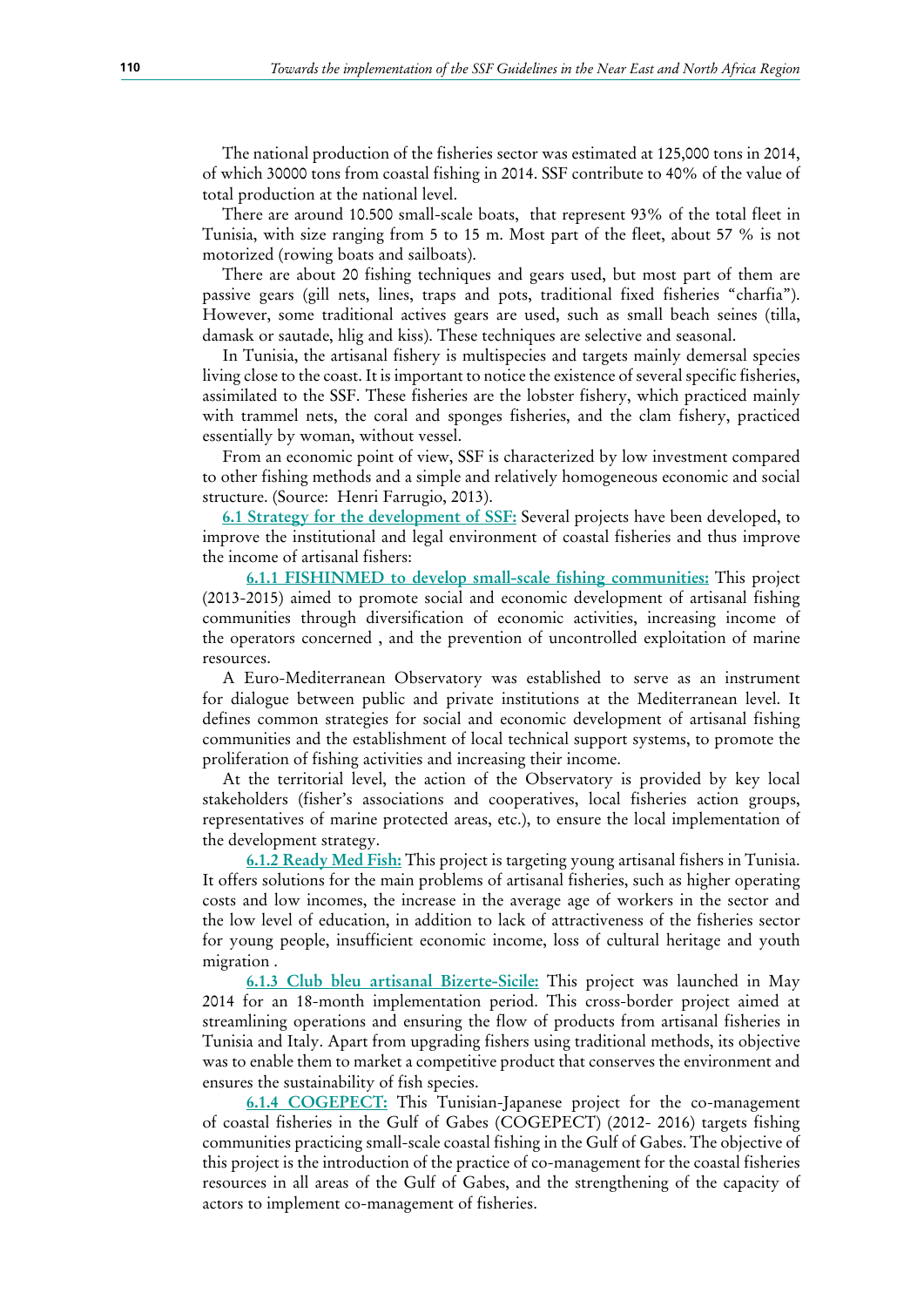**6.1.5 MEMO:** The project " MEMO " (2014- 2017) is an initiative funded by the Italian Ministry of Foreign Affairs for the development of fishing communities in the border areas of Tunisia, Libya and Egypt. "MEMO" aims to improve the socioeconomic development and social stability in rural coastal areas to prevent their abandon by young fishers. It also promotes sustainable management of coastal resources, taking into account climate change in fishing activities and promoting the role of women in the development process of coastal rural communities.

**6.1.6 ArtFiMed project**

ArtFiMed incorporates:

- The priorities of countries in the fight against poverty, improvement of socioeconomic conditions and rehabilitation of coastal artisanal fisheries communities;
- Regional concerns regarding the exchange of experiences, improved management of shared stocks and species of mutual interest
- International recommendations and targets set under the Millennium Development Goals and by the FAO Committee on Fisheries.

**6.1.7 Improvement Project System Statistics Artisanal Fisheries in Tunisia (SSPAT):**

This project aims to:

- Achieve better knowledge of fisheries database for various statistical applications.
- Improve capacity management of fisheries to sustainable exploitation of fishery resources.
- Harmonize fishery statistics to best meet international requirements on monitoring capacity and fishing effort and exchange of information.

**6.1.8 SSF Guidelines in Tunisia:** Three consultation workshops were held in 2013 in Tunisia for discussing solutions and the most appropriate means to guide the sector in the direction of sustainability. The recommendations from these workshops have focused on:

- The enforcement of regulation
- The governance of the fisheries sector
- The management of the resource
- Pollution and its impact on the sector
- Social aspects of fishing
- Professional groups
- Fisherman Association " Development and Environment " Zarzis
- Tunisian Association for the Development of Artisanal Fisheries.
- Development grouping of fishing in Ghannouch.

# **7. CLIMATE CHANGE AND DISASTER RISK**

Climate change is the change that can be attributed directly or indirectly to human activity that alters the composition of the global atmosphere and which is in addition to natural climate variability observed over comparable time.

If our climate changes, the temperature of oceans, seas and lakes will change too. The vulnerable marine species will be under more pressure and many fisheries will be seriously affected as the ecosystems that underpin them face new and uncertain challenges.

The *Intergovernmental Panel on Climate Change* predicts that:

- As sea temperatures change, fish numbers will change and fish will move to different areas
- Some species will go extinct in particular areas
- Predators and prey will move to different areas, disrupting food chains
- Wetlands and other low lying habitats where fish reproduce will be covered by rising sea levels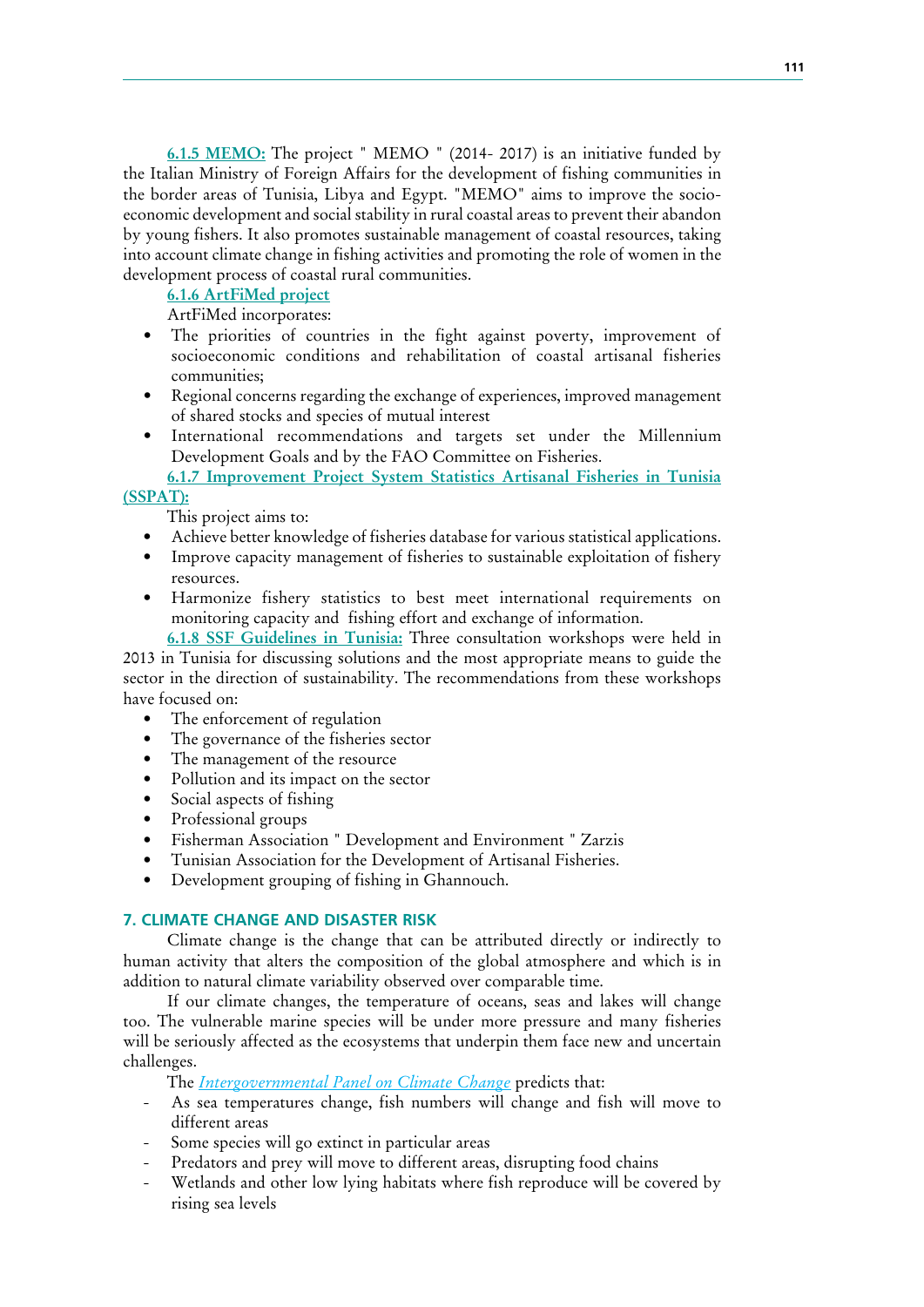- Water in lakes will get warmer
- Bad weather may stop fishers going to sea

These changes may affect fisheries worldwide, but the impacts are likely to be particularly damaging for fishers in developing countries.

From a social perspective, the dominant focus would seem to be on the vulnerability to climate change of marine resource users, coastal households and communities, together with their adaptive capacity to both reduce those vulnerabilities and then cope with change as it occurs.

From an economic point of view, climate change impacts imply a set of benefits and costs, with associated "winners" and "losers" (whether neighboring communities or competing economic sectors), all of which is likely to be compounded by interactions with other global change processes, notably economic globalization and large-scale technological change.

Based on the initial inventory of climate change and disaster threats and events, practices from the region were identified:

- 0 Quick emergency response funds and special funds for supporting fishers after an emergency through cooperatives/professional organizations;
- 0 Rescue systems through cooperatives;
- 0 Artificial reefs for protection of fish spawning/breeding areas;
- 0 Re-forestation of coastal areas;
- 0 Monitoring systems for red tide and for water salinity in delta areas
- 0 Regional centre for disaster risk management and regional and/or bilateral agreements in place (but the latter not yet implemented);
- 0 Closed areas and bans on unsustainable fishing methods (to tackle ghost fishing);
- 0 Dam impact mitigation (with fish passages);
- 0 Promotion of alternative livelihoods (fish farming / inland aquaculture);
- 0 Public insurance schemes for emergencies affecting small-scale fishers.

Morocco has two coastlines. The Mediterranean coast, which is a place of exchange between the two continents, suffers from a significant exogenous pressure (trade, tourism, and fishing) that harms the ecosystem stability. As for the Atlantic coast, it is characterized by the "up- welling" currents that favor the upwelling of cold water and organic matter to the surface and thus provides a healthy growth of fish species. However, marine pollution, rising water levels and ocean acidification can affect this natural balance and cause the disappearance of some species.

The geographical position of Algeria, as transition zone, and arid and semi -arid climate, makes it a very vulnerable space. This change leads to the alteration of coastal dynamics with rising sea levels, erosion in some coastal fringe, the loss of land to marine waters, the weakening of the socio-economic system of these areas related to the frequency of floods and land erosion. (Institut international de développement durable (IISD)).

In Tunisia, vulnerability of climate change assessment studies have demonstrated unequivocally that the country is already suffering, and suffer for long, the impact of this global phenomenon , especially the impacts of rising temperatures averages, reduced rainfall and rising level of the sea. Indeed, climate change is projected by the mentioned studies, aggravate stress water, contribute to the degradation of ecosystems and agro-ecosystems and increase the frequency of extreme weather events, especially droughts and floods.

The Tunisian coastline, by its physical and socio- economic characteristics, is particularly vulnerable to the accelerated rise in sea level (ARSL) due to global warming. The vulnerability of the Tunisian coast to ARSL depends on several factors mainly climate change globally, the response of ocean waters general and the Mediterranean in particular climate change, sensitivity of natural and managed coastal systems, and national coastal management policy. (Ministère de l'environnement.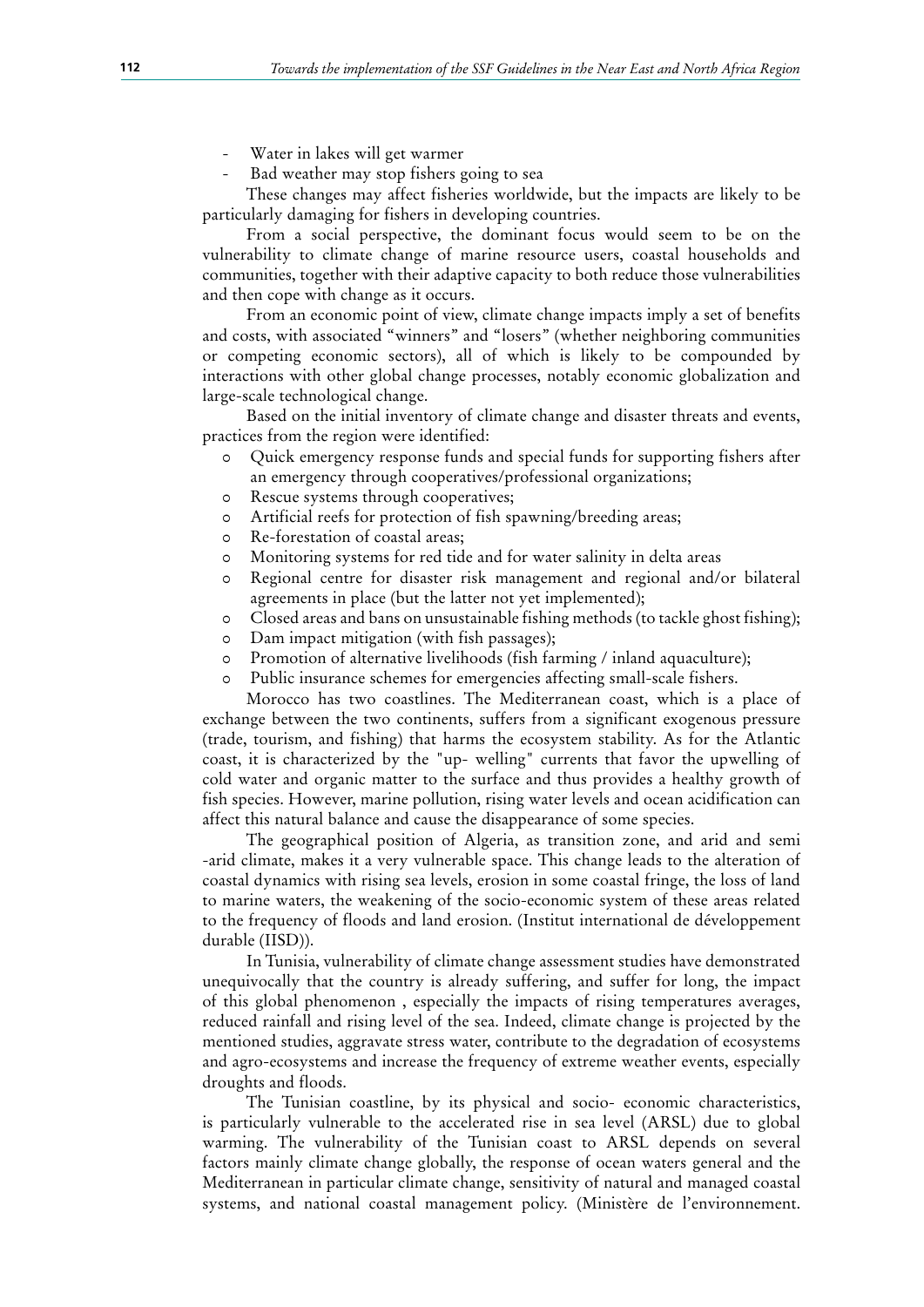Evaluation de la vulnérabilité, des impacts du changement climatique et des mesures d'adaptation en Tunisie).

Mauritania is located in one of the six world regions that will be most affected by the effects of climate change. Nouakchott emerged as the focal point for climate change impacts in Mauritania, including rising sea levels and increased frequency and intensity of heavy rainfall. Both of these effects are scientifically documented and tracked. They contribute to coastal erosion and elevation of the level of the water table. (Adaptation au Changement Climatique des Villes Côtières, ambassade d'Allemagne à Nouakchott).

 - - In Libya, Lake Chad has an ecological and economic importance for the country. In the Sahel, climate change, with the consequent rising temperatures and increased variability of rainfall, will have particularly serious implications for agriculture. Already since the 1970s, droughts and floods have significantly increased in frequency and intensity in this region. According to the United Nations Environment Program, the reduction in the Lake Chad area is attributable to the 50% change or climate variations. (Commission du bassin du lac Tchad, Adaptation to Climate Change in the Lake Chad Basin (GIZ). 2014).

## **8. SMALL-SCALE FISHERIES GUIDELINES**

The Voluntary Guidelines for Securing Sustainable Small-Scale Fisheries in the Context of Food Security and Poverty Eradication (SSF Guidelines) is the first internationally agreed instrument dedicated entirely to the immensely important - but until now often neglected – small-scale fisheries sector.

The SSF Guidelines complement the Code of Conduct for Responsible Fisheries, which, alongside the fishing provisions of the UN Convention on the Law of the Sea, is the most widely recognized and implemented international fisheries instrument.

The SSF Guidelines are very closely related to the:

- The "Voluntary Guidelines on the Responsible Governance of Tenure of Land",
- "Fisheries and Forestry in the Context of National Food Security",
- "The Voluntary Guidelines to Support the Progressive Realization of the Right to Adequate Food -in the Context of National Food Security-" and
- "Principles for Responsible Investment in Agriculture and Food Systems".

Like these instruments, the SSF Guidelines place a high priority on the realization of human rights and on the need to attend to vulnerable groups

**8.1 Strengths and opportunities for implementing the SSF Guidelines**Many countries have established exclusive fishing zones beyond their territorial waters. These measures have the effect of extending the rights to those areas of these states on maritime fishing. These initiatives aim to create protection zones for local small-scale fishing.

The SSF Guidelines are long overdue because of the need for an international instrument that provides consensus principles and guidance on addressing small-scale fisheries. The challenge lies in their implementation: the SSF Guidelines will only become effective in their provisions are put into practice. Accordingly, the 30th session of COFI agreed on the need to develop implementation strategies for the SSF Guidelines at various levels. The SSF Guidelines implementation will be a collaborative undertaking that requires concerted efforts by all to be successful.

The following suggestions relate to the strengths and opportunities for the application of some of the guiding principles of the SSF Guidelines in the North Africa region:

*Human rights and dignity:* aboard a boat, the number of fishers can reach five people or more, which can harm the dignity of fishers with no prior training in working in difficult conditions without security or equality with other sailors. Thus, countries require an official document defining in advance the people who will sail with the exact precision of their mission to ensure the safety of fishers at sea.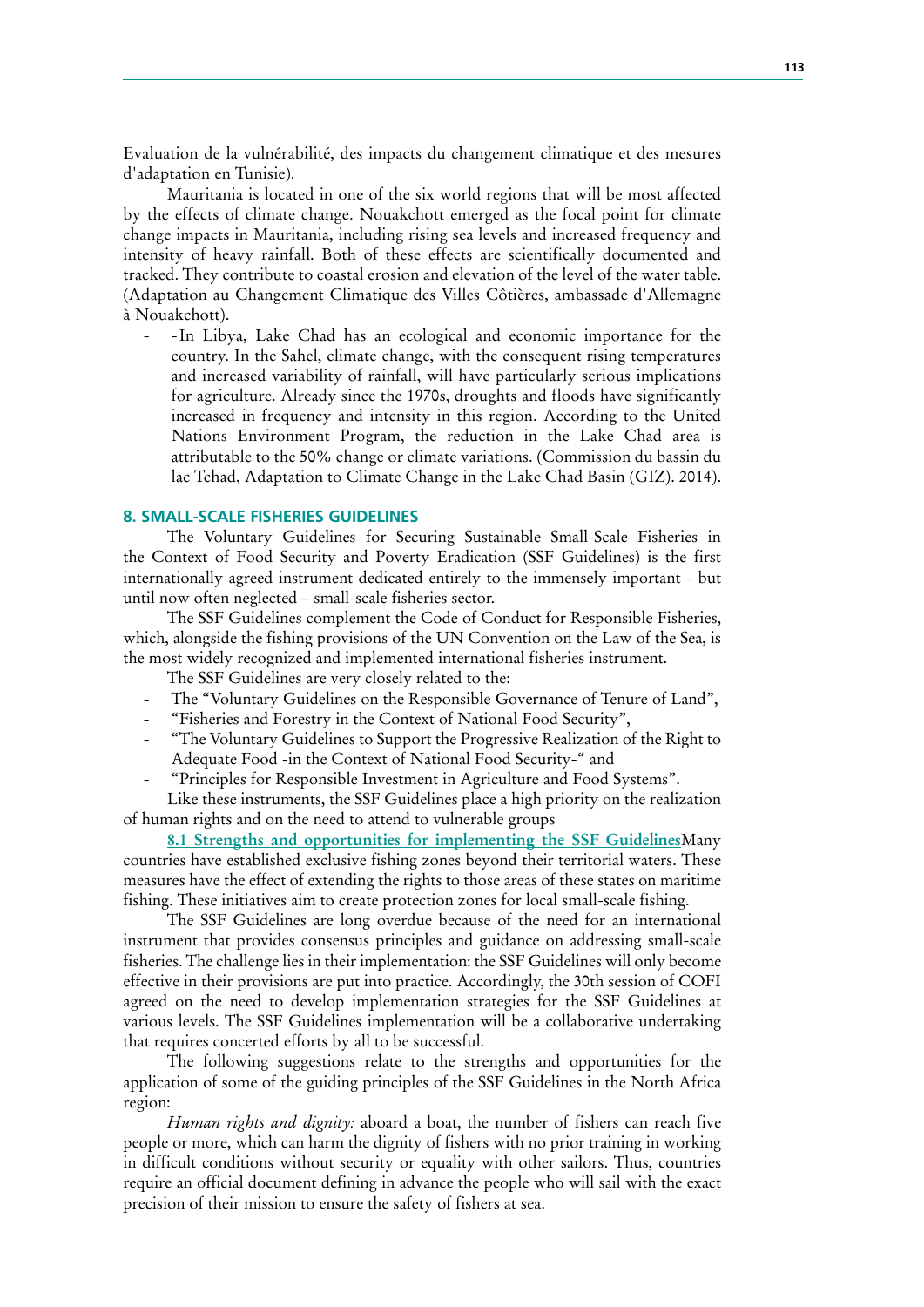*Respect of cultures: artisanal* fishing communities are in most cases composed of fishers belonging to the same village or the same origin. Groups of fishers associations can communicate aspects of traditional knowledge and practices that exist in the community to prevent the no-respect of their culture.

*Non-discrimination, consultation and participation:* It is recommended to introduce the participatory approach to fishers to integrate them into decision-making. This integration is achieved through their professional groups.

*Gender equality and equity:* In the culture of artisanal fishers community, respect between men and women is assured, given that in most cases, women are of the same ethnic origin as men.

**8.2 Main risks and constraints to implementing the SSF Guidelines in the North Africa region**

*Gender equality and equity:* equality between men and women in the artisanal fisheries sector has cultural problems that oppose the inclusion of this notion in the minds of the fishers.

*Rule of law:* the specific characteristics of each country for the fisheries sector may be a constraint for the development of a single approach for all countries.

*Transparency and accountability***:** The problem of illiteracy may cause misunderstanding of broadcast policy by fishers.

*Economic, social and environmental sustainability:* the precautionary approach contributes to avoiding any undesired result in risk management. Studies should be based on credible and consistent information but extracting this information has known difficulties, especially in relation to production and income.

|                | <b>Initiatives</b>                                                                                                            | <b>Relationship with SSF Guidelines</b>                                      |
|----------------|-------------------------------------------------------------------------------------------------------------------------------|------------------------------------------------------------------------------|
|                | Literacy programs                                                                                                             | Human rights and dignity                                                     |
|                | Social security benefits                                                                                                      | Human rights and dignity Rule of law                                         |
|                | Support the establishment of fishers 's<br>cooperatives, especially towards women                                             | Gender equality and equity Consultation<br>and participation                 |
| <b>MOROCCO</b> | Providing facilities and appropriate<br>infrastructure (installation and equipment<br>of fishing villages and landing points) | Feasibility and social and economic viability                                |
|                | Improved safety                                                                                                               | Social responsibility/chapter 6 – para's on<br>decent work and safety at sea |
|                | Adding value to fisheries products, taking<br>account the sustainability of fisheries<br>resources.                           | Economic, social and environmental<br>sustainability                         |
|                | Management of the fisheries on quotas                                                                                         |                                                                              |
|                | Establishment of marine protected areas                                                                                       | Holistic and integrated approaches                                           |
|                | Artificial reefs program                                                                                                      |                                                                              |
|                |                                                                                                                               |                                                                              |
|                | Construction of infrastructures                                                                                               | Feasibility and social and economic viability                                |
| <b>ALGERIA</b> | Training programs for education and<br>retraining                                                                             | Consultation and participation                                               |
|                | Achievement of socio-economic studies<br>knowledge of social and economic<br>processes                                        | Feasibility and social and economic viability                                |
|                |                                                                                                                               |                                                                              |
|                | FISHINMED to develop small-scale fishing<br>communities                                                                       | Economic, social and environmental<br>sustainability                         |
| TUNISIA        | Ready Med Fish                                                                                                                | Human rights and dignity. Respect of<br>cultures                             |
|                | Club bleu artisanal Bizerte-Sicile                                                                                            | Economic, social and environmental<br>sustainability                         |

**Table 1:** Strategy for the development of SSF in North Africa and its relationship with SSF Guidelines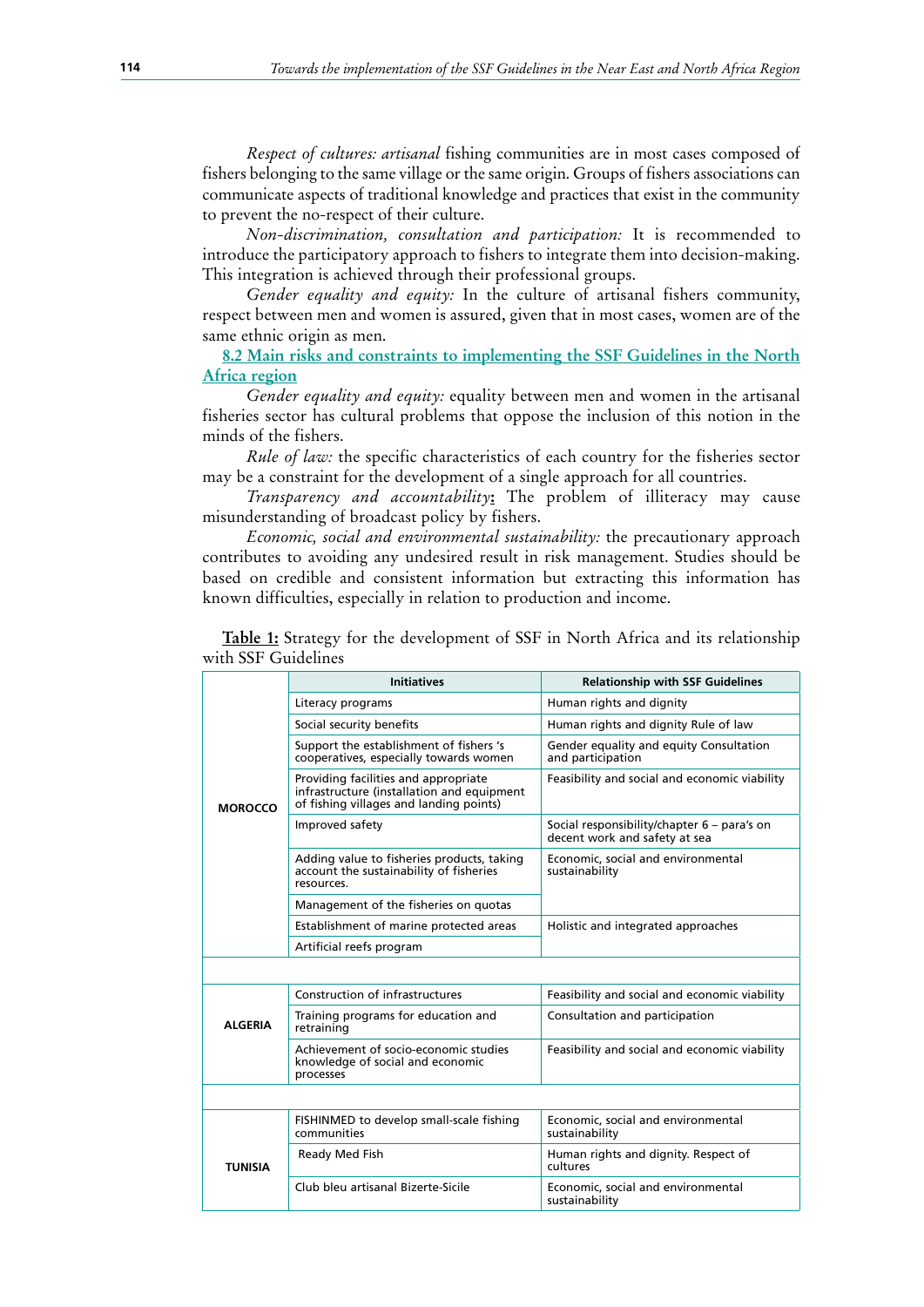|                   | <b>COGEPECT</b>                                                                        | Consultation and participation                                                                                       |  |  |
|-------------------|----------------------------------------------------------------------------------------|----------------------------------------------------------------------------------------------------------------------|--|--|
|                   | <b>MEMO</b>                                                                            | Human rights and dignity<br>Holistic and integrated approaches<br>Social responsibility                              |  |  |
|                   | <b>Improvement Project System Statistics</b><br>Artisanal Fisheries in Tunisia (SSPAT) | Transparency<br>Accountability                                                                                       |  |  |
|                   | Project Development of artisanal fisheries                                             | Human rights and dignity                                                                                             |  |  |
| <b>MAURITANIA</b> | Sectorial Strategy 2015-2019                                                           | Consultation and participation<br>Economic, social and environmental<br>sustainability<br>Gender equality and equity |  |  |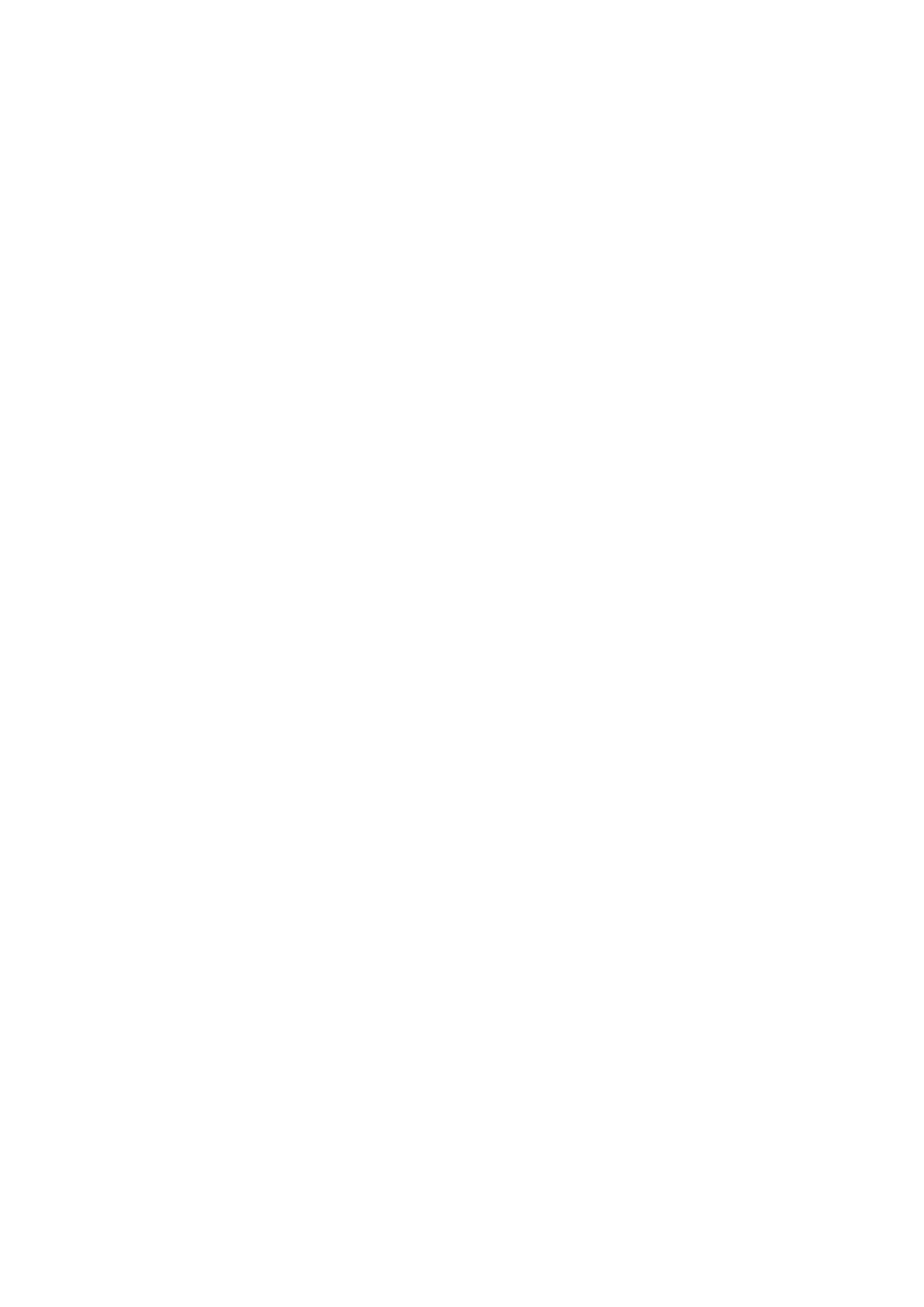# **Conclusion**

The considerable role of small-scale fisheries has long be recognized. They have the potential to contribute significantly to food security, economic growth and rural development and to provide valuable employment opportunities.

The overall objective for small-scale fisheries is that fishers , fish workers and other stakeholders have the ability to participate in decision-making, are empowered to do so, and have increased capability and human capacity, thereby achieving dignity and respect; and poverty and food insecurity do not persist; and where the social, economic and ecological systems are managed in an integrated and sustainable manner, thereby reducing conflict.

In order to provide a full picture of small-scale fisheries in the Arab Maghreb region, various actions at regional level should be undertaken, consistent with a clear political mandate and within an agreed framework that encompasses all interested stakeholders. Some of the elements that should be taken into account to promote sustainable SSF in the Arab Maghreb region are:

- Identify main gaps in national and regional statistics related to SSF and elaboration of a regional database;
- Elaborate a national research report concerning the zones highly sensible for SSF, including reproduction areas, eggs, larvae and juvenile's concentration, recruitment areas and periods.

The Voluntary Guidelines for Securing Sustainable Small-Scale Fisheries are clear. Arab Maghreb countries have implemented various development strategies whose goals overlap with the SSF Guidelines. The SSF Guidelines implementation depends on the success of these strategies. However, to ensure a successful implementation, it is recommended that countries develop and implement a roadmap for the medium term.

Besides, countries should recognize the importance of monitoring systems that allow their institutions to assess progress towards implementation of the objectives and recommendations in these Guidelines.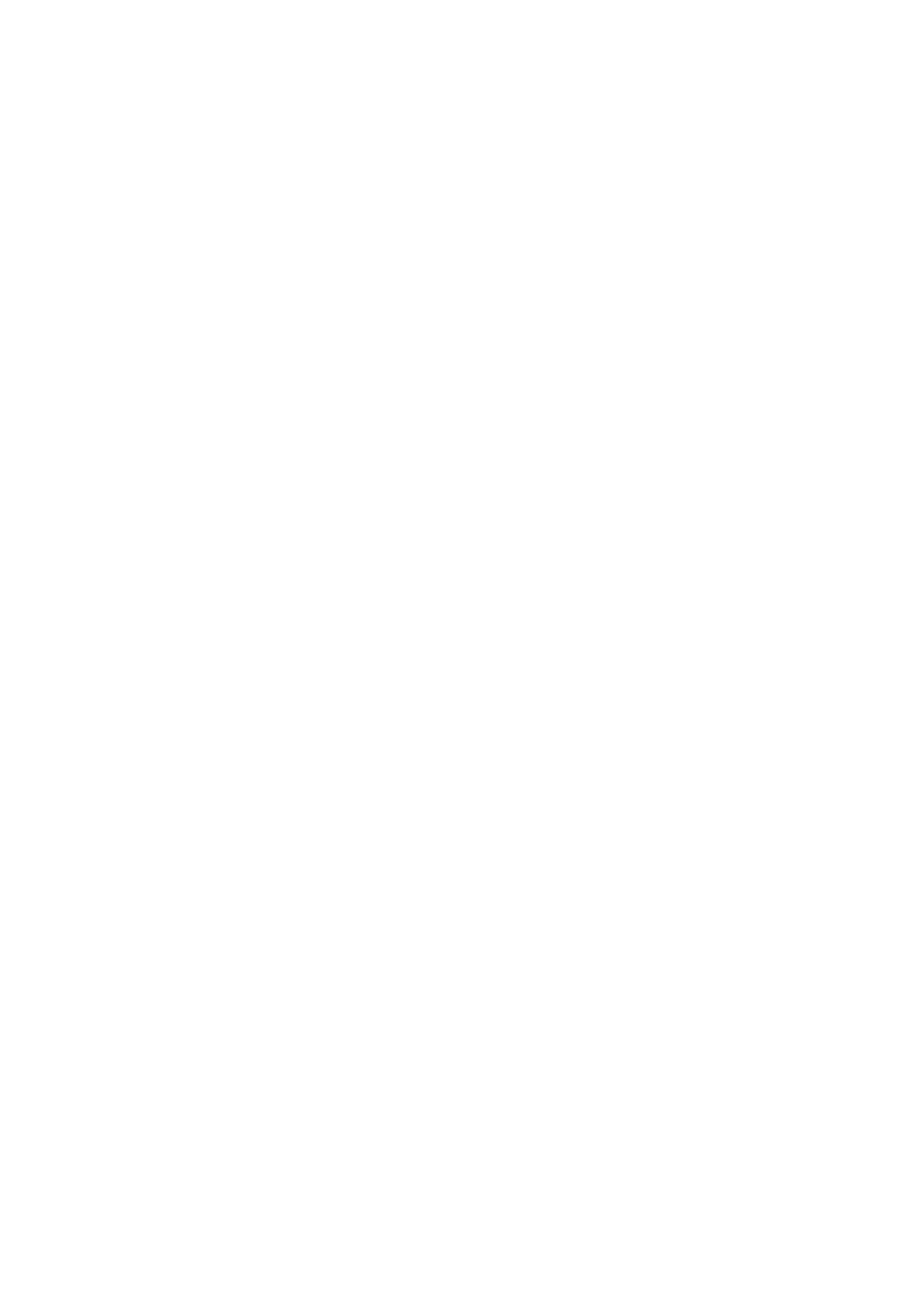# **References**

African Development Fund project completion report of artisanal fisheries development. Islamic Republic of Mauritania. 2001. 44 pp.

Commission Lake Chad Basin. Adaptation to Climate Change in the Lake Chad Basin (GIZ). 2014.

FAO. Profile of fishing in Libya. 2005.

FAO. Voluntary Guidelines for Securing Sustainable Small-Scale Fisheries in the Context of Food Security and Poverty Eradication. 2015. 34 pp.

Henri Farrugio. Current situation of small-scale fisheries in the Mediterranean and black Sea: strategies and methodologies for an effective analysis of the sector. General Fisheries Commission for The Mediterranean. 2013. 35 pp.

Lamboeuf, M., 2000

Ministry of Agriculture, Rural Development and Fisheries. Fishery and aquaculture assessment (2012-2014) and prospective 2030 project "Aquapêche Plan 2020". Algeria. 2014. 72 pp.

Ministry of Fisheries and Maritime Economy, RESPONSIBLE MANAGEMENT NATIONAL STRATEGY FOR SUSTAINABLE DEVELOPMENT OF FISHERIES AND MARITIME ECONOMY2015-2019, Mauritania. 2015. 54 pp.

National Centre for Studies and Documentation for Fisheries and Aquaculture. Small-scale fisheries in Algeria SAHI Mohand Akli & BOUAICHA Mohamed. 2003. 23 pp.

National support agency Youth Employment, artisanal fishing business. Fiche technique. 2011. 7 pp.

The five projects to promote artisanal fisheries in Tunisia http://www.webmanagercenter.com/.

Vulnerability assessment, climate change impacts and adaptation measures in Tunisia